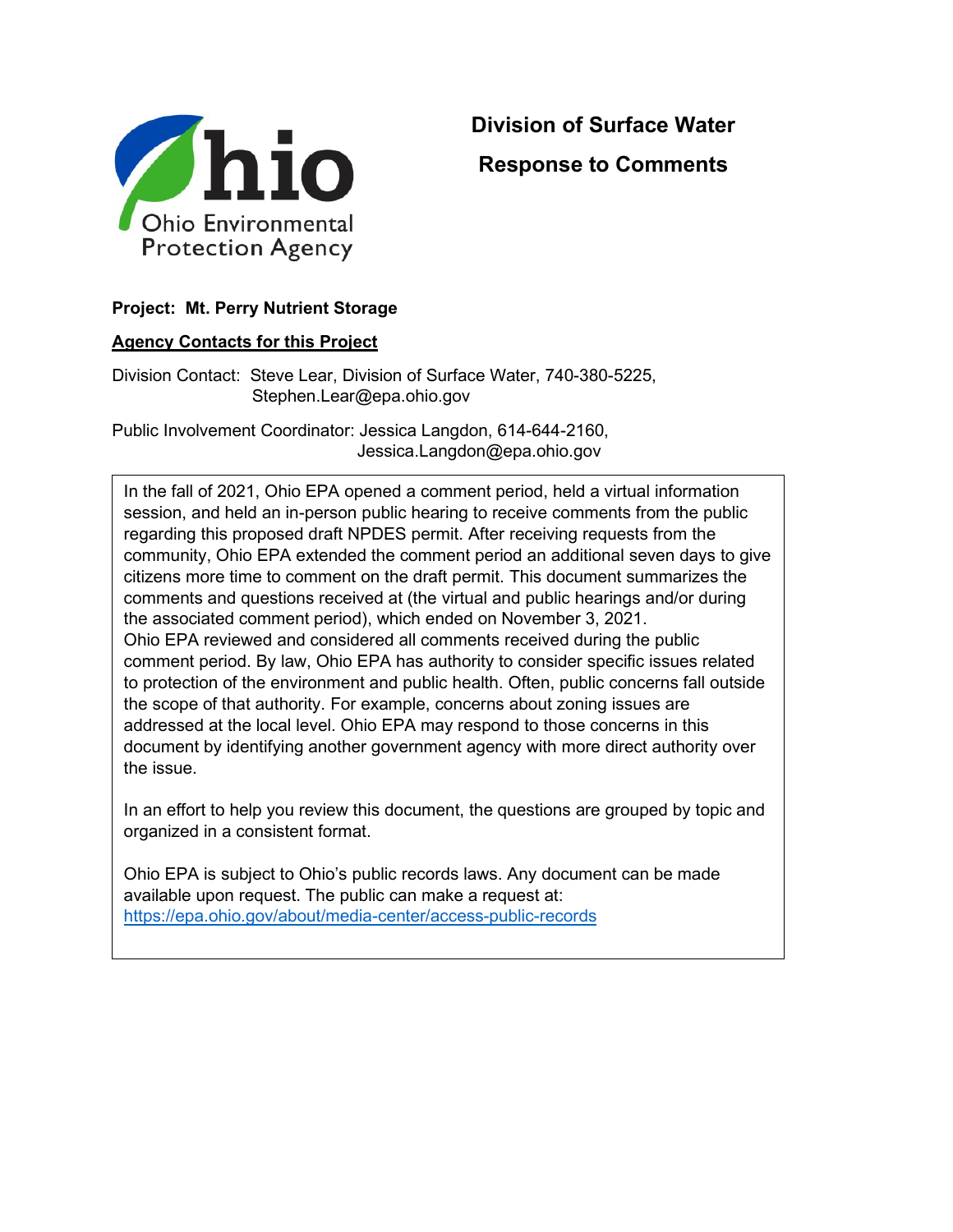## **Drinking Water Wells, Streams, Wetlands**

- **Comment 1: Several commenters expressed concern over the potential for the storage lagoon to contaminate ground water, drinking water, streams, and wetlands.**
- **Response 1:** Ohio EPA's rules governing the placement and construction of this type of structure include requirements to protect against environmental contamination such as requiring a liner and setback or isolation distances between the storage lagoon and sensitive resources. The lagoon is required to have a liner that meets the engineering specifications in Ohio Administrative Code (OAC) 3745-42-13(H). The liner provides a barrier to deter migration of material from the lagoon to ground water. A ground water monitoring network has been required as an additional safety measure to provide early detection should an issue arise.

The approved engineering plans for this facility meet Ohio's regulations. A PTI application cannot be legally denied if all the required criteria are met. The facility will continue to be inspected throughout construction to ensure it is built as required.

- **Comment 2: Several commenters asked what happens if ground water, drinking water, streams or wetlands are contaminated, who is liable and how is it made right? To what specification will cleanup be required?**
- **Response 2:** Ground water monitoring wells are located close to the lagoon. Samples are required to be regularly collected and the data submitted to Ohio EPA for review. Ground water monitoring verifies the liner is working as designed or provides an early warning should an issue arise. In the event data samples indicate a lagoon leak to the ground water, appropriate lagoon repair and ground water remediation by the owner of the lagoon would occur. Because ground water moves slowly, the monitoring network would detect contamination and remediation would occur prior to threatening any drinking water wells. Ground water remediation techniques generally involve a pump and treat system that pumps the impacted ground water through an appropriate treatment system.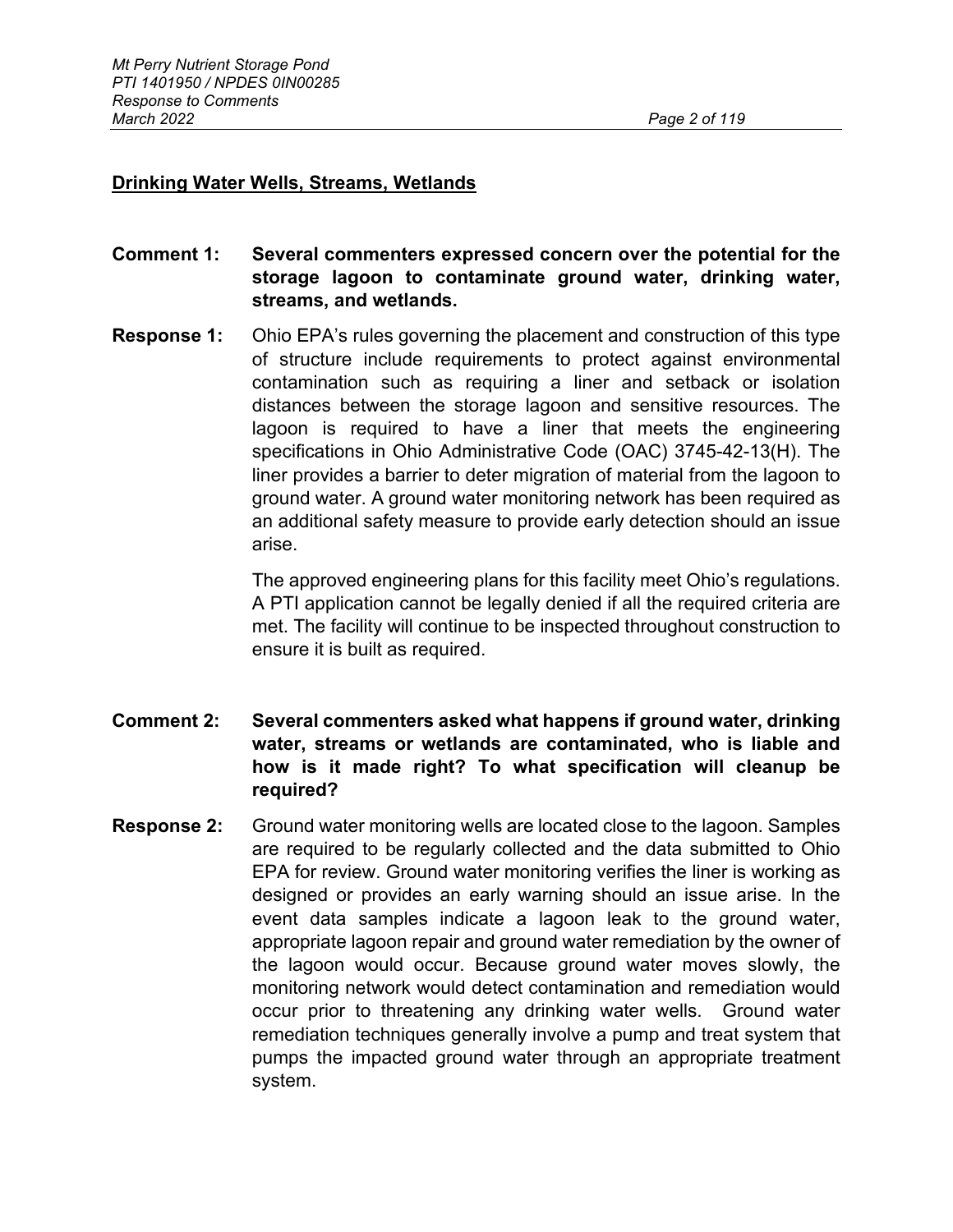If a spill associated with the lagoon occurs, the owner of the lagoon is responsible to take immediate measures to limit the spill and mitigate any impact from it. Ohio EPA's Office of Emergency Response is available to quickly respond to spills and can be reached by calling the 24-hour emergency spill hotline at (800) 282-9378. Mitigative actions include actions that limit the spread of the contamination, removal of the material, and aeration and cleanup of any impacted waters. The determination of when clean-up actions may cease is based on site specific factors. Some examples include when levels return to background or are safe for human health and the environment.

- **Comment 3: Why was the well on the Kroff farmhouse, the other house across the road and the two cabins not on the well report for depth? This is the property owner of the lagoon.**
- **Response 3:** These were not on the original well report document because the Ohio Department of Natural Resources (ODNR) database was searched based on the road names (Coopermill and Kroftt) and not the county road designations (CR34 and CR67) respectively. The information for the missing wells was sent to the applicant so they could update the report.
- **Comment 4: Several commenters asked who pays if drinking water wells need treatment or city water connections are needed.**
- **Response 4:** The storage pond was designed and is being installed based on the local hydrogeology to be protective of ground water. As a precaution, the NPDES permit requires reporting sampling results from the monitoring wells surrounding the storage ponds. Should monitoring indicate an issue, the owner of the storage pond will be required to repair and remediate the ground water before it migrates off site. In the extremely, unlikely event that contamination from the lagoon impacts area drinking water wells, Ohio EPA would coordinate with Ohio Department of Health, the lagoon owner, and the impacted residents to address the situation.

## **Comment 5: Are they aware that 100 percent of everyone's drinking water is underground?**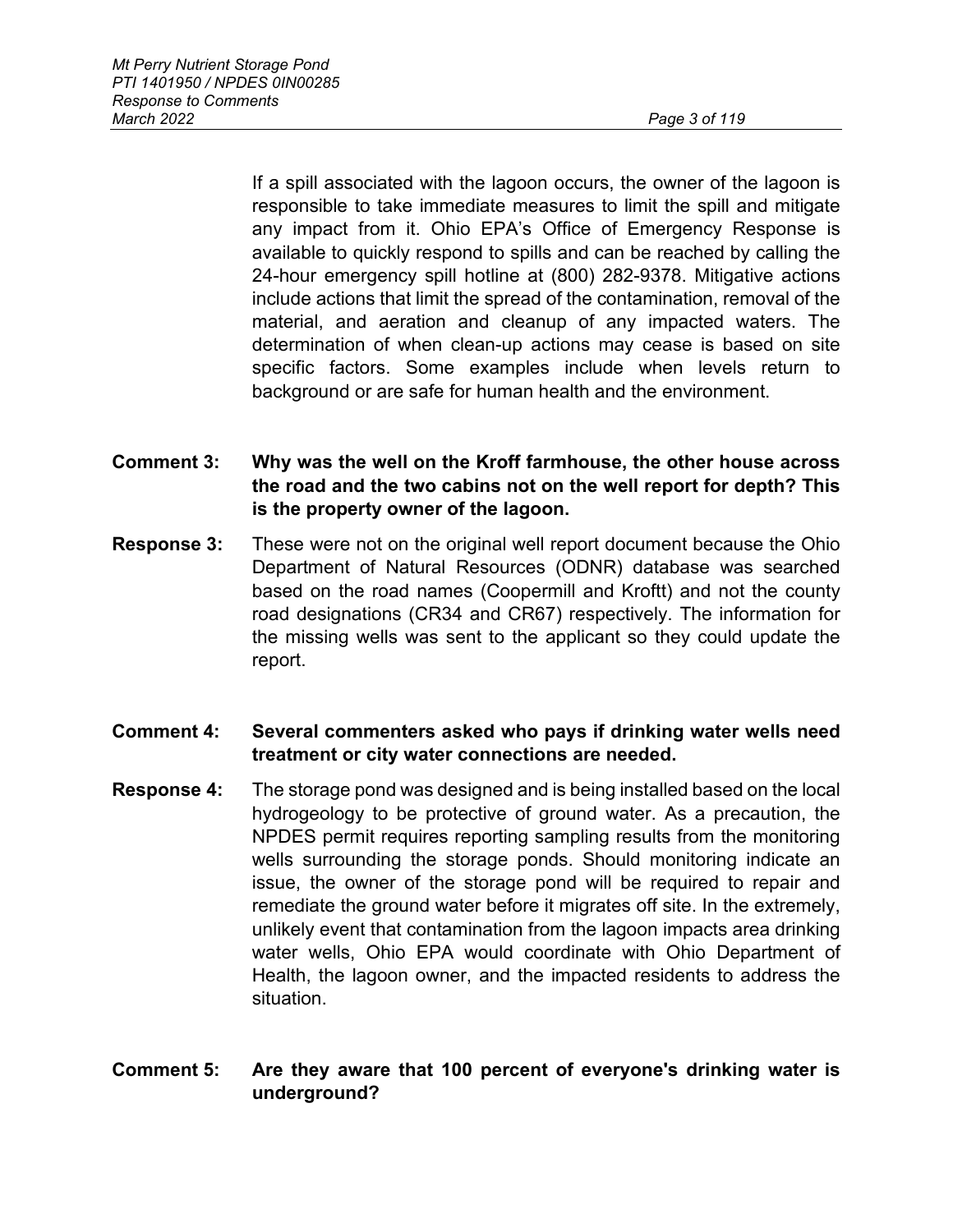- **Response 5:** Ohio EPA is aware many of Ohio's residents obtain their drinking water from ground water sources.
- **Comment 6: There is a wetland just down the road from this site! Shouldn't that be a concern also for the EPA? And a creek that runs past them both, how can they be certain that those won't get contaminated as well?**
- **Response 6:** The PTI approval for the site requires appropriate isolation distances from wetlands and streams and requires the level of material in the lagoon remain well below the top of the lagoon embankments.

# **Comment 7: Are you providing testing for our water prior to ANY of this taking place?**

- **Response 7:** No. Ohio EPA is not required to perform any drinking water testing prior to the construction of the Mount Perry Nutrient Storage Pond. Ohio EPA is requiring the applicant to line the lagoon and monitor ground water in the immediate vicinity of the lagoon and to remediate any issues should they occur.
- **Comment 8: What is the static water level of all wells in the area?**
- **Response 8:** Static water level is not something that an applicant is required to provide. There are two water well logs very close to the location of the Mt. Perry pond which indicate water is available in the shallow bedrock and/or the unconsolidated material. Well Log 85216 shows a static level of 15 feet. Well Log 1010416 shows a static level of 10 feet.
- **Comment 9: Will the EPA respond to allegations of well contamination raised at the 10/20/21 meeting? Especially if this contamination is a result of water runoff from fields that were treated with crap from Quasar? What is your response to this and how is it safe and healthy for neighboring farms, wells, and wildlife?**
- **Response 9:** Our Agency is aware of the spill in question. It did not go unreported. Quasar reported the spill to Ohio EPA's Spill Hotline when it occurred. Ohio EPA's emergency protocols were followed regarding this spill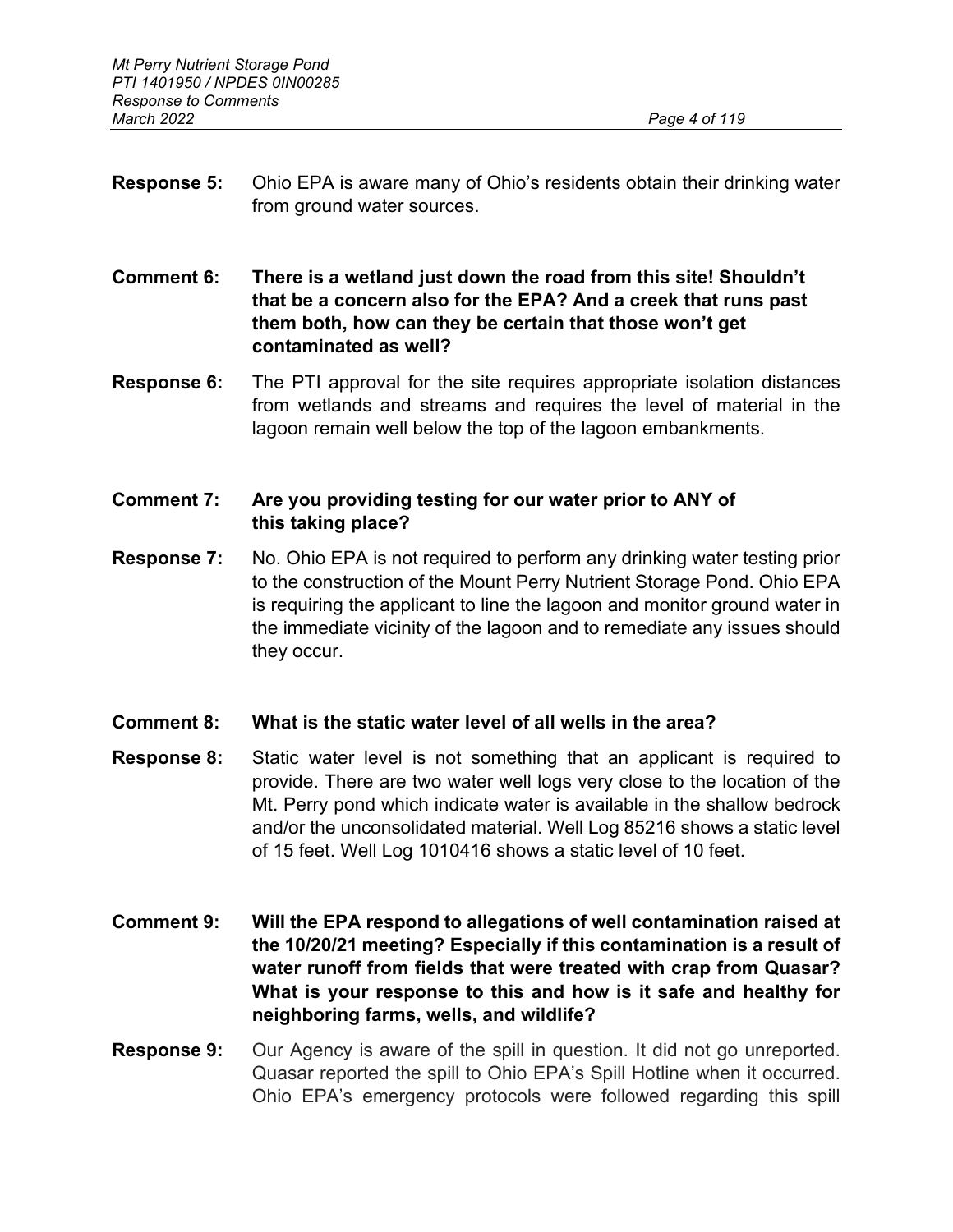incident. Please note, Ohio EPA does not regulate private water systems. Private wells fall under the jurisdiction of the local health department. Any information that documents a compromised well should be shared with the local health department. Ohio EPA does work collaboratively with local health departments to investigate pollution sources if a local health department were to determine that private wells in an area were experiencing unexpected contaminants in their drinking water wells. Ohio EPA reviews complaints as the Agency receives them. Ohio EPA then determines jurisdiction and available facts surrounding any incident and responds appropriately.

# **Comment 10: Can you guarantee all water from creek to wells will be safe and no chemicals in the water?**

- **Response 10:** Ohio EPA bases its permits on applicable rules, regulations, science, and data. Ohio EPA cannot guarantee any site will be free from risk. The nutrient storage pond does meet the separation distances from all water sources and has a requirement to monitor for leaks and spills.
- **Comment 11: "The Big Engine" water aquifer is the aquifer that Perry County residents get their well water from. Most of us in the rural areas do not have access to the public water system. What is the depth of that aquifer in the location where the nutrient pond is located? How does this project impact the drinking water for residents in that area?**
- **Response 11:** At the location where the pond is being built, the aquifer (also known as the Black Hand Sandstone) is located at an elevation of 600' to 400' Mean Sea Level (MSL). With the pond's approximate surface elevation of 840' MSL, the top of the Black Hand is at least 240' below ground surface (bgs). The aquifer's approximate thickness in this part of Perry County is 200'. There is a well log (Stevens) located near the Mt. Perry pond site which likely taps the Black Hand aquifer. It is identified as "Sand" in the well log at 322' below grade. (Note that this well is probably located on a hill, which explains why it would be deeper than the 240' cited above.)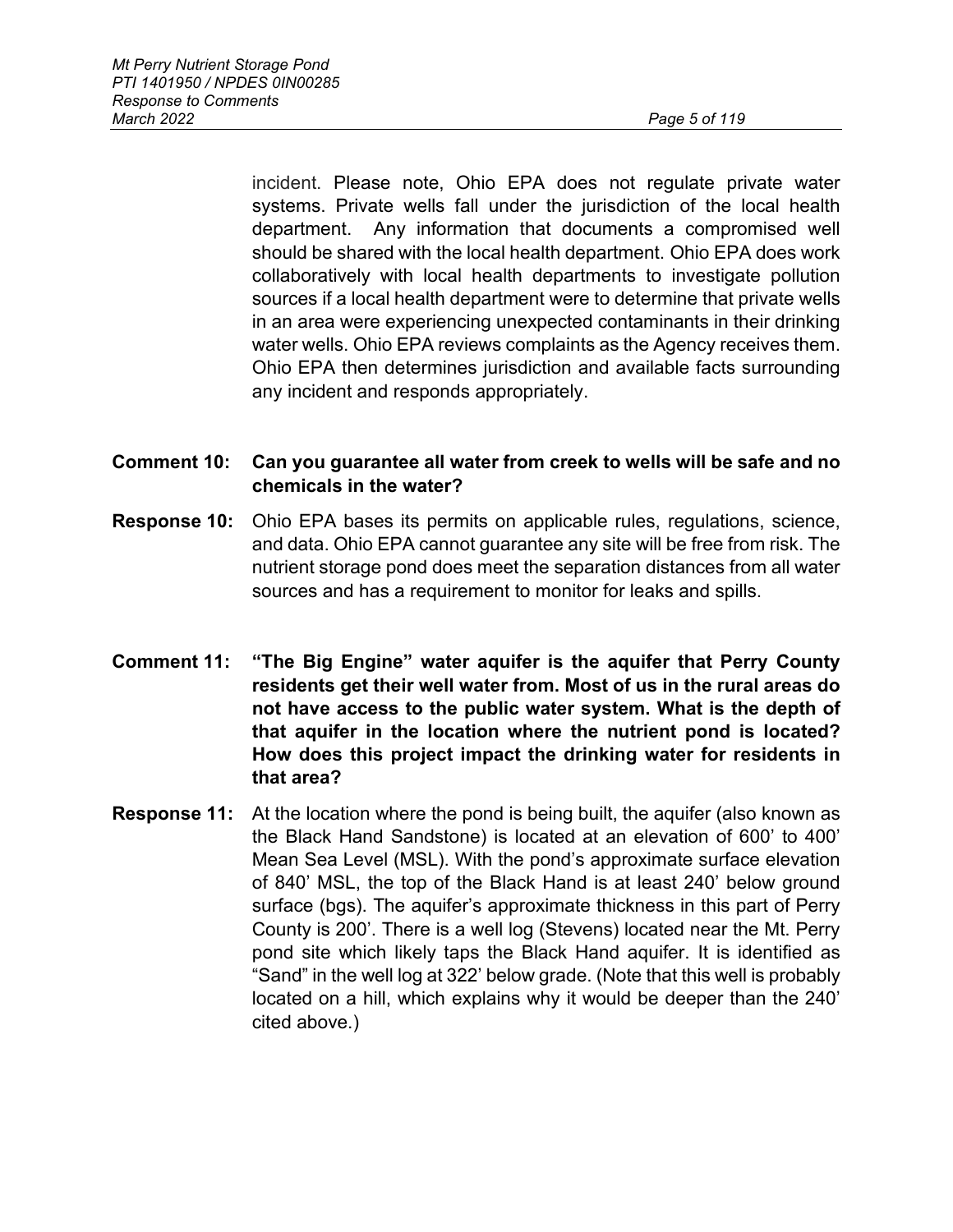# **Comment 12: Is a shallow hydrostratigraphic present above the clay sand that is not interconnected with the Big Engine?**

**Response 12:** There are two water well logs very close to the location of the Mt. Perry pond which indicate water is available in the shallow bedrock and/or the unconsolidated material.

# **Comment 13: How are area drinking water wells to be monitored?**

**Response 13:** Ohio EPA is requiring a Ground Water Monitoring Plan to monitor the ground water near the storage lagoon. This monitoring will occur much closer to the facility than drinking water wells in the area. The Ground Water Monitoring Plan will include details of how samples are to be collected as well as detailing quality assurance procedures. This plan and ground water monitoring results will be reviewed and approved by Ohio EPA's Division of Drinking and Ground Waters.

## **Specific comments received that are summarized and addressed in the above section:**

- Is this an appropriate place for an open sewer lagoon A place with extremely close proximity to streams to carry spills to larger rivers and beyond?
- Is this an appropriate place for an open sewer lagoon A place, in which the 20 million gallon pit of sewage, will lie a mere 35 feet above the only source of clean water aquifer for the area?
- Why was this lagoon permitted to be constructed in an area where the potential for the contamination of the aquifer that supplies safe/clean drinking water for this area? May I use the analogy of a vaccination? "Once it's injected you can't take it out." This is the only readily available source of safe drinking water in this area. What's the plan in the event that, "God Forbid", our only source of safe drinking water is contaminated?
- If ground water can be contaminated, can that affect ground wells in the area and from how far away? I have a 120+ foot deep well. I live less than 4 miles away. I am concerned about future contamination. What proof can you give me that my water (and air) won't be affected?
- This is human waste not a nutrient There are many health concerns in regard to the facility being developed there. What will it do to the water table to the area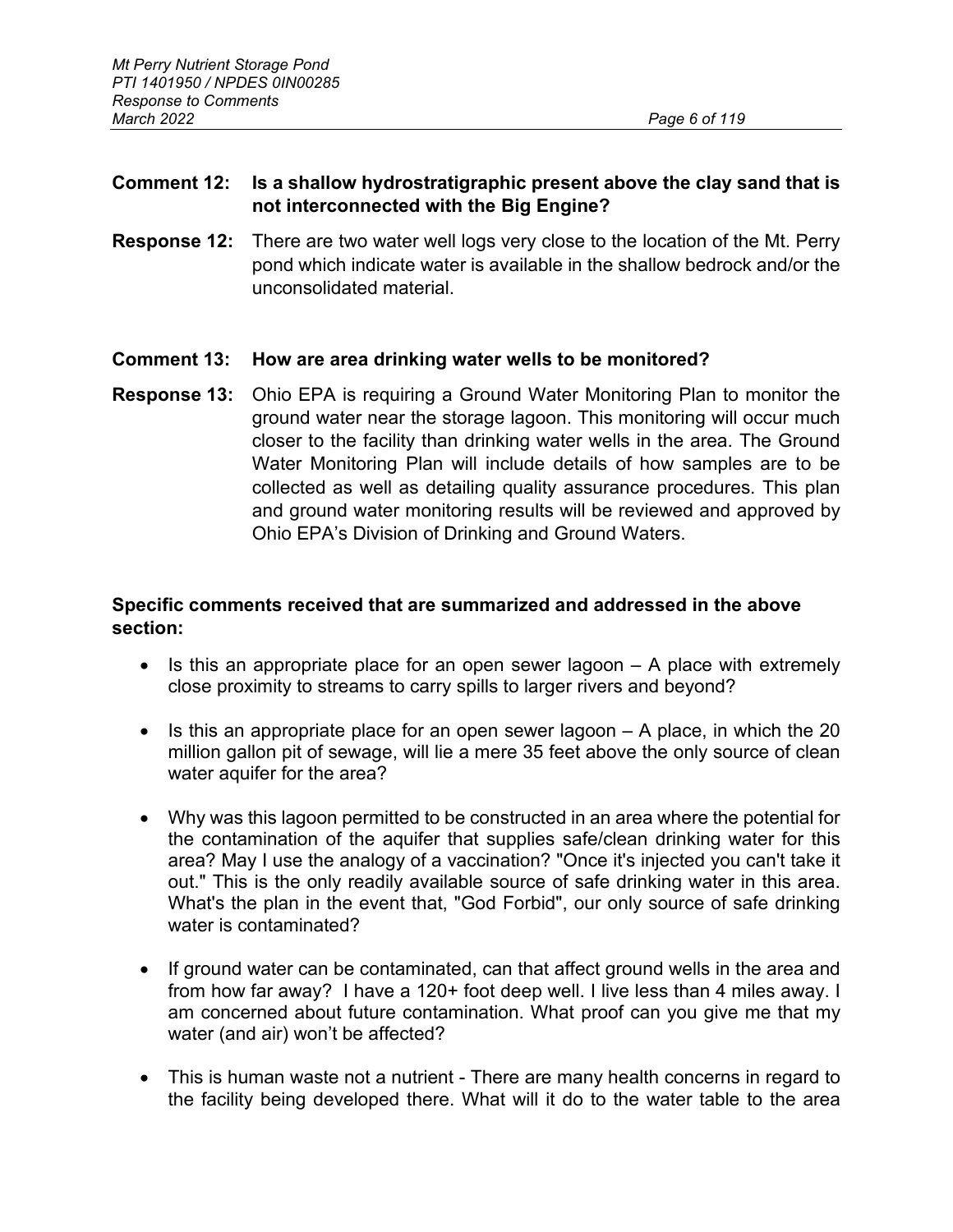resident with their well water? It would bring health concerns to all residents in the area. The nearby creeks and streams will be damage.

- If the water gets screwed up, who is paying for my new filtration units? I will need in order to use my water.
- What if our wells, springs, whatever, for our consumption, livestock get taken away from us? How can anybody replace that?
- Natural spring on Andy Beardmore land, who is going to be responsible for it being contaminated?
- What happens if water is contaminated? Who is liable? How is it made right?
- Who will be responsible if and when the well is contaminated?
- Who is going to pay for a destroyed water well that's over \$10,000 in the ground?
- Once our wells have been contaminated will the EPA make Quasar, the responsible, party clean up the water and wells? The pump alone in my well is \$1,000, since 1987 we've invested over 10,000 in this well and is our only source of water.
- What will this lagoon do to my well? My well hits 420 feet deep. Will it be contaminated? Will a \$20,000 investment be wasted? Who's going to pay for it? Not Quasar, I'm sure, and sure as hell not Jeff Kroft.
- What is being done to ensure that wells from the surrounding area will not be contaminated? I would like you to explain, in detail, the preventative measures in place to prevent the leaching of the biosolids into the ground.
- If they put the biosolid pond in, will it affect our drinking water?
- The EPA was also not aware of wells in the area that residents use for drinking water — probably because they are too old to have been recorded with ODNR.
- How does it affect our wetlands area?
- The EPA was also not aware of wells in the area that residents use for drinking water — probably because they are too old to have been recorded with ODNR.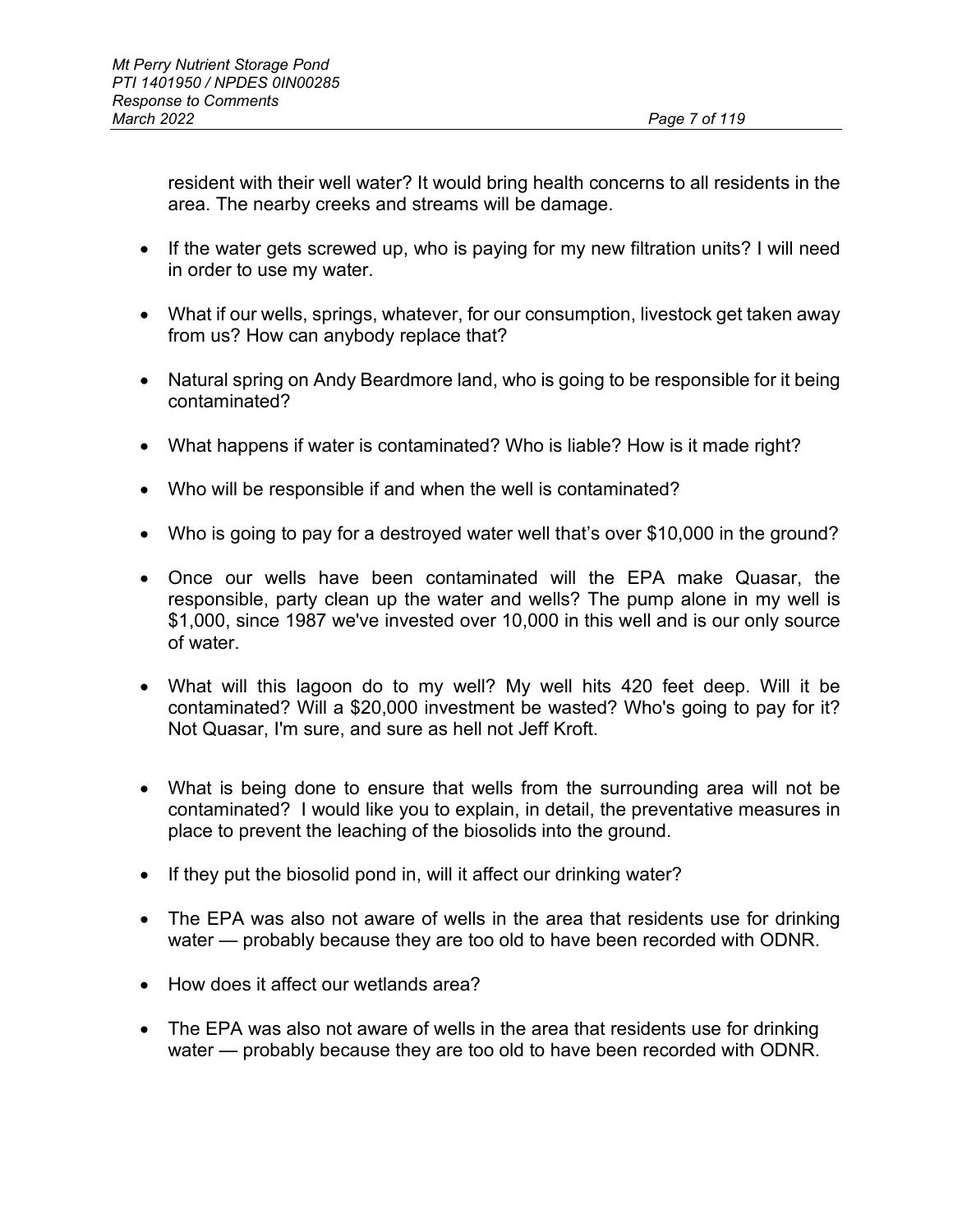- Lives a few hundred feet from site, Coopermill Rd. separated her property with the proposed lagoon. Who is responsible for clean if it floods and spills into her yard? Who is responsible for providing her family clean water for her to drink and wash dishes if her well is compromised from runoff or overflow?
- If a spill does happen, who is responsible for cleanup and to what specification?
- Who will be responsible for remediation if and when there is a breach of the ponds dam or seepage into the ground water and aquifer?
- Who will be held responsible for any drainage into area streams?

#### **Other Environmental Impact Concerns**

- **Comment 14: Several commenters asked: how will the local wildlife, aquatic life, and human health be affected by the biosolids in this lagoon?**
- **Response 14:** Biosolids are nutrient-rich materials generated by the treatment of wastewater sludge and other organics that meet standards set by U.S. EPA and Ohio EPA for beneficial use as fertilizer or soil conditioner. The standards were specifically developed to protect human health and the environment, including the health of animals, crops, soils, wildlife, and aquatic life. To date, research and risk assessments have shown that the low concentrations of contaminants that may be present in biosolids have not caused adverse effects to human health or the environment. U.S. EPA continues to assess emerging contaminants, including those that may be present in biosolids, and is updating regulations and guidance as needed. Recent information has shown that some deer tissue samples surrounding known hotspots of the emerging contaminant perfluorooctane sulfonic acid (PFOS) in Michigan and Maine have detectable levels of the chemical. It should be noted that this sampling was done in response to a known unusually high source of PFOS and is not representative of the majority of biosolids.

Overall, the beneficial use of the biosolids is considered protective of human health, wildlife, and the environment when biosolids are treated and managed in accordance with regulations. Anyone who has health concerns should discuss them with a medical physician.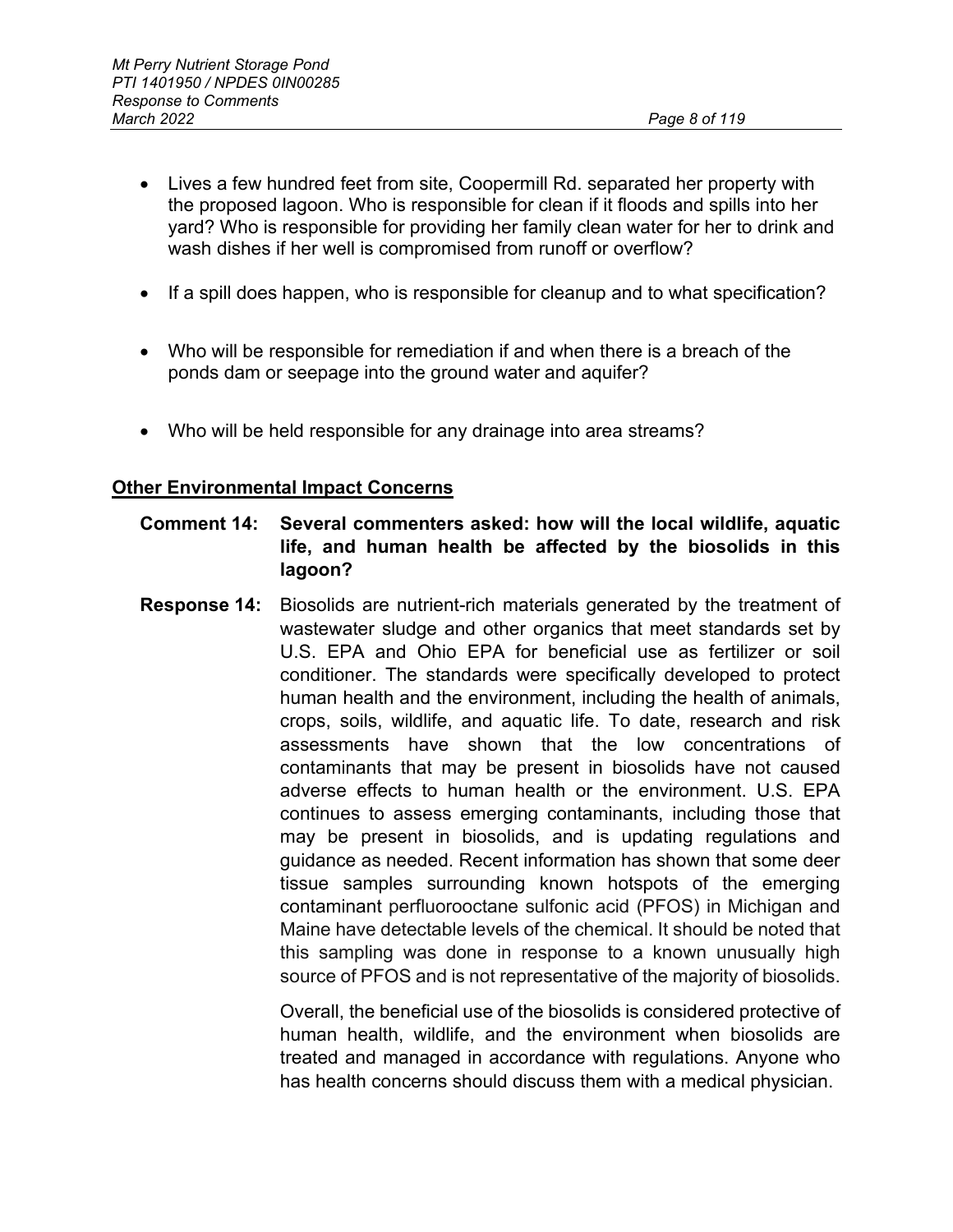- **Comment 15: Three commenters asked for an environmental impact study regarding the storage lagoon. Specifically, has or will an environmental impact study on the soil, water, odor control, and wildlife going to be or been done regarding this project?**
- **Response 15:** The term 'environmental impact study' (EIS) has a specific legal definition under the National Environmental Policy Act which does not require such a study be done for this type of project. Therefore, an 'EIS' as may be done for federal or federally funded projects is not available. Projects such as this one do not require project-specific impact analyses. Instead, the project application and engineering plans need to demonstrate that the facility has been designed and can be operated to comply with the Division of Surface Water (DSW) rules and associated permit conditions. The rules, and the permits issued under those rules, are designed to be protective of what DSW has the authority to regulate. Other comments ask what the impacts are to various environmental aspects such as soil, water, odor, and wildlife. Please refer to the responses to those comments for further information.

# **Comment 16: What is the environmental impact of applying Class B biosolids to fields? What are the long-term effects of biosolids on the watershed?**

**Response 16:** The use of biosolids has been found to be an effective organic fertilizer that enriches soils and increases crop yields more effectively than commercial fertilizers. When biosolids are applied in accordance with the regulations, there is a very low risk of negative impacts to the watershed or animals that graze on biosolidsamended soils. The Clean Water Act requires U.S. EPA to identify emerging pollutants that may be found in biosolids, determine whether pollutants found present risks, and to regulate those pollutants that pose unacceptable risks. U.S. EPA is continually performing risk assessments on pollutants that may be present in biosolids (including PFAS). Ohio EPA closely follows U.S. EPA's progress with risk assessments and will update its rules accordingly if U.S. EPA recommends additional requirements for the treatment, sampling, or land application of biosolids. Information on U.S. EPA's risk assessments of pollutants in biosolids can be found at: [https://www.epa.gov/biosolids/risk-assessment-pollutants-biosolids.](https://www.epa.gov/biosolids/risk-assessment-pollutants-biosolids)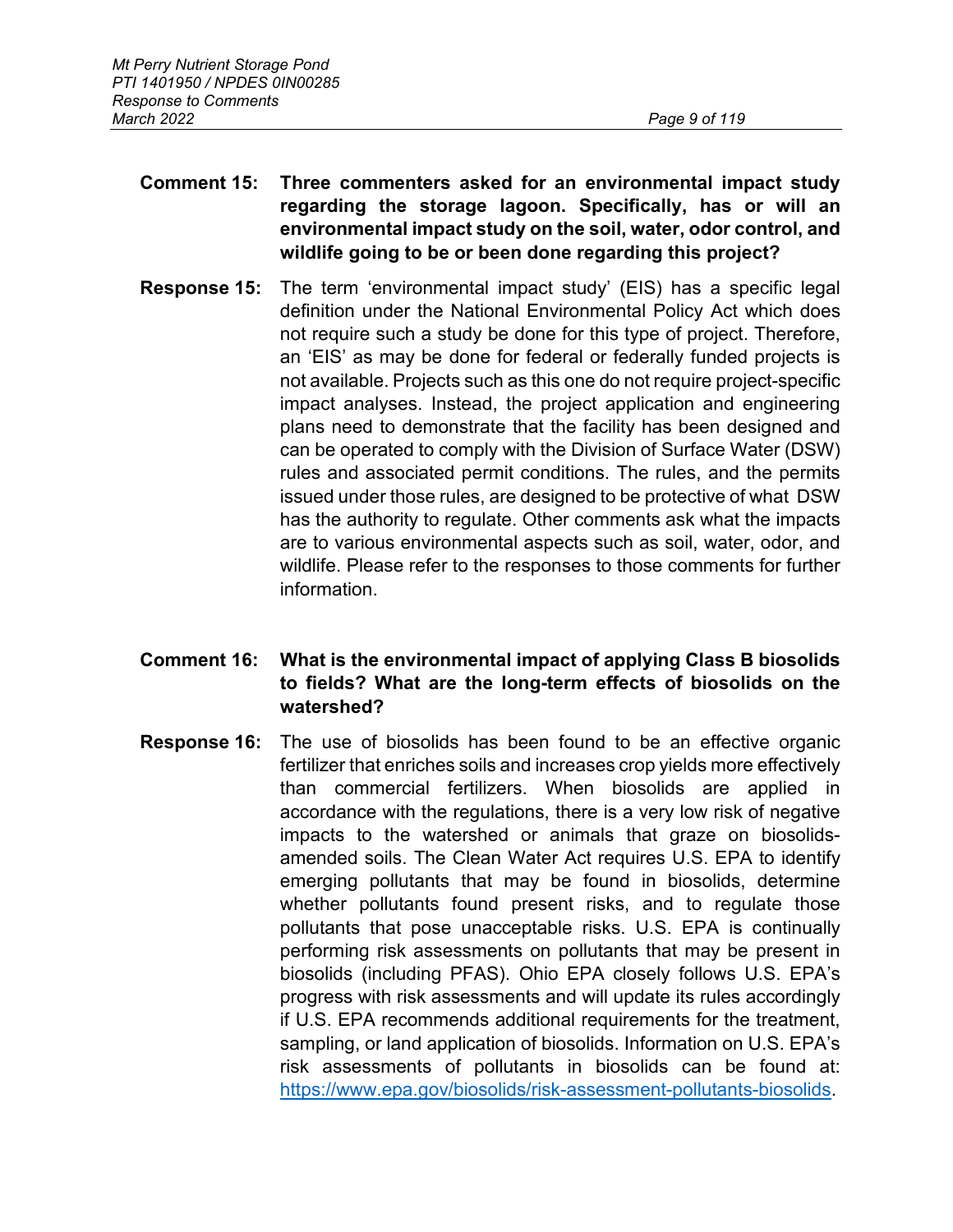# **Comment 17: We are close to Waste Management and the landfill; Is there any consideration given to that? The close proximity of potential saturation pressure to the area, environment water quality, wildlife.**

**Response 17:** Ohio EPA is the permit authority for both the landfill and the storage pond. Both permits will be protective of human health and the environment. Ohio EPA will follow all state and federal regulations when considering any permit. In this permitting scenario the location of both facilities is not regulated by Ohio EPA.

# **Comment 18: How does this lagoon impact climate change?**

**Response 18:** The beneficial use of biosolids has been shown to be a factor in mitigating climate change. The Water Environment Federation (WEF) states "management of biosolids has been shown to mitigate climate change by reducing organic waste and associated methane gas production in landfills, sequestering carbon in soils, reducing the need for nonrenewable energy resources, and off-setting energyintensive and greenhouse gas generating fertilizer production." Land application of biosolids returns carbon, nitrogen, and organic matter back to the soil which improves soil health allowing more carbon to be stored in the soil. The carbon that is returned to the soil and stored there would otherwise be released to the atmosphere as the greenhouse gas, carbon dioxide. Healthy soils require less need for synthetic fertilizers thereby reducing carbon emission from their manufacture, transport, and application.

> Additionally, anerobic digester facilities that generate biosolids by treating sewage sludge, food wastes, manure, and other organic materials capture the methane gas. The methane gas can be used to heat the treatment facilities or used for other forms of energy. This process reduces the amounts of organics that are taken to the landfill which decreases methane emissions from landfills. The biosolids stored at these facilities have been processed to a point that methane emissions from the storage pond will be considered de minimis.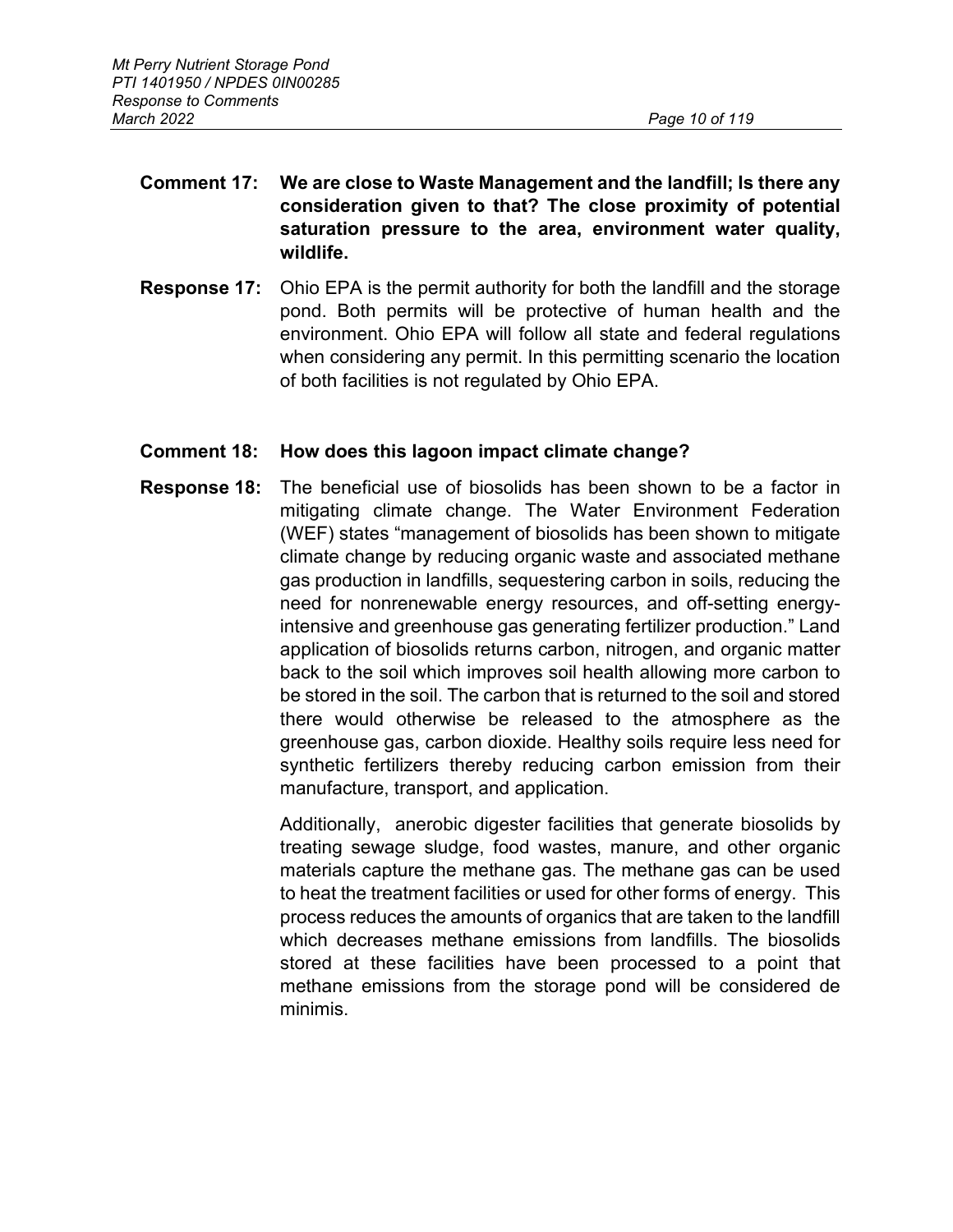# **Comment 19: We have black bear, eagles, and variety of other wildlife here. What do we do if we find an animal that has passed and not from hunters or cars?**

**Response 19:** Ohio EPA does not track wildlife morbidity or mortality. Ohio ODNR offers an [online](https://ohiodnr.gov/wps/portal/gov/odnr/discover-and-learn/safety-conservation/about-ODNR/wildlife/Report+Wildlife+Sightings) resource citizens can report wildlife sightings and help Ohio biologists track a number of different species, including black bear, bobcat, river otter, ruffed grouse, turkey, and more. ODNR may also be contacted with wildlife related questions at 1- 800-WILDLIFE. Regulation-compliant biosolids are not known to cause animal mortality.

# **Comment 20: What is the long-term effect of land that has had long-term exposure to PFAS chemicals?**

**Response 20:** Ohio EPA assumes this question is in relation to land application of biosolids that may contain PFAS, not from a direct exposure to PFAS from a known source. The land application of typical biosolids has not been shown to cause accumulation of PFAS over time. A University of Arizona study published in June 2021 found that "longterm land application of biosolids resulted in low incidence of soil PFAS analytes" and that biosolids-amended soils had similar PFAS levels as soils that had not received biosolids. It should be noted that any PFAS found in biosolids that is not directly impacted by a known source, is from domestic sources used in homes that constitute a direct exposure. The levels of PFAS in non-industrially impacted biosolids has decreased in recent years after the use of PFOS and PFOA in products was phased out of production.

> (Pepper, I.L, Brusseau, M.L., Prevatt, F.J., & Escobar, B.A. (2021). Incidence of PFAS in soil following long-term application of class B biosolids. *Science of the Total Environment* 793.)

# **Comment 21: How will this affect the livestock and wildlife being used for meat if they drink contaminated water? Will it then be transferred to the people eating it making them sick?**

**Response 21:** Ohio EPA construction and permit requirements are protective of human health and the environment and are designed to prevent contamination to any waters of the state. The pond will have an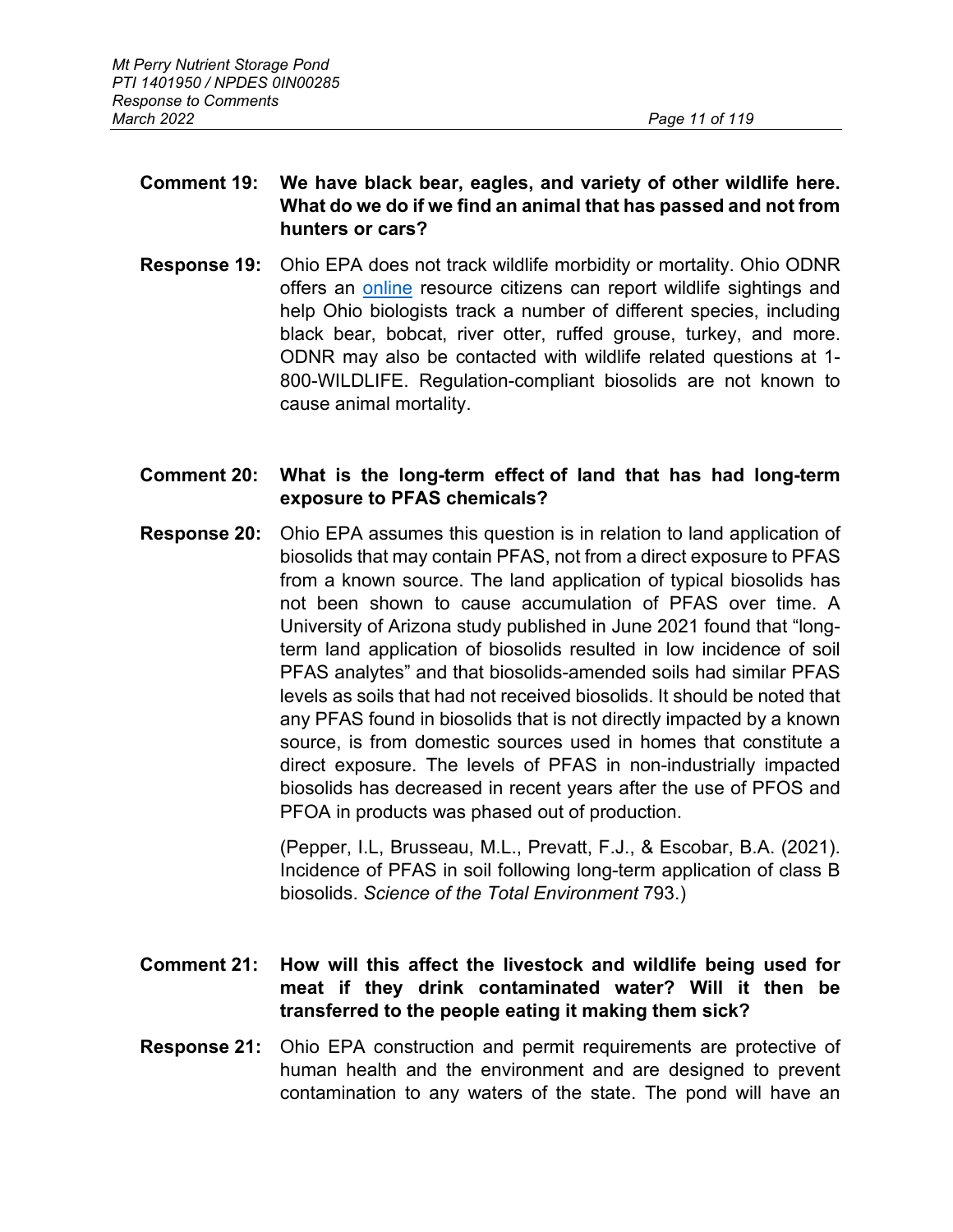engineered liner designed to prevent any material from leaving the pond.

Ohio EPA recommends seeking guidance from the Ohio Department of Agriculture (ODA) and or a veterinarian if your livestock are consuming contaminated water. The Mount Perry Nutrient Pond is being permitted and constructed to be protective of all water sources.

# **Comment 22: What are the effects on dairy cattle, beef cattle, sheep and horses? (These animals are grazing on fields that this has been spread on and eating feed that is raised on fields that have had this applied to.)**

**Response 22:** Regulation-compliant biosolids application as a soil amendment and fertilizer has been practiced for decades with no documented harm to human health or the environment. The Clean Water Act requires U.S. EPA to identify emerging pollutants that may be found in biosolids, determine whether pollutants found present risks, and to regulate those pollutants that pose unacceptable risks. U.S. EPA is continually performing risk assessments on pollutants that may be present in biosolids (including PFAS). Ohio EPA closely follows U.S. EPA's progress with risk assessments and will update our rules accordingly if U.S. EPA finalizes additional requirements for the treatment, sampling, and land application of biosolids. Information on U.S. EPA's risk assessments of pollutants in biosolids can be found at: [https://www.epa.gov/biosolids/risk-assessment-pollutants](https://www.epa.gov/biosolids/risk-assessment-pollutants-biosolids)[biosolids.](https://www.epa.gov/biosolids/risk-assessment-pollutants-biosolids)

## **Comment 23: What impact will this pond have on erosion of the area?**

**Response 23:** During and after construction the site is required to meet stormwater pollution minimization practices as outlined in their permits. Erosion problems should be minimal or nominal. Ohio EPA staff have observed erosion problems during the construction phase due to contractors performing work without implementing best management practices. Violation letters have been issued and the contractors quickly resolved the violations.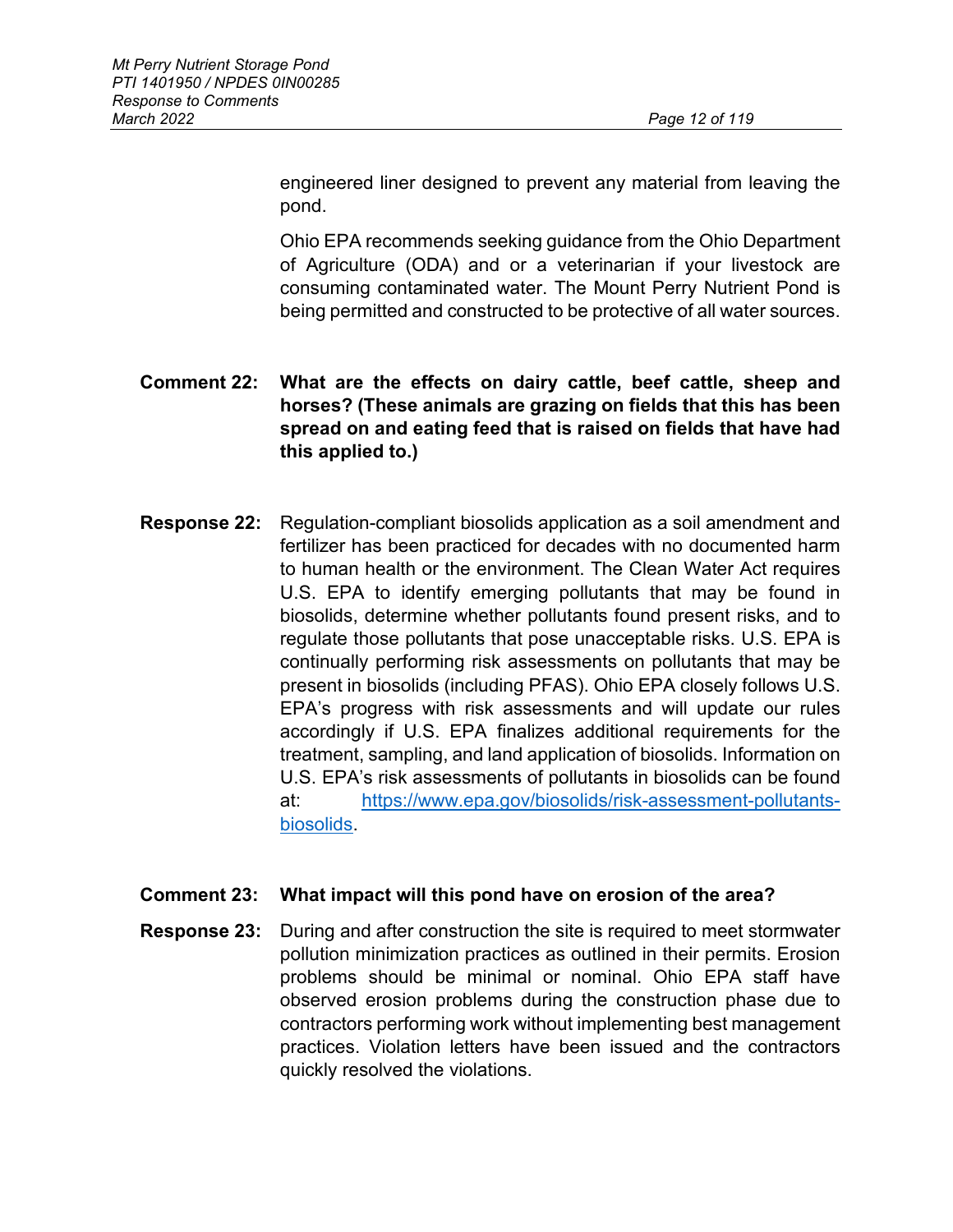# **Comment 24: Will this facility cause health risk or risk of pathogens in nearby households?**

**Response 24:** The Mt. Perry Nutrient Storage Pond permit allows storage of biosolids that have been treated to meet, at a minimum, Class B biosolids requirements. Quasar Energy Group meets this requirement by using the anaerobic digestion process. Anaerobic digestion is a recognized treatment technology used to reduce pathogens so that biosolids can be used to provide crop nutrients through land application. Site restrictions followed during land application of these biosolids prevent human contact with the small volume of pathogens that may remain in Class B biosolids*.* For the storage pond, public access will also be restricted to prevent human contact.

> A long-term study by the University of Arizona found "… the risks to human health posed by many microbiological entities within biosolids have been shown to be low if current EPA regulatory guidelines are followed. In addition, risks from indirect exposures such as aerosolized pathogens or contaminated groundwaters appear to be particularly low."

> (Pepper, I.L., Zerzghi, H., Brooks, J.P., & Gerba, C.P. (2008). Sustainability of Land Application of Class B Biosolids. *Journal of Environmental Quality, 37*, 58-67.)

# **Specific comments received that are summarized and addressed in the above section:**

- Benthal feedback, sludge and pH issues, floating sludge and odors, algae overgrowth, low dissolved oxygen, pathogens in class b sludge, popping sludge.
- How will these biosolids affect the America eagles as they dive down and ingest rodents/snakes that have come in contact with this lagoon full of sludge?
- How will our children be affected? How will we all be affected? How will our health be affected?
- How will this affect the crawdads in the creek?
- I would like to know what effects this will have on my children and ground water.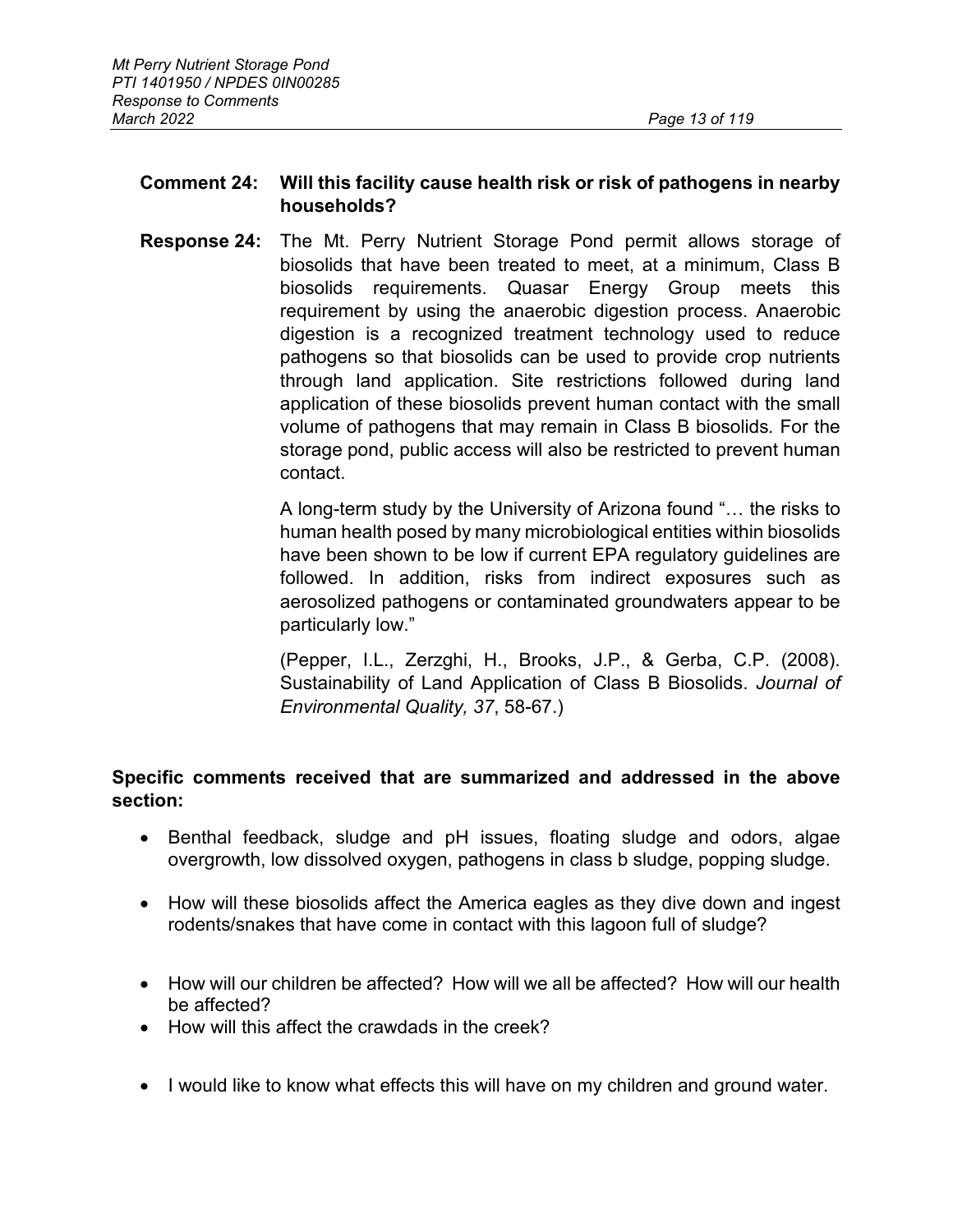- What is the impact on the worms and insects over time, and the birds and mammals that eat them, there are a couple of pairs of nesting bald eagles in that location near the wetlands, How will it affect the eagles eggs?
- What will the lagoon do to the surrounding wildlife? Will we lose our pair of eagles? Will the meat I hunt every fall to feed my family be tainted? Will we see loss of deer population, turkey population, hawks, cranes? What about the bobcat population that is increasing in the area? The possibility that bears have been in the area.
- What is the environmental Impact of having this applied to fields?
- What will be the impact on wildlife?
- Water run off affecting frogs and fish.
- Effects it will have on the wetlands and eagles in the area.
- How does this lagoon impact the local population?
- Please provide me with an environmental impact study regarding the large biowaste pond on Kroft Road.
- What are the effects on cattle, sheep, and horses that graze on fields where biosolids are applied or eat feed that is raised on fields where biosolids are applied?
- What about the animals in the area, if the creek gets contaminated and then a deer drinks out of it, a hunter kills the deer and uses it for meat then the hunter and his family are also contaminated. Has a soil perk test been done?
- I am writing in opposition of the draft permit for the Mount Perry Nutrient Storage Facility. I am also requesting the EPA to perform an environmental impact study before this, or any biosolid storage facility permit is issued in Perry County. Perry County already has two landfills, as well as countless acid mine runoff issues located within its borders. Therefore, I don't believe Perry County to be an acceptable location for such a facility and would ask for the EPA to deny the permit.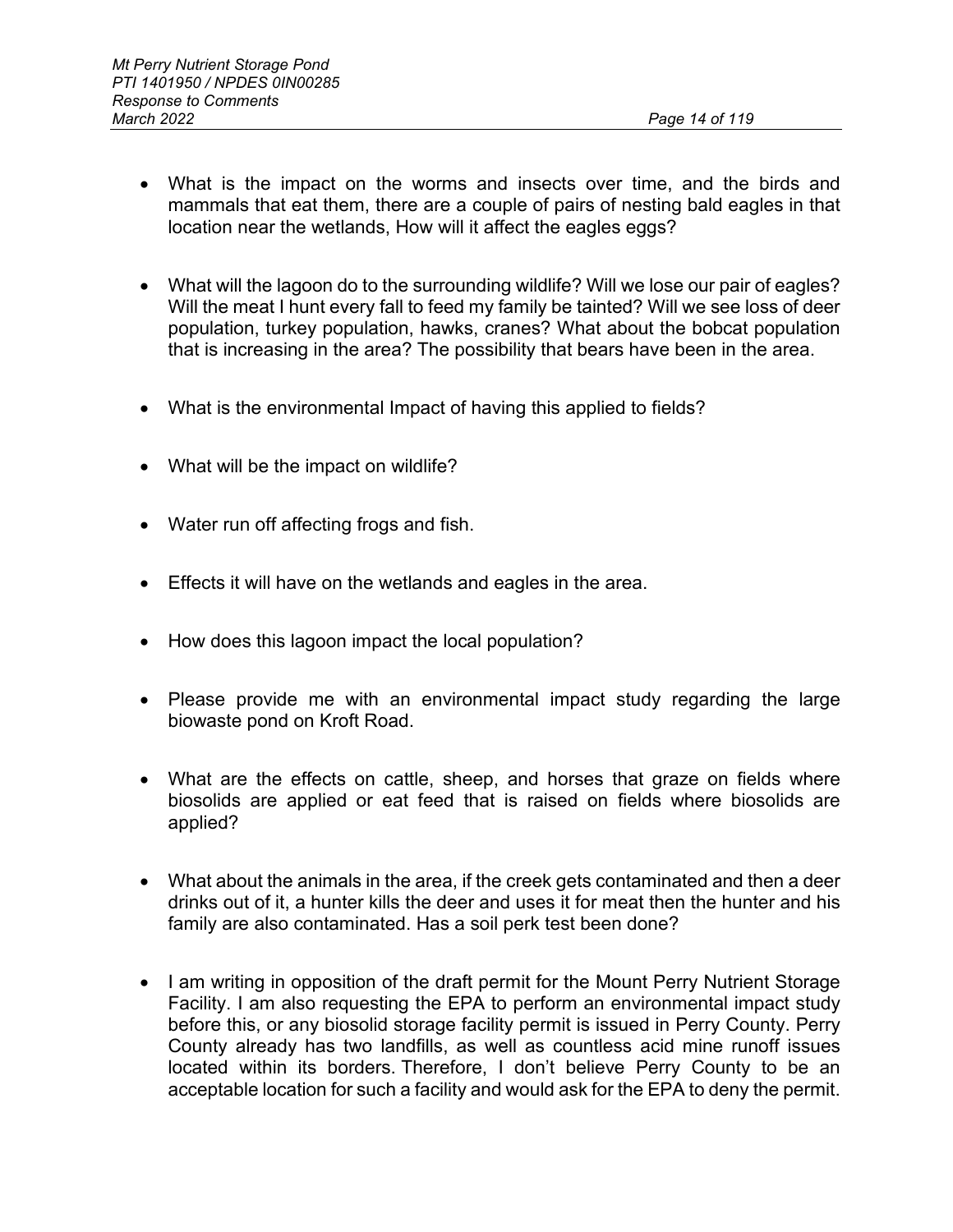The area chosen for the facility is prone to flooding regularly. Please ensure the protection of the residents' environment. Thank you for your consideration in this matter.

- Do we call the EPA and ODNR so tests can be run? Finding a random dead animal is heart breaking. You see a dead deer and think poor Bambi. I think that's six months of food gone to waste.
- Anytime humans consume (eat, touch, or breathe) fecal matter/heavy metals/hazardous chemicals/medical wastes it is deadly if untreated or not stopped. Why do we have to wait for that to happen? Why start it in the first place?
- Live in area and bought a farm right behind Kroft's farm for hunting. Will move if lagoon goes in dues to concerns for health and runoff. Saw dirty water coming from field tiles after rain.

# **Biosolids**

- **Comment 25: Do residents living close to the field get notified prior to the application of biosolids? If so, how far in advance are they to be notified? What is the radius that includes people that should be notified?**
- **Response 25:** When fields are authorized by Ohio EPA for the beneficial use of Class B biosolids, the authorization is public noticed in the local paper as an action of Ohio EPA's director. All authorized biosolids fields are shown on Ohio EPA's biosolids map which can be found at Biosolids: Permitted [Beneficial Use Sites.](https://oepa.maps.arcgis.com/apps/webappviewer/index.html?id=40d4dfa29d0b48d49dfe54b543371813) OAC 3745-40-11 requires that signs be placed at fields at least one week prior to the delivery of Class B biosolids to an authorized field and remain in place for at least 30 days after the completion of land application. Signs are in place to notify the public of the use of biosolids. Please note that when Exceptional Quality (EQ) biosolids are land applied on agricultural fields, prior authorization is not required, nor is the placement of signs.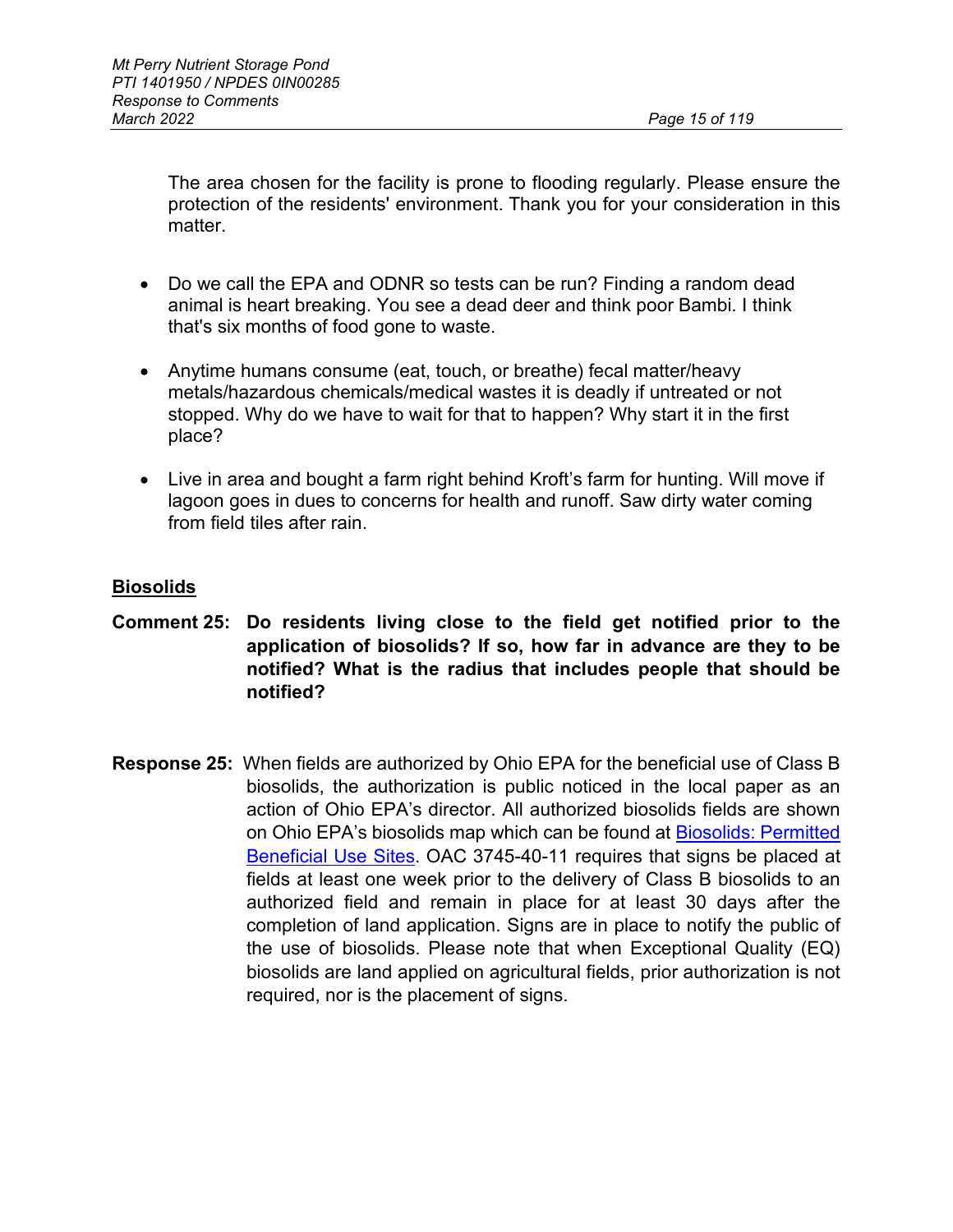# **Comment 26: Is the food that is grown in biosolids fields tracked and does the food go into the same system as crops grown in non-biosolid fields?**

- **Response 26:** Biosolids regulations do not require that crops grown on biosolidsamended soils be tracked after they are harvested. However, OAC 3745- 40-08(E) does require certain time periods to pass after Class B biosolids are used at a field before crops can be harvested. For example, food crops that have harvested parts that may touch the biosolids or soil mixture cannot be harvested for at least 14 months after the beneficial use of biosolids. Food crops with harvested parts below the surface cannot be harvested for 20 or 38 months depending on the method of application. In Ohio, the primary crops grown on fields amended with Class B biosolids are feed crops which cannot be harvested for 30 days after biosolids application.
- **Comment 27: Exactly how is that waste broken down so that any diseases aren't spread? Do you know that it's the farmers with the grain and livestock that puts food on the tables of families in this state and the country? Do you not realize that without good clean drinking water for all, it affects everyone not just us Mount Perry citizens?**
- **Response 27:** Federal and state biosolids regulations require that one of eight treatment processes known to be effective for reducing pathogen levels be used for biosolids to be eligible for land application. Quasar Energy Group uses an anaerobic digestion process which heats the sewage sludge and other organic feedstocks to at least 100°F for a minimum of 15 days. Additionally, this treatment process reduces the volatile solids content of the sludge to meet federal and state requirements to make the biosolids less attractive to vectors such as flies and mice that could spread pathogens. The rigorous treatment processes at wastewater plants and site restrictions that are required for biosolids to be land applied have been shown for decades to be effective at preventing the spread of diseases through all potential exposure pathways such as consumption of crops grown in biosolids-amended soils or drinking water from wells near fields where biosolids have been used.

## **Comment 28: How long do you have to wait before planting the field?**

**Response 28:** Ohio's biosolids regulations, OAC 3745-40, do not set time constraints for when crops can be planted after the beneficial use of biosolids. There are harvesting restrictions set forth in OAC 3745-40-08€. In Ohio, the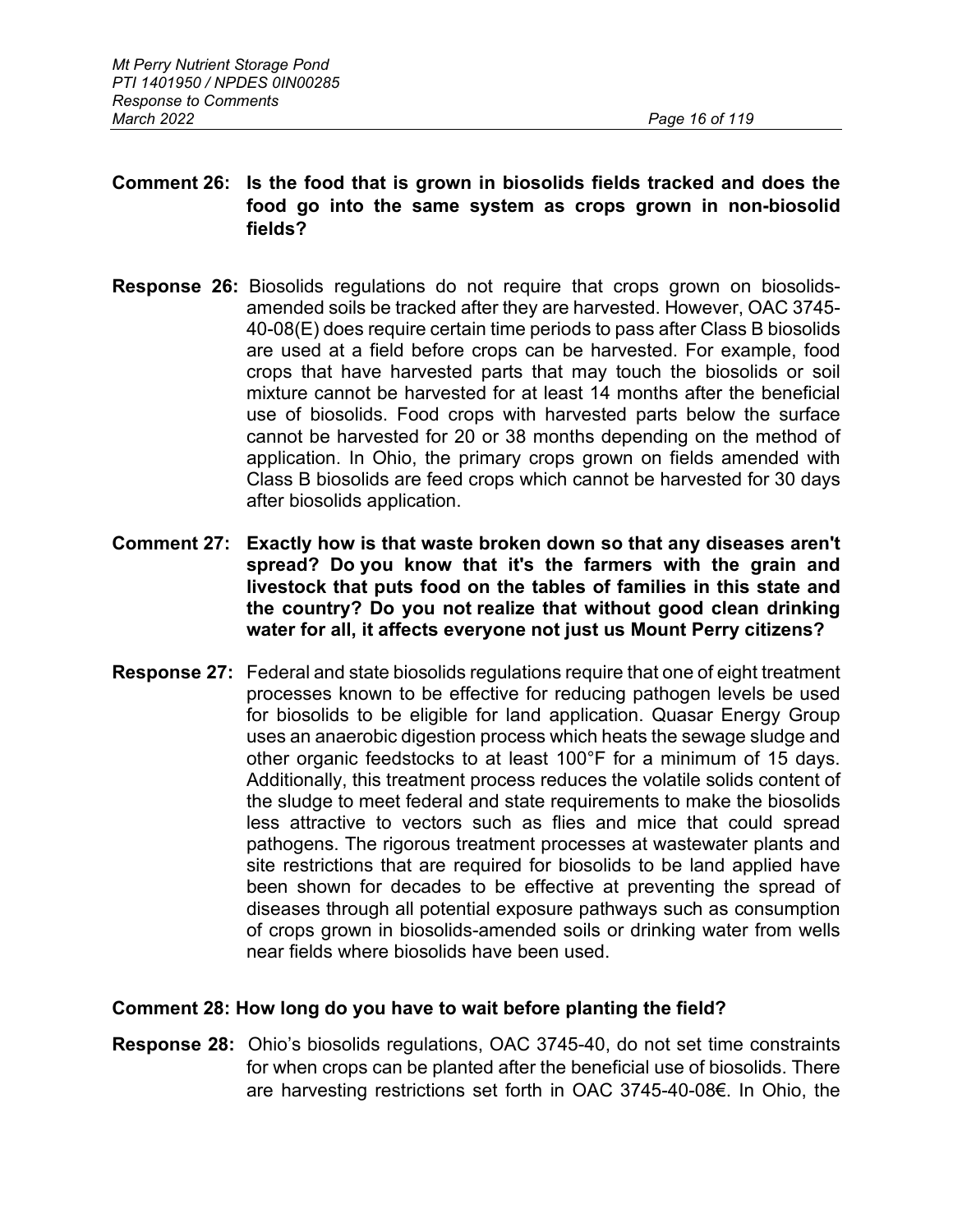primary crops grown on fields amended with Class B biosolids are feed crops such as corn, beans, and hay. Feed crops shall not be harvested for 30 days after the beneficial use of biosolids. Likewise, animals shall not be allowed to graze for 30 days after the beneficial use of biosolids.

- **Comment 29: Humans and livestock are prohibited from being on the property that has had biosolids spread on it. Why is that and why 30 days? What steps are you taking to protect the wildlife from entering those hazardous areas?**
- **Response 29:** Site restrictions, such as limiting public access to fields and not allowing animals to graze for 30 days after land application, are in place to prevent contact with the small volume of pathogens that may remain in Class B biosolids. Any pathogens remaining will be destroyed by heat, sunlight, drying, and other microorganisms present in the soil. Thirty days ensures enough time to allow this further destruction of pathogens to occur. Fields where biosolids have been beneficially used are not classified as hazardous areas so there are no required restrictions for wildlife.
- **Comment 30: They were spreading biosolids on fields and EPA said to stay out. We're in a flood zone. Where did it go after it was spread? Is there a minimum number of acres required for land application that's not in a floodplain?**
- **Response 30:** OAC 3745-40-08 requires best management practices (BMPs) be followed to prevent runoff of biosolids after land application. These BMPs include injection or incorporation of biosolids into the soil on fields where soils designated as frequently flooded are found, injection or incorporation of biosolids when the forecast indicates there is at least a 50 percent chance that 0.5 inches of rain will occur within 24 hours after beneficial use, no land application on frozen, snow-covered, or saturated ground. Quasar Energy Group is required to inject or incorporate biosolids at most of the fields approved for land application of biosolids from their facilities. Use of these BMPs prevents runoff of biosolids. The biosolids assimilate with the soil so that the nutrients are available for the next crop. OAC 3745-40 does not specifically prohibit land application in areas prone to flooding or require specific acreage based on floodplains due to the BMPs that are required.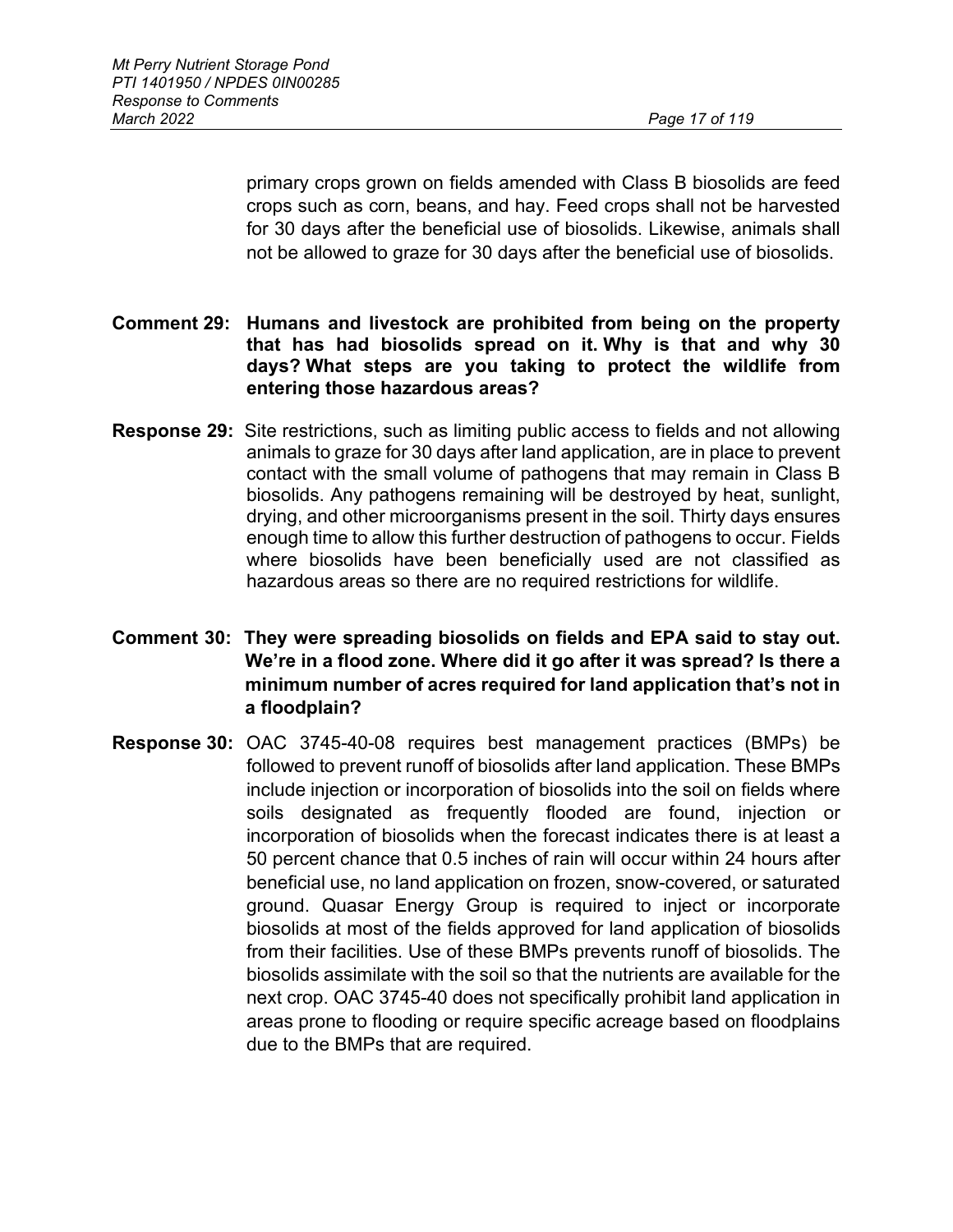#### **Comment 31: How often are you allowed to spread biosolids on the same field?**

**Response 31:** There is not a time restriction on how often biosolids can be land applied on a field, however, the amount of biosolids that may be applied and when application occurs is based on the nutrient needs of the crops and soil phosphorus levels. Land application of biosolids may occur every crop year, e.g., once every spring biosolids can be applied to provide nutrients for the crops that will be grown until the next spring. Biosolids may also be applied to supply enough phosphate for multiple years of crops in which case biosolids could not be applied again until the planned multi-year crop cycle is complete.

## **Comment 32: Should Class B biosolids ever be placed close to a residential community whether rural or urban?**

- **Response 32:** Title 40 of the Code of Federal Regulations Part 503 (40CFR503) and OAC 3745-40 allow the use of Class B biosolids on agricultural fields. Often these fields are near residential communities. OAC 3745-40 requires isolation distances be maintained between where the biosolids are land applied and occupied buildings. OAC 3745-40 further requires that fields be authorized by Ohio EPA for the beneficial use of Class B biosolids and that signs be placed to notify the public of the use of biosolids in these locations.
- **Comment 33: How is the farmer going to regulate which fields he is spreading biosolids on with the fields he is spreading animal manure? Can beneficial use sites have livestock manure applied on same sites for same crop year? If so, who records what is applied where if EPA and ODA do not correlate together to ensure land is not over applied on?**
- **Response 33:** The generator of the biosolids is responsible for tracking all sources of nutrients used at a field. OAC 3745-40-08(A)(4) states that for all authorized Class B biosolids beneficial use sites, the agronomic rate shall include all sources of nitrogen and phosphate such as commercial fertilizer or manure in addition to the biosolids. For each field where biosolids are applied during the calendar year, the agronomic rate calculations are submitted with the generator's annual sludge reports.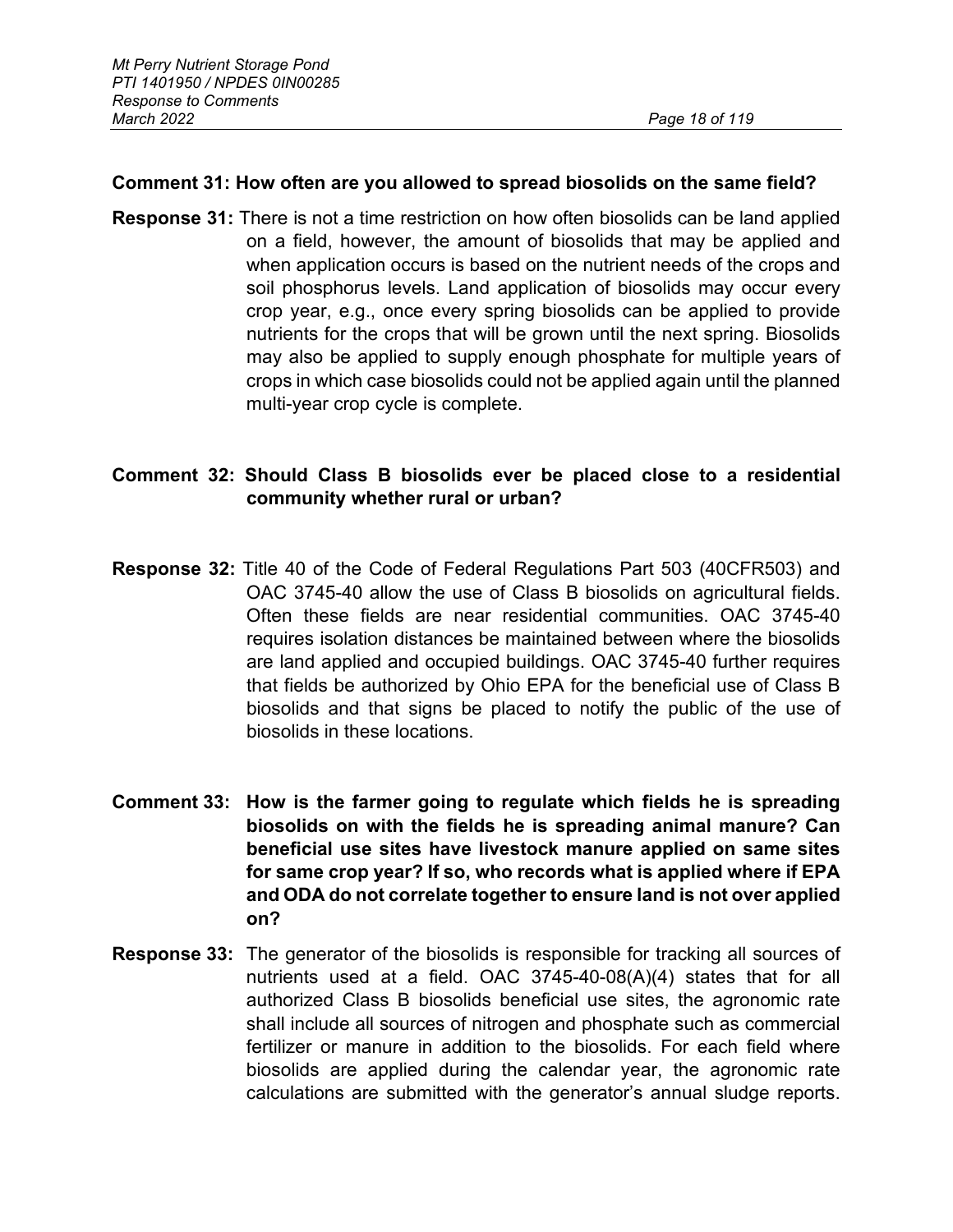Ohio EPA has an agronomic rate calculation worksheet available that allows for the use of other nutrient sources to be included when calculating the agronomic rate of biosolids. Ohio EPA and ODA coordinate as necessary to evaluate the use of both biosolids and manure.

# **Comment 34: How is the health department not a part of the soil testing making sure the biosolids aren't over saturating our farmer's fields?**

- **Response 34:** Ohio EPA is delegated by U.S. EPA to oversee the biosolids program in Ohio. Ohio's biosolids regulations are implemented by Ohio EPA and require soil sampling and application of biosolids at the agronomic rate which means applying the correct amount of nutrients needed for the planned crops so over-application does not occur. Ohio Department of Health and local health departments do not have authority to regulate soil sampling for biosolids land application.
- **Comment 35: With land application of effluent, why is the soil test not required to have the recommended amounts of max phosphorus to be applied and if the soil is less than a pH of 7 then the heavy metals become more volatile, so why is it not required to have the soil pH in the test prior to application? The Quasar records provided only had nitrates and phosphorus results.**
- **Response 35:** OAC 3745-40-08 requires soil testing of the fields used for the beneficial use of biosolids. Soil pH and soil phosphorus samples are required to be less than three years old at the time of application. The soil pH must be at least 5.5. If the soil pH is less than 5.5, then liming material shall be added such that the biosolids and soil mixture pH is calculated to reach 5.5 or greater. All soil samples results reviewed by Ohio EPA to date contained the required monitoring data. The soil phosphorus level determines the agronomic rate that may be used. For instance, if the soil phosphorus is between 40 and 100 ppm Bray-Kurtz extraction (58 and 130 ppm Mehlich extraction), then the most limiting rate of either the nitrogen rate or multi-year phosphate rate shall be used.
- **Comment 36: Who regulates the soil slope application rates? Is it variable rate technology or prescription rated when applied due to topographic**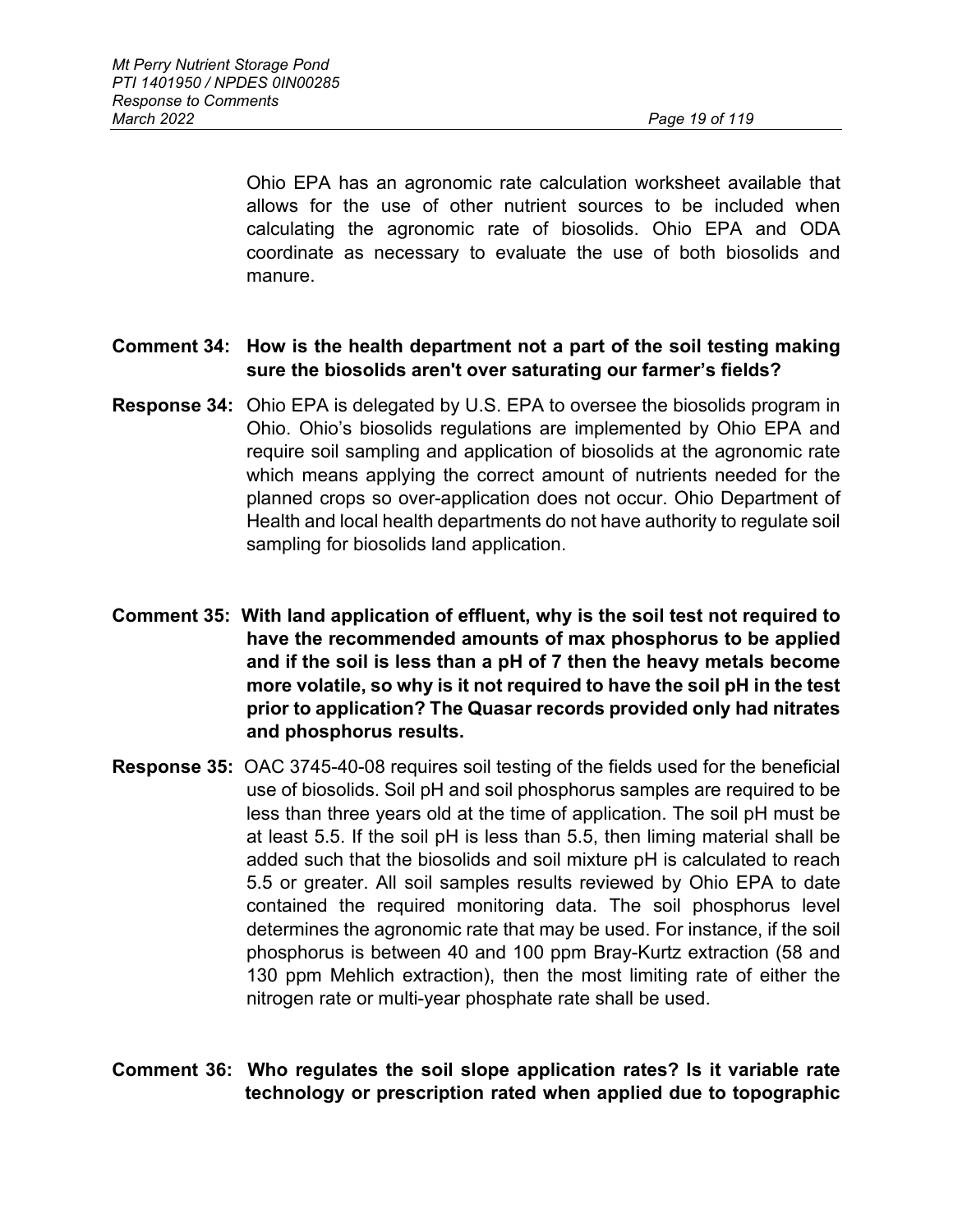# **maps or just what the operator thinks is correct? Is there a minimum number of acres that need to be applied that are not over a 6 percent slope?**

**Response 36:** OAC 3745-40-08 requires that the appropriate rate be calculated based on the nutrients in the biosolids, crop nutrient needs, and soil phosphorus test levels. The technology used to apply the biosolids is not specifically regulated by Ohio EPA. For land that is over 15 percent slope (or 20 percent slope for pastureland), OAC 3745-40-08 requires that biosolids be injected or incorporated into the soil within 24 hours of land application and that operations be done on the contour. There is not a minimum number of acres required to be under 6 percent slope.

# **Comment 37: What are the months or dates biosolids are allowed to be applied to approved fields?**

**Response 37:** There are no dates when biosolids cannot be land applied, rather OAC 3745-40-08 prohibits the beneficial use of biosolids on frozen ground, snow-covered ground, or saturated soil. If the biosolids can be injected or incorporated, then the ground would not be considered frozen. Surface application of biosolids is also prohibited when the forecast indicates there is at least a 50 percent chance that 0.5 inches of rain will occur within 24 hours after beneficial use. Beneficial use of biosolids is planned primarily around the weather and crop cycles for optimum use of the nutrients.

# **Comment 38: How much of the biosolids are tied to the land application? Is there any other thing that they are tied to such as tree farms?**

**Response 38:** Almost 300,000 dry tons of sewage sludge are generated in Ohio each year. About 40 percent of this sludge is further treated to meet Class B or EQ biosolids requirements and is beneficially used on crops or at permitted tree farms. The EQ biosolids can be used on home gardens and for landscaping. About 35 percent of all sludge generated in Ohio is sent to landfills. Landfills only have a certain amount of capacity for sewage sludge so more and more facilities are seeking beneficial use options. About 25 percent of the sludge in Ohio is incinerated. This percentage has dropped in recent years due to aging incineration equipment and the desire to beneficially use biosolids. There are only two wastewater treatment facilities in Ohio that have the equipment to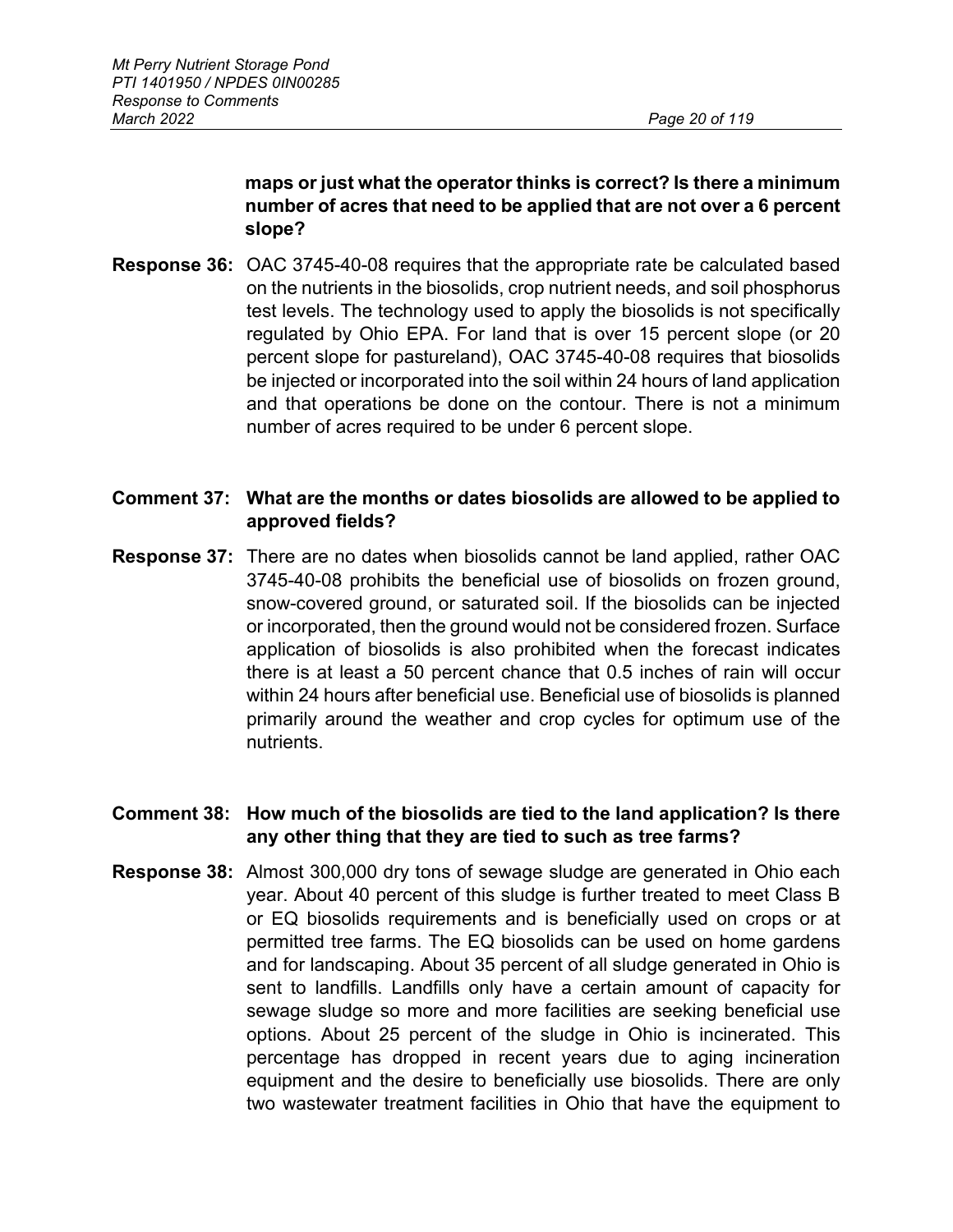incinerate sludge. All of the biosolids generated by Quasar Energy Group is beneficially used to provide nutrients to crops or trees.

# **Comment 39: Have any biosolid lagoons in Ohio had any violations against them? If any, what lagoons and what violations?**

**Response 39:** The Wiles Biosolids Storage Pond in Wayne County is operated by Quasar Energy Group. Quasar was issued a violation for not maintaining proper runoff controls during construction of the pond and late submittal of a required ground water monitoring report. Quasar has been issued five violations for off-site odors attributed to the Wiles Storage Pond. These violations and related correspondence are available through Ohio EPA's eDocument system.

> Biosolids storage ponds located at Emerald BioEnergy in Morrow County are operated by Renergy, Inc. Three violations have been issued by Ohio EPA to Renergy, Inc. for exceeding the maximum design levels of the ponds. One violation was issued to Renergy, Inc. for nuisance odors that were attributed to the entire facility. These violations and related correspondence are available through Ohio EPA's [eDocument s](https://edocpub.epa.ohio.gov/publicportal/edochome.aspx)ystem.

- **Comment 40: Have the facilities that will be permitted to take biosolids to the lagoon had any violations for anything from the EPA in the past five years? If so, what were they and were any self-reported? What is the safety record of the company that installs and operates the lagoons? Have they had spills? Do they have problems?**
- **Response 40**: The permit allows Class B or EQ biosolids from Quasar Energy Group's permitted anaerobic digestion facilities to store biosolids at the Mt. Perry Nutrient Storage Facility. See Response 39 for details regarding violations issued for the Wiles Storage Pond. Zanesville Energy received two violations in 2021, one for land application issues discovered after a citizen complaint and the other for land applying at an unauthorized field which was discovered during a review of the annual sludge report. Three Creek BioEnergy received a violation in 2021 for improper maintenance of the facility that is currently not in operation. Collinwood BioEnergy received a violation for field storage in 2018 based on a complaint. Collinwood BioEnergy received a violation in 2019 regarding field storage, land application, and record keeping issues discovered during an inspection. Please note that violations issued by the local air agency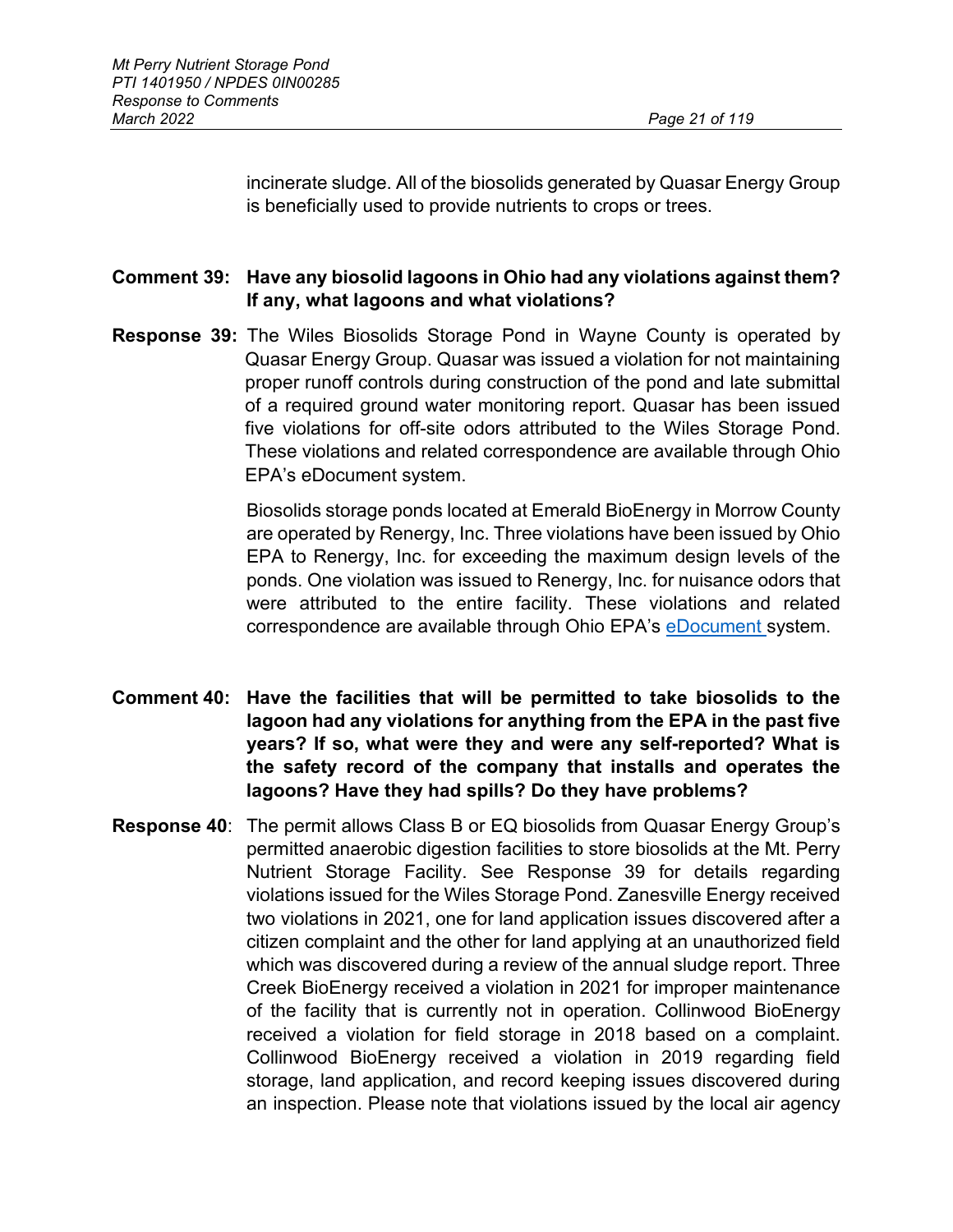to Collinwood BioEnergy are not included here. All violations and related correspondence are available through Ohio EPA's eDocument system.

There was an accidental spill of biosolids at the Zanesville Energy facility and another spill caused by a truck accident when biosolids were being transported from the Zanesville Energy facility. Both spills were reported by Quasar and remediated per the instructions of Ohio EPA's emergency responder on the scene.

## **Comment 41: How can you be sure that the biosolids being land applied will not contaminate the ground and get in the water systems/peoples wells?**

**Response 41:** Regulation-compliant biosolids application as a soil amendment and fertilizer has been practiced for decades with no documented harm to human health or the environment, including the soil and ground water. Continued research and risk assessments have shown that the low concentrations of contaminants that may be present in biosolids have not caused adverse effects to human health or the environment. U.S. EPA continues to assess emerging contaminants, including those that may be present in biosolids, and is updating regulations and guidance as needed.

> U.S. EPA risk assessments have found that biosolids pose little risk to ground water due to the requirement to apply at the agronomic rate needed to meet the nutrient needs of crops. When biosolids are land applied, the use of isolation distances from wells is another factor that further minimizes the risk of contamination of ground water systems.

- **Comment 42: Several commenters had questions about Per- and Polyfluoroalkyl Substances (PFAS) that may be present in Class B biosolids, including what the PFAS test results for Class B biosolids are and do the facilities that will send biosolids to the storage facility have to test for PFAS and certify that the biosolids are free of "forever chemicals".**
- **Response 42:** Ohio EPA does not require biosolids to be sampled for PFAS. As stated previously, regulation-compliant biosolids application as a soil amendment and fertilizer has been practiced for decades with no documented harm to human health or the environment. The Clean Water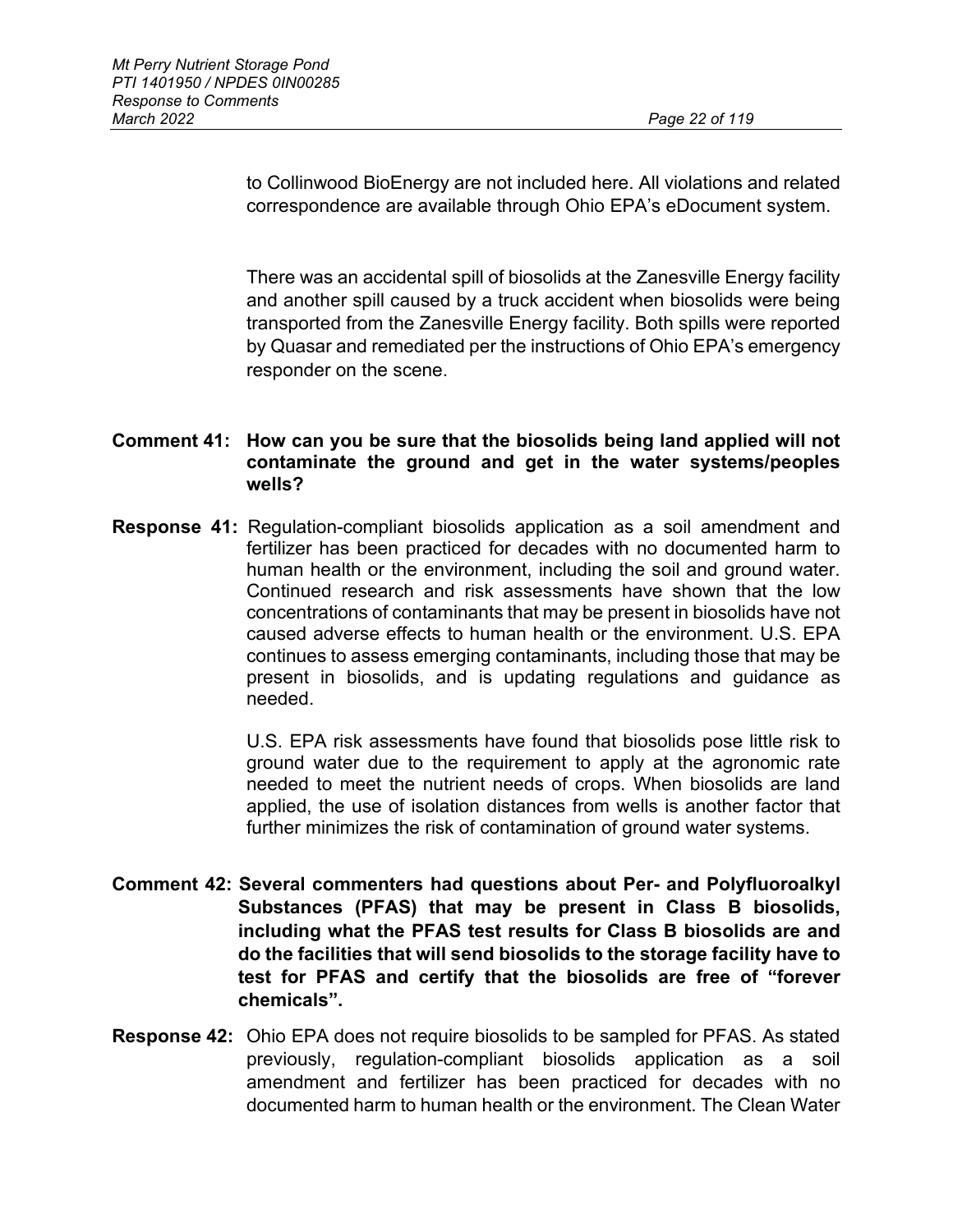Act requires U.S. EPA to identify emerging pollutants that may be found in biosolids, determine whether pollutants found present risks, and to regulate those pollutants that pose unacceptable risks. U.S. EPA is continually performing risk assessments on pollutants that may be present in biosolids (including PFAS). Ohio EPA closely follows U.S. EPA's progress with risk assessments and will update our rules accordingly if decisions are made to include additional requirements for the treatment, sampling, and land application of biosolids. More information about PFAS can be found at [U.S. EPA's Biosolids site](https://gcc02.safelinks.protection.outlook.com/?url=https%3A%2F%2Fwww.epa.gov%2Fbiosolids&data=04%7C01%7CBetsy.Sheerin%40epa.ohio.gov%7C52b4b3a839dc4ec0beb708d9b4d88ef6%7C50f8fcc494d84f0784eb36ed57c7c8a2%7C0%7C0%7C637739664478006156%7CUnknown%7CTWFpbGZsb3d8eyJWIjoiMC4wLjAwMDAiLCJQIjoiV2luMzIiLCJBTiI6Ik1haWwiLCJXVCI6Mn0%3D%7C3000&sdata=e0anLNyKgpSFLaCRG%2BNYoPAeLS5w%2FBDbq2To4MemNr8%3D&reserved=0) and [North East Biosolids and Residuals Association's site.](https://gcc02.safelinks.protection.outlook.com/?url=https%3A%2F%2Fwww.nebiosolids.org%2Fpfas-biosolids&data=04%7C01%7CBetsy.Sheerin%40epa.ohio.gov%7C52b4b3a839dc4ec0beb708d9b4d88ef6%7C50f8fcc494d84f0784eb36ed57c7c8a2%7C0%7C0%7C637739664478016103%7CUnknown%7CTWFpbGZsb3d8eyJWIjoiMC4wLjAwMDAiLCJQIjoiV2luMzIiLCJBTiI6Ik1haWwiLCJXVCI6Mn0%3D%7C3000&sdata=Asmt%2BN%2BYW42eBzLmwZmD%2F67VfxHxfbOuf8%2F%2BhfTO39s%3D&reserved=0) 

**Comment 43: There was an order to stop land applying biosolids in Lapeer, Michigan because it was found to contain PFAS. Are biosolids in Ohio tested for PFAS?**

**Response 43:** The source of PFOS found in the Flint River in Michigan was traced back to the Lapeer wastewater treatment plant (WWTP) that treated process water from an industry that used PFOS-containing chemicals. There is no federally established concentration limit for PFOS in biosolids, but Michigan Department of Environment felt the levels found in the biosolids were high enough to suspend land application of the biosolids from the Lapeer WWTP while more studies were performed.

> Ohio EPA does not require biosolids to be sampled for PFAS since U.S. EPA has not established concentration limits or guidance that could be used to evaluate data results. Ohio EPA closely follows U.S. EPA's progress with risk assessments and will update our rules accordingly if U.S. EPA recommends additional requirements for the treatment, sampling, and land application of biosolids.

- **Comment 44: What about the proximity of the nearest homes? They will be the ones in the closest exposure to these pollutants and will be at risk for increased health hazards (CDC: [https://www.cdc.gov/niosh/docs/2002-149/pdfs/2002-149.pdf\)](https://www.cdc.gov/niosh/docs/2002-149/pdfs/2002-149.pdf).**
- **Response 44:** The link provided with the comment is guidance provided by the CDC for workers who come into direct contact with Class B biosolids before the recommended 30- day no-public-trespassing period has passed after biosolids land application. Nearby residents should not have direct contact with biosolids in the pond or after land application.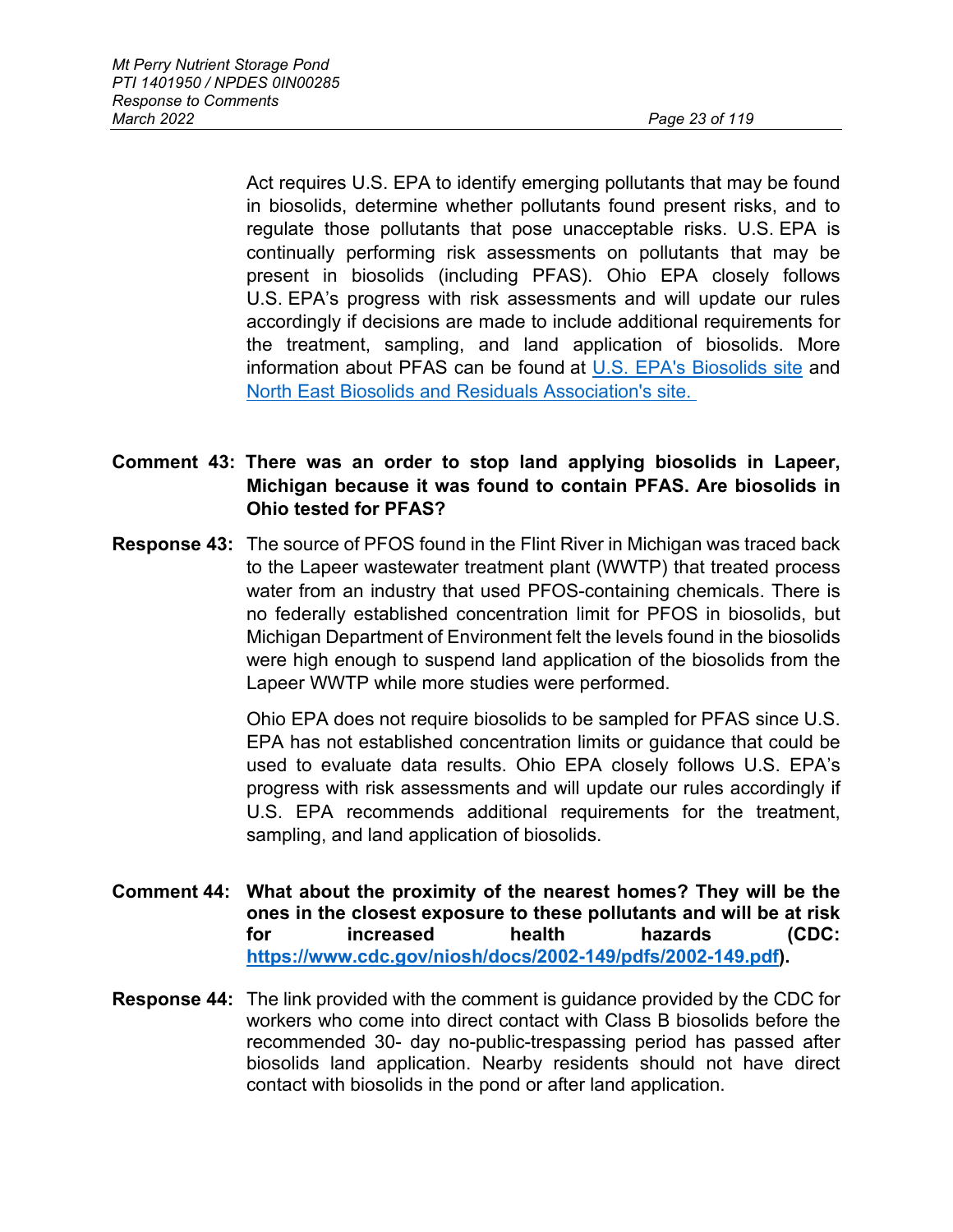- **Comment 45: The federal EPA issued four grants totaling \$6 million to study elements not yet listed in biosolids and long-term effects they would have on humans and livestock. If this is true, how can you tell us this is safe to have in our environment? What about studies including the wildlife?**
- **Response 45**: Biosolids research is an ongoing process. As new contaminants emerge, studies are performed to determine if any risks to human health or the environment exist based on the levels of contaminants and the potential exposure pathways. To date, no new pollutants limits have been added by U.S. EPA based on ongoing research. The referenced grants were issued to study contaminants that may be found in biosolids primarily from products people use in their homes every day. Even if there was a direct exposure to biosolids, the microconstituents that may be present are likely at levels much lower than levels experienced in daily domestic use of these chemicals.

A long-term study by the University of Arizona observed more total birds at biosolids amended sites than at the control sites with no biosolids usage. The study "observed no differences in white-tailed deer (Odocoileus virginianus) use of biosolids and control areas when examining information from two types of deer surveys. Long-term biosolids application to cool-season grasslands alters plant communities and favors use of those areas by some grassland birds."

(Washburn, B. E., & Begier, M. J. (2011). Wildlife responses to long-term application of biosolids to grasslands in North Carolina*. Rangeland Ecology & Management, 64(2)*, 131-138.)

## **Comment 46: What is the cancer rate living near these ponds and fields with this biosolids on them? Almost every house in Mount Perry has been touched by cancer.**

- **Response 46:** Ohio EPA does not track cancer rates or cancer clusters. Please contact the Ohio Department of Health or your local health department to discuss matters concerning cancer clusters. Here is a cancer cluster fact sheet by the Ohio Department of Health: [Cancer-Cluster-Fact-Sheet-](https://odh.ohio.gov/wps/wcm/connect/gov/8eb78aaf-9fef-466c-b049-040381fd4101/Cancer-Cluster-Fact-Sheet-Sept17.pdf?MOD=AJPERES&CONVERT_TO=url&CACHEID=ROOTWORKSPACE.Z18_M1HGGIK0N0JO00QO9DDDDM3000-8eb78aaf-9fef-466c-b049-040381fd4101-mEhzBaO)[Sept17.pdf \(ohio.gov\).](https://odh.ohio.gov/wps/wcm/connect/gov/8eb78aaf-9fef-466c-b049-040381fd4101/Cancer-Cluster-Fact-Sheet-Sept17.pdf?MOD=AJPERES&CONVERT_TO=url&CACHEID=ROOTWORKSPACE.Z18_M1HGGIK0N0JO00QO9DDDDM3000-8eb78aaf-9fef-466c-b049-040381fd4101-mEhzBaO)
- **Comment 47: Several commenters had questions about pollutants other than the nine metals for which sampling is required and stated that any**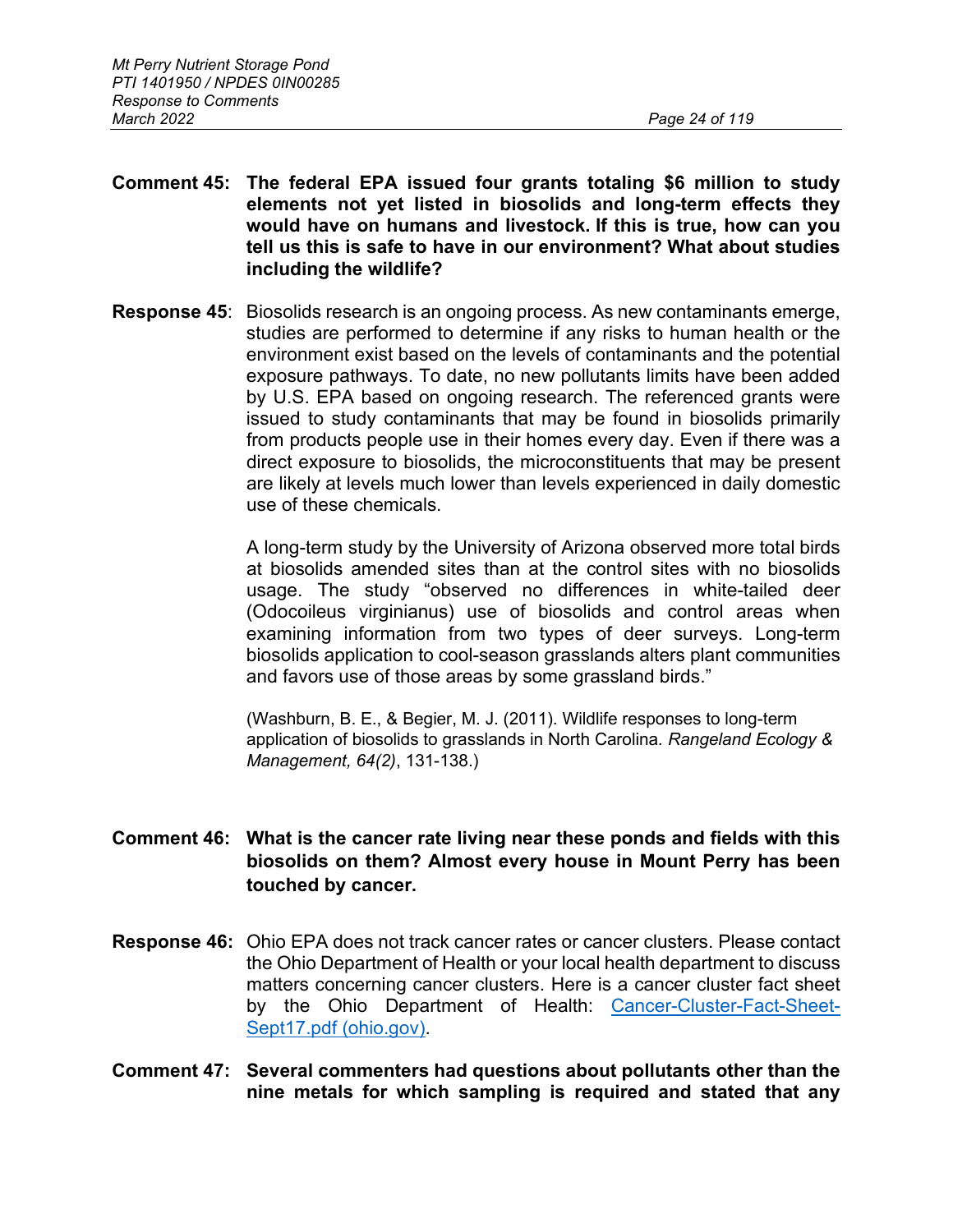#### **number of 80,000 chemicals are discharged from industrial plants as well as hormones and pesticides that enter sewage systems. What has been done to assess the impact other pollutants may have on the community?**

- **Response 47:** Assessing potential risk from pollutants found in biosolids is the top priority for U.S. EPA's Biosolids Program. U.S. EPA conducts biennial reviews to identify pollutants found in biosolids and obtain data (e.g., fate and transport, toxicity, etc.) that may be used in assessing potential risk. The Agency also obtains data through its national sewage sludge surveys and collaboration with states and stakeholders. Pollutants identified in biosolids in biennial review reports and national sewage sludge surveys will be prioritized for risk screening. If the pollutant exceeds a level of concern during the initial risk screen, then a refined risk assessment will be conducted to determine the potential risk to public health and the environment. If risk is determined, then U.S. EPA may regulate the pollutant of concern per the Clean Water Act. More information about U.S. EPA's biosolids risk assessments can be found at [Biosolids | US EPA.](https://www.epa.gov/biosolids)
- **Comment 48: Two commenters expressed concern that the U.S. EPA, Office of Inspector General Report No. 19-P-0002 released on November 15, 2018, identified 352 pollutants in biosolids (61 considered hazardous), while only nine pollutants are required to be sampled. The commenters want to know how these pollutants in biosolids, including specific medications that require special handling in medical settings, are being monitored and how biosolids are considered safe for the environment if it is not known what is in them?**
- **Response 48:** The U.S. EPA's Office of Inspector General (OIG) report that was issued in November 2018 listed 352 pollutants found in biosolids that need further assessment by U.S. EPA.

The scientific community has been researching trace contaminants in biosolids for decades and their behaviors in biosolids and soil are very well understood. The USDA National Institute of Food and Agriculture (NIFA) Research Committee W4170 which includes researchers from the Ohio State University issued a response to the OIG report in June 2020 stating, "sufficient data and research are available to conclude that current biosolids regulations are protective of human health and the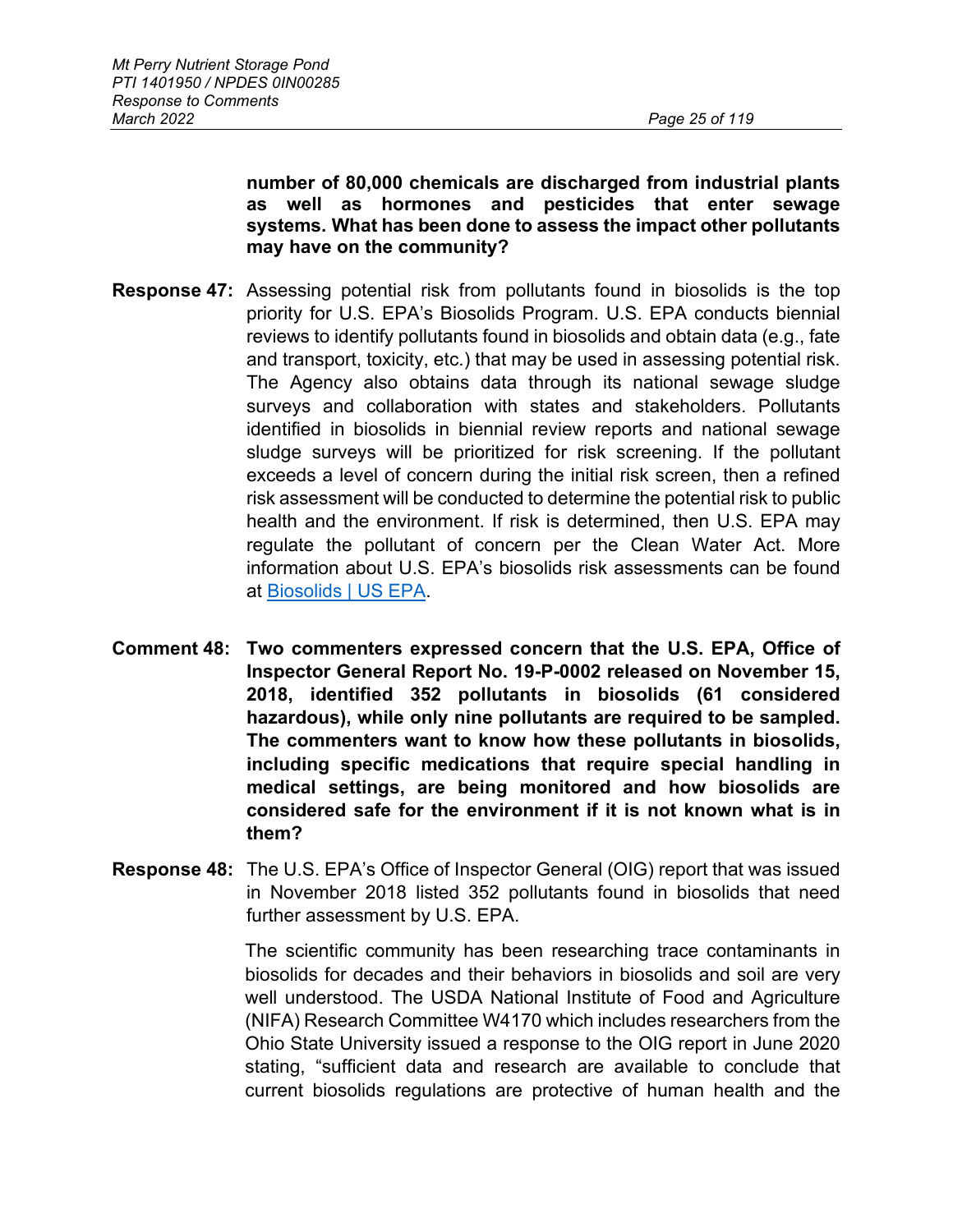environment. Of course, as with any regulation intended to protect public health and the environment, they must always be dynamic and evolve with updated science. That fact does not imply that they are not protective while research is ongoing". The full report can be read here: [https://www.nimss.org/system/ProjectAttachment/files/000/000/502/origi](https://www.nimss.org/system/ProjectAttachment/files/000/000/502/original/W4170%20Response%20to%20OIG%20Report%20July%2023%202020%20final.pdf) [nal/W4170%20Response%20to%20OIG%20Report%20July%2023%20](https://www.nimss.org/system/ProjectAttachment/files/000/000/502/original/W4170%20Response%20to%20OIG%20Report%20July%2023%202020%20final.pdf) [2020%20final.pdf.](https://www.nimss.org/system/ProjectAttachment/files/000/000/502/original/W4170%20Response%20to%20OIG%20Report%20July%2023%202020%20final.pdf)

It is important to note that the OIG report did not consider the concentration of the pollutants named in the report or the pathways to exposure from biosolids. The presence of a chemical in biosolids does not equate instantly to risk to human health or the environment.

U.S. EPA provided corrective actions for each recommendation listed in the OIG report. On July 25, 2019, the OIG issued a letter stating that all recommendations are now considered resolved. More information about U. S. EPA's risk assessment of biosolids in response to the OIG report can be found at [https://www.epa.gov/biosolids/risk-assessment](https://www.epa.gov/biosolids/risk-assessment-pollutants-biosolids)[pollutants-biosolids.](https://www.epa.gov/biosolids/risk-assessment-pollutants-biosolids) Results from these assessments will be used to develop new regulatory standards, if necessary.

- **Comment 49: For Class B biosolids, if two different batches with different chemicals/viruses are mixed could that create a new super virus/chemical such as muriatic acid and chlorine bleach can create mustard gas?**
- **Response 49**: Ohio EPA has not found any research that indicates that mixing different Class B biosolids could create a super virus or chemical. Class B biosolids have been treated to significantly reduce the levels or pathogens which include viruses.
- **Comment 50: What were the results for the Covid 19 test on Biosolids being spread? Are you testing these ponds? Are you testing Class B biosolids for COVID-19?**
- **Response 50:** Biosolids are not required to be tested for Coronavirus, which causes COVID-19. Wastewater treatment plants, including anerobic digesters like those operated by Quasar Energy Group, treat viruses and other pathogens. Coronavirus is a type of virus that is particularly susceptible to disinfection. Standard treatment and disinfectant processes at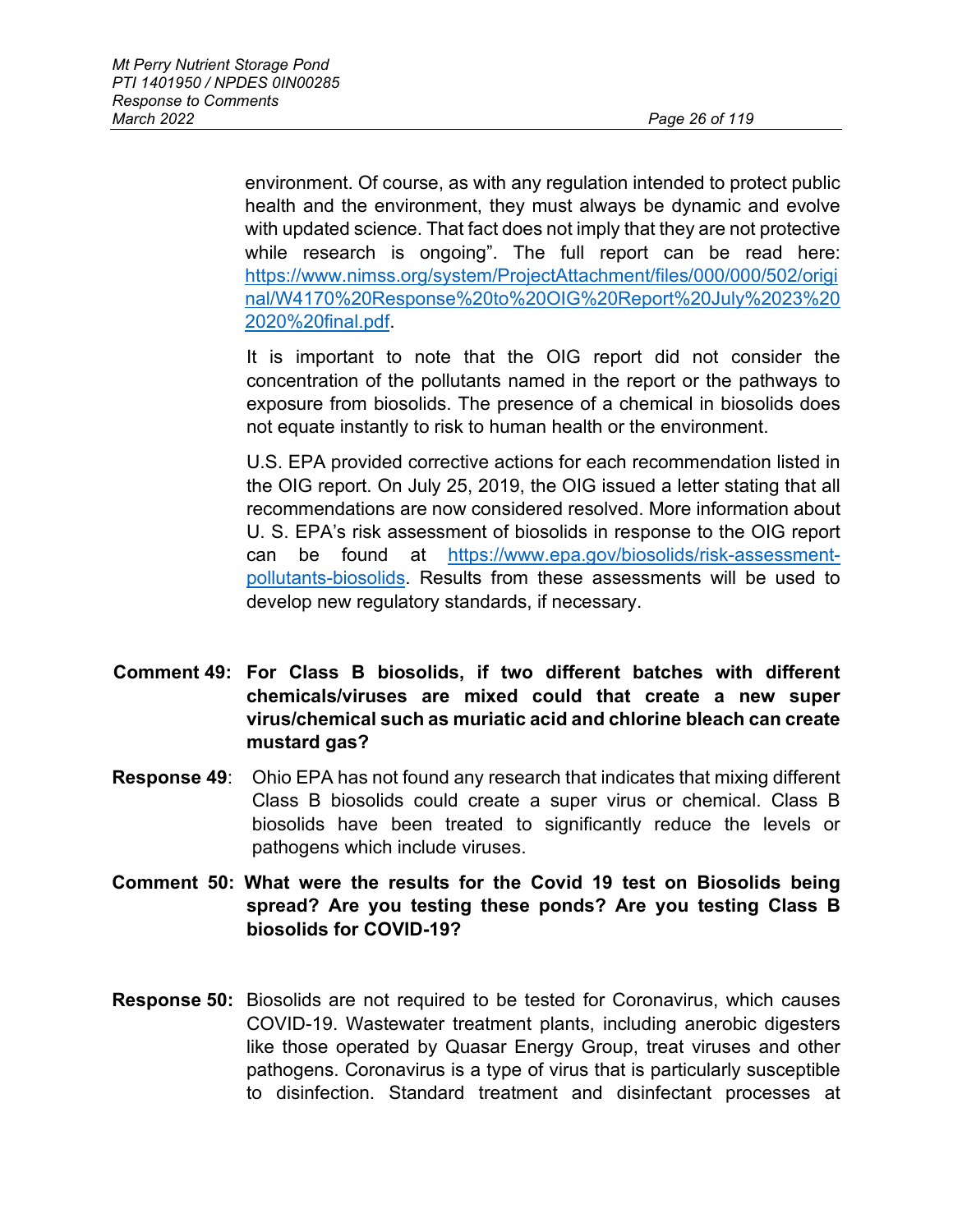wastewater treatment plants are known to be effective. Therefore, U.S. EPA has not recommended that biosolids be tested for Coronavirus. U.S. EPA and the World Health Organization (WHO) have indicated there is no evidence to date that COVID-19 virus has been transmitted via sewerage systems, with or without wastewater treatment. You can find more information at: [https://www.epa.gov/coronavirus/can-i-get-covid-](https://www.epa.gov/coronavirus/can-i-get-covid-19-wastewater-or-sewage)[19-wastewater-or-sewage.](https://www.epa.gov/coronavirus/can-i-get-covid-19-wastewater-or-sewage)

## **Comment 51: What is the analysis for heavy metals and other toxins?**

- **Response 51:** The Class B biosolids that will be stored in the pond must meet the metals limits found in the permit and OAC 3745-40-04. At this time, Class B biosolids are not required to be sampled for other pollutants. The Clean Water Act requires the U.S. EPA to identify emerging pollutants that may be found in biosolids, determine whether pollutants found present risks, and to regulate those pollutants that pose unacceptable risks. U.S. EPA is continually performing risk assessments on pollutants that may be present in biosolids. Ohio EPA closely follows U.S. EPA's progress with risk assessments and will update our rules accordingly if decisions are made to include additional requirements for the treatment, sampling, and land application of biosolids. More information about U.S. EPA's risk assessments can be found at [https://www.epa.gov/biosolids/basic](https://www.epa.gov/biosolids/basic-information-about-biosolids#pollutants)[information-about-biosolids#pollutants.](https://www.epa.gov/biosolids/basic-information-about-biosolids#pollutants)
- **Comment 52 The neighbors right across the road from the lagoon being constructed have already had to battle E.coli due to Kroft's spraying of biosolids on his fields around their house and the feces sinking into the ground and contaminating their water supply.**
- **Response 52:** According to U.S. EPA research, it is extremely unlikely for the land application of biosolids to be a source of pathogenic contamination of ground water. During biosolids treatment, the concentration of pathogens is significantly reduced, and bacterial levels are typically less than those in manure. Researchers have found that the smallest pathogen viruses are very strongly bound to biosolids and are not easily released even after rainfall. Any pathogens that may remain in the biosolids will be destroyed by heat, sunlight, drying, and other microorganisms present in the soil before the possibility of leaching to ground water. Additionally,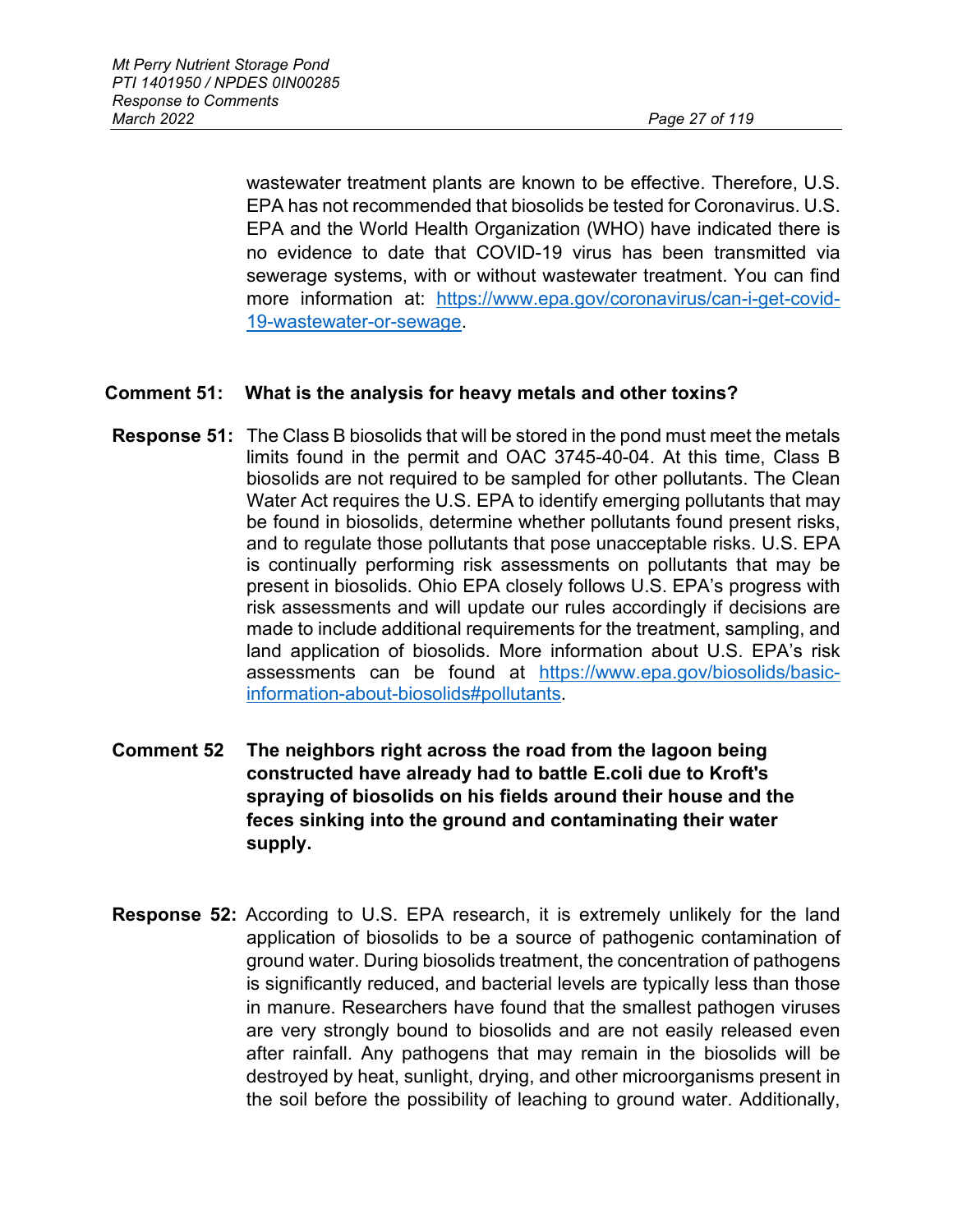isolation distances from wells are required to prevent the potential of run off into wells that may not be properly sealed.

There are three fields approved for biosolids application in the vicinity of the house at 14455 Coopermill Road referenced in the comment. According to Ohio EPA's records, no biosolids have been applied to the approved field west of the house. Biosolids have not been applied to the approved field across the street since 2017, and for the field north of the address, biosolids were last applied in 2016. The field directly uphill and behind the house is not approved for the land application for biosolids.

Private wells fall under the jurisdiction of the local health department. Ohio EPA does work collaboratively with local health departments to investigate pollution sources if a local health department were to determine that private wells in an area were experiencing unexpected contaminants in their drinking water wells. The Perry County Health Department has not contacted Ohio EPA that well contamination is a concern in this area. Ohio EPA encourages the homeowner to contact the Perry County Health Department if they have concerns about their well.

# **Comment 53: Has anybody talked to Ohio EPA about this spillage? Have you been notified, or has it been swept under the carpet?**

- **Response 53:** Ohio EPA assumes the spillage referred to in this question is in relation to the overturned biosolids truck incident that occurred on May 9, 2014. This spill was reported by Quasar to Ohio EPA's Spill Hotline when it occurred in 2014. Ohio EPA emergency personnel responded and monitored the cleanup of the spill. Ohio EPA received questions on the 2014 spill outside of the public comment period this responsiveness summary is for.
- **Comment 54: We know this stuff spills on the road. We've seen it, and we have pictures. We also know that due to the nature of our topography and our land, it literally flows out of the fields when it's being applied. In**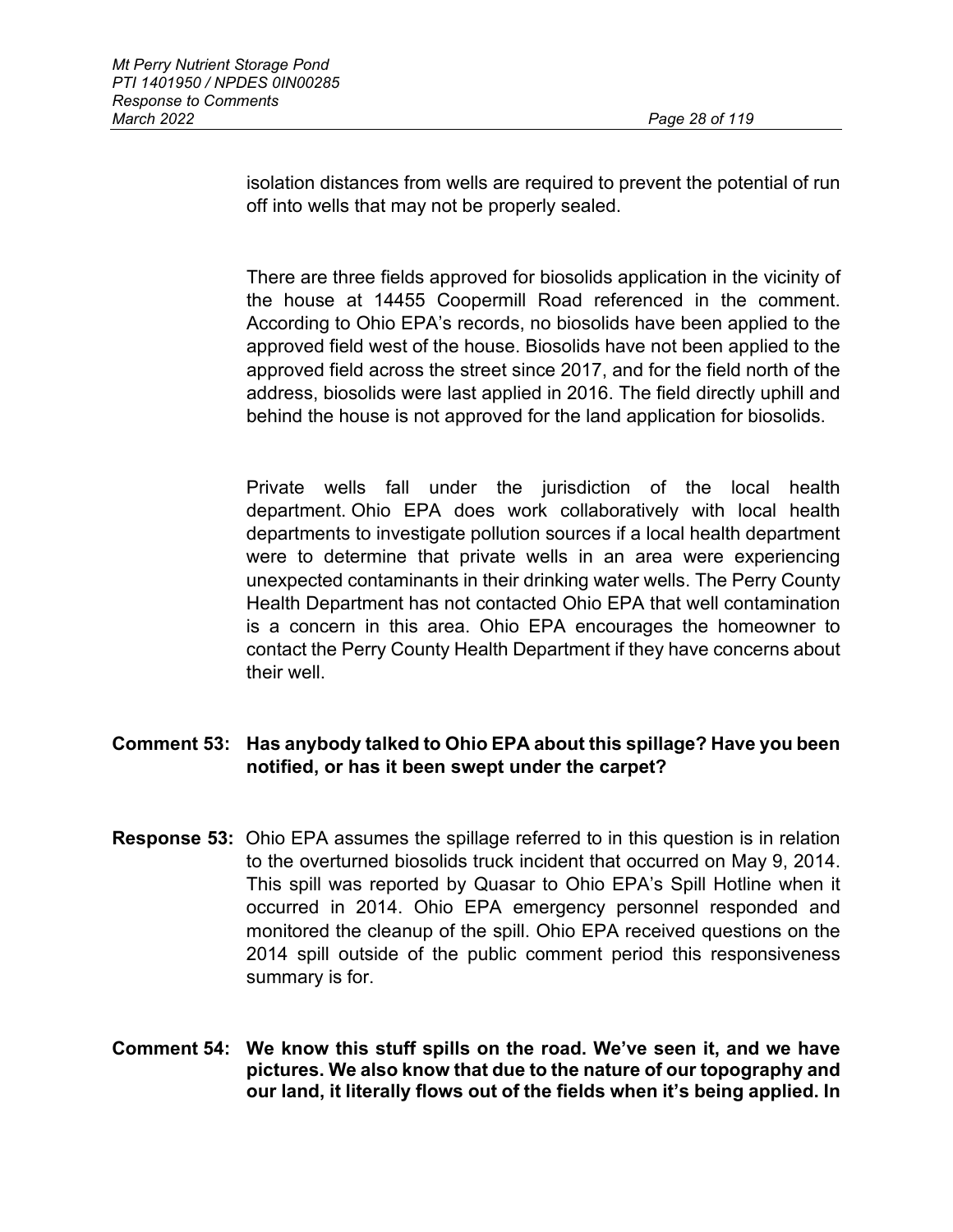**fact, this happens on the road that I live on. It flows directly down the access point from the field, completely covers the road, and enters the ditch on the opposite side.**

- **Response 54:** Other than in fall 2021, Ohio EPA had not been contacted regarding concerns about biosolids in Perry County flowing out of fields or across roads. For the fall 2021 concerns, either Ohio EPA or other state agencies investigated and were unable to confirm that runoff or a spill had occurred. Ohio EPA encourages residents to contact the Agency with any future concerns so they can be investigated. You can submit a complaint [here.](https://survey123.arcgis.com/share/af6b0b7597d842cb8debfc73c51ff085) Please note that while there may be stormwater runoff from fields, it does not mean that it contains biosolids. Biosolids land applied by Quasar Energy Group are required to be injected into the fields which is an added measure to further prevent the potential for runoff.
- **Comment 55: On Oct. 22, 2021, the Quasar plant was hurling truck after truck to apply to fields. That afternoon and all night, we got more than an inch of rain. How much of that class B biosolids went into our water system? The EPA should have the records of what fields it was applied to.**
- **Response 55:** OAC 3745-40-08 states that biosolids may be beneficially used when the weather forecast indicates there is at least a 50 percent chance that 0.5 inches of rain will occur within 24 hours after beneficial use, if the biosolids are injected or immediately incorporated into the soil. Records provided by Quasar Energy Group show that biosolids were injected at Ohio EPA Site 64-00192 on October 21 and 22, 2021. Online historical weather data indicates less than 0.5 inches of rainfall in the 24 hours after land application was completed on October 22, 2021. Given that less than 0.5 inches of rain occurred and the biosolids were injected, the best management practices were performed as required thereby reducing the likelihood that any biosolids ran off from the field.

# **Comment 56: Would not a 20-million-gallon lagoon be considered stockpiling class B biosolids?**

**Response 56:** Stockpiling in terms of biosolids refers to field storage which is defined as storage of biosolids at an authorized beneficial use site for no more than 90 days and only in the amount required to meet the calculated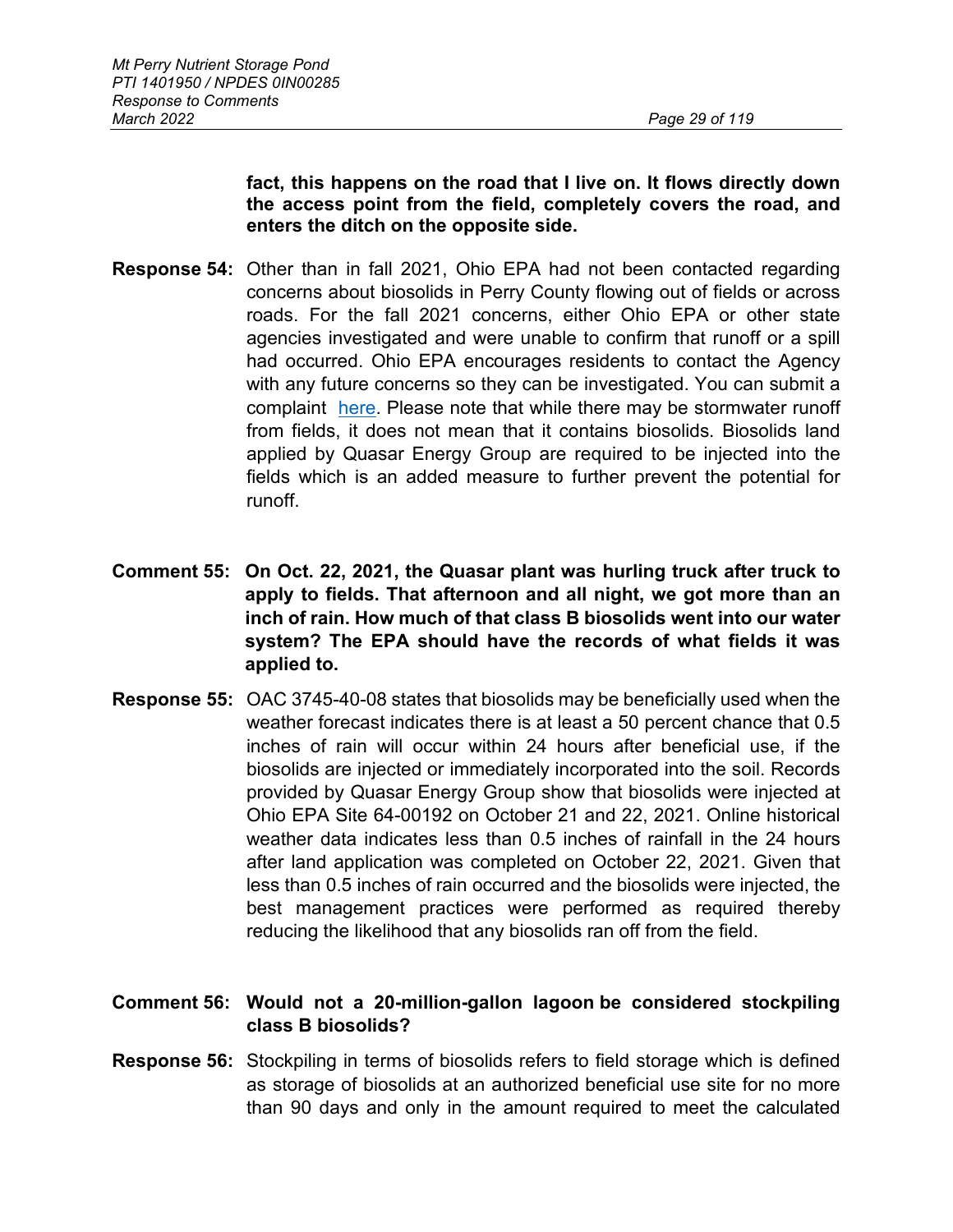agronomic rate for the site and any contiguous sites. The Mount Perry pond is designed and proposed to be permitted as a regional storage facility to hold a larger amount of biosolids than is needed at one field. This is not considered stockpiling or field storage. The permit prohibits storage of biosolids in the pond for more than two years per OAC 3745- 40-07(G).

- **Comment 57: What about the soil sample records for land application from this lagoon?**
- **Response 57:** OAC 3745-40-08 requires soil sampling for pH and phosphorus to be less than three years old at the time biosolids are beneficially used. For each field where biosolids are applied during the calendar year, the dates and results of soil phosphorus testing are submitted with the generator's annual sludge reports.
- **Comment 58: We request that the EPA obtain soil samples of the land currently being used for effluent spreading and determine if it is being done within allowable limits.**
- **Response 58**: OAC 3745-40-08 requires soil sampling for pH and phosphorus to aid in calculating the appropriate agronomic rate. This soil sampling is required to be less than three years old at the time of beneficial use. Agronomic rates are required to be calculated for each field and are based on the nutrients present in the biosolids, the soil phosphorus results, crop needs, and field conditions. The agronomic rates calculations are submitted annually to Ohio EPA for review to ensure that land application is being performed at allowable rates.
- **Comment 59: Jeff Krofft currently spreads the byproducts of the East Fultonham Quasar all over the area around his farm where it lays dormant on the surface for months. Aren't there tillage regulations for getting the material underground and covered in a timely manner? If there is biosolids standing on top of the field, what is the course of action that should be taken?**
- **Response 59:** For the authorized fields where Class B biosolids from Zanesville Energy located near East Fultonham are land applied, the authorizations require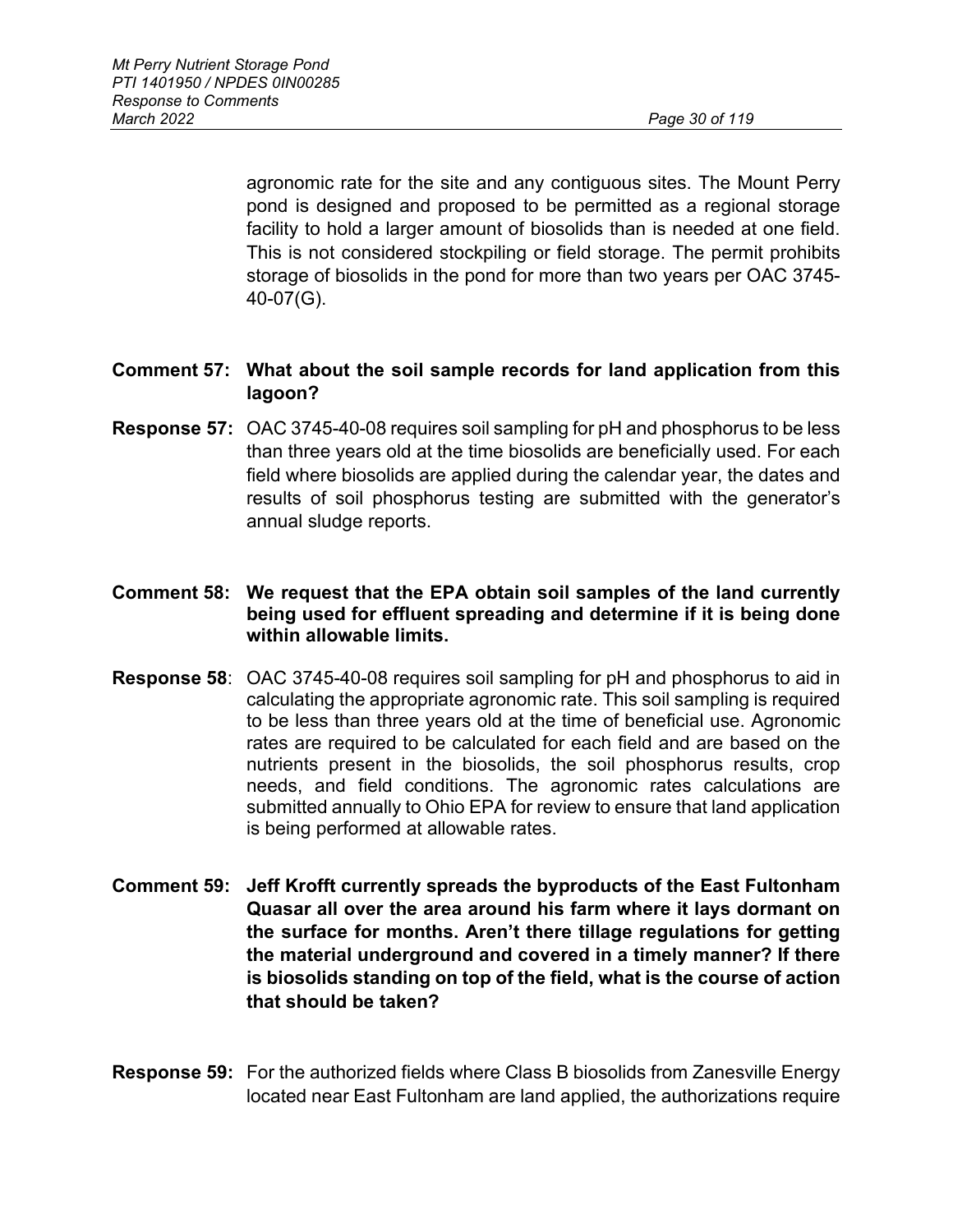that the biosolids be injected or incorporated into the soil. If biosolids are left on the surface of a field, that is a violation of the field authorization. In the future, please notify Ohio EPA if biosolids are not properly injected into the soil so that we may perform an inspection.

- **Comment 60: In this Perry County permit there are six locations plus facilities with 582 permit stations allowed to dump here. Are these the same facilities used in the Wiles storage pond of 9 million gallons the EPA just approved? Are they moving biosolids from storage pond to storage pond when they are getting close to their two-year turnaround at these locations? Is it because they are either producing more than can be applied to fields or they don't have enough fields to apply to? Are they just shuffling this class B biosolids around to different locations?**
- **Comment 60:** The Mt Perry Storage Facility is being built to provide flexibility for the planning of land application of Class B biosolids generated by Quasar Energy Group, specifically Zanesville Energy located in East Fultonham. The Wiles Storage Pond in Wayne County primarily serves Buckeye Biogas also located in Wayne County and Collinwood BioEnergy located in Cuyahoga County. Generally, transporting liquid biosolids from Wiles Storage Pond to the Mt Perry Storage Facility would be cost prohibitive. While the proposed permitting structure would allow a transfer of biosolids from Buckeye Biogas or the Wiles Storage Pond to the Mt Perry storage facility, it would be rare for this to occur.

Regarding the amount of biosolids generated in relation to authorized acreage, Zanesville Energy is designed to treat 12.6 million gallons of feedstocks per year. Quasar Energy Group averages an application rate of about 10,000 gallons per acre resulting in about 1,300 acres needed for land application each year. Zanesville Energy has over 5,100 acres authorized for land application of Class B biosolids. Therefore, there is enough authorized acreage to land apply the amount of biosolids typically generated each year at Zanesville Energy. The storage facility proposes to allow land application to occur at more optimum times.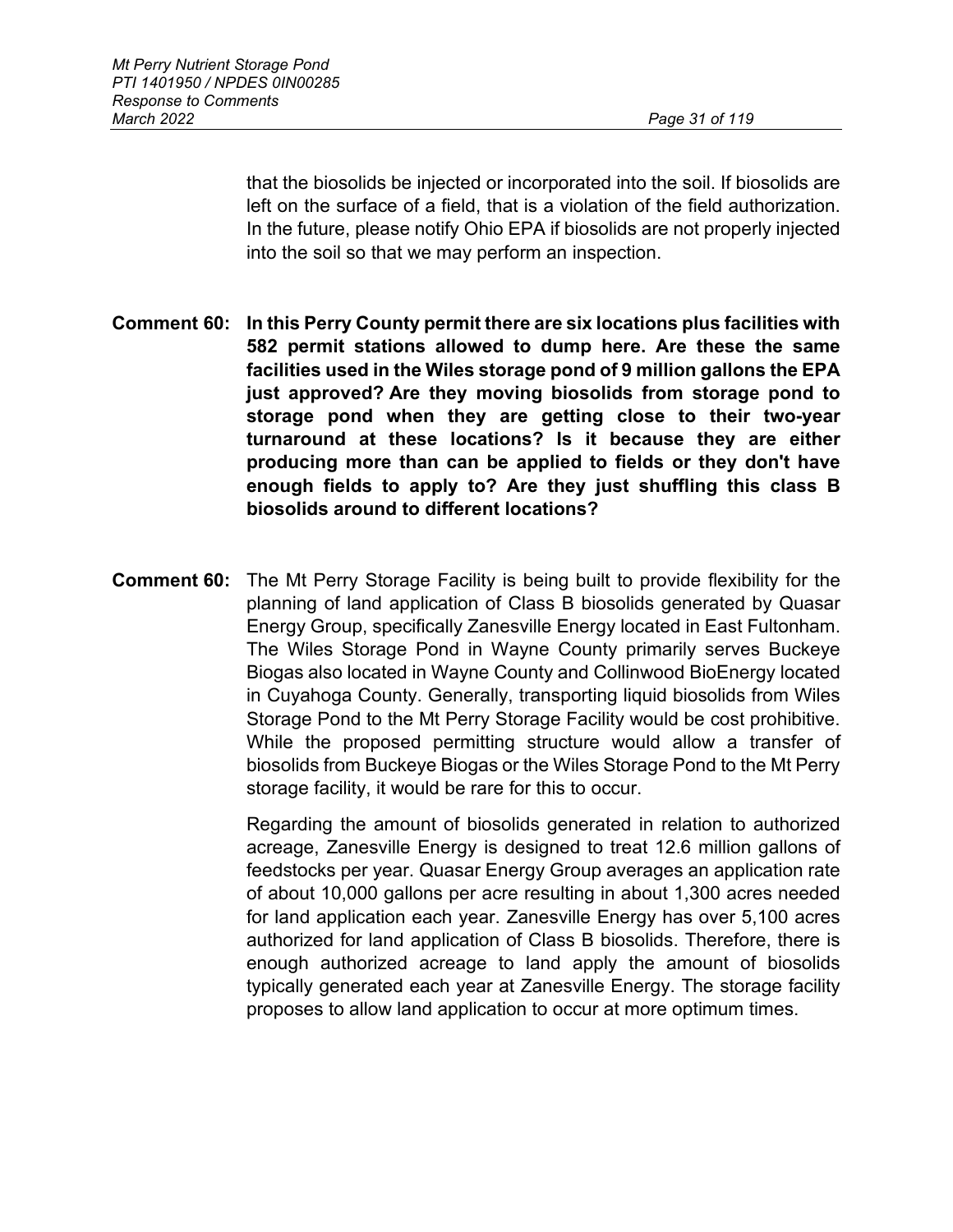# **Comment 61: Where are the land application sites this lagoon will use for 20 million gallons in two years located? EPA has not identified the emergency plan and location of those fields.**

**Response 61:** All fields authorized for the beneficial use of Class B biosolids in Ohio can be found on Ohio EPA's interactive biosolids map located at [Biosolids Application Sites.](https://epa.ohio.gov/wps/portal/gov/epa/monitor-pollution/maps-and-advisories/biosolids-application-sites) This map is searchable by facility name, county, or address. Ohio EPA assumes the emergency plan question is about the storage capacity of the pond and ensuring that the pond remains below the maximum operating level. The permit requires a storage evaluation to be submitted each year that verifies there is enough capacity to store biosolids generated during the winter months when land application is not possible. The permit also requires submittal of the level of the pond each month as well as the amount of biosolids received at the pond and the amount removed. These reports will allow Ohio EPA and Quasar to closely monitor the levels to prevent a breach.

## **Comment 62: Will worms in the banks of the lagoon be harmed? What are the effects of Class B biosolids on worms?**

**Response 62:** The U.S. EPA and Ohio EPA regulations were developed to protect human health and the environment, including the health of crops, soils, wildlife (including worms), and aquatic life. To date, research and risk assessments have shown that the beneficial use of typical biosolids has not caused adverse effects to human health or the environment.

## **Comment 63: With all the trees on the hill above the lagoon, how will all the leaves that fall and blow into the lagoon effect the class B biosolids break down and will any chemicals from the lagoon harm any of the trees?**

**Response 63:** Leaves are often added to organic fertilizers such as compost and biosolids so it is not expected that leaves blowing into the pond will negatively affect the biosolids. There are no known effects that the storage of biosolids will have on nearby trees.

#### **Comment 64: What material can be received at this lagoon? List all materials.**

**Response 64:** The permit states that Class B or EQ biosolids may be stored in the Mt. Perry Nutrient Storage Facility. This includes biosolids from Quasar Energy Group anaerobic digesters and other NPDES facilities with a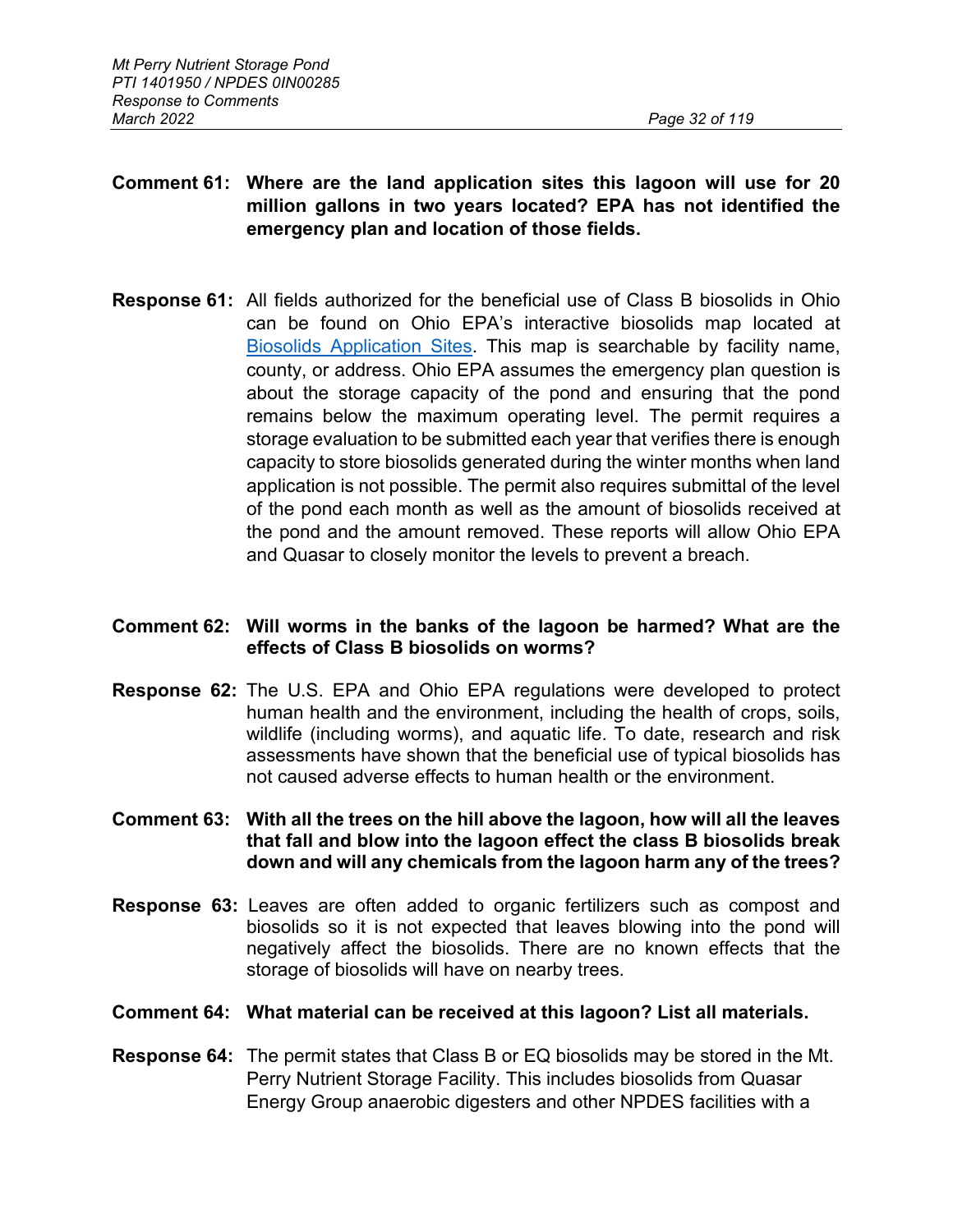582-reporting station that documents the biosolids classification achieved (Class B or EQ) and the amount of treated biosolids that will be transferred to a regional storage facility. Any other materials to be stored in the pond would need to be authorized by Ohio EPA. If the permittee submits a request for other materials to be authorized, Ohio EPA will perform a thorough review of the material to ensure its addition to the biosolids for land application is protective of human health and the environment. Such materials may include other nutrient rich organics that do not contain pathogens or other pollutants.

## **Comment 65: Where are future proposed facilities being considered? Where are the facilities being built?**

- **Response 65:** At this time, Ohio EPA has not been notified or received applications for new anaerobic digester facilities or biosolids storage pond locations.
- **Comment 66: How many 20-million-gallon class B lagoons are in the state and what are their locations?**
- **Response 66:** There are two biosolids storage ponds in Ohio with volumes over 20 million gallons. One is located at Emerald BioEnergy in Morrow County and the other is located at Haviland Energy in Paulding County.

## **Comment 67: Are there any health risk studies on any areas where there are already Class B biosolids lagoons?**

**Response 67:** Wastewater treatment and storage lagoons are prevalent world-wide. Improperly designed, installed, or maintained lagoons can have negative environmental impacts. The geosynthetic liner and ground water monitoring system is a proven ground water protection technology in Ohio and the world. A professional engineer familiar with these systems will need to certify installation after it is complete. Ohio EPA is not aware of any health risk studies specific to areas with Class B biosolids lagoons.

#### **Comment 68: Are any animals or insects known to dig in biosolid lagoons?**

**Response 68:** Ohio EPA is unaware of animals or insects that are known to dig in a wastewater or biosolids lagoon. The general terms and conditions found in Part III, of NPDES permits requires regular maintenance and operation to upkeep the facility. The PTI for the Mt. Perry Storage Facility also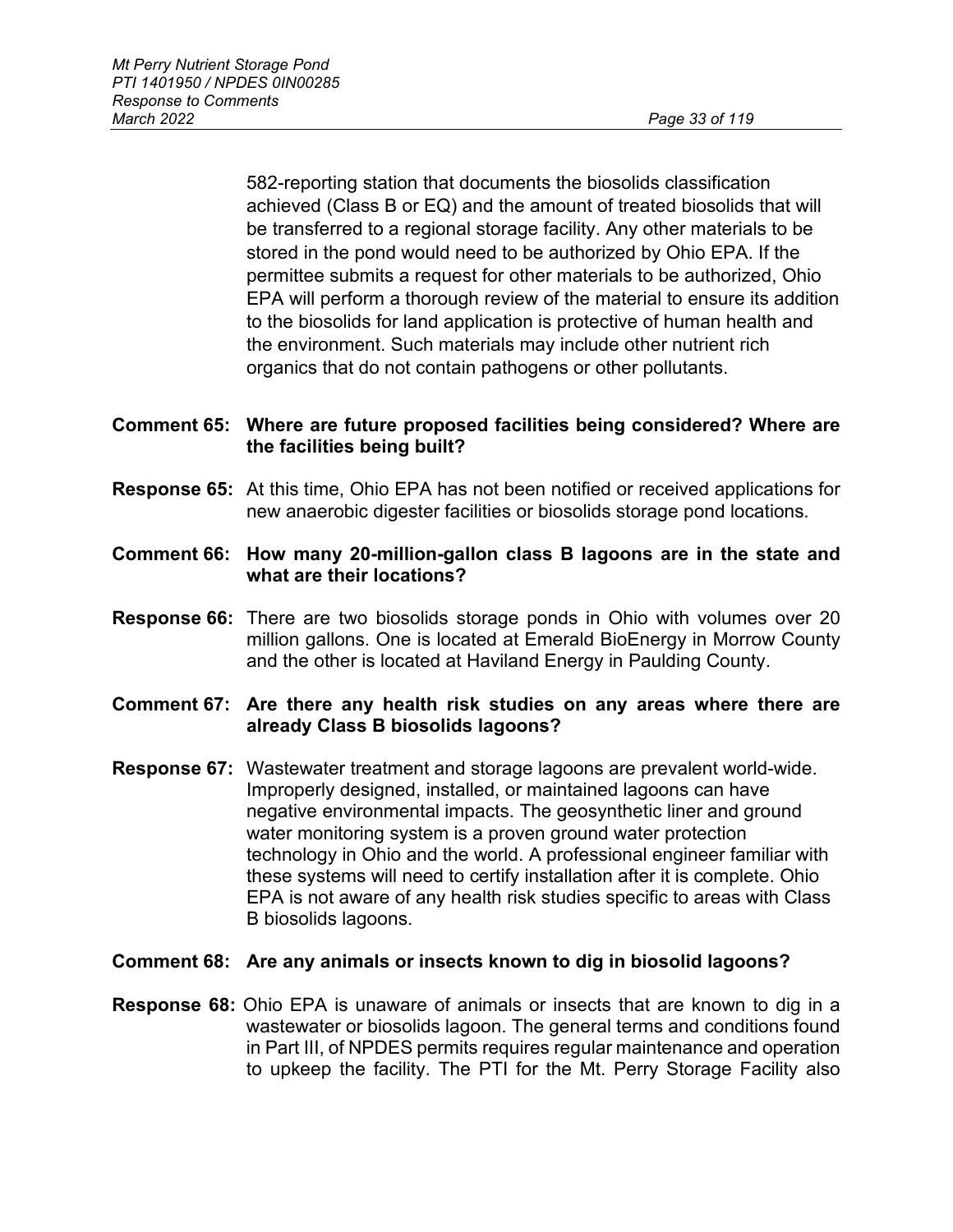requires the pond to maintained to discourage vectors such as rodents or insects.

## **Comment 69: Were biosolids involved in the algae episode of Lake Erie? If so, what was done about it?**

**Response 69:** Some of the factors that can contribute to algal blooms in lakes include sunlight; low-water or low-flow conditions; calm water; warmer temperatures; and excess nutrients (phosphorus or nitrogen). The primary sources of nutrient pollution are runoff of fertilizers or animal manure, sewage treatment plant discharges, stormwater runoff, car and power plant emissions, and failing septic tanks.

> Ohio has a nutrient reduction strategy that documents ongoing nutrient reduction activities and identify areas where more work is needed. Additionally, the [H2Ohio plan](http://h2.ohio.gov/) includes targeted solutions to help reduce phosphorus runoff and prevent algal blooms through increased implementation of agricultural best practices and the creation of wetlands. The use of best management practices is required for the land application of biosolids to prevent nutrient runoff. These practices are continually being evaluated to ensure they are protective.

- **Comment 70: There have been biosolids spread on the fields half mile from my house. Long after 30 days, there was still considerable amount of biosolids on the surface of those fields. Is it being applied correctly? Does the EPA follow up or monitor the people that are applying biosolids for correct application?**
- **Response 70:** Class B biosolids from Quasar Energy Group facilities that are land applied are required to be injected or incorporated into the soil. Biosolids remaining on the surface would be a violation of the site authorization conditions. If biosolids remain on the surface, please contact Ohio EPA so that appropriate action can be taken. Ohio EPA investigates any reports of improper land application. Ohio EPA is required by U.S. EPA to inspect all biosolids facilities every five years but often does so more frequently. Biosolids facilities also must submit an annual sludge report that includes documentation of land application procedures.

#### **Comment 71: What type of insects are attracted to class B biosolids? Are any insects carriers of any know disease that live or are attracted to class B biosolids?**

**Response 71:** Class B biosolids have been treated to reduce the attractiveness of the biosolids to vectors such as insects, birds, and rodents. OAC 3745-40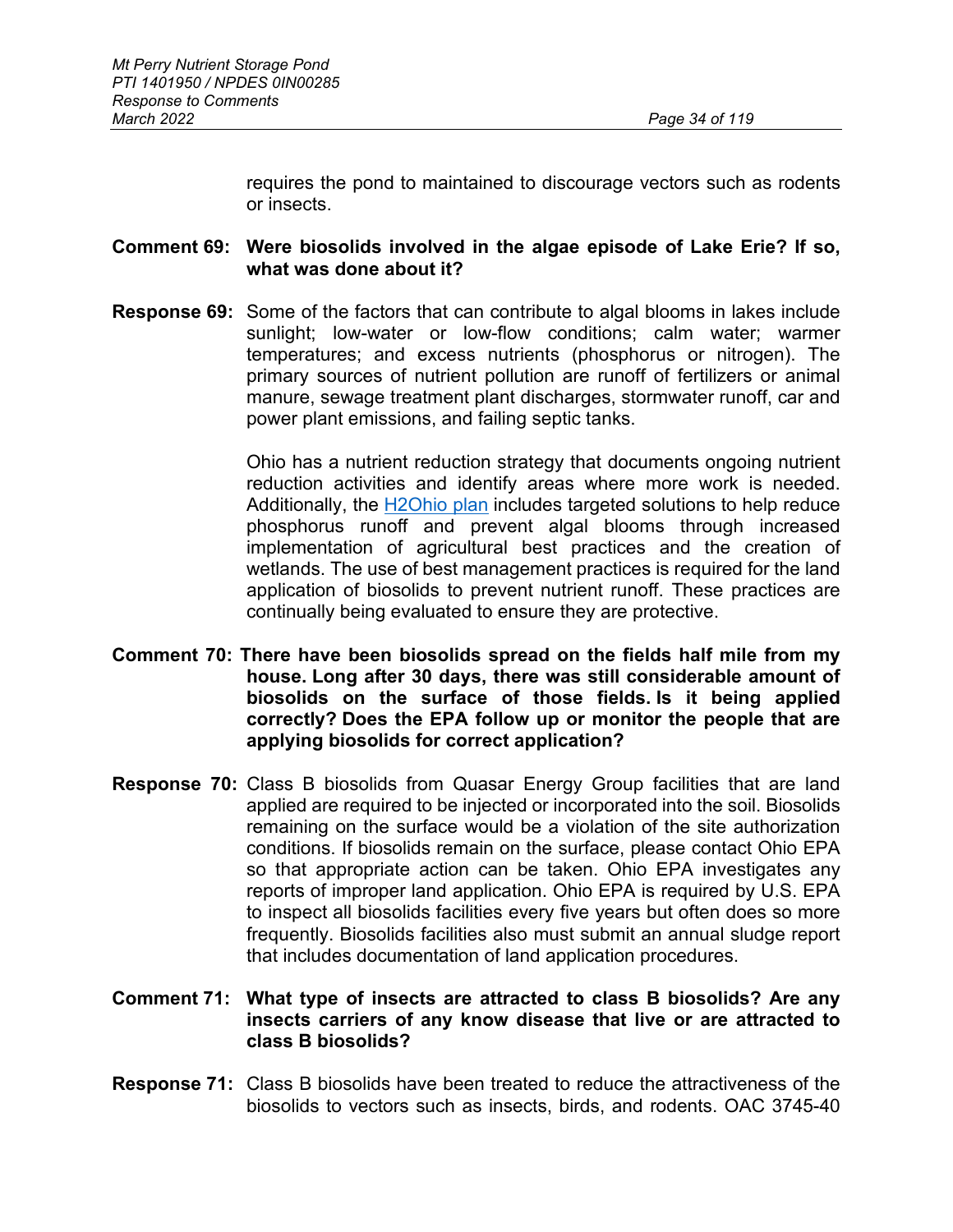requires that one of ten vector attraction reduction methods be used. In the case of Quasar Energy Group, the anaerobic digestion treatment process used reduces the volatile solids in the biosolids to a level that is considered by 40CFR503 and OAC 3745-40 to be effective treatment to reduce the attractiveness of biosolids to vectors.

#### **Comment 72: What effects on Canada geese do class B biosolids have when they land near or on the lagoon or the fields that animals cannot graze on for 30 days after being applied?**

**Response 72:** The U.S. EPA and Ohio EPA regulations were developed to protect human health and the environment, including the health of crops, soils, wildlife (including geese) and aquatic life. See Response 29 for more details on the 30-day site restriction. The grazing restriction applies to animals that humans are expected to be in contact with such as horses to reduce the potential for pathogen exposure from animals to humans. People generally do not have contact with wildlife. If they do, there are general safe hygiene practices that apply after direct contact with wild animals such as handwashing that would greatly reduce any exposure to pathogens.

#### **Comment 73: Is the land tied to this lagoon by EPA fields permits for emergency dumping all signed by the landowner, not the leasing farmer? Are detailed field tile maps included?**

- **Response 73:** The application for authorizing fields for the beneficial use of Class B biosolids requires the beneficial use site owner or a person authorized by the land holder to certify that consent is given for the land application of biosolids at the property. If the leasing agreement with the landowner authorizes the farmer to use biosolids, then the farmer may be eligible to sign the application. There is not an authorization for emergency dumping. All biosolids must be applied in accordance with the regulations at agronomic rates at times conducive to growing crops. Field tile maps are not required to be submitted to Ohio EPA. OAC 3745-40 does require monitoring of field tiles before, during, and after land application and records of this monitoring to be maintained. Each land applier must also maintain a standard operating procedure for land applying at tiled fields.
- **Comment 74: Most field tiles are probably less than 24" below ground. They are chiseling the biosolids in at the fields. What's to keep them going in the field tiles? Are they required to plug these field tiles before they apply biosolids at the fields?**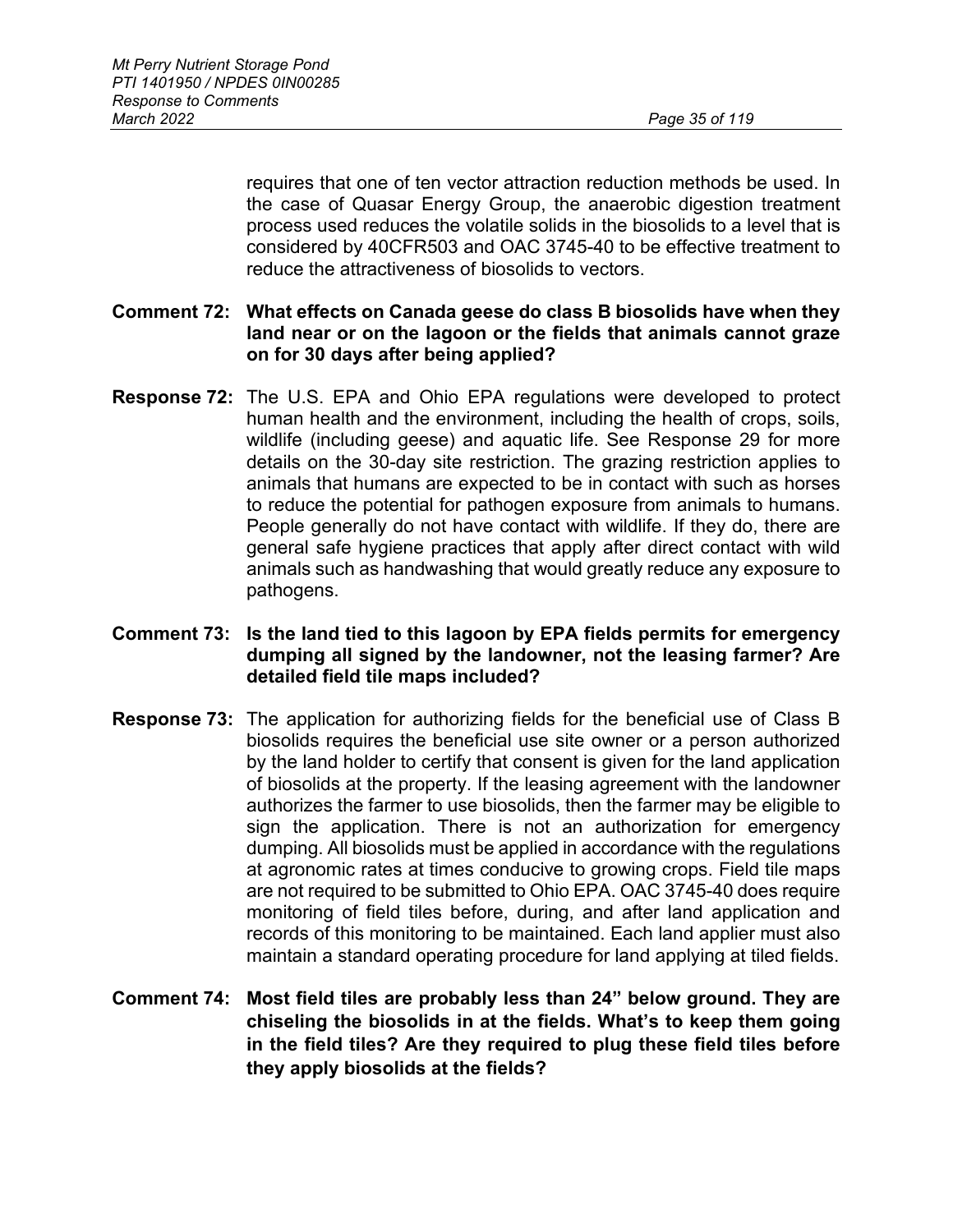**Response 74:** Site specific requirements for applying Class B biosolids in fields with subsurface tile drainage are found in in OAC 3745-40-08(D)(5). These requirements mirror those found in Natural Resources Conservation Service (NRCS) Conservation Practice Standard for Nutrient Management (Code 590) for manure application. The maximum rate that may be applied at a field with subsurface tile drainage is 0.5 inches or 13,000 gallons per acres. Records must be maintained to show that field tile outlets were monitored before, during, and after land application of biosolids. If biosolids reach the outlet, beneficial use must cease, and the flow shall be stopped or captured.

## **Comment 75: How did my name get on that list? It's strange because I didn't sign anything.**

**Response 75:** Ohio EPA assumes this question is about fields that are approved for the beneficial use of Class B biosolids. Ohio EPA has confirmed that all fields approved for Class B biosolids from Quasar facilities in Madison Township have the proper signature except a few acres of two fields. These acres are in the process of being deauthorized. Applications for approval of fields for beneficial use of Class B biosolids require the signature of the property owner or person authorized by the land holder to give consent for the land application of biosolids. If the leasing agreement with the landowner authorizes the farmer to use biosolids, then the farmer may be eligible to sign the application.

#### **Comment 76: Who is tasked with sampling and testing and recording the contents of the Class B biosolids?**

Response 76: Each treatment facility that sends Class B biosolids to the Mt. Perry Storage Facility will be required to sample the biosolids and report the results to confirm that Class B biosolids requirements have been met prior to storage in the pond. The Mt. Perry Storage Facility permit also requires sampling the biosolids again each month that biosolids are removed for land application. The samples are analyzed using the approved methods outlined in OAC 3745-40-09 at certified labs. The permit requires monthly sampling on the pond material that is reported through Ohio EPA's electronic monitoring report system. The permit also requires an annual sludge report be submitted which summarizes treatment, sampling data, and land application records for the year.

#### **Comment 77: Are there long-term studies of the beneficial use of biosolids from U.S. EPA?**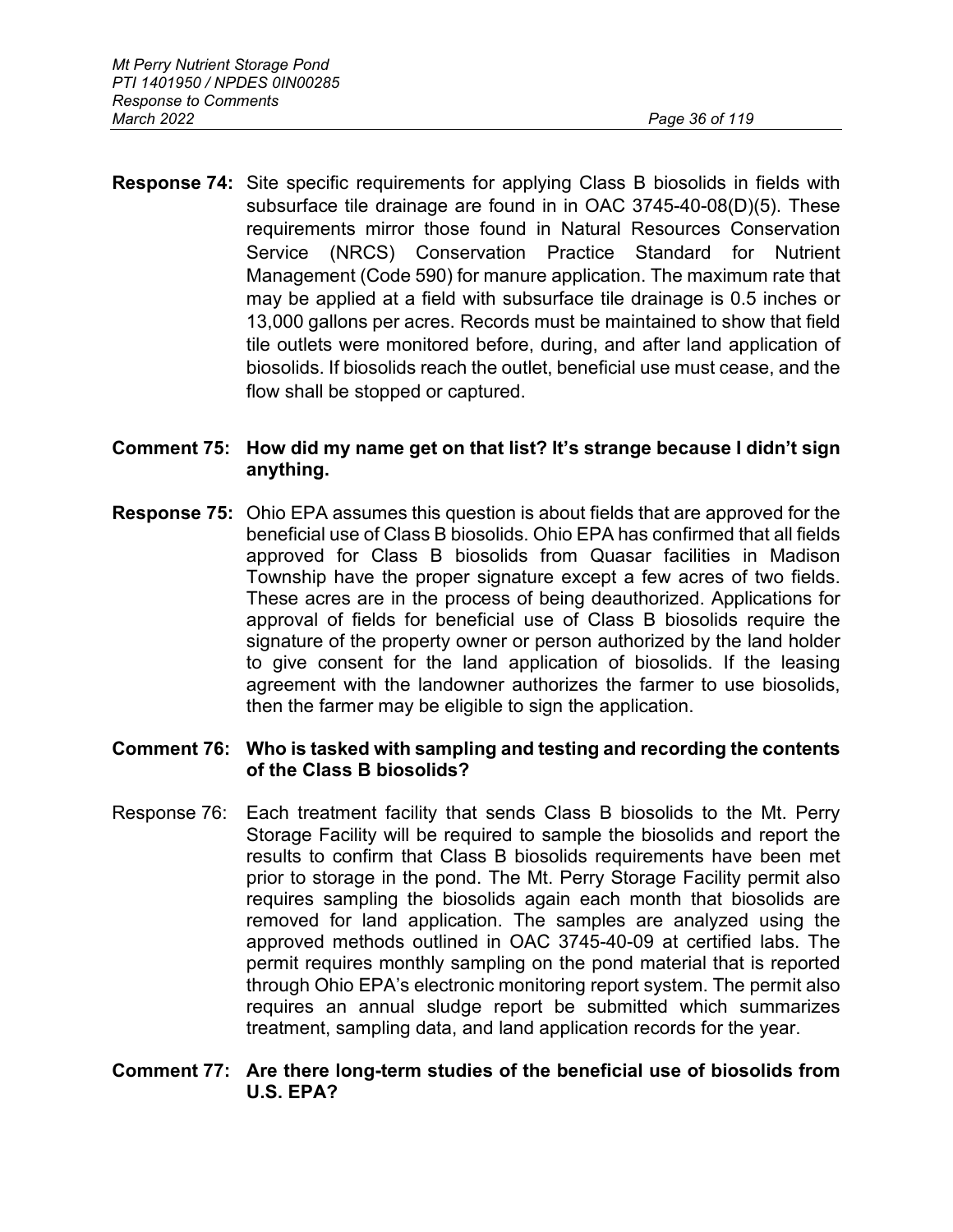**Response 77:** U.S. EPA and other researchers have performed numerous long-term studies on various topics regarding the use of biosolids. Ohio EPA can help narrow your search to the topic(s) of interest. Overall, U.S. EPA has found that regulation-compliant biosolids application as a soil amendment and fertilizer has been practiced for decades with no documented harm to human health or the environment.

## **Comment 78: What value is there in adding sewage sludge to the anaerobic digestion process?**

**Response 78:** Anaerobic digestion is a proven treatment for sewage sludge. When sewage sludge is broken down during anaerobic digestion, methane gas is released and captured for use as an energy source. The digestion process also reduces the solids content of the sludge which in turn reduces transportation costs. The sewage sludge also provides valuable crop nutrients to the final biosolids generated during digestion which can be applied to crops to increase yields.

### **Comment 79: What's in the material? Where does it originate from? One site or multiple, Quasar and/or others?**

**Response 79:** The permit allows for the storage of Class B biosolids, primarily from three anaerobic digester facilities operated by the permittee. The anaerobic digesters are allowed to accept feedstocks for treatment such as food waste, sewage sludge, manure, and other organics that are approved by Ohio EPA. Class B biosolids from publicly owned treatment works may also be stored at the Mt. Perry Pond if the facility is permitted to transfer biosolids to a regional storage facility.

## **Comment 80: What is the N-P-K analysis for the material (sewage sludge)?**

**Response 80:** Biosolids generators are not required to specify a guaranteed nitrogen, phosphorus, and potassium (N-P-K) analysis like commercial fertilizers. The N-P-K content of biosolids varies among different treatment facilities and may vary slightly from month to month at a facility. The biosolids application rate is required to be calculated based on the most recent results of the N and P in the biosolids. Therefore, the calculated agronomic rate will change accordingly. Biosolids guidance estimates the average N-P-K of biosolids to be 5 - 2.5 - 0.3.

### **Comment 81: Are there any safety data sheets on what's in it or what it consists of?**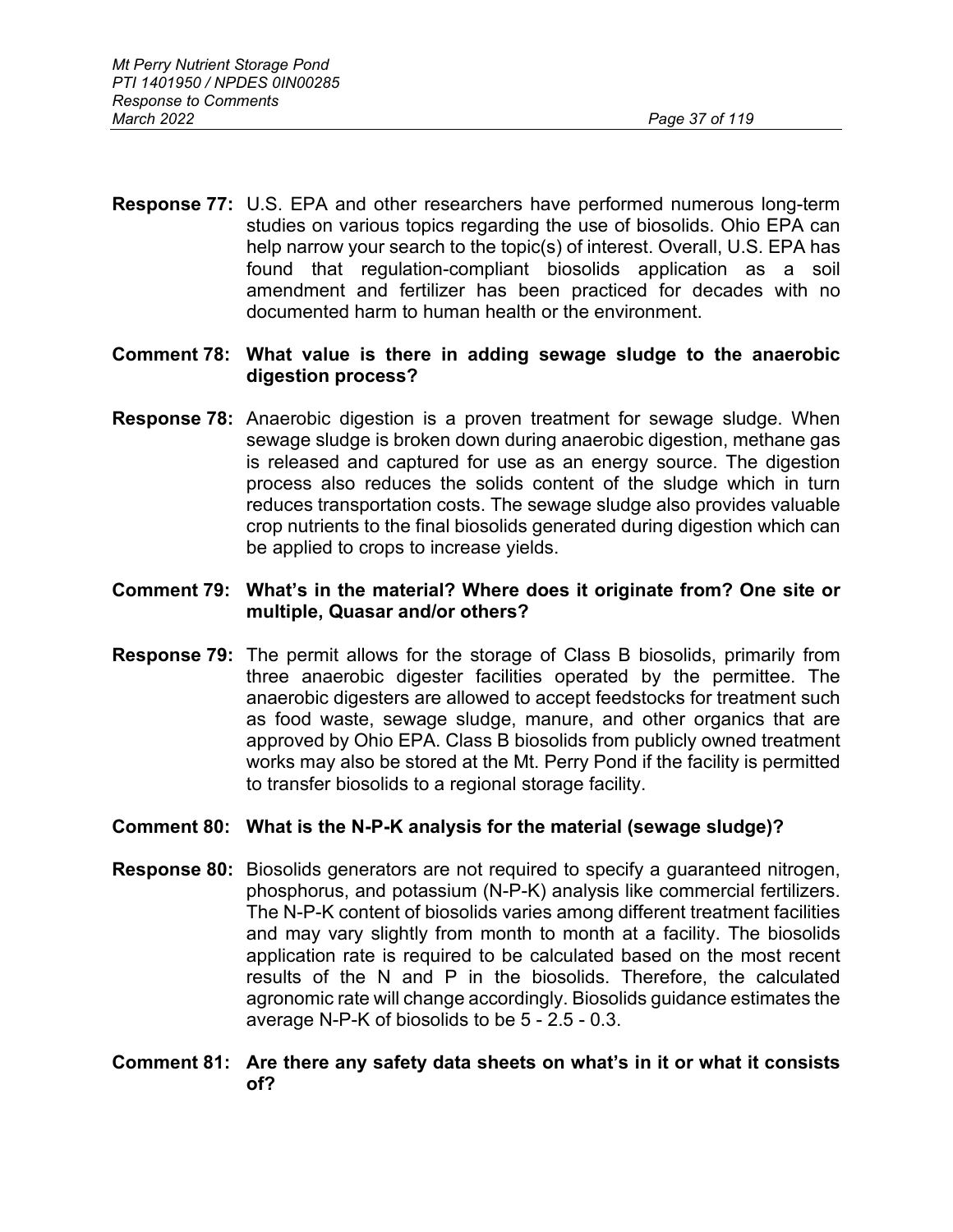- **Response 81:** The feedstocks for anaerobic digestion as listed in the permit are organic in nature. None of these feedstocks or the resulting biosolids are required to have safety data sheets since they are not classified as potentially hazardous substances.
- **Comment 82: Who will apply the material, and how will they be certified?**
- **Response 82:** Class B biosolids may be applied by the beneficial user who may be the permittee or contracted by the permittee. Many contract appliers are certified livestock managers through the Ohio Department of Agriculture. The biosolids must be applied in accordance with OAC 3745-40-08. The permittee is responsible for ensuring the beneficial use of biosolids meets the requirements.
- **Comment 83: How will the material be applied, how will the application be monitored, and what are the consequences of not applying it correctly? Where and at what rate will the material be applied?**
- **Response 83:** Biosolids are applied by the permittee or the contracted land applier using standard industry injection or incorporation equipment. The permittee is required to monitor the land application and certify correct application on the annual sludge report. If Ohio EPA determines the beneficial use of biosolids results in violation(s) of OAC 3745-40, then a notice of violation (NOV) will be issued to the permittee. Class B biosolids can only be applied at fields that are approved by Ohio EPA. Approved fields are shown on [Ohio EPAs interactive map.](https://oepa.maps.arcgis.com/apps/webappviewer/index.html?id=40d4dfa29d0b48d49dfe54b543371813) Agronomic rates are required to be calculated for each field and are based on the nutrients present in the biosolids, the soil phosphorus results, crop needs, and field conditions.
- **Comment 84: Are biosolids required to be injected? If biosolids remain on the surface of the field, what is the course of action that should be taken?**
- **Response 84:** Biosolids, in general, are not required to be injected unless injection is used to meet the Vector Attraction Reduction treatment requirement. However, Quasar Energy Group has the additional requirement to inject all biosolids when land applied unless special approval is issued by Ohio EPA to allow surface application. Fields where surface application is approved are carefully reviewed by Ohio EPA based on site-specific conditions. If any odor complaints are received due to surface application, Ohio EPA may retract the surface application approval and require biosolids to only be injected at that field. If injection is required as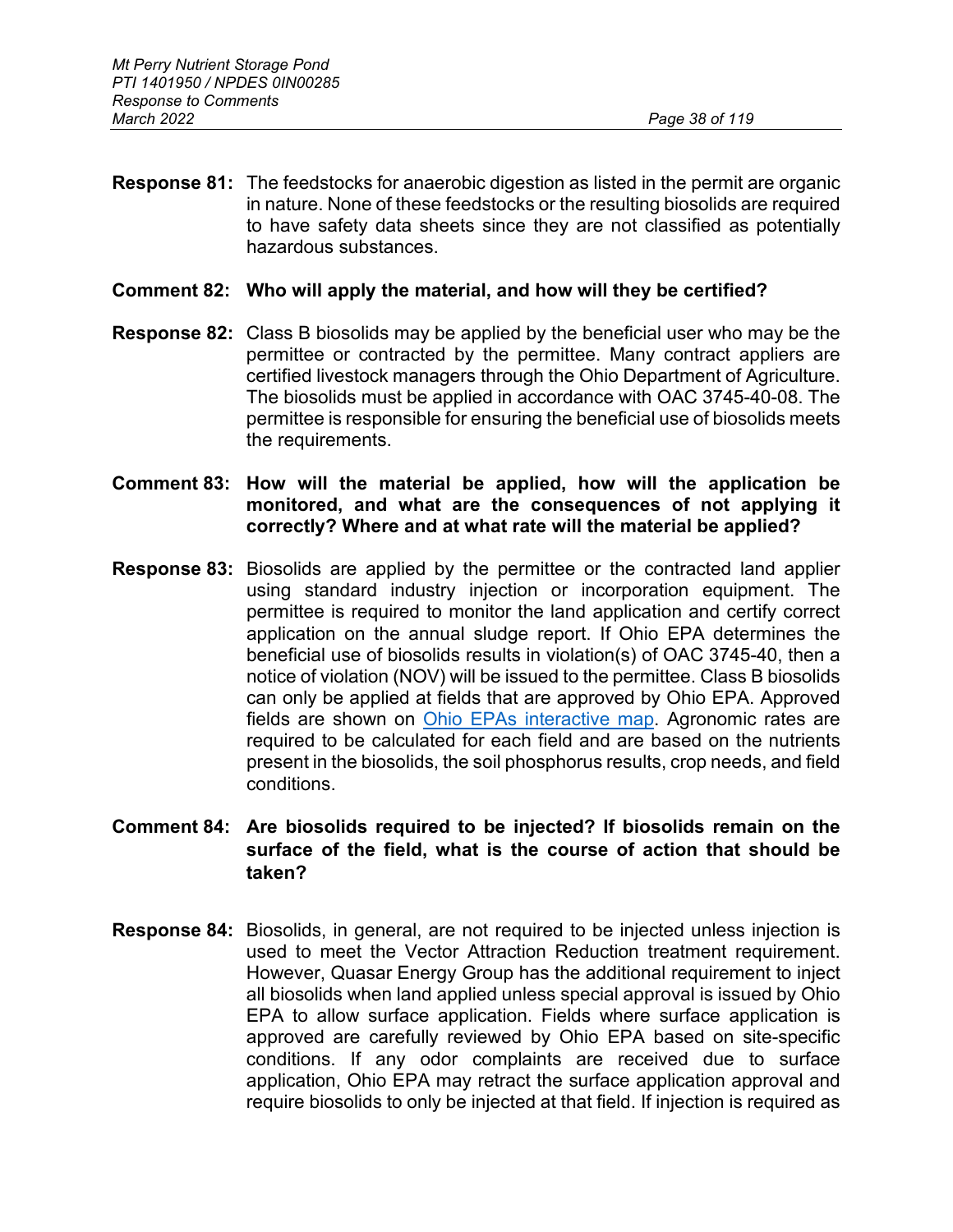a specific condition of an authorization to use biosolids on a field and biosolids are left on the surface, a violation will be issued. To resolve that violation, the biosolids would need to be incorporated, i.e., disced into the soil or removed.

## **Specific comments received that are summarized and addressed in the above section:**

- How are residents notified of biosolids land application being applied to fields near them?
- When and how will the local residents be notified of land applications of Class B biosolids?
- The Permitted Facilities and others that will be allowed to transfer Class B biosolids to this storage lagoon, they will be tested/certified and recorded to "Not contain any forever chemicals (PFAS and or PFOS and PFOA)?
- Are the Class B biosolids being tested for polyfluoroalkyl substances (PFAS)? It needs to be tested before being placed in lagoon. And tested when it leaves the lagoon. Not in the NPDES permit.
- How will wildlife be kept from foraging on the fields where the biosolids effluent is spread?
- There are Canada geese that land in these fields how can you be certain that when they land on the contaminated field where this Class B biosolids have been spread that they won't take it south and make other animals sick as well?
- Does anybody in this group know if this stuff spilled? If you are keeping it hushhush? Are you getting paid under the table to keep us?
- Here's a suggestion EXPERIMENT ON YOUR OWN FAMILY! YOUR OWN FOOD SOURCE!!
- Kroft farm a long time ago, had EPA signs in the field to stay out. Signs aren't going to stay in that field because there's deer, racoons, and corn that comes out of there. What's the safety? What are we going to do there?
- Is it true that you have identified 350 pollutants with about 61 considered hazardous, but only nine are sampled? What are you doing to monitor all the other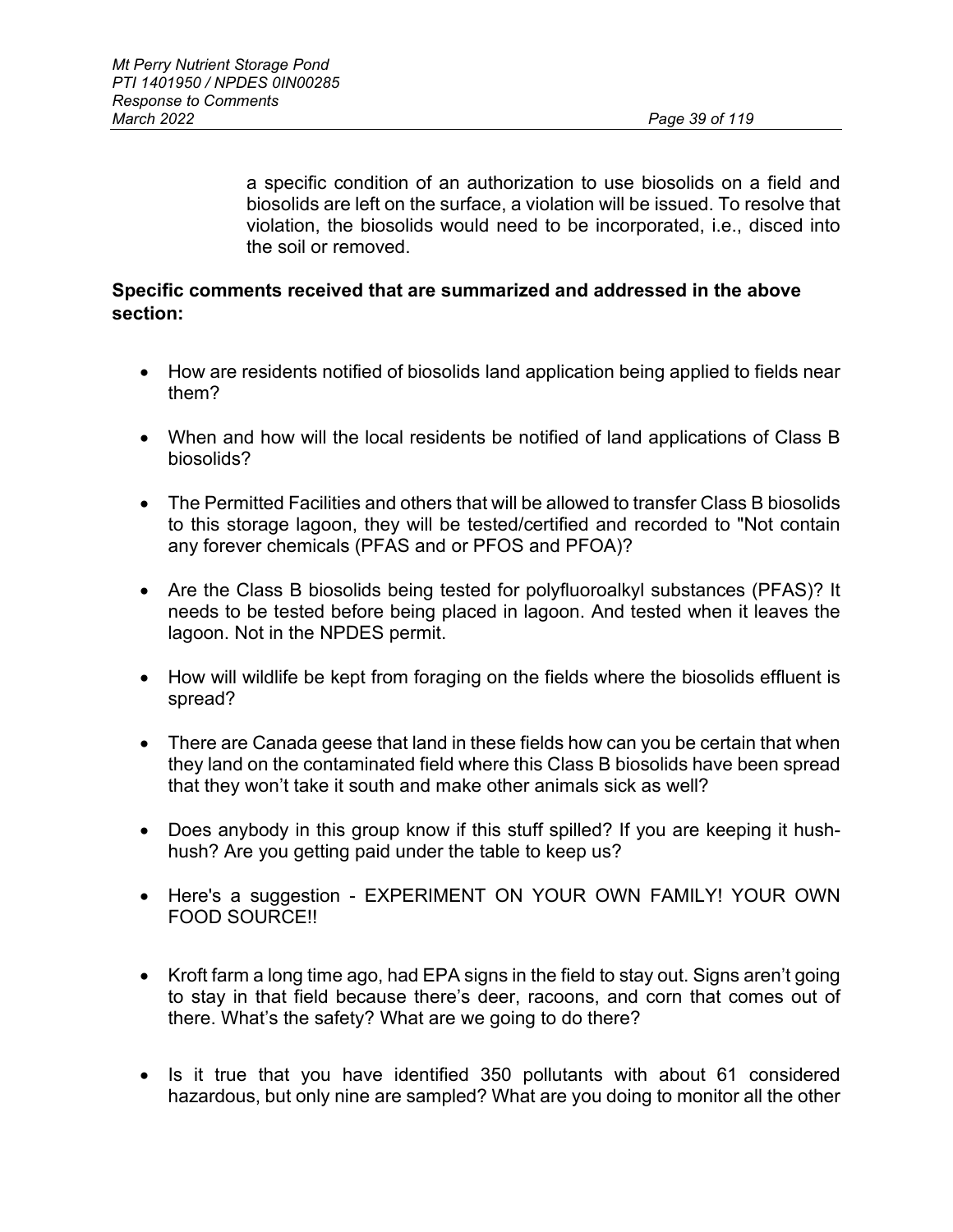chemicals and toxic waste that are in biosolids? How can you guarantee the safety of the biosolids being placed in our environment when you don't know what is in it?

• The hazardous material in the biosolids according to the U.S. Environmental Protection Agency Office of Inspector General Report No. 19-P-0002 from November 15, 2018, is alarming to me as a pharmacy professional. The medications listed on this list are handled in way that includes protective gloves and gowns when administered to patients and handled by pharmacy staff. The disposal of these medications is very specific as directed by The National [Institute for Occupational Safety and Health \(NIOSH\).](https://gcc02.safelinks.protection.outlook.com/?url=https%3A%2F%2Fwww.cdc.gov%2Fniosh%2Ftopics%2Fhazdrug%2F&data=04%7C01%7CBetsy.Sheerin%40epa.ohio.gov%7Cd2c4af2c60fa4509fced08d994a48ae6%7C50f8fcc494d84f0784eb36ed57c7c8a2%7C0%7C0%7C637704256697743810%7CUnknown%7CTWFpbGZsb3d8eyJWIjoiMC4wLjAwMDAiLCJQIjoiV2luMzIiLCJBTiI6Ik1haWwiLCJXVCI6Mn0%3D%7C1000&sdata=JVp%2FJB08N5y7bD7Ah0JEuwch8ET1bVdKd%2FO%2FJHoTA4g%3D&reserved=0) NIOSH considers a drug to be hazardous if it exhibits one or more of the following characteristics in humans or animals: carcinogenicity, teratogenicity or developmental toxicity, reproductive toxicity, organ toxicity at low doses, genotoxicity, or structure and toxicity profiles of new drugs that mimic existing hazardous drugs. The drugs that have been identified in the biosolids in the OIG Report No. 19-P-0002 are: carbamazepine for seizures, cyclophosphamide a chemotherapy, hormones used in birth control pills estradiol, ethynyl estradiol, norethindrone, norgestimate, levonorgestrel and progesterone, sodium valproate for seizures, testosterone a hormone and warfarin a blood thinner. This biosolid material will leach into the ground water and stream. That means these hazardous drugs will be in the soil and water. I do not want these types of substances potentially affecting our soil, water wells, and streams. We have children that deserve clean water without the threat of a hazardous product potentially reaching their water supply or stream where they may play or fish. (Report was attached – 66 pages.)

## **Floodplain**

### **Comment 85: Is this location which is proven to overflow from run off on higher land an appropriate place for this storage facility?**

- **Response 85:** The storage pond meets the siting criteria established in OAC Chapter 3745-42 for a regional biosolids storage facility. Additionally, only precipitation from the top of the pond berm and interior slope will run into the pond. Pursuant to plans in the approved PTI, permanent diversion swales will be constructed to direct offsite precipitation around the structure and prevent this precipitation from entering the storage pond and raising the operating level of the pond.
- **Comment 86: This proposed site is known by all the locals to flood even though the pond itself isn't in the FEMA floodplain. Also, the farmers know the soil, know the flow of the hillsides, and**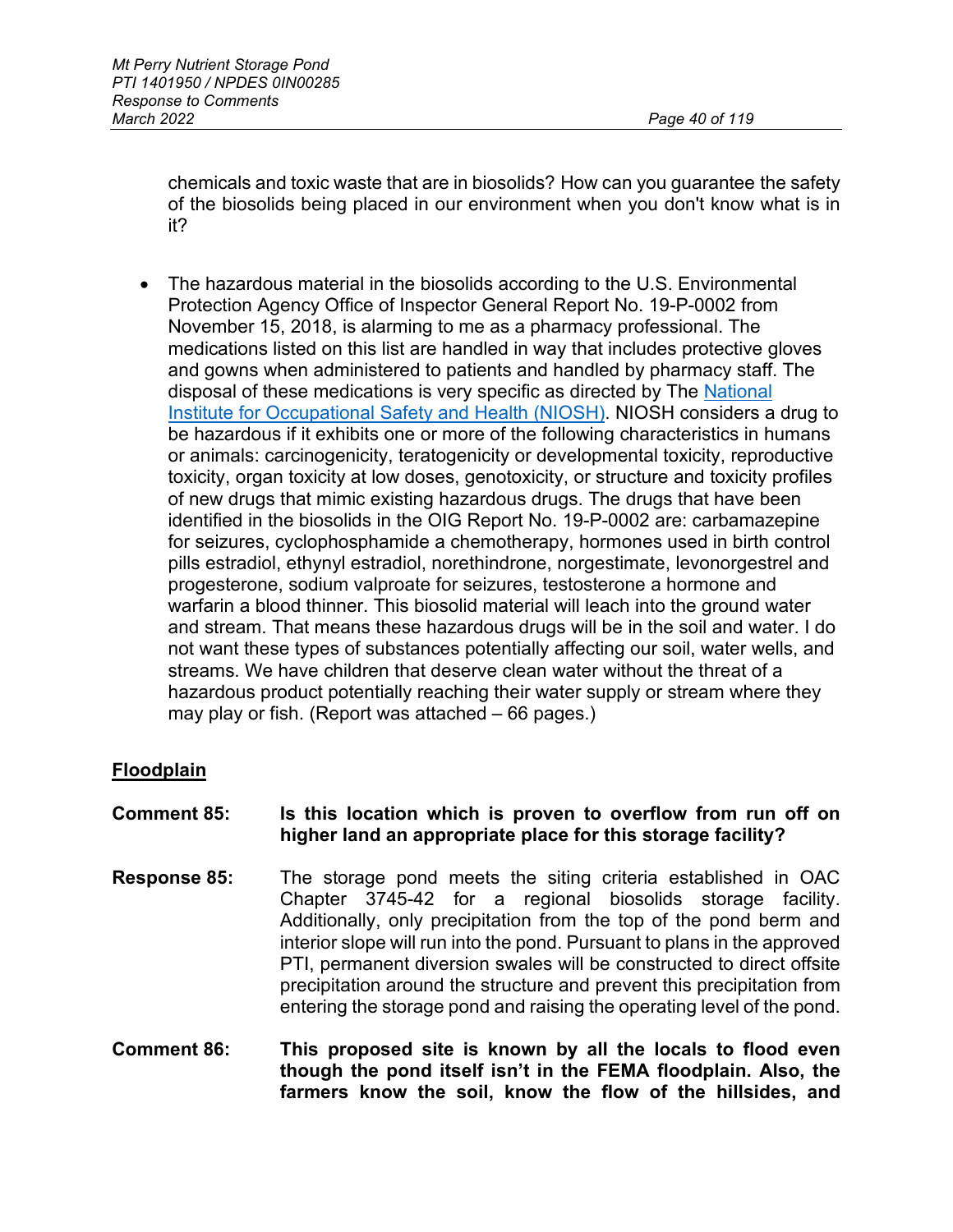**absolutely believe that this is not a good location. The issuance of this permit would deny the experience of these farmers and residents that combined have decades of knowledge from living on and working this land.**

- **Response 86:** The storage pond meets the siting criteria established in OAC Chapter 3745-42. The facility has been designed utilizing the publicly available data and other data gathered by onsite investigations. This information was presented in the permit application for Ohio EPA's review.
- **Comment 87: What are the consequences when the lagoon floods over when we get heavy rain. Will waterways in the immediate area be monitored regularly and who will monitor them?**
- **Response 87:** The facility's design approved by the PTI, and conditions required by the permit are in place to prevent overflows or contamination of the local waterways. No discharge from this storage facility is being requested or permitted. Therefore, no monitoring of the local streams is required for this facility.
- **Comment 88: Is the lagoon at the same level as the flood plain?**
- **Response 88:** The elevation of the 100-year flood is 825 ft mean sea level. The proposed elevation of the top of the embankment is 848 ft. MSL and the permitted Maximum Operating Level for the facility is 1.75 ft below the top of the dam.
- **Comment 89: How will the pond affect the flood plain since the pit is deeper than the flood plain?**
- **Response 89:** The proposed bottom of the storage pond is 823 ft. mean sea level. The elevation of the 100-year flood is 825 ft mean sea level. The proposed elevation of the top of the embankment is 848 ft. MSL and the Maximum Operating Level for the facility is 1.75 ft below the top of the dam. Ohio EPA requires the construction of the proposed facility meet state and federal regulations. Ohio EPA does not regulate the floodplain. Ohio EPA recommends contacting the floodplain manager of Perry County with any questions related to the floodplain and this project.
- **Comment 90: Is the area for the proposed pond in the floodplain? Please present a graphic showing the current floodplain and proposed facility location with proximity to the floodplain noted. Also**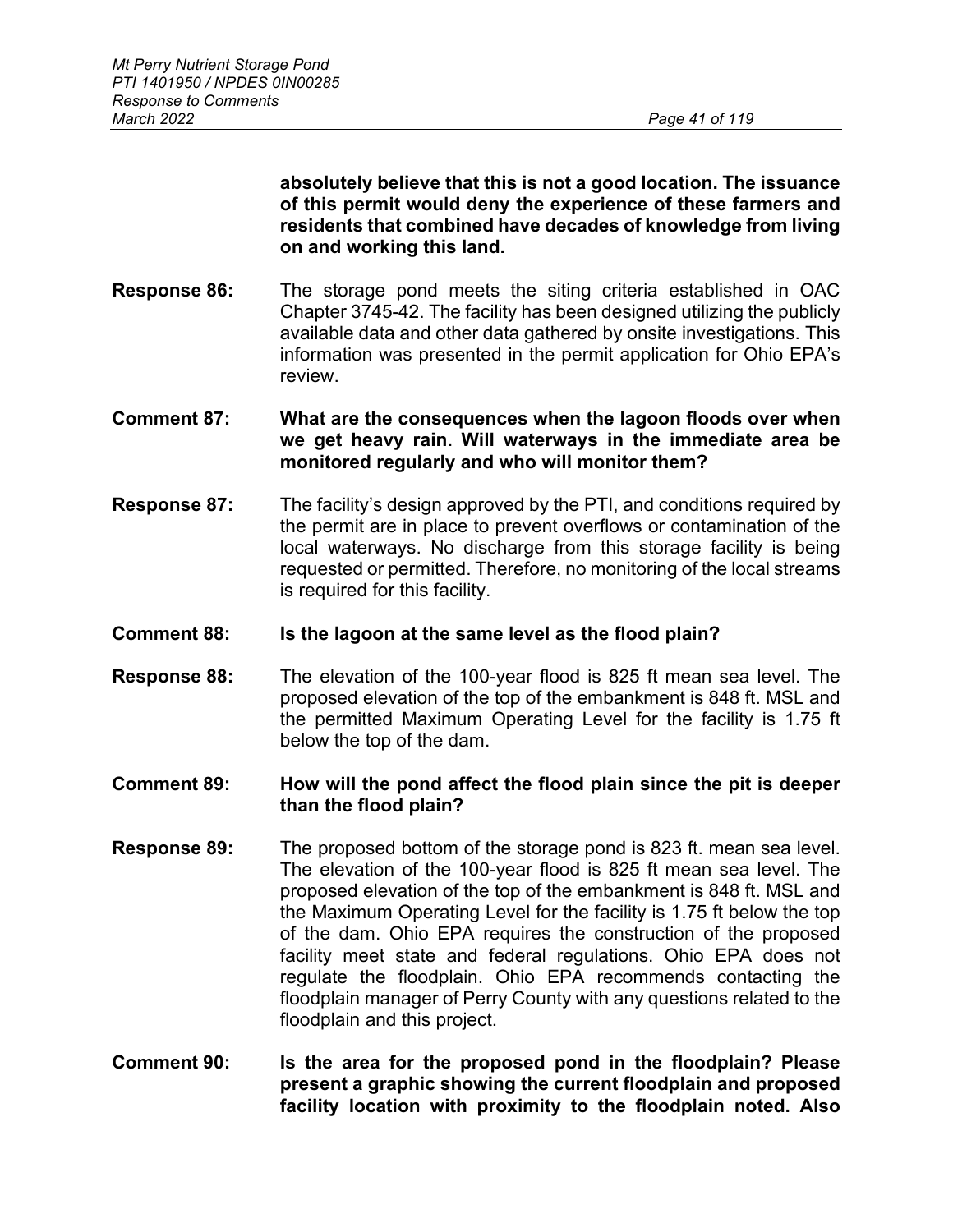# **indicate how the location of the floodplain has changed over time.**

**Response 90:** Ohio EPA's review of the PTI application and publicly available data indicated the facility is being constructed outside the FEMA mapped floodplain and above the elevation of the 100-year flood**.** This document can be requested by following the instructions at: **[https://epa.ohio.gov/about/media-center/access-public](https://epa.ohio.gov/about/media-center/access-public-records)[records.](https://epa.ohio.gov/about/media-center/access-public-records)**

## **Comment 91: What are the plans for when the area floods as this area is a floodplain?**

**Response 91:** According to information in PTI application 1401950 the storage pond embankment will be constructed above the 100-year flood elevation and outside the floodplain. Therefore, no specific plans are required to operate during a flood.

### **Specific comments received that are summarized and addressed in the above section:**

- All that rain is going to funnel down that hillside into the lagoon. Its already in a floodplain. It's also right beside Painters Run Creek which connects into all the other waterways. What's going to be the solution when the fish start dying in the creeks and rivers?
- Has the subject area been reviewed to determine whether it is part of the floodplain? Perry County Soil & Water have indicated that part of the property where the nutrient pond will be installed is in the floodplain, which is where the NPDES permit is requesting to store biosolids and land apply.
- This facility is being built on a floodplain.

## **Roads and Transportation**

## **Comment 92: Several commenters asked about the suitability of the local roads to handle the heavy truck traffic that may be associated with the Mt. Perry Nutrient Storage Facility.**

#### **Response 92:** Ohio EPA does not have jurisdiction over the use of public roads.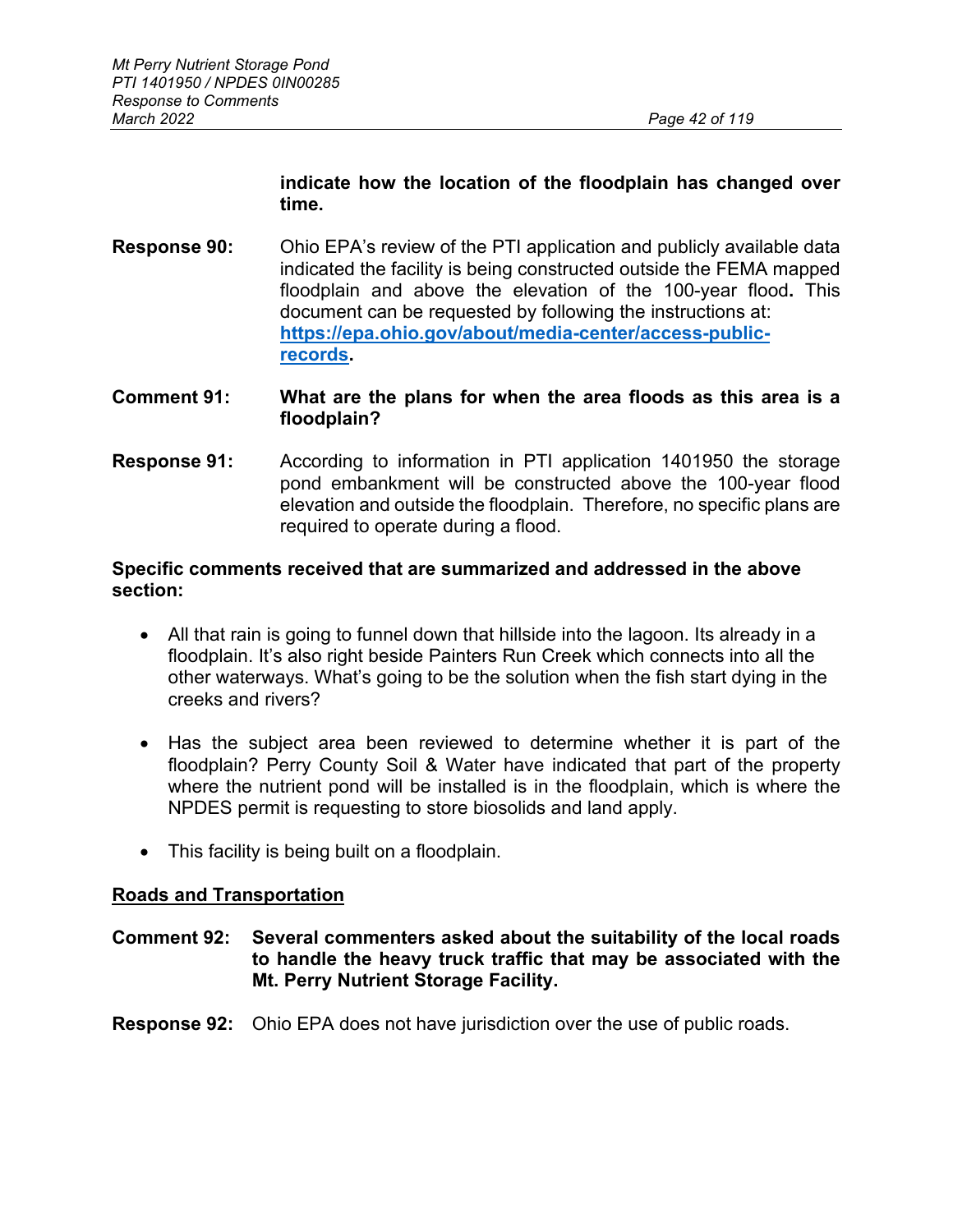### **Comment 93: Why do the tankers not have to be clearly marked that they are carrying biosolids?**

**Response 93:** Ohio EPA does not regulate the transportation and shipping of commercial products. Ohio State Highway Patrol enforces Federal Motor Carrier Safety Regulations and Public Utility Commission of Ohio Safety Rules that pertain to commercial motor carriers. Biosolids are not classified as hazardous waste so hazardous waste labels are not required.

### **Comment 94: Does the EPA regulate how biosolids get transported to the lagoon or fields for land application and what routes must be taken? If not, who regulates that?**

**Response 94:** Ohio EPA does not regulate the transportation and shipping of commercial products. The Ohio State Highway Patrol and local authorities should be contacted regarding local roads that should not be traveled by tanker trucks. Ohio EPA does, however, require that permittees have a spill contingency plan in place to enact if there is a tanker truck accident that could result in a spill of biosolids.

## **Comment 95: How are weight limits ensured and will frost laws be enforced (50 percent weight limit reduction from January 15 to April 15)?**

**Response 95:** Ohio EPA does not regulate the transportation and shipping of commercial products. Ohio State Highway Patrol enforces Federal Motor Carrier Safety Regulations and Public Utility Commission of Ohio Safety Rules that pertain to commercial motor carriers. Local government officials may also be contacted regarding the weight limit for a specific road.

#### **Comment 96: How many trucks per day of what weight limits will be used?**

**Response 96: T**he NPDES permit does not specify the number, type, or weight limits of trucks. The permit does require that Quasar Energy Group submit a monthly tracking sheet that includes the volume of each biosolids load received at the pond and the volume of biosolids removed from the pond each day. Ohio EPA's understanding is that typically 6,000-gallon tanker trucks will be used to haul biosolids to and from the storage facility. The weight of each load may differ based on the total percent solids of the biosolids which can range from five percent to seven percent. Ohio EPA does not regulate the weight of the trucks. The Ohio State Highway Patrol and local authorities should be contacted regarding weight limits.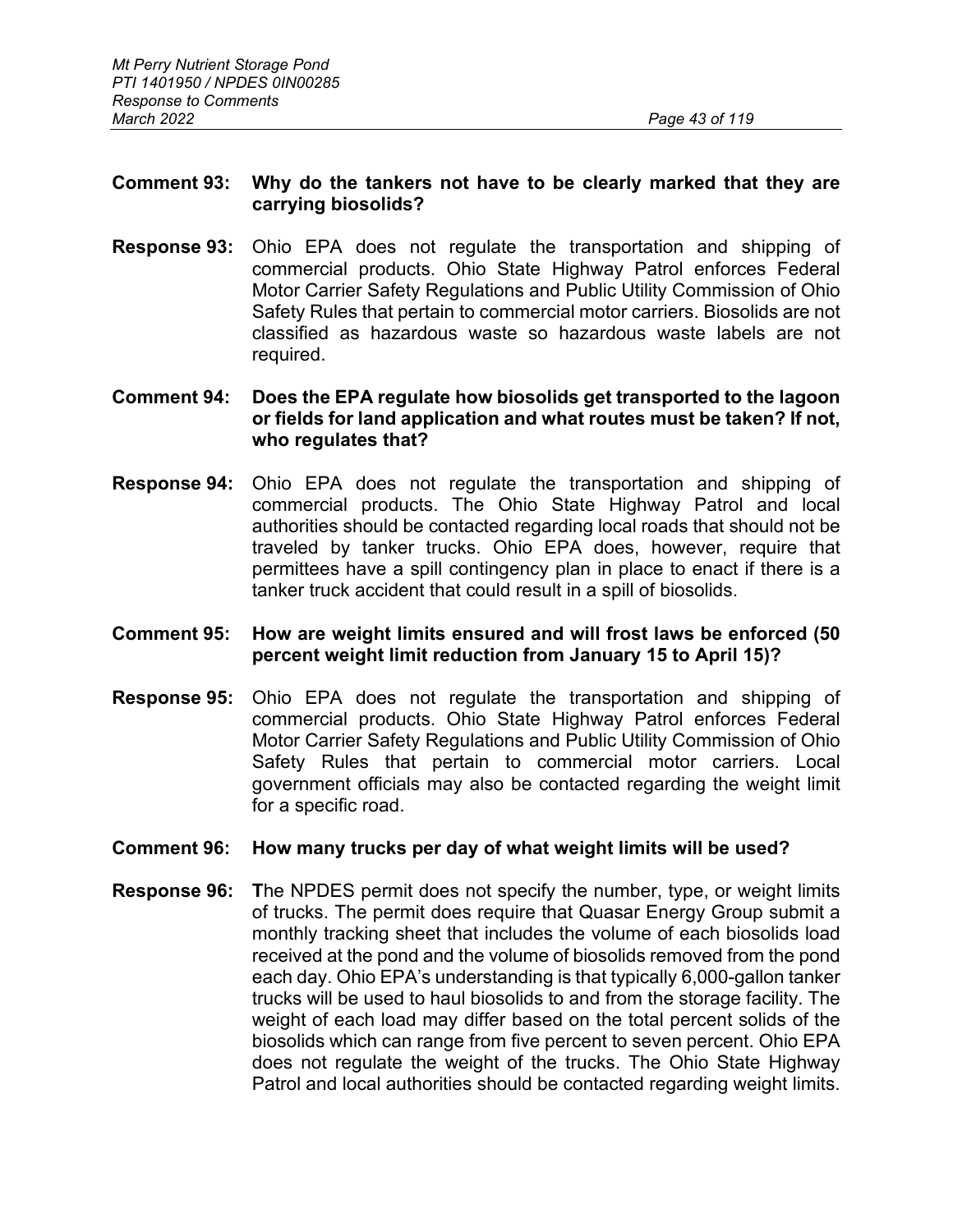## **Comment 97: Will county or township require bonds to pay for maintenance and repair of local roads that may be caused by tanker trucks haulingbiosolids?**

- **Response 97:** Ohio EPA does not have jurisdiction over the use of public roads. Local government officials should be contacted regarding this comment.
- **Comment 98: What trucking companies will be permitted to haul the biosolids? How much insurance are they required to have? What are their accident records, and can the county or township impose driving record limitations based on accident history?**
- **Response 98:** Ohio EPA does not have jurisdiction over the use of public roads and does not require this information in their permitting process. Local government officials should be contacted regarding this comment.
- **Comment 99: Who is going to be held responsible for the uptick in accidents that are sure to happen with numerous large heavy tanker trucks and personal vehicles and Amish horse and buggies?**
- **Response 99:** Ohio EPA does not regulate the transportation and shipping of commercial products. The Ohio State Highway Patrol should be contacted to address this comment.

### **Specific comments received that are summarized and addressed in the above section:**

- Are the trucks supposed to have a placard?
- Is this an appropriate place for a biosolids storage lagoon? A place with inadequate roads and bridges to handle the heavy-duty traffic required to operate these this lagoon?
- How will this affect the growing Amish community? If they are in their buggies and a big tanker truck comes by and causes an accident?
- Do you have a haul route plan for incoming and outgoing Class B biosolids?
- What is the effect of road infrastructure, potholes, bridges etc.?
- How will dust issues or roadway issues be handled if there are complaints from the truck traffic causing excessive dust or deteriorating the roadways?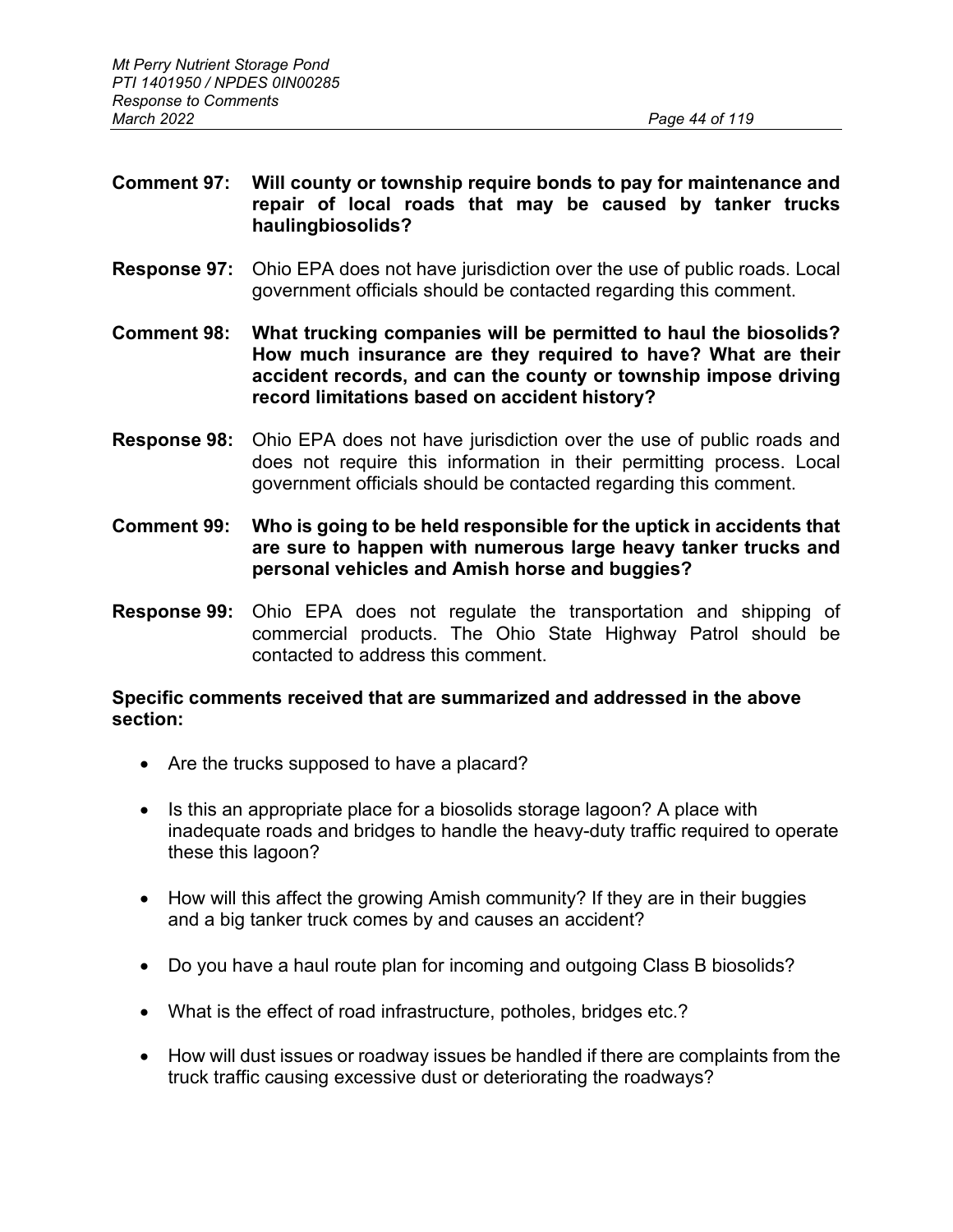- Are the county roads wide enough to accommodate this type of traffic?
- This storage pond that the NPDES permit is for is located on a county road in Madison Township. How will the roads be maintained for this type of truck traffic?
- Can the county/township require accident history to follow individuals from company to company?
- Who is going to be held responsible for damages to the roads and bridges and pay for repairs?
- Can the township require a separate bond for township roads? Although not allowed current trucking from the Quasar facility frequently use back roads across the township.

# **Site Operation**

- **Comment 100: If there are high winds, will this lagoon create waves? If the level is close to the freeboard, the waves could go over the top. There will be no lights and no one there to see if this is happening at night. What is the plan to prevent overflow from rain, wind, and waves?**
- **Response 100:** It is possible that high winds could create small waves within the storage pond. With the required freeboard of 1.75 feet, waves will not be generated high enough to overflow the top of the berm. Pursuant to plans in the approved PTI, permanent diversion swales will be constructed to direct offsite precipitation around the structure and prevent this precipitation from entering the storage pond and raising the operating level of the pond. Only runoff from the top of the dam and the interior slope will be directed into the pond. This amount of rainfall was considered in the design of the pond and calculation of the required freeboard. A permanent marker is required to be established indicating the maximum operating level (MOL) on the curb of the inlet scour ramp and should be visible with a flashlight. Maintaining the operating level below the MOL is considered normal operation of the facility and does not require an emergency action plan. The permittee is required to report levels of the facility to Ohio EPA each month. This will allow ample time to ensure that the MOL is not exceeded.
- **Comment 101: What's to happen when this lagoon is filled to its maximum permitted level, and we have a significant rain event, and the fields are so saturated from this rain that it would be impossible to remove any of the material from the lagoon and it's in danger of over topping the dike/dam? Where is this runoff to go?**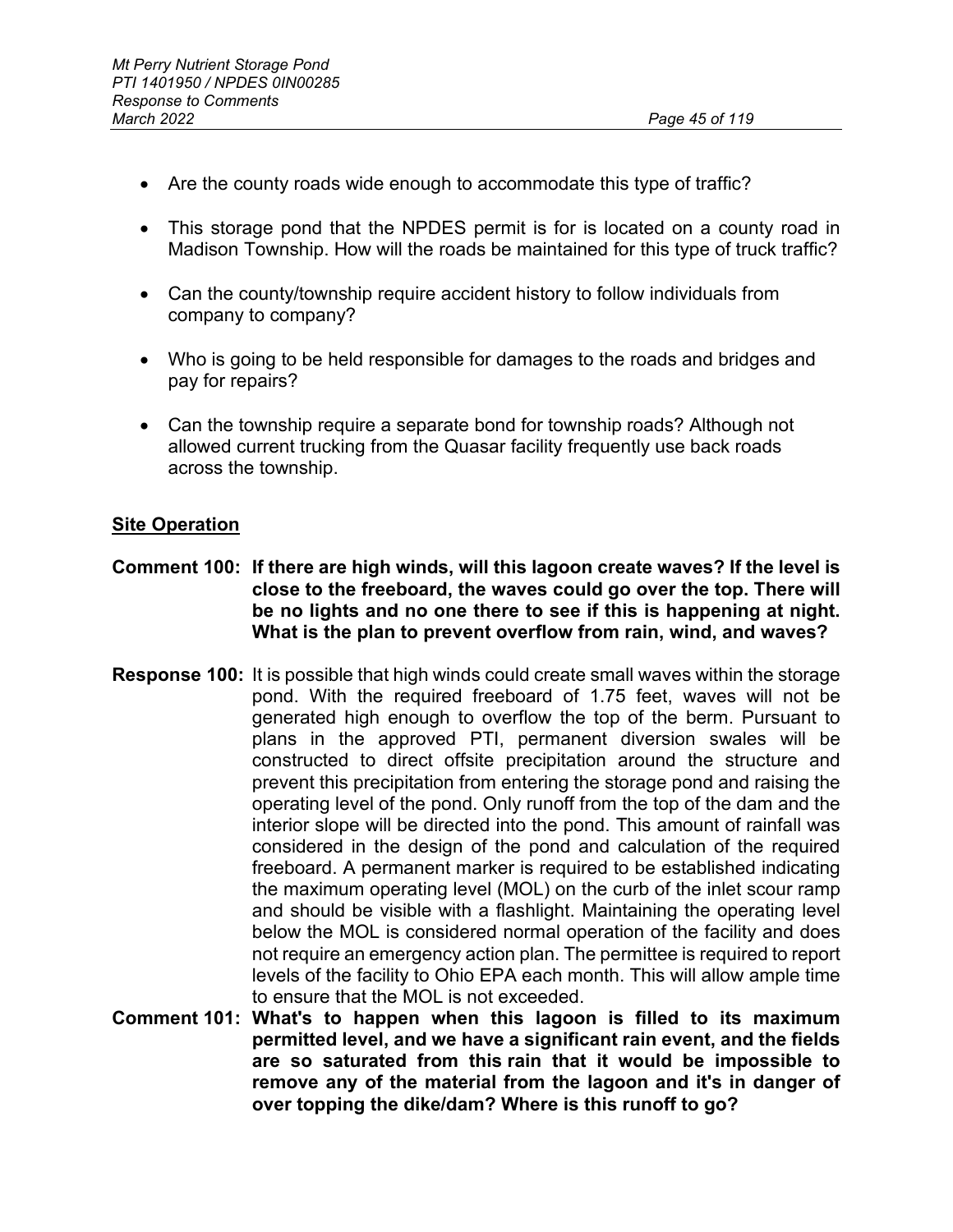- **Response 101:** The facility is permitted to operate below the Maximum Operating Level (MOL). Once the MOL is reached, actions are required to ensure that the MOL is not exceeded. See the above response for more details on MOL and rain events**.**
- **Comment 102: If a dam failure happens what is the area that will be flooded? What measures will be taken in case of a heavy rain and snow event if this lagoon is suddenly over filled and flowing in the road and in the nearby creek?**
- **Response 102:** The facility is required to be inspected for structural integrity every month. Any damage should be detected early to allow for repairs. In the unlikely event of a dam failure, some downstream areas could be flooded. The use of the Maximum Operating Level (MOL) is to prevent overtopping of the structure by precipitation. Pursuant to PTI condition 29, once the MOL of the pond is reached, actions must be taken to ensure the MOL is not exceeded.
- **Comment 103: When unloading in the winter with ice or snow cover, will they know the freeboard level and what about the odor when unloading on ice?**
- **Response 103:** A permanent marker is required to be established indicating the maximum operating level (MOL) on the curb of the inlet scour ramp and should be visible in winter conditions. Generally, biosolids will flow down the unloading apron and enter under the surface and will not accumulate on top of any ice that may form. See Response 135 regarding odors.
- **Comment 104: Several commenters asked if the lagoon would freeze over and if the pressure from the ice or the freeze/thaw effects would move the lagoon walls.**
- **Response 104:** The surface of the pond can be expected to form ice. The ice pressure should not be any greater than that of any other water impoundment that forms ice. The ice would tend to move upward in the same way that ice cubes are formed in an ice tray.
- **Comment 105: Do you have a spill prevention and response plan?**
- **Response 105:** The Prevention/Contingency Plan for Spills at Mt. Perry Nutrient Storage contained in the PTI application is to be implemented for any spills. This document can be made available upon request at: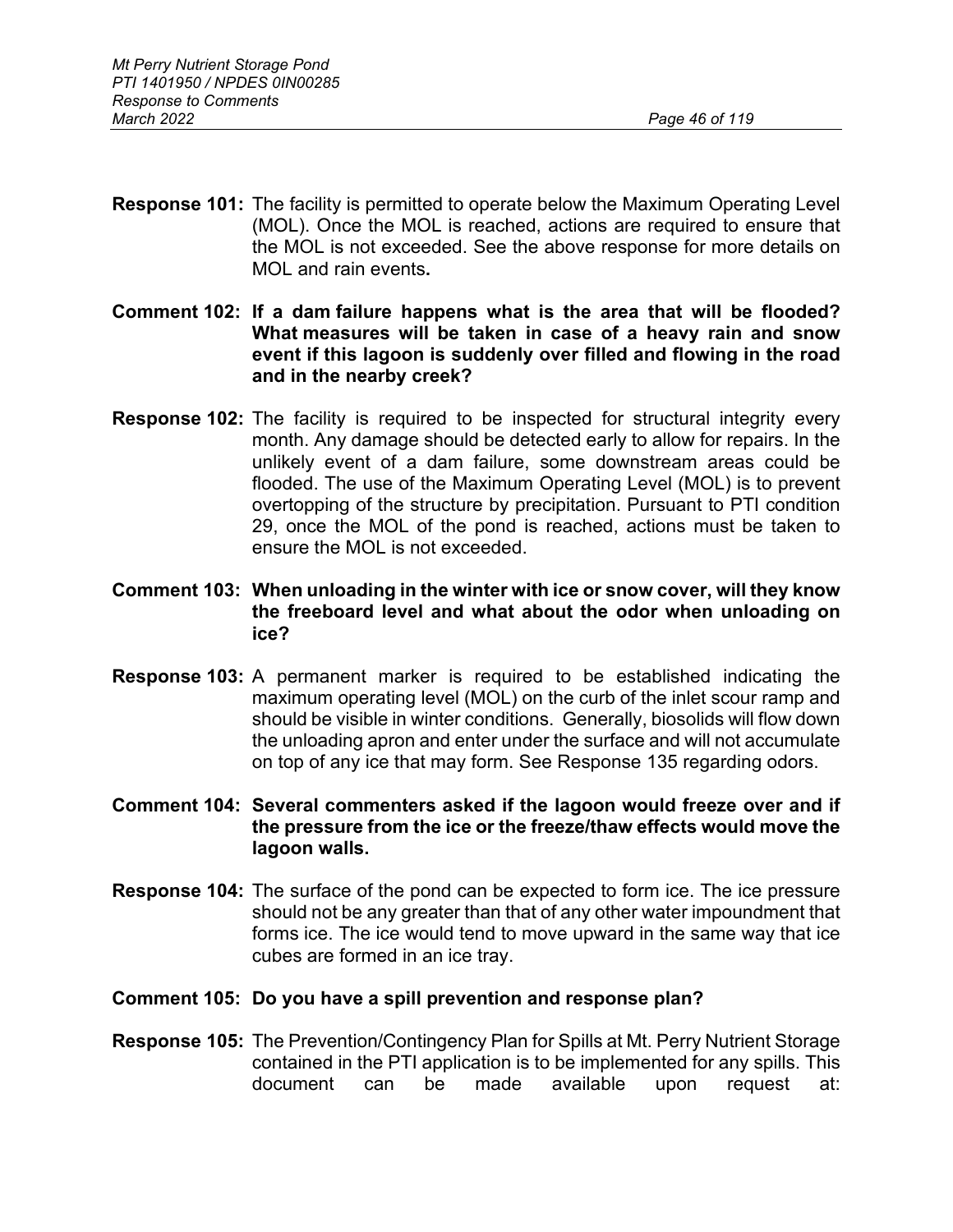[https://epa.ohio.gov/wps/portal/gov/epa/about/media-center/access](https://epa.ohio.gov/wps/portal/gov/epa/about/media-center/access-public-records)[public-records.](https://epa.ohio.gov/wps/portal/gov/epa/about/media-center/access-public-records)

#### **Comment 106: Is there a reclamation team for spills?**

**Response 106:** Ohio regulations do not require that the permittee maintain a team specifically to respond to spills, however, they are required to have a spill response plan. See the above response for more details on the spill plan. Ohio EPA has emergency responders that coordinate necessary remediation actions if spills occur.

## **Comment 107: What is the plan if truck spillage occurs on the 0.5 stoned surface turnaround?**

**Response 107:** The Prevention/Contingency Plan for Spills at Mt. Perry Nutrient Storage is to be implemented if a spill occurs. Note that the turnaround is sloped toward the pond; any spillage can be washed into it. Additionally, Part II, Item G of the NPDES permit prohibits the storing or stockpiling of any biosolids outside of the storage pond at the facility.

### **Comment 108: What's the plan to unload and load vehicles when the area is saturated from freeze/thaw and large amounts of rain?**

**Response 108:** An access drive and turnaround for this facility will be used for loading and unloading biosolids. The detailed engineering plans show that the drive and turnaround will be gravel to prevent saturation of the area used by vehicles.

## **Comment 109: In the permit, it says that no grass or weeds can grow, so what will be applied to kill off the vegetation? If those chemicals get into the lagoon, does that change the chemical makeup of the biosolids?**

**Response 109:** The approved PTI and NPDES require control and removal of vegetation around the perimeter and within the pond be performed regularly during the growing season. These permit conditions state that vegetation must be controlled to allow visual inspections and access to the pond as well as preventing roots from damaging the liner. The methods utilized to control the vegetation are not specified in regulations or in the permit. Generally mowing, not chemicals, is used to control vegetation.

#### **Comment 110: Where will sewage be collected from to be treated, list locations?**

**Response 110:** No sewage sludge will be treated onsite. Only Exceptional Quality (EQ) or Class B biosolids as defined in OAC 3745-40 may be stored in the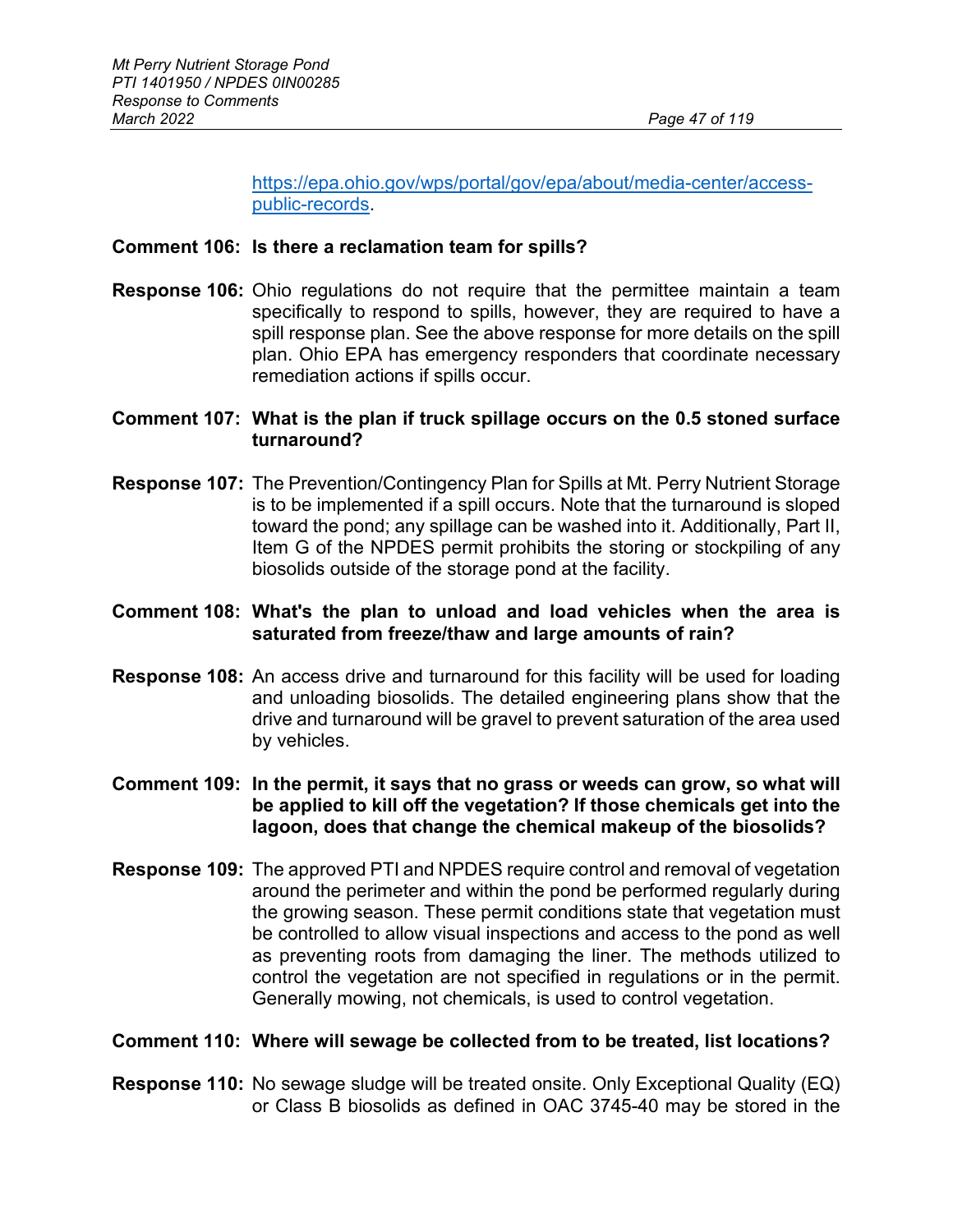Mt. Perry Nutrient Storage facility. The following facilities are authorized to store biosolids at this facility as listed in Part II, E of the NPDES permit:

Zanesville Energy, LLC, NPDES Permit No. 0IN00264 Buckeye Biogas, LLC, NPDES Permit No. 3IN00380 Collinwood BioEnergy, LLC, NPDES Permit No. 3IN00371 Three Creek BioEnergy LLC, NPDES Permit No. 3IN00373 Collinwood Bioenergy, LLC, NPDES Permit No. 3IN00371 Other NPDES facilities with a 582 reporting station that documents the classification achieved (Class B or EQ) and the amount of treated biosolids that will be transferred to a regional storage facility.

## **Comment 111: Are the monitoring/inspection results public information including monitoring well results? If so, where would information be found to review?**

- **Response 111:** These results are considered public information. Ohio EPA is subject to Ohio's public records laws. Documents can be made available upon request at: [https://epa.ohio.gov/about/media-center/access-public](https://epa.ohio.gov/about/media-center/access-public-records)[records.](https://epa.ohio.gov/about/media-center/access-public-records)
- . **Comment 112: Paragraph R. of the permit states that the Mt. Perry Nutrient Storage Facility has 30 days from notification from EPA that there are contaminants of the ground water to submit a corrective action plan. What about all the harm caused in the time from last water sample to the one that identified the contamination? What does "immediately implemented upon authorization from the Ohio EPA mean"? Hours, days, weeks, or months?**
- **Response 112:** The monitoring wells will be placed close to the storage structure to provide detection prior to the offsite migration of the materials. Migration of contaminates in ground water are characteristically slow and the placement of the monitoring wells close to the structure maximizes the time between detection and implementing corrective plans. Well users would not be exposed to contaminants until the water reached the specific well site. "Immediately implemented upon authorization from the Ohio EPA" means once Ohio EPA ground water specialists have approved the proposed plans for remediation, they must be implemented immediately.

#### **Comment 113: Will any of the root systems from trees grow into the lagoon and open water paths to the lagoon?**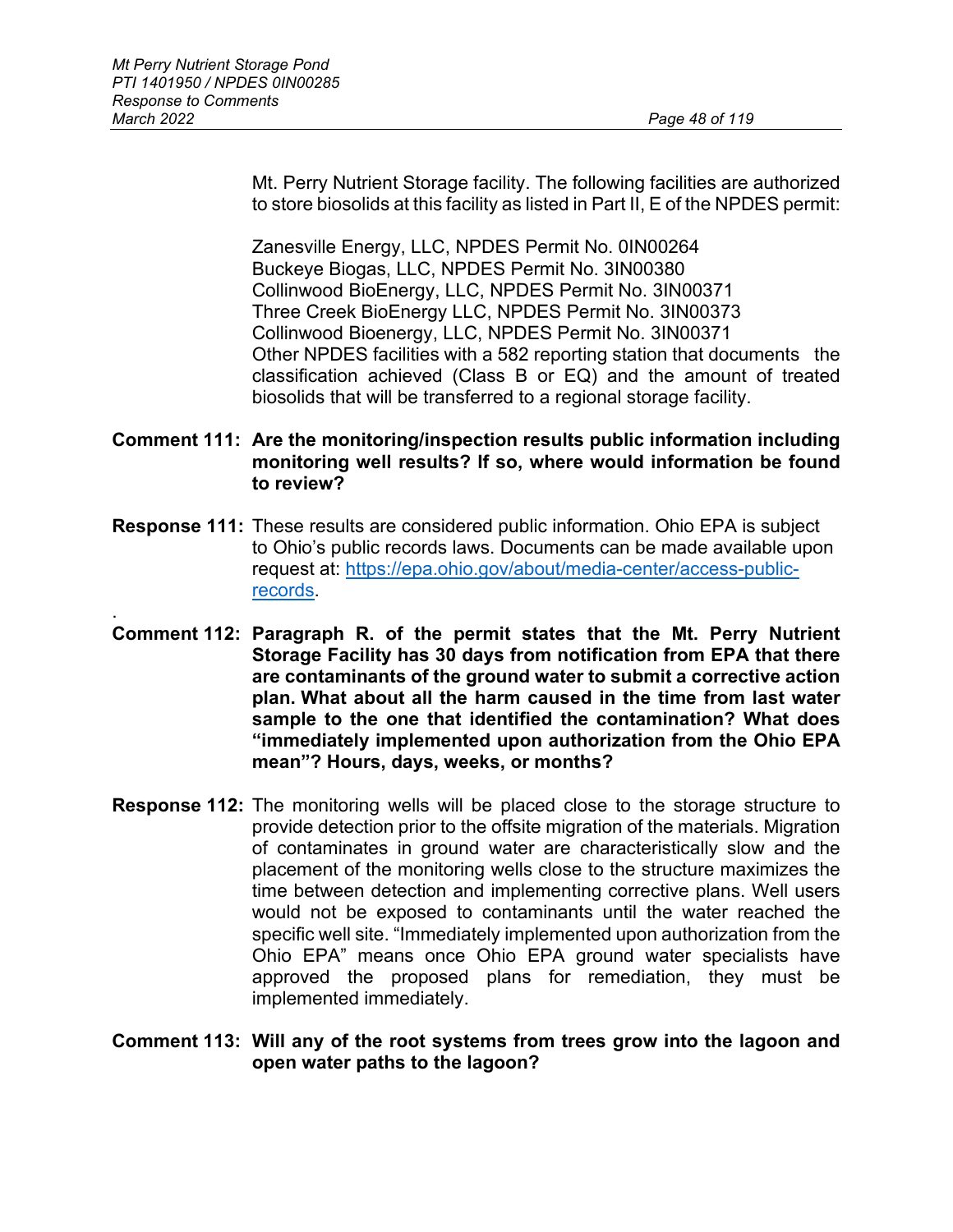**Response 113:** The trees near the storage pond have been removed. A condition of the PTI is that nearby vegetation be controlled during the growing season. If not properly controlled and large trees were allowed to grow, the root system could grow into the soil surrounding the pond and possibly over time open paths for water migration. That is why the vegetation must be properly controlled.

## **Comment 114: Water balance, rate of monthly precipitation and for evaporation for lagoon. Is there any?**

**Response 114:** Ohio EPA has chosen to use the Maximum Operating Level as a control since the storage pond is subject to adding or removing biosolids independent of the precipitation. Biosolids entering the pond and being removed are also tracked by the hauling manifests**.**

## **Comment 115: Is there a leak detection system installed?**

**Response 115:** The ground water monitoring plan is developed to monitor for migration of material from the storage pond. These wells are installed to monitor the first significant zone of saturation below the storage facility.

## **Comment 116: How will biosolids be unloaded into the storage facility?**

**Response 116:** The biosolids will be unloaded by direct discharge onto the sloped portion of the concrete scour ramp and typically below the surface of the lagoon. The ramp will extend a minimum of 15 ft along the bottom of the pond. The ramp is a minimum width of 40 feet and curbed on both sides.

## **Comment 117: Do you have an operation and closure plan?**

**Response 117:** The approved PTI requires the PTI conditions be complied with for the proper operation of the Mt. Perry Nutrient Storage Facility. In the event, the Mt. Perry Nutrient Storage Facility is no longer actively operating such that the volume of the pond is not being replaced at least every two years, the pond must be closed in accordance with an approved PTI**.**

## **Comment 118: Who records data and where can it be found?**

**Response 118:** Monitoring results required by the NPDES are submitted to Ohio EPA via the electronic Discharge Monitoring Report (eDMR) at the frequency specified in the permit. Other reports required by the NPDES permit are submitted through the designated email. All other records shall be maintained for a minimum of five years. This data is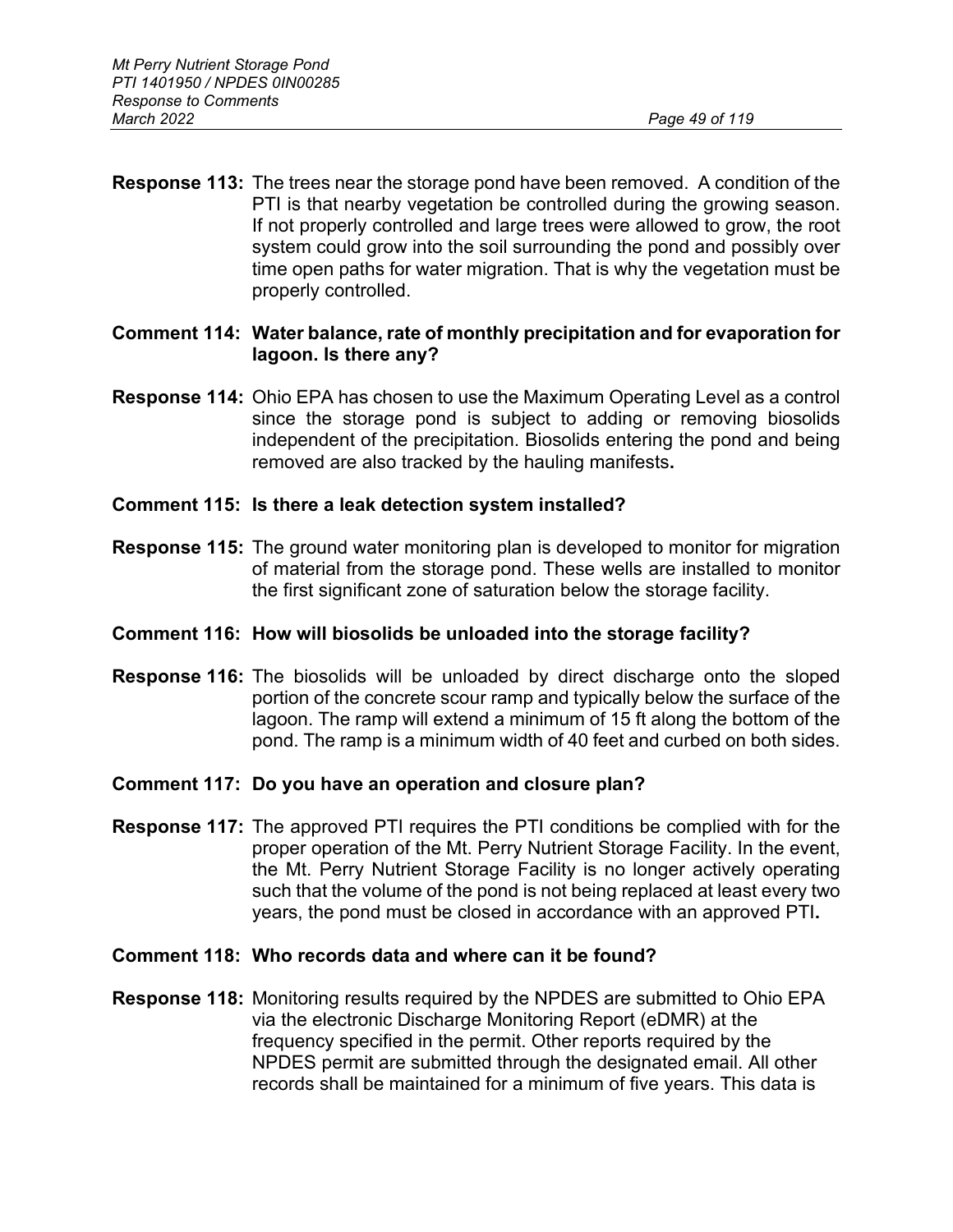considered public record and can be made available upon request at: [https://epa.ohio.gov/about/media-center/access-public-records.](https://epa.ohio.gov/about/media-center/access-public-records)

## **Comment 119: What are the plans for pest control, including flies and mosquitos?**

**Response 119:** PTI condition #7 requires vectors to be controlled. The control methods utilized are left to the permittee. Additionally, Class B biosolids that will be stored in the pond have been treated to reduce the attractiveness of the biosolids to vectors such as insects, birds, and rodents. OAC 3745- 40 requires that one of ten vector attraction reduction methods be used. In the case of Quasar Energy Group, the anaerobic digestion treatment process used reduces the volatile solids in the biosolids to a level that is considered by 40CFR503 and OAC 3745-40 to be effective treatment to reduce the attractiveness of biosolids to vectors.

### **Comment 120: What are the possibilities of airborne pathogens being caused by this facility?**

**Response 120:** Federal and State biosolids regulations require that one of eight treatment processes known to be effective for reducing pathogen levels be used for biosolids to be eligible for land application. Quasar Energy Group uses an anaerobic digestion process which heats the sewage sludge and other organic feedstocks to at least 100°F for a minimum of 15 days. This process has been found to remove 94 to 99 percent of pathogens and has been determined by U.S. EPA to be an effective process to significantly reduce pathogens to generate Class B biosolids. As for any of the remaining pathogens becoming airborne, in 2012, U.S. EPA published the results of a study, *Multimedia Sampling During the Application of Biosolids on a Land Test Site*. This study evaluated the surface application of anaerobically digested Class B biosolids for the potential of pathogens to be transmitted via airborne particles. One of the key results of this research study was "Airborne particles were collected using impingers, impactors, and GRIMM samplers. These samples were analyzed for microbial analytes and particulate mass. Two types of microbes, THB and fungi, were detected during both the control trial and the biosolids application test, especially at sampling points near the spreader. However, no specific bacterial pathogens (i.e., E. coli, Salmonella spp., S. aureus, Clostridium perfringens, and Enterococcus spp.), indicator microorganisms (i.e., fecal coliforms and coliphage), or enteric viruses were detected."

### **Comment 121: Who monitors the pathogens and effluents to make sure they aren't becoming mobile to downstream farms or airborne?**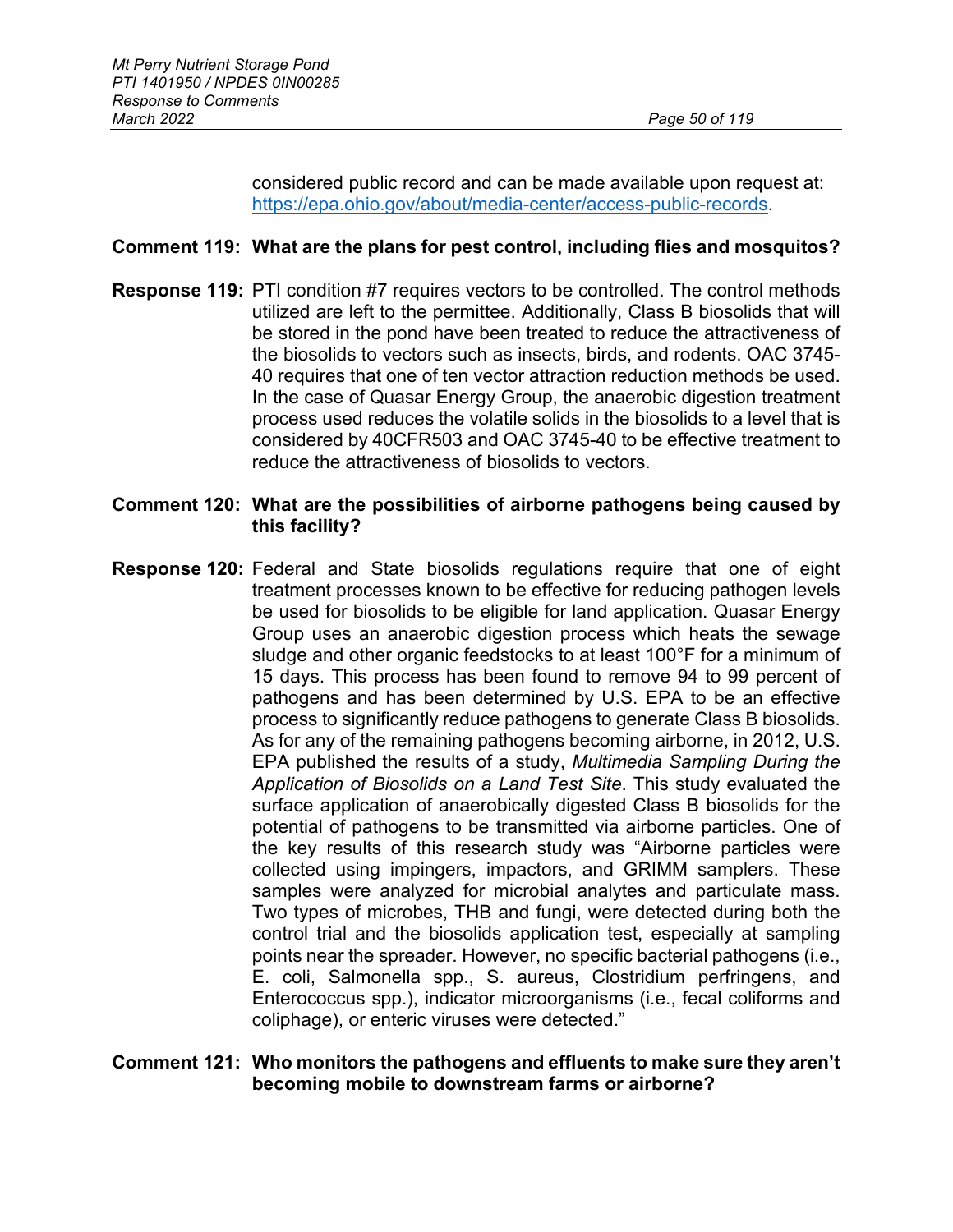- **Response 121:** The permit holder must monitor and demonstrate that all biosolids stored at this site meet Class B or Exceptional Quality biosolids requirements prior to being taken to the pond. These requirements include meeting the pathogen reduction treatment specified by OAC 3745-40 and 40CFR503. The lagoon is non-discharging system and should not discharge to local waterways.
- **Comment 122: What type of equipment will be at lagoon? Precipitation gauge, attemperator gauge, water temperature sensor, wind speed and direction, liquid level sensor?**
- **Response 122:** The PTI and NPDES permit do not require that this equipment be kept at the storage facility although the permittee may choose to keep some or all of it on site. A method to monitor freeboard at certain defined levels is required.
- **Comment 123: How is rainwater handled?**
- **Response 123:** Ohio EPA issued a construction stormwater permit 0GC03664\*AG on Dec. 9, 2020, to regulate stormwater during facility construction. The plans in the approved PTI 1401950 specify the measures to be taken to control stormwater during facility operation. A permanent diversion swale will be constructed and maintained to prevent stormwater from flowing into the facility.
- **Comment 124: Are there nearby streams that could be impacted by any runoff and if so, how will those be protected?**
- **Response 124:** Ohio EPA has issued a general stormwater construction permit to be followed during construction of the storage facility to prevent negative impacts to the nearby streams. The NPDES permit does not authorize any discharge from the storage facility to waters of the state.

### **Comment 125: What steps will be taken to ensure that there is no runoff when the materials are dumped into the nutrient pond?**

**Response 125:** The detailed plans in approved PTI 1401950 show the top of the embankment being sloped to direct runoff into the pond. Trucks unloading biosolids into the storage pond will utilize a concrete apron that directs material into the pond.

## **Comment 126: How many gallons will be stored at full capacity?**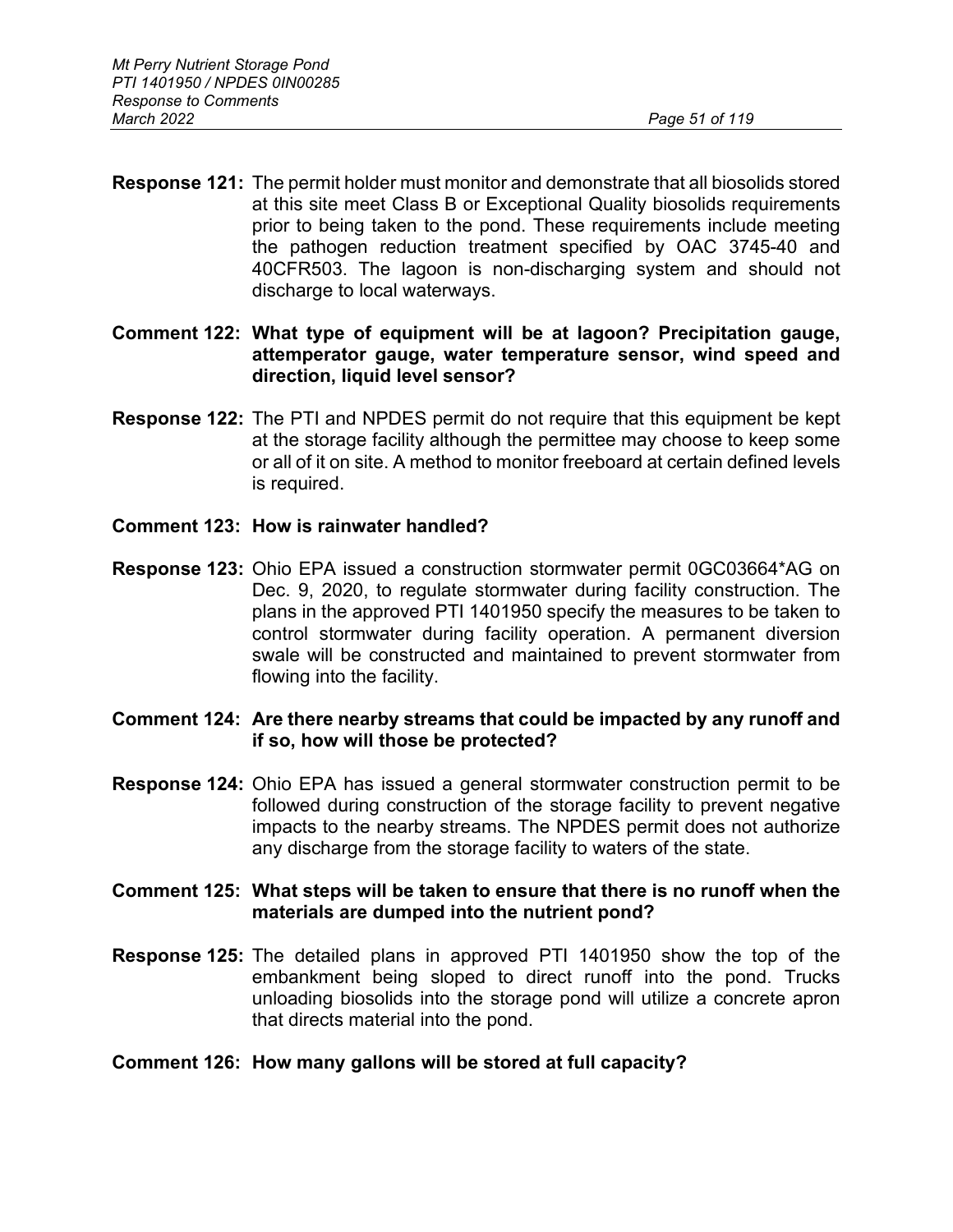**Response 126:** As stated in the approved PTI, at the Maximum Operating Level (MOL) the pond is currently designed to store 20,595,952 gallons.

### **Comment 127: How many days of storage is that from the Fultonham plant?**

**Response 127:** The Mt Perry Storage Facility will be permitted to store Class B biosolids from several facilities, not just from Zanesville Energy located in East Fultonham. There are no set daily rates that can be taken to the facility, rather, the operating level will be monitored and may not be exceeded. If the pond was dedicated only to storage of biosolids from Zanesville Energy, at the current permitted treatment rate, the pond would provide 600 days of storage.

### **Comment 128: What is the input/output rate for the facility? How often will material be added or taken away and what amounts?**

**Response 128:** Ohio EPA enforces the MOL of the pond. The input /output rate for the facility is not limited by Ohio EPA, however the NPDES permit requires that a monthly report be submitted to Ohio EPA that details the volume of biosolids received and removed from the facility each day.

### **Comment 129: Is there an emergency management plan in place with local fire departments in case of an accident? If not, when this is an industrial facility?**

**Response 129:** The Division of Surface Water does not regulate local emergency management plans. This type of emergency management plan is regulated by the Ohio Fire Code enforced by Ohio's Fire Marshal under the Ohio Department of Commerce and is not a requirement for Ohio EPA's permit process. More information can be found here: [https://com.ohio.gov/divisions-and-programs/state-fire-marshal/state](https://com.ohio.gov/divisions-and-programs/state-fire-marshal/state-fire-marshal)[fire-marshal.](https://com.ohio.gov/divisions-and-programs/state-fire-marshal/state-fire-marshal)

## **Comment 130: In the PTI permit condition S13, what does it mean? Please provide more detail.**

**Response 130:** This permit condition states the operation and maintenance plan (required in PTI condition 12) should detail how the liner is protected while operating the mixing system. The mixing system is utilized to mix the biosolids prior to pumping biosolids out of the storage pond. Mixing must be accomplished to ensure the solid and liquid portions are removed from the storage pond to prevent the pond from filling with solids.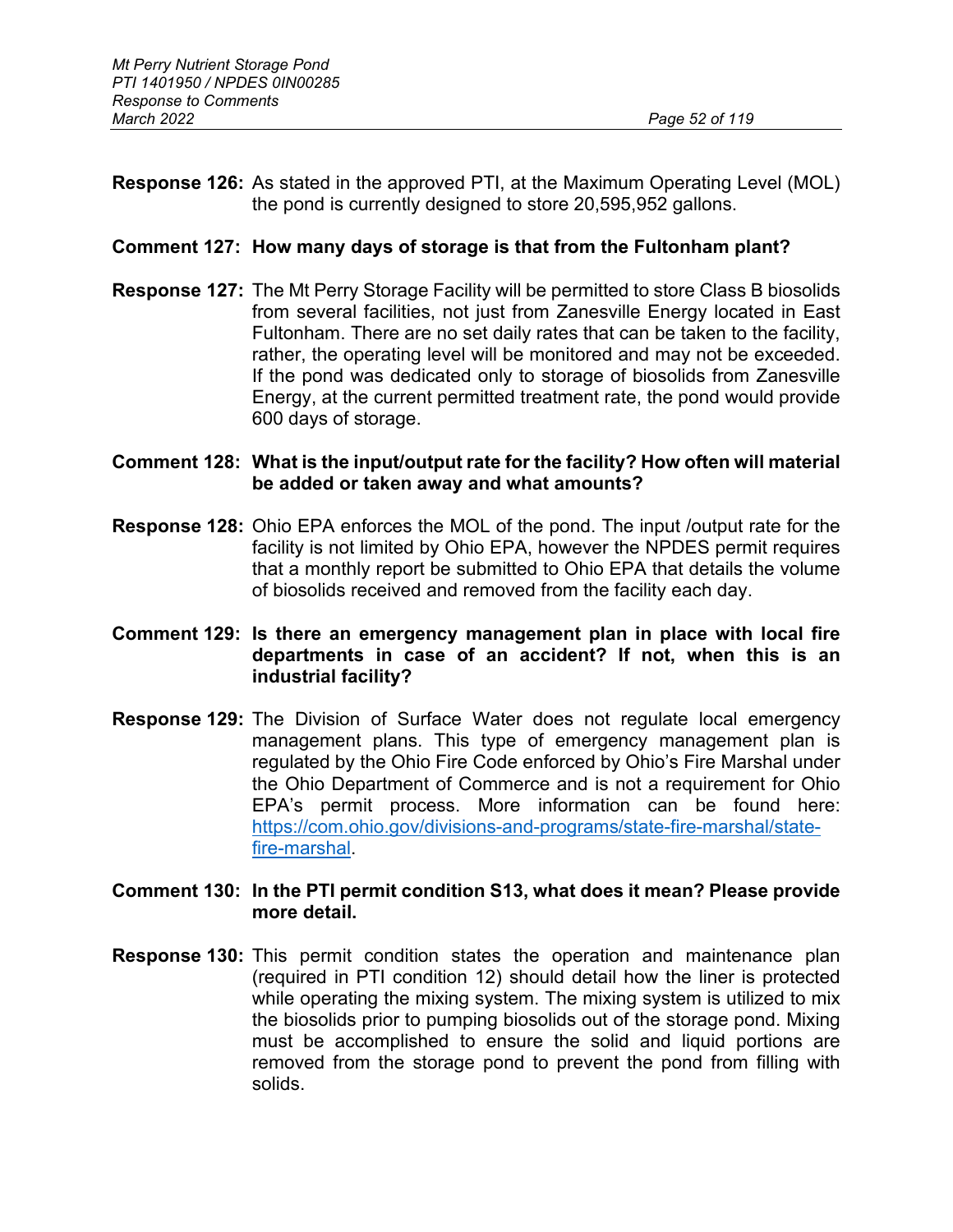### **Comment 131: Can the county/township require on-site or prepositioned resources to address spills or require bonds to cover catastrophic spills?**

**Response 131:** Ohio EPA recommends that local officials be contacted regarding this comment and their authority.

### **Comment 132: What are the plans for reclamation if the permit is not renewed?**

**Response 132:** Condition 9 in the approved PTI states: The Mt. Perry Nutrient Storage Facility is not approved for disposal of material. In the event, the Mt. Perry Nutrient Storage Facility is no longer actively operated such that the volume of the pond is not being replaced at least every two years, the pond must be closed in accordance with an approved PTI.

### **Additional comments received that are summarized and addressed in the above section:**

- The freeboard level is too close to the top. If we get 1 or 2 inches of rain that could push the biosolid over the lagoon wall.
- Where will the sewage be treated on site or prior to being transported to site?
- Will the lagoon ice over? How is ice pressure against the lagoon wall factored in?
- Explain the freezing and thawing effects of biosolids and the lagoon. Will it not move the dirt banks?
- With this being open air, I would also like to know the potential hazards of breathing that stench every day. When driving by the Quasar digester on SR. 22 in Fultonham, you must have your windows up to avoid the disgusting odor emanating from the facility. To me, none of this appears to be good for the environment.

#### **Odor/Air Quality**

#### **Comment 133: What does the EPA consider a nuisance odor?**

**Response 133:** Odors from biosolids land application or storage and their impact can be subjective in nature and may vary widely depending on numerous factors, including but not limited to, environmental conditions, facility design and management, and how sensitive a person is to a particular odor. Ohio EPA's Division of Surface Water determines an odor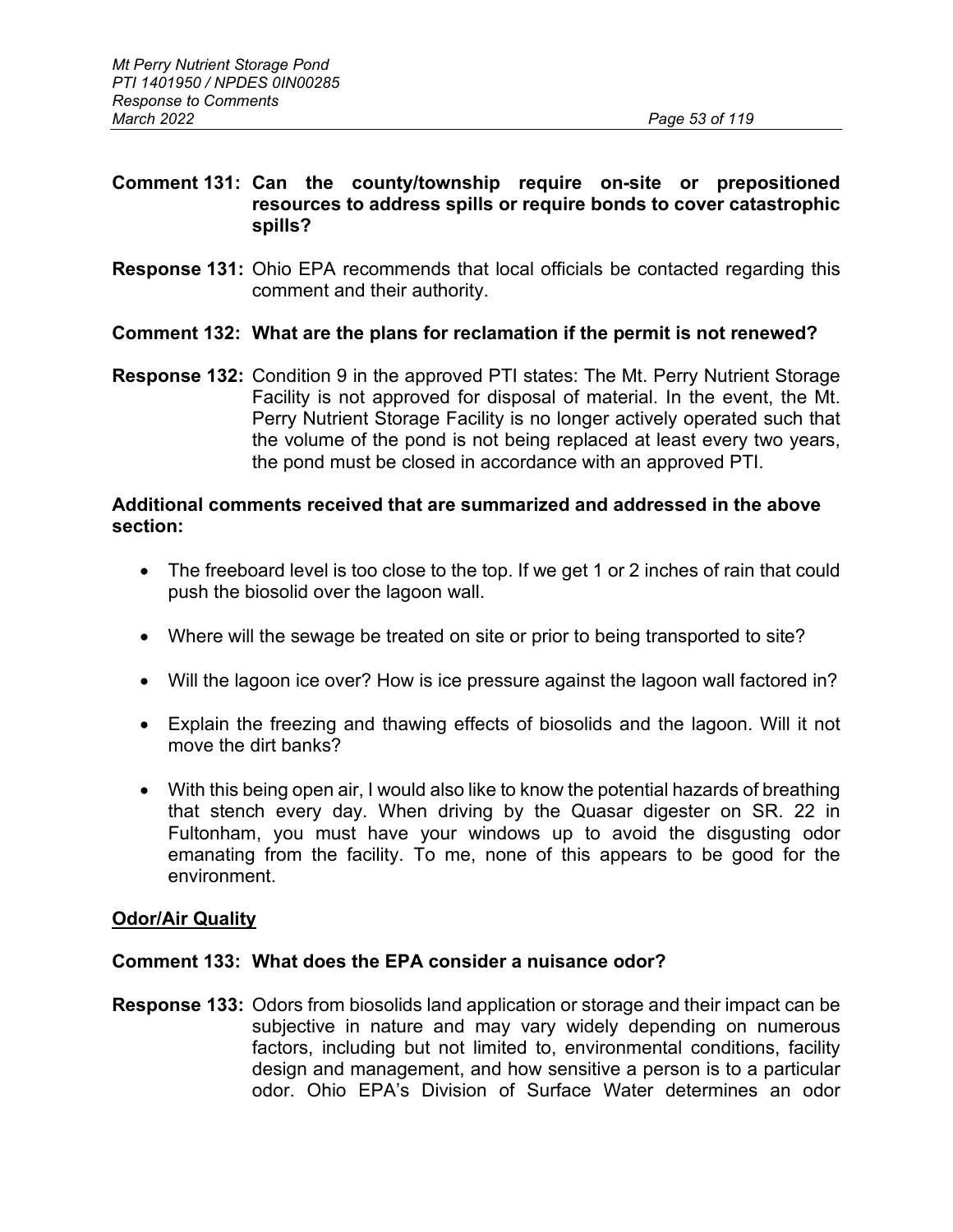associated with biosolids to be a nuisance if the odor is persistent offsite, pervasive, and strong enough to interfere with the reasonable use of property or is injurious to public health.

#### **Comment 134: Who do community members complain to about odors?**

**Response 134:** Complaints may be submitted by contacting Ohio EPA Division of Surface personnel or using the online form at the following link: [https://epa.ohio.gov/help-center/contact-us/submit-a-complaint.](https://epa.ohio.gov/help-center/contact-us/submit-a-complaint)

#### **Comment 135: Several commenters asked how will odors be controlled?**

**Response 135:** PTI 1401950 and the NPDES permit require that all necessary corrective actions be immediately implemented to alleviate any nuisance odors that are generated. The permittee shall also minimize the generation and impact of odors to the extent practicable including scheduling events that may generate additional odors to avoid peak residential outdoor times. The permit also requires an operational plan to be submitted within 14 days of the effective date of the permit. This operational plan is required to include odor mitigation measures. Ohio EPA will perform site visits as needed to evaluate odors. If the visits verify nuisance odors that consistently occur off site of the facility, then Ohio EPA will take further action.

#### **Comment 136: In the PTI condition 25, what are all the necessary corrective actions? Please provide a detailed response.**

**Response 136:** The corrective action is the action the permittee deems necessary to alleviate the nuisance odor. Ohio EPA does not typically specify what must be done to alleviate the odor, only that action must be taken that remedies the nuisance odor.

#### **Comment 137: Why isn't a cover required for odor control?**

- **Response 137:** Ohio EPA's current regulations regarding the design of biosolids storage facilities do not mandate that they be covered.
- **Comment 138: What is the typical response time of the EPA for odor control calls and what is the procedure for checking it? Or are odors selfregulated to industrial standard? If a call is made about odor, it should be an automatic violation.**
- **Response 138:** Ohio EPA response time to complaints of nuisance odors may vary; however, Ohio EPA strives to take action on a complaint within 24 hours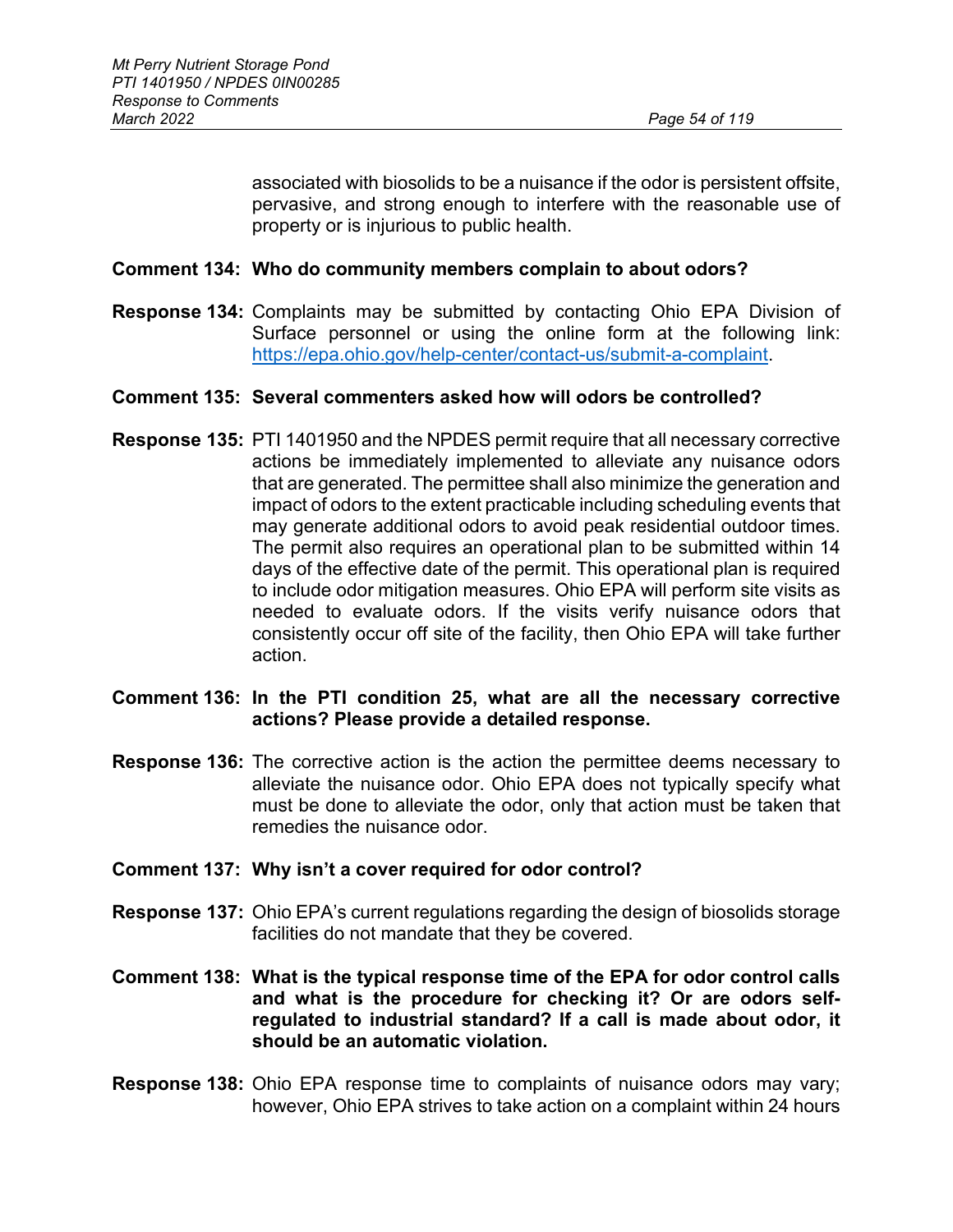of receiving it. Often complaints may be resolved over the phone or may require a site visit. Staff make every effort to visit sites where odor complaints are received on the same day of the odor observation. Staff may also choose to visit the site later when weather conditions will be similar to the time the odor was observed. During an odor check, staff will visit the area the odor was observed and any nearby potential odor sources. Staff that investigate odor complaints are trained to identify types of odors and to use an intensity scale for rating odors. If multiple odor complaints are received that appear to be associated with one facility, a routine odor survey plan may be developed that outlines areas to check, weather conditions, and timing of site visits.

## **Comment 139: Have there been any background odor checks of the area so that the existing nearby manure pond will not be blamed for any future odors?**

**Response139:** Ohio EPA has not performed any odor checks of the existing manure pond since the pond is not regulated by Ohio EPA. Ohio EPA will perform Mt. Perry Nutrient Storage Facility site visits to evaluate odors if complaints are reported and as necessary. Ohio EPA staff are trained to identify different types of odors. Odors from manure and anaerobically digested biosolids are distinctly different. If Ohio EPA staff verify nuisance odors that consistently occur off site and are attributed to the nutrient storage facility, Ohio EPA will take further action.

## **Comment 140: The odor from these biosolids is bad. We could not enjoy being outside for several weeks due to the odor when Mr. Krofft spread some of these biosolids.**

**Response 140:** Odors due to the land application of biosolids generally dissipate within a few days after completion of land application. Quasar Energy Group is required to inject or incorporate biosolids to further reduce the potential of odors after land application. Often land application may be delayed due to weather so the actual days of land application may be extended. This could cause a delay in the dissipation of odors. If odors are experienced for more than three days after land application is complete, please contact Ohio EPA so that we may investigate.

## **Comment 141: What range is the furthest odor complaints across the state of lagoons go out?**

**Response 141:** Ohio EPA is not tracking distances of odor complaints. Ohio EPA investigates each odor complaint it receives to try to pinpoint the source of the odor of the complaint. Inspectors will create a "surveillance route"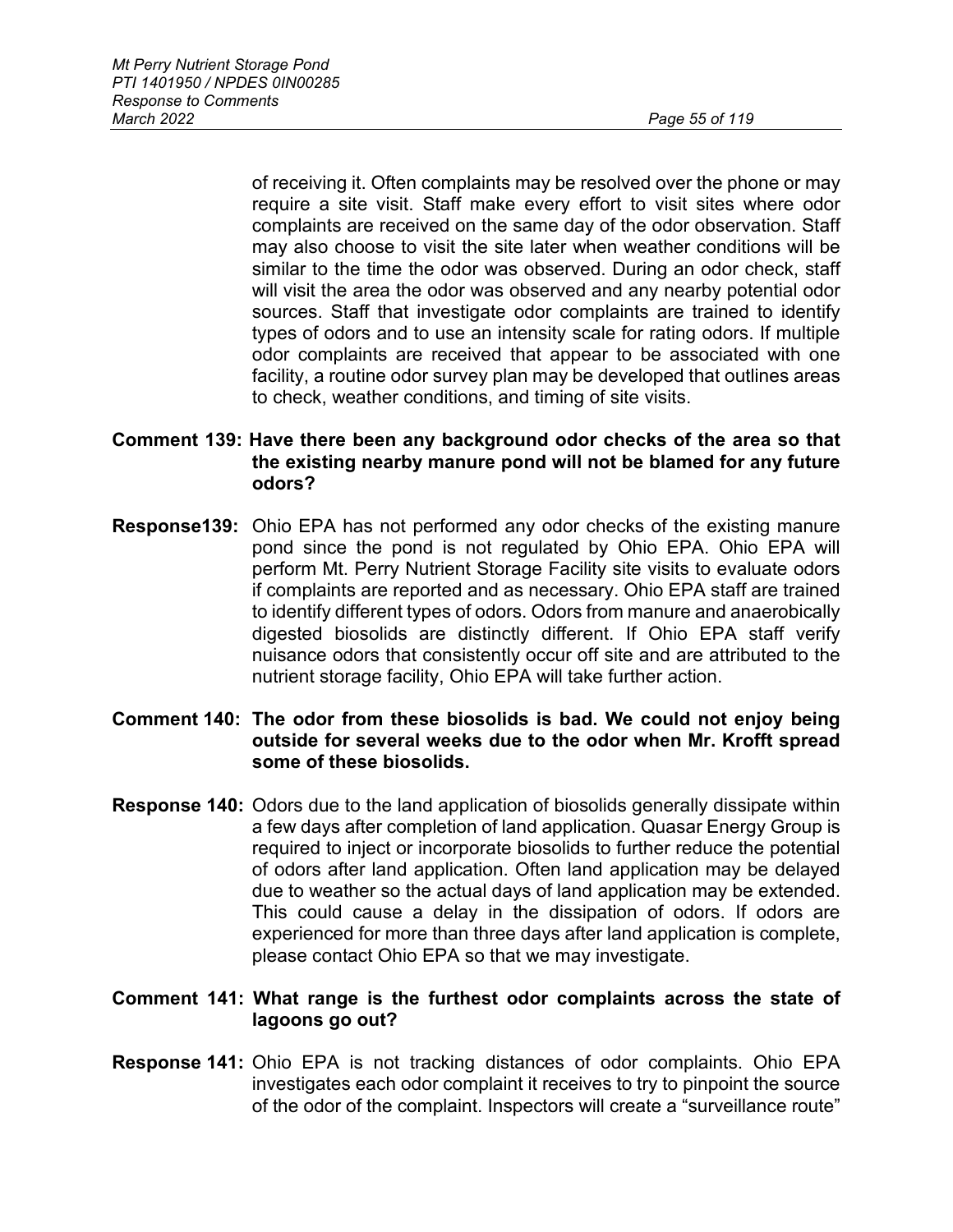if needed to check sites around the proposed source to map the potential of how far out the odor may go and then ask the company to take corrective actions to address the odor if it is due to the lagoon operation.

- **Comment 142: One commenter requested that Ohio EPA do air modeling prior to issuing the final permit to simulate local weather patterns to determine the area potentially affected by nuisance odors from this facility.**
- **Response 142:** Air emissions from biodigester lagoons are expected to be small and below the thresholds we use to decide if modeling is needed. The Air Dispersion Modeling Engineering Guide can be found at [https://epa.ohio.gov/static/Portals/27/engineer/eguides/EG69\\_11-14-](https://epa.ohio.gov/static/Portals/27/engineer/eguides/EG69_11-14-18_final.pdf) [18\\_final.pdf.](https://epa.ohio.gov/static/Portals/27/engineer/eguides/EG69_11-14-18_final.pdf)

The applicant submitted an Odor Mitigation Strategy on April 14, 2021, as part of the Mt. Perry Nutrient Storage Pond Permit-to-Install 1401950 review process. This document examined the wind dynamics and local topography. A table from the report is included below that shows the monthly wind direction percentages.

| <b>Month</b>     | <b>North</b> | <b>South</b> | East | <b>West</b> | <b>Total</b> |
|------------------|--------------|--------------|------|-------------|--------------|
| <b>January</b>   | 14%          | 30%          | 13%  | 43%         | 100%         |
| <b>February</b>  | 19%          | 26%          | 13%  | 42%         | 100%         |
| <b>March</b>     | 25%          | 25%          | 14%  | 36%         | 100%         |
| April            | 23%          | 27%          | 17%  | 33%         | 100%         |
| May              | 22%          | 31%          | 16%  | 31%         | 100%         |
| June             | 20%          | 35%          | 7%   | 38%         | 100%         |
| July             | 21%          | 23%          | 14%  | 42%         | 100%         |
| <b>August</b>    | 26%          | 22%          | 14%  | 38%         | 100%         |
| <b>September</b> | 24%          | 32%          | 18%  | 26%         | 100%         |
| <b>October</b>   | 20%          | 35%          | 15%  | 30%         | 100%         |
| <b>November</b>  | 16%          | 36%          | 12%  | 36%         | 100%         |
| <b>December</b>  | 15%          | 28%          | 15%  | 42%         | 100%         |

Figure 11 - Monthly Wind Percentages

### **Comment 143: How would the low-lying area that has high density fog affect the odors that may come from the lagoon?**

**Response 143:** Meteorological conditions such as wind speed and direction, relative humidity, and temperature can impact how odors may be experienced.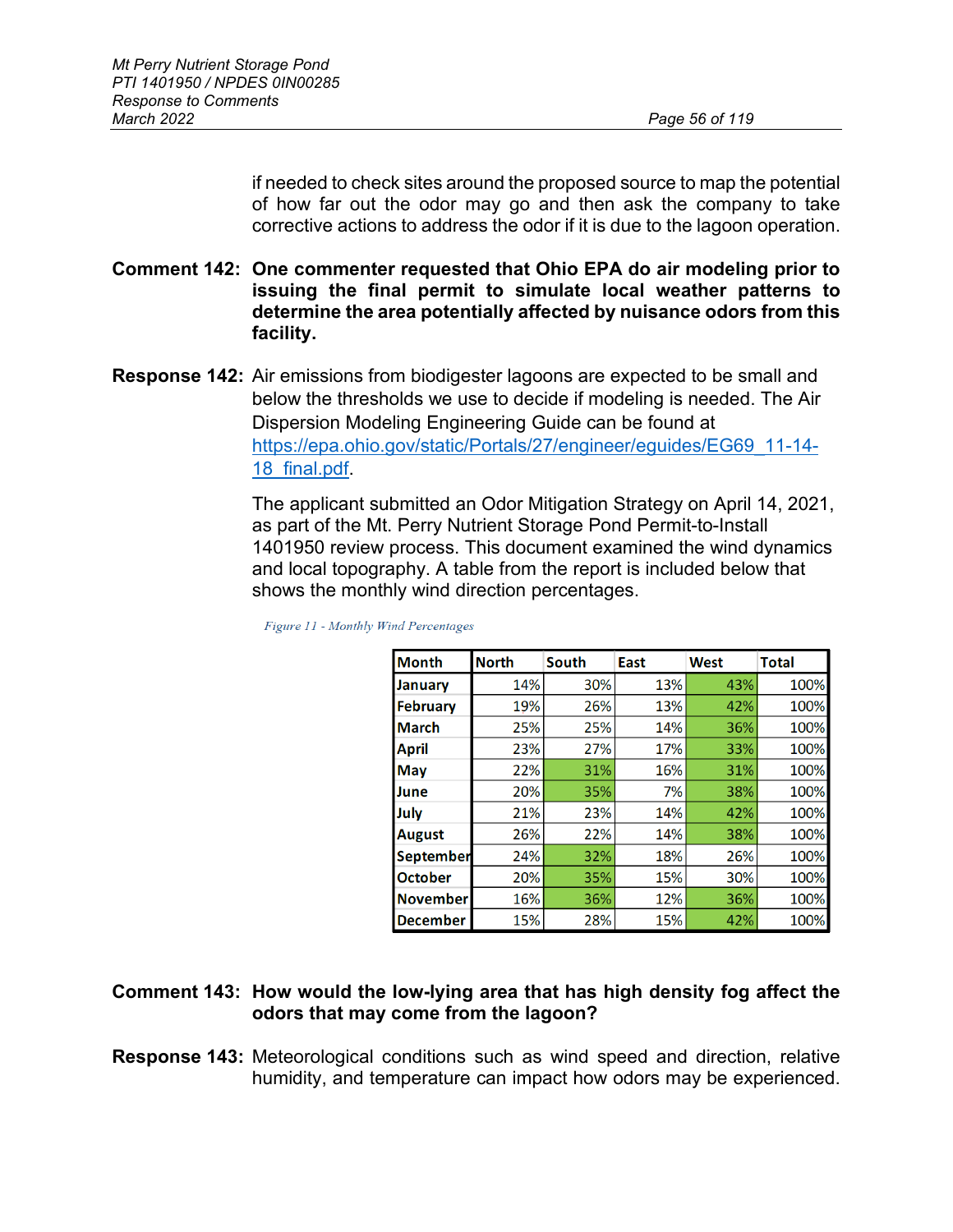If odors are generated, certain combinations of weather conditions may cause them to concentrate in low-lying areas.

## **Comment 144: Several commenters expressed concern about the potential for nuisance odors from the facility and brought up the history of nuisance odors at other similar facilities.**

**Response 144:** In the approved permit, the permittee must implement the Odor Mitigation Strategy (OMS) for the purpose of reducing nuisance odors. Items to be included in this plan are outlined in the permit to install 1401950. Should a nuisance odor be generated at the storage facility, or a beneficial use site, Mt. Perry Nutrient Storage must do all necessary corrective actions to eliminate nuisance odors, which shall be immediately implemented. Ohio EPA will perform site visits to evaluate odors as complaints are reported and as necessary. If the visits verify nuisance odors that consistently occur off site of the facility, then Ohio EPA will take further action.

## **Comment 145: Given their horrible track record at preventing nuisance odors from their facilities, I request the director make the following conditions to the permit:**

- **a. The lagoon be always covered with HDPE or some other method of coverage that will effectively eliminate odors gassing from the lagoons.**
- **b. A gas collection and burning system be installed to burn methane and other gases collected under the cover.**
- **c. Operational requirements that minimize odors during loading and off-loading of trucks.**
- **d. Wheel cleaners or other methods for ensuring the trucks do not track mud and waste materials onto Coopermill Road.**
- **e. Restrictions for hours of operation that prevent the lagoon from being disturbed or receiving wastes prior to holidays where it is reasonably expected that most residents will be outside with family gatherings**
- **f. A hotline for reporting complaints and spills that will have fast response to prevent roll-overs and other incidents from contaminating the many creeks, ditches, and waterways in the area.**
- **g. Weekly operational inspections and reports by the operator of the facility that are posted and easily accessible to the residents of the township. The reports should focus on odor, operations, and the state of the containment systems and berms, as well as the gas collection and burning system.**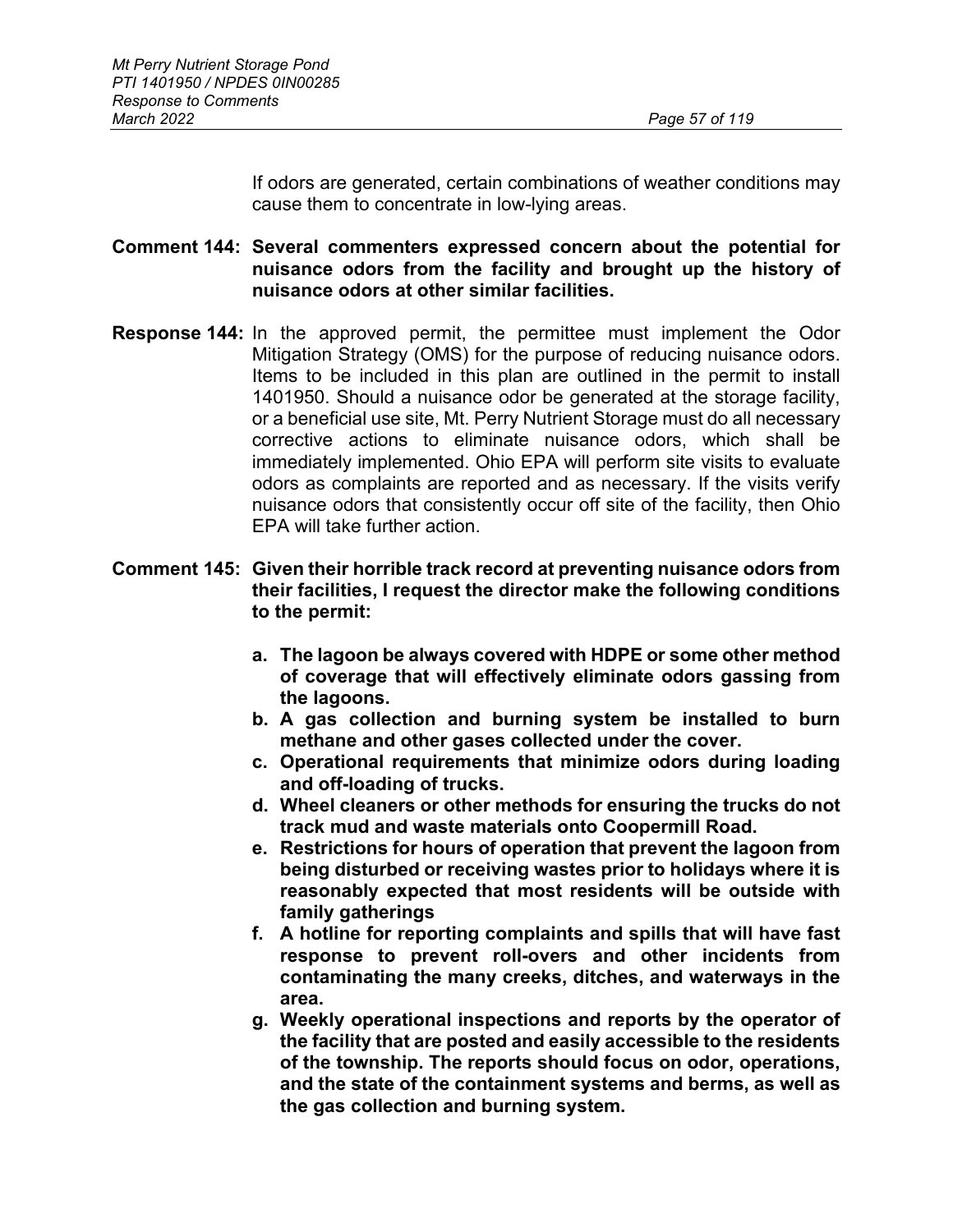**h. Conditions that will allow Ohio EPA to quickly suspend operations at the facility and seek remedy should the nuisance odors, spills, or other releases from the facility create a situation where residents are deprived of use and pleasure of their property.**

#### **Response 145:** Responses for each requested condition are as follows:

- a. As noted in Response 137, a cover is not required.
- b. Since a cover is not required, a gas collection system is not needed.
- c. The Odor Mitigation Strategy submitted on April 14, 2021, as part of the Mt. Perry Nutrient Storage Pond Permit-to-Install 1401950 application included a section for minimizing odors when unloading biosolids from trucks that stated, "A hose with Camlock fitting will attached to the discharge port of a tanker truck, so that the other end of the hose is located just under the surface of the pond. This will prevent any surface disturbance, which can potentially lead to the generation of odors. The tanker may be moved forward or backward to raise or lower the hose to keep it under the surface while also avoiding head pressure issues that may prevent emptying the vehicle. Boom tankers are prohibited from unloading directly onto the ramp or surface of the storage pond. If boom tankers become necessary for unloading contingencies may be made to maintain the "no surface disturbance" policy. An example of such a contingency is using a secondary tank to unload into. A hose would then feed material under the surface into the pond."
- d. The following condition has been added to the permit: Part II. HH. *The access road shall be maintained by proper control measures, to minimize tracking of mud and other debris onto the public road. Control measures include, but are not limited to, proper grading and sufficient quantities of aggregate material as needed.*
- e. The permit includes a condition in Part II. J. for the permittee to minimize the generation and impact of odors from the storage pond to the extent practicable, including scheduling events that may generate additional odors to avoid peak residential outdoor times.
- f. The following condition has been added to the permit: Part II. II. *A customer service number or other contact method that allows quick responses shall be established and maintained where residents can contact Quasar Energy Group directly with concerns and report complaints.*
- g. Part II. M. has been modified to also require a summary of complaints received and the actions taken to address the complaints to be submitted to Ohio EPA monthly. Part II. S. has been modified to require that the monthly storage pond inspection records, be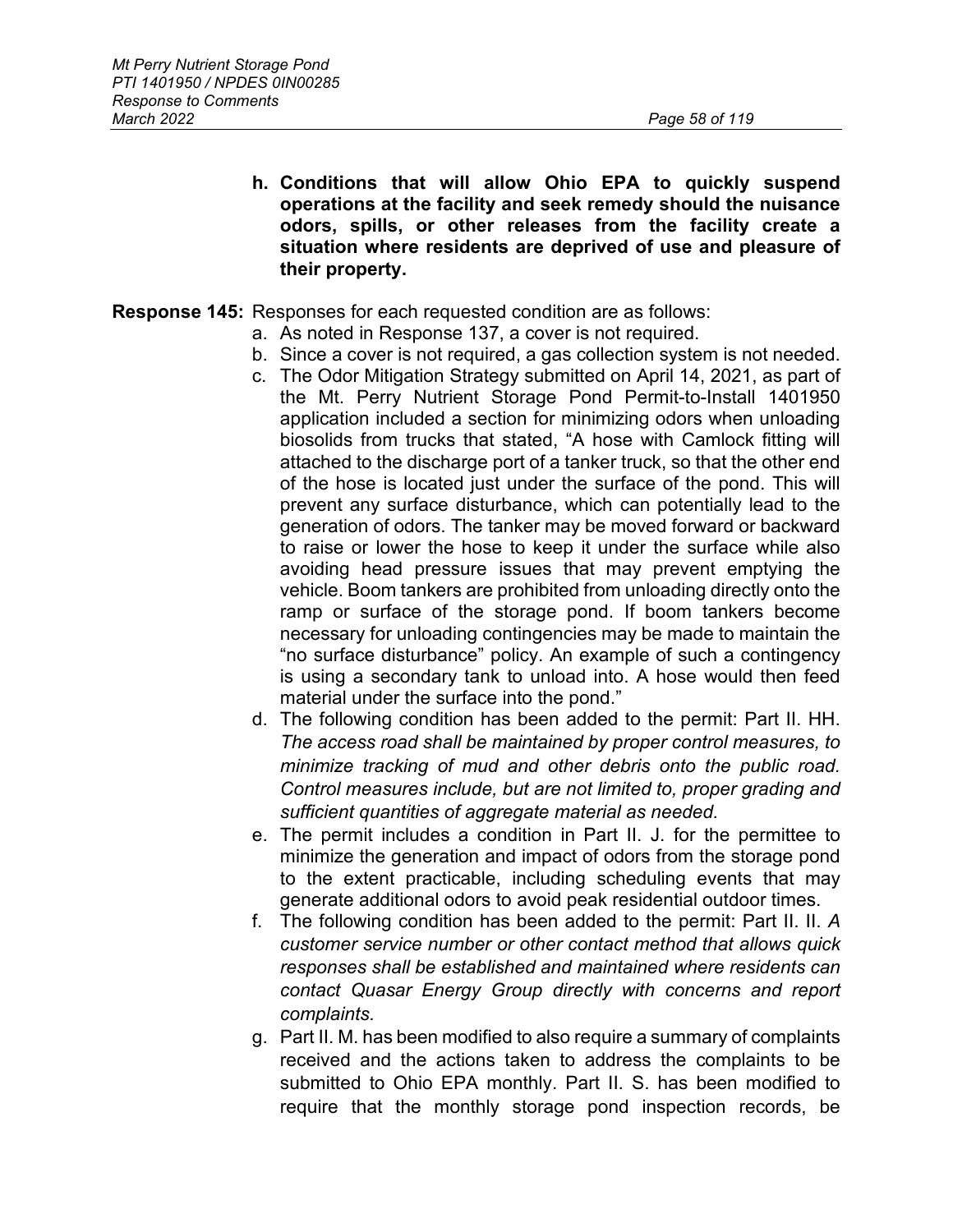submitted to Ohio EPA monthly. Both of these reports will be added to Ohio EPA's eDocument system. Odor observances and complaints are required by Part II. L. to be maintained and made available to Ohio EPA upon request.

h. Part II. I. requires necessary corrective actions to be immediately implemented to alleviate nuisance odors.

### **Comment 146: How are the odor issues here not going to be the same as from the facility in Bath Township?**

**Response 146:** The facility located in Bath Township, Greene County includes an anaerobic digester to treat various feedstocks including food waste and hog manure in addition to an open final storage tank. This facility has not accepted sewage sludge since October 2020. The facility is also adjacent to a large hog operation. Possibilities for the generation of odors at the facility in Bath Township include operations that will not be present at the Mt. Perry Storage Facility such as the feedstock receiving area and the adjacent hog farm.

## **Comment 147: Are we going to have odors issues like Sunny Farms Landfill? The same system to correct that odor issue should be the start on any new permit being issued.**

**Response 147:** Biosolids storage ponds may produce some odor but likely not to the level of the significant odors associated with Sunny Farms Landfill. The odors from Sunny Farms Landfill were a result of very high air emission rates. The emissions from the storage ponds are expected to be very low. The Sunny Farms Landfill control system involved installing multiple wells into the landfill mass to collect gas so that it could be routed to control devices. That type of system would not work for a biosolids storage pond. No rule requires air pollution controls for biosolids storage ponds because of the expected low emissions of airregulated pollutants.

## **Comment 148: How often is air quality tested?**

- **Response 148:** Ohio EPA's Division of Air Pollution Control has determined that emissions from biosolids storage ponds do not reach or exceed regulated thresholds, therefore air quality testing around biosolids storage ponds is not required.
- **Comment 149: Can you assure that our air quality won't be affected by an open lagoon?**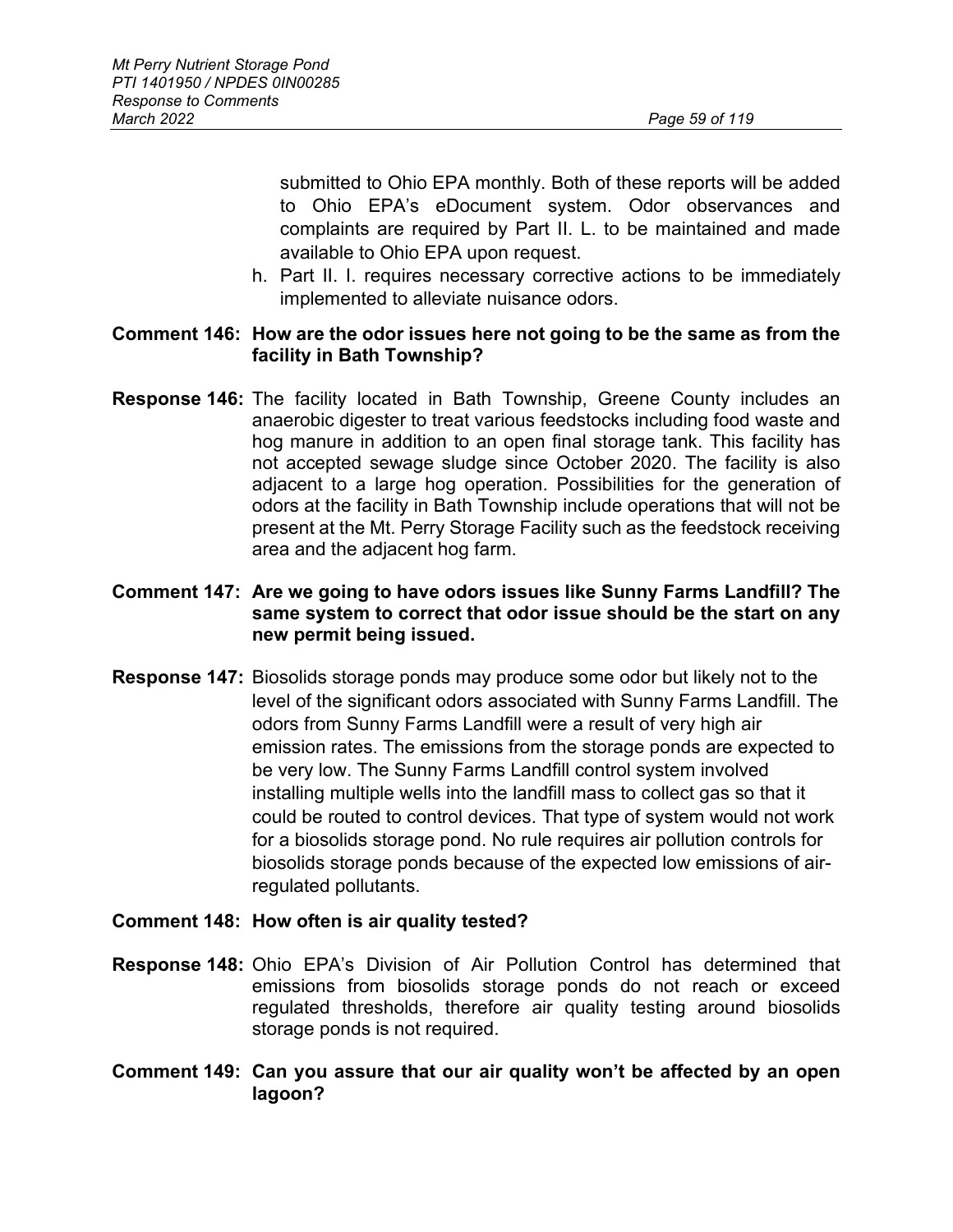**Response 149:** The information the Agency has indicates that the emissions are too small to cause any type of adverse health or welfare impacts.

### **Comment 150: How do we know how bad it's going to smell?**

**Response 150:** Biosolids may emit a distinctive odor. The odorous compounds generated and detected most often are ammonia, amines, and reduced sulfur-containing compounds. The presence of biosolids odors does not mean that the biosolids pose harm to human health and the environment.

#### **Comment 151: Are fine amounts for odor violations in the permit? If not, why not?**

- **Response 151:** Penalty amounts are not specified in the permit but rather are contained in the Ohio Revised Code. The decision to pursue a civil penalty for a violation is ultimately within the director's discretion. The director does not have the ability to automatically assess a penalty for violations of this permit outside of a settlement. Only a court may assess a civil penalty directly in the context of a lawsuit.
- **Comment 152: Can the county/township require that the lagoon be covered to reduce gases escaping or only certain time frames for discharge into lagoon for odor control (certain hours or days)?**
- **Response 152:** Ohio EPA recommends the local county/township governments be contacted regarding their jurisdiction for such an action.
- **Comment 153: How is odor controlled during transportation?**
- **Response 153:** Ohio EPA does not regulate the transportation of biosolids on public roadways**.**
- **Comment 154: Can there be requirements put in the permit to only allow for certain timeframes that the material is discharged into the nutrient pond to reduce potential odor issues?**
- **Response 154:** Part II, I. of the NPDES permit requires Quasar Energy Group to minimize the generation and impact of odors to the extent practicable including scheduling events that may generate additional odors to avoid peak residential outdoor times.

#### **Specific comments received that are summarized and addressed in the above section:**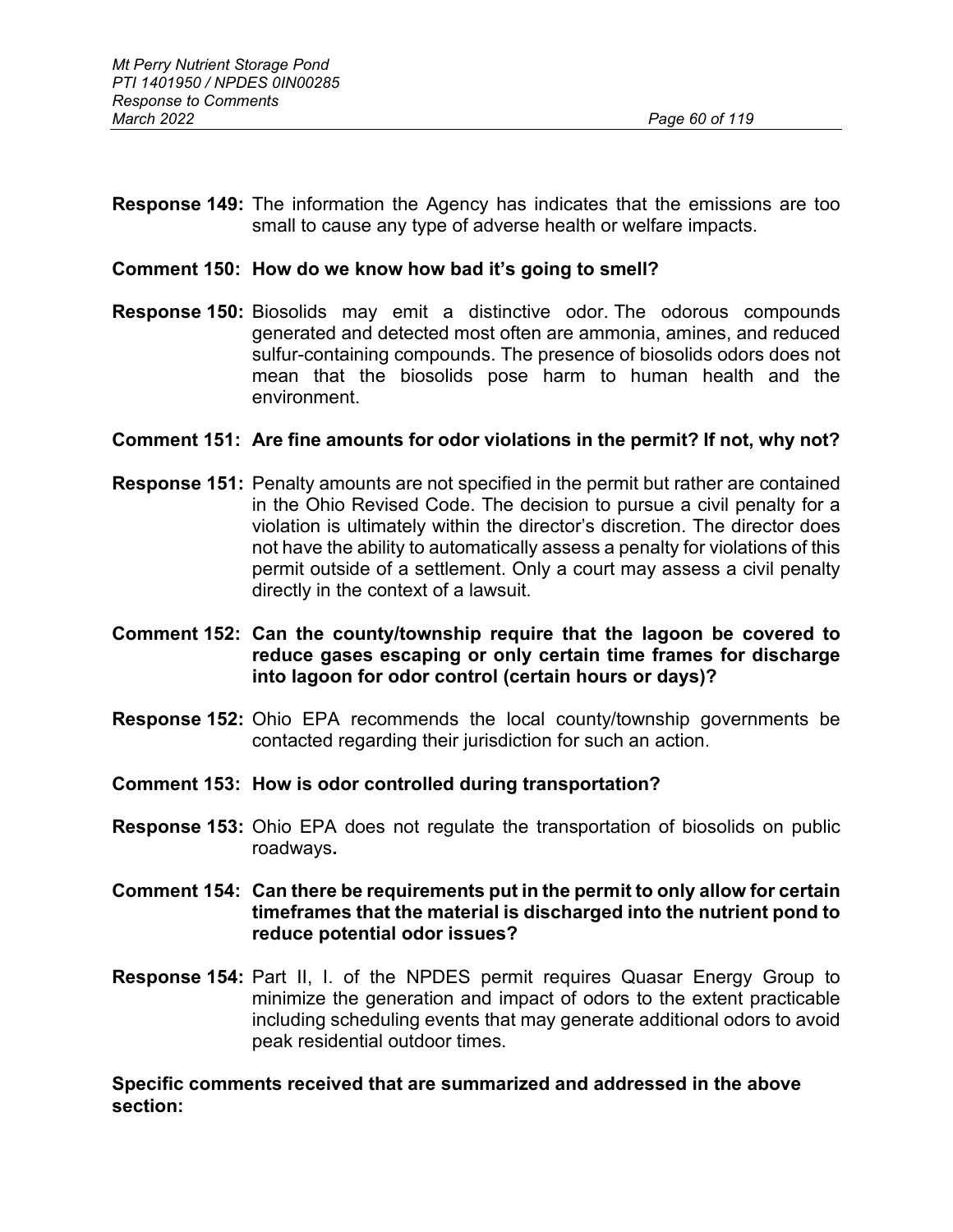- Has there been an odor test on the already existing animal manure pond?
- Has a base test of odor control been done yet with at least two months of data? To know what odor we have now, so they cannot say it's from the manure lagoon when they dump biosolids.
- This area of our township is a series of narrow valleys. Inversions are common. The wind comes over the ridges and either eddies around in all directions or moves through from one valley to the next. I am primarily concerned with the odors coming from the lagoons. My family and I currently spend many hours outside around our pond, hiking and hunting in our woods, and enjoying the beautiful scenery. The odor from these lagoons will make that impossible.
- What is the response time for an odor violation?
- Can there be requirements put in the permit that the nutrient pond has to be covered when materials are in the pond to reduce potential odor issues**?**
- How will odors be remediated?
- It's a well-known fact that these lagoons produce a foul smell, noted by lawsuits and complaints from other areas of the state where these types of facilities are located. Why would there be one installed in a low-lying valley where the foul smell will be concentrated and channeled throughout the area? We have been told that there is nothing that can be done about an odor, since at this time there is NO odor. Why be reactive rather than proactive?
- Quasar has a track record of being unable to contain and control nuisance odors. They are looking to get rid of this waste material from their processes as inexpensively as possible. However, dumping it in a manner that creates nuisance odors and eliminates or severely restricts neighbors' use and enjoyment of their property is irresponsible and is pushing Quasar's cost of doing business off on us. Quasar must be held accountable for making sure they do not interfere with the use and enjoyment of neighboring properties. Quasar must spend the resources necessary to take responsibility for their own cost-of-doing business, by spending the additional funds necessary to ensure odors are minimized by the design and operations of the facility.

# **Ground Water Monitoring**

**Comment 155: How often will the ground water monitoring wells be sampled?**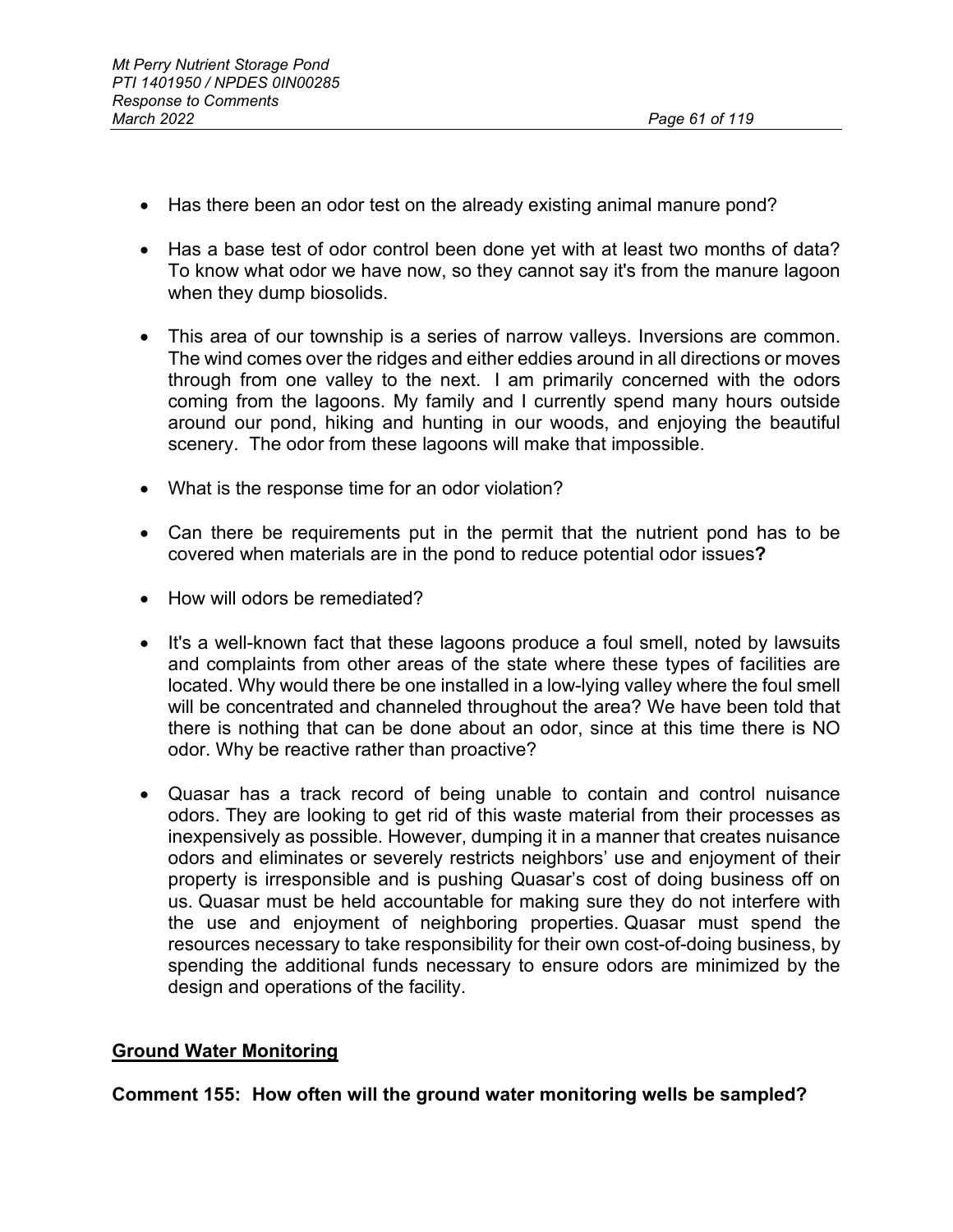**Response 155:** The NPDES permit requires a minimum of eight samples per well taken at least six weeks apart within two years of the effective date of the permit. A minimum of two samples per year thereafter, are required.

#### **Comment 156: What are the ground water monitoring wells tested for?**

- **Response 156:** The parameters to be tested and units, are given in Part 1, B. of the NPDES permit. The parameters are: Water Temperature – F, Turbidity - J.U., Conductivity - Umho/Cm, pH - S.U., Alkalinity, Total (CaCO3) mg/l, Nitrogen, Ammonia (NH3) - mg/l, Nitrogen, Nitrite (NO2) - mg/l, Nitrogen, Nitrate (NO3) - mg/l, Nitrogen Kjeldahl, Total - mg/l, Phosphorus, Total (P) - mg/l, Calcium, Total (Ca) - mg/l, Magnesium, Total (Mg) - mg/l, Sodium, Total (Na) - mg/l, Potassium, Total (K) - mg/l, Chloride, Total - mg/l, Sulfate, (SO4) - mg/l, Coliform, Total - #/100 ml, E. coli - #/100 ml.
- **Comment 157: Metals monitoring should be required in each of the monitoring wells. With field tile in the area of the lagoon and field tile in the adjacent fields and being a flood plain this is a direct path to Ohio water ways.**
- **Response 157:** Ohio EPA rules for monitoring biological waste facilities do not focus on all possible contaminants that might be found in the pond waste, just those known to be common in that waste.

A ground water monitoring system for ponds like those being constructed at Mt. Perry are required by Ohio rules to safeguard the public and the environment in the unlikely event of spills/releases from the pond. The way the monitoring system works is to regularly test for common contaminants (called indicator parameters). A short list of indicator parameters allows for an efficient operation of the monitoring system, quicker lab analysis turnaround, and keeps the cost of monitoring lower than if all suspected pond contaminants are tested during each sampling event. If an increase in these indicator parameters is observed during the routine monitoring of the pond, leakage may be suspected. At that point, a separate investigation into the suspected ground water contamination event would be launched. This investigation would increase the number of monitoring wells and contaminants analyzed in the local ground water. The increased list of chemical parameters tested would include some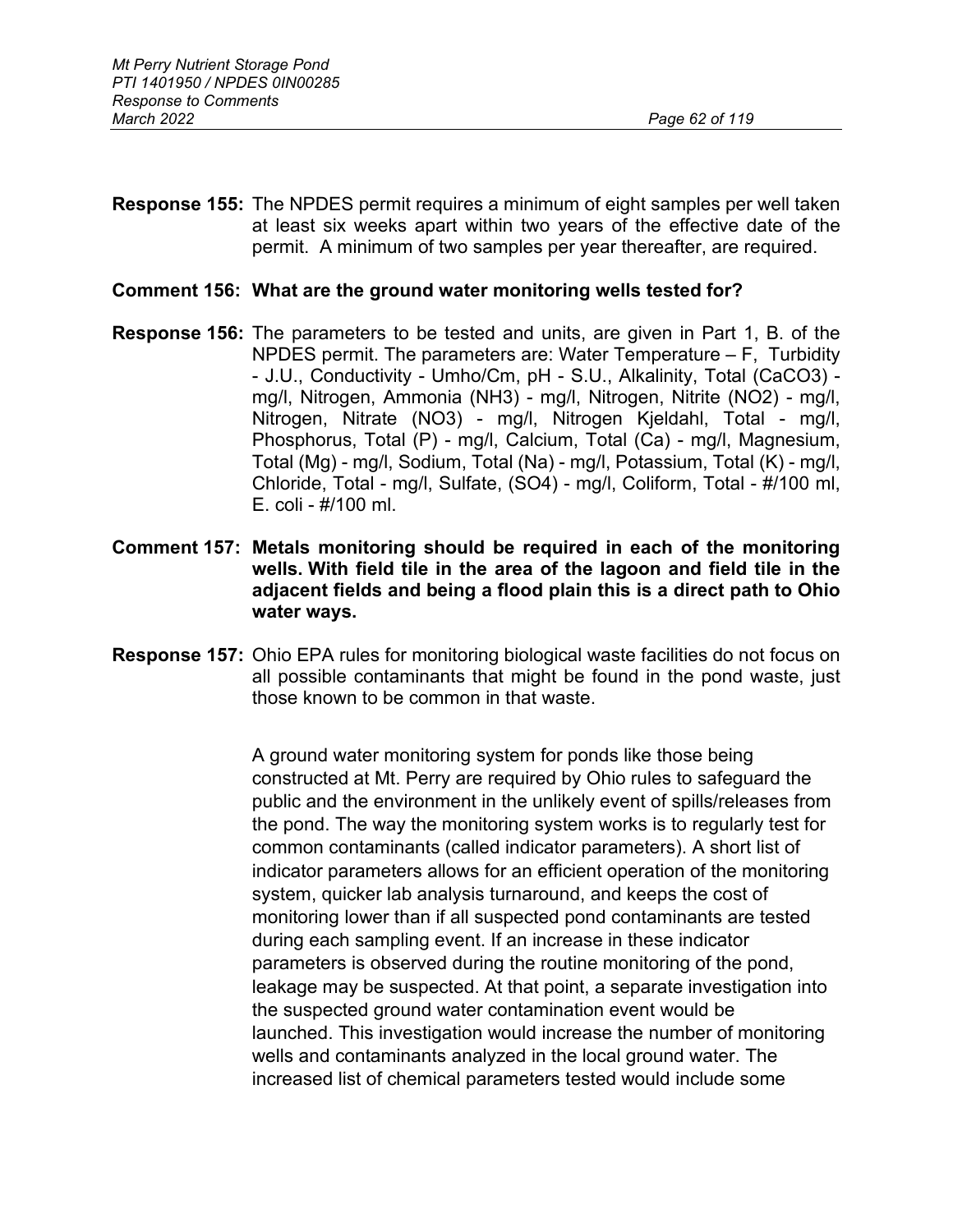metals and other suspected contaminants, based on an analysis of the pond waste.

### **Comment 158: Why do they get to do their own well reports?**

- **Response 158:** It is not clear which reports the comment pertains. The well logs are developed by the consultants contracted to drill and develop the monitoring wells. The sampling of the monitoring wells may be conducted by the permittee or a contractor. The samples will be analyzed by an identified lab and then submitted on the Ohio EPA eBusiness website by the lab or other delegated person.
- **Comment 159: How is it okay for them to have 2" wells drilled when I as a well driller am not allowed to drill any smaller than 5"?**
- **Response 159:** Monitoring well diameter is discussed on pages 7-9 of Ohio EPA Division of Drinking and Ground Waters (DDAGW) Technical Manual for Ground Water Investigations Chapter 7 Monitoring Well Design and Installation. This document may be found at [https://epa.ohio.gov/static/Portals/28/documents/TGM-](https://epa.ohio.gov/static/Portals/28/documents/TGM-07_final0208W.pdf)[07\\_final0208W.pdf.](https://epa.ohio.gov/static/Portals/28/documents/TGM-07_final0208W.pdf)

These recommendations are for monitoring wells only and do not include wells used for residential or commercial drinking water sources.

### **Comment 160: As a well driller I have to use 5/32nds for screening. Why don't they?**

- **Response 160:** Recommended screen slot sizes are discussed in Ohio EPA DDAGW Technical Manual for Ground Water Investigations Table 7.1 Common filter pack characteristics for typical screen slot sizes. This document can be found at: [https://epa.ohio.gov/static/Portals/28/documents/TGM-](https://epa.ohio.gov/static/Portals/28/documents/TGM-07_final0208W.pdf)[07\\_final0208W.pdf.](https://epa.ohio.gov/static/Portals/28/documents/TGM-07_final0208W.pdf)
- **Comment 161: More test wells need to be in place with EPA and township trustee present during drilling with full video documentation of wells to protect our water system. This is notice of formal complaint that the well logs might not be accurate.**
- **Response 161:** Ohio EPA's review clearly stated that a minimum of three wells meet the requirements of the applicable regulations. Additional monitoring wells are not required. It is unclear what the basis is for questioning the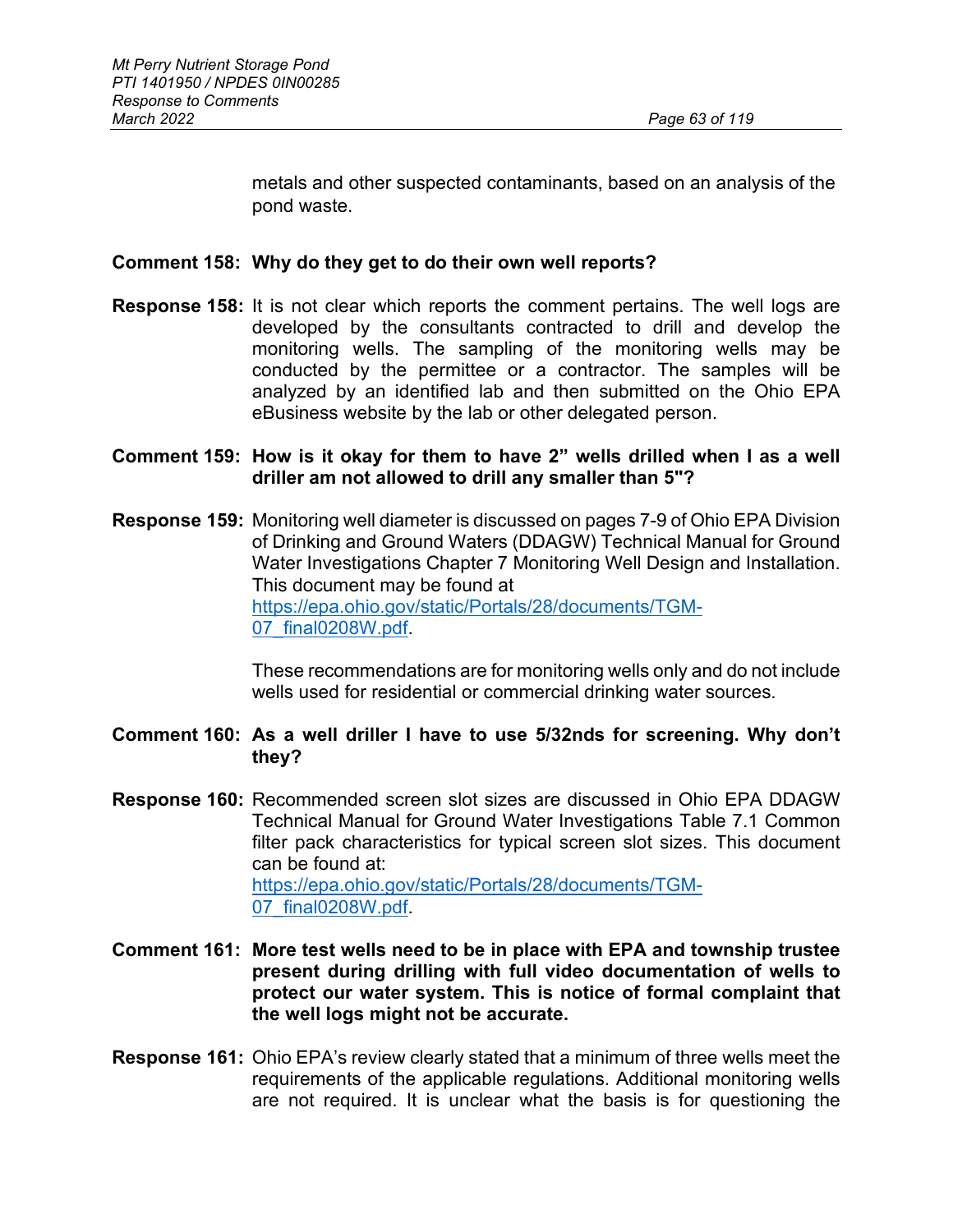accuracy of the well logs. The review of the well logs by Ohio EPA hydrogeologists did not find any reason to question the validity of the submitted reports.

### **Comment 162: Can the installation of more ground water monitoring wells be added as a condition of the permit?**

- **Response 162:** Ohio EPA can require the installation of additional ground water monitoring wells if it is deemed to be necessary. No additional ground water monitoring wells for this site are required as of the date of this response.
- **Comment 163: Where is the ground water data that was collected before, during, and after construction began on the lagoon? It's not on eDoc system.**
- **Response 163:** No ground water data has been required or submitted to date because a final ground water monitoring program has not been authorized. The Mt. Perry Nutrient Storage Pond cannot be put into operation until this plan is approved and initial ground water monitoring data is submitted to the Ohio EPA as required by PTI 1401950 condition 17 is as follows: Biosolids are prohibited from being transferred to and stored within the Mt. Perry Nutrient Storage Pond until the initial monitoring of all the ground water monitoring wells are sampled and reported, in accordance with the authorized ground water monitoring program, to Ohio EPA. The term "monitoring well "shall be construed as a direct push installation technology or comparable monitoring technology assuming data provided is adequate. The initial monitoring is required to establish the natural background of pollutant concentrations in the ground water.

Once the initial monitoring data is submitted to Ohio EPA, it should be available on eDocs or by submitting a [public records request.](https://epa.ohio.gov/about/media-center/access-public-records/access-public-records)

**Comment 164: What depth is the ground water?**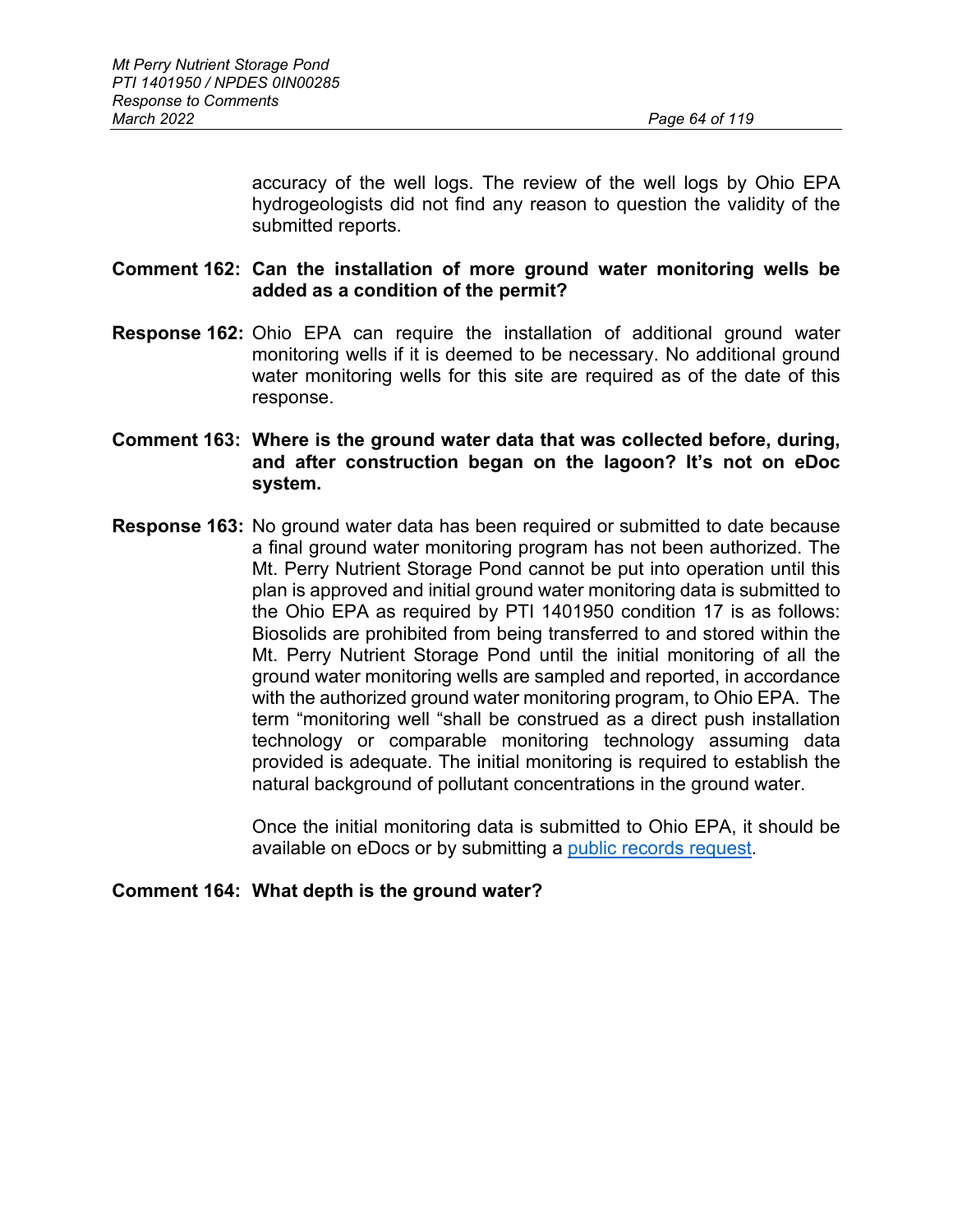**Response 164:** The depth to the water table changes throughout the year. The well logs for August 2021 included the following information: HMW-1 surface elevation 858.89 ft. Well is dry but will continue to be monitored. Total depth is 30 ft. HMW-2 surface elevation 832.72 ft. Ground water at 16 ft. below ground surface. HMW-3 Surface elevation 824.91 ft. Well is dry but will continue to be monitored. Follow up monitoring on November 24, 2021, is shown below.

| Well    | Top of<br>Casing<br>(ft.) | Ground<br>Elevation<br>(f <sup>H</sup> ) | <b>Total Well</b><br>Depth from Top<br>of Casing (ft.) | Depth to<br>Water from<br>Tope of<br>Casing (ft.) | Standing<br>Water<br>(f <sup>th</sup> ) | 1 Well<br>Volume<br>(gal.) | Groundwater<br>Elevation (ft.) |
|---------|---------------------------|------------------------------------------|--------------------------------------------------------|---------------------------------------------------|-----------------------------------------|----------------------------|--------------------------------|
| HMW-1   | 862.14                    | 858.89                                   | 34.25                                                  | 29.1                                              | 5.15                                    | 0.84                       | 833.04                         |
| $HMW-2$ | 835.37                    | 832.72                                   | 23.65                                                  | 6.11                                              | 17.54                                   | 2.86                       | 829.26                         |
| $HMW-3$ | 828.22                    | 824.91                                   | 24.31                                                  | 4.85                                              | 19.46                                   | 3.17                       | 823.37                         |

Measurable water was observed in the wells on November 24, 2021 as follows:

#### **Comment 165: How will ground water monitoring wells be installed?**

- **Response 165:** According to information submitted by the applicant, the monitoring wells were installed using the Geoprobe method by which 4-foot sections of probe piping was driven into the ground and the information from each section transferred to the well log. The probes were driven until water was reached or the 30-foot depth was reached. Two inch PVC was used for the well and the 10-foot section of screen was placed where the water-bearing zone was either found in the 4-foot sections or where it would cover the zone at the approximate bottom of the proposed storage pond. Sand was used to pack around the length of the screen installed and then the rest of the length up to the top of the well was plugged with bentonite. This description is just a summary of the more detailed procedure as found in the current Ground Water Monitoring Plan submitted by the applicant. The well logs can also be found in this plan.
- **Comment 166: Was bentonite used in the test well and how much? It's not on the well log.**
- **Response 166:** The November 11, 2021, Ground Water Monitoring Plan submittal specifies that bentonite plugs were utilized in well construction. Bentonite plugs were used in all three of the ground water monitoring wells drilled by the applicant. RW-1 has a plug that runs 17 feet from the 1-foot mark to the 18-foot mark on the well log. RW-2 has a plug that runs 8 feet from the 1-foot mark to the 9-foot mark on the well log. RW-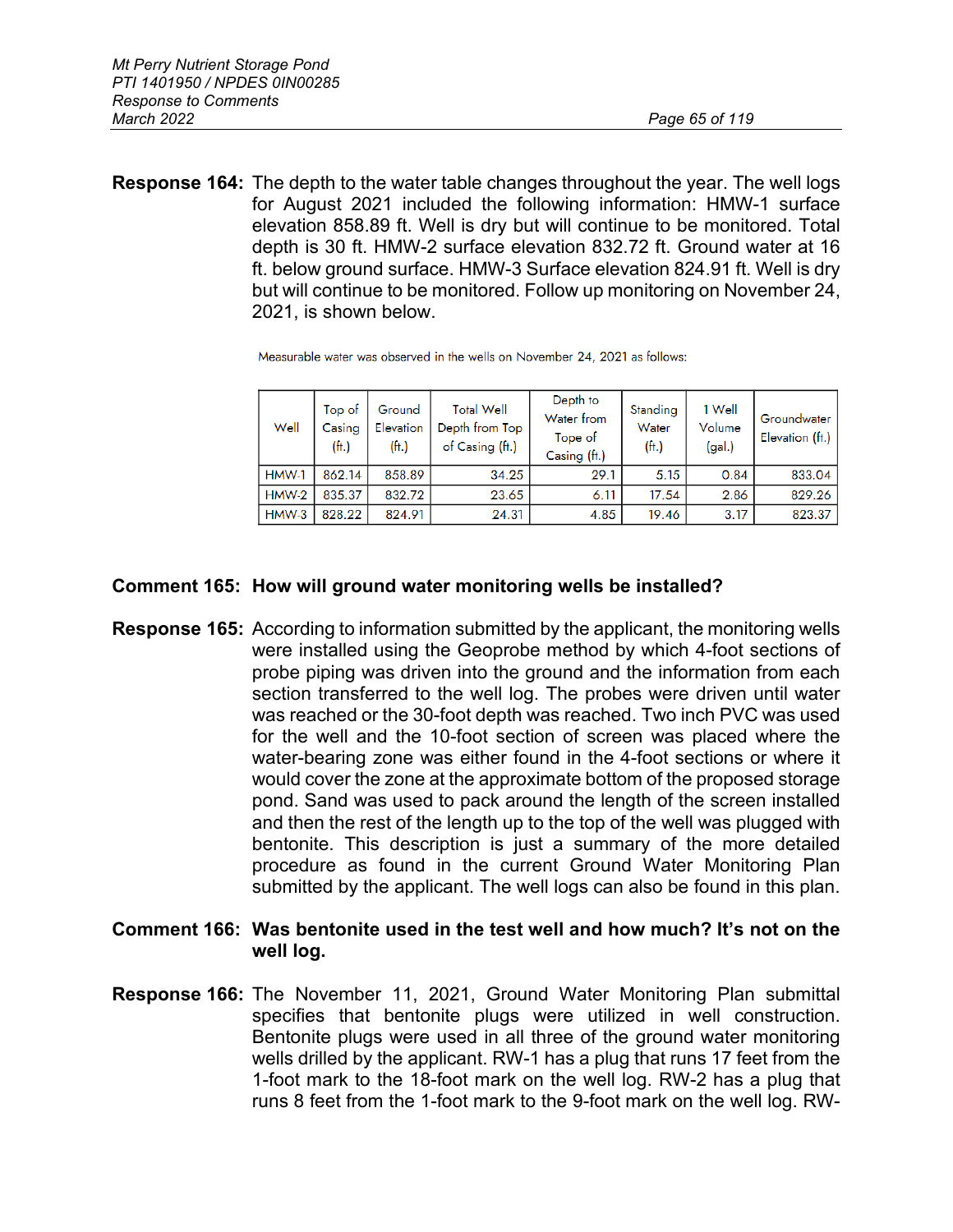3 has a plug that runs 7 feet from the 1-foot mark to the 8-foot mark on the well log. The well logs can be found in the current Ground Water Monitoring Plan submitted by the applicant.

## **Comment 167: How can we trust that the monitoring is being done correctly?**

**Response 167:** Self-monitoring and reporting in the form of sampling required by permits is a common regulatory framework that relies on oversight by a regulatory agency through agency inspections and review. In general, all facilities permitted by Ohio EPA DSW submit required monitoring data at the frequency specified in their permit through Ohio EPA's eReporting system or reports required by the permit. This electronic system automatically notifies staff if data is missing or exceeds any limit set forth in the permit. Permittees are also inspected on a routine basis and any issues that are noted during an inspection may require further follow-up in the form of a notice of violation. Many permittees are also required to submit annual reports that are reviewed to ensure compliance. If any requirements have not been met or are incomplete during any of these reviews, staff will work with the permittee to resolve any compliance issues. Intentional falsification of information required by the NPDES permit is a criminal offense Ohio EPA takes very seriously. The potential penalties associated with enforcement provide strong incentives for permittees to report data accurately.

## **Comment 168: Who monitors the wells? Can we require 3rd party monitoring?**

**Response 168:** The ground water wells will be monitored as required in the NPDES permit. The permittee can sample these wells or may choose to have a third-party conduct any of the monitoring. Ohio EPA will review monitoring reports submitted for the facility.

## **Specific comments received that are addressed in the above section:**

- Did the test wells water have anything in the water?
- Exactly how many checks are being performed with this water?
- There needs to be more ground water monitoring wells. The EPA thinks so also.
- In phase one, four background sampling events were to be completed before operations begin. What are the water test results for all four times? Please provide lab reports.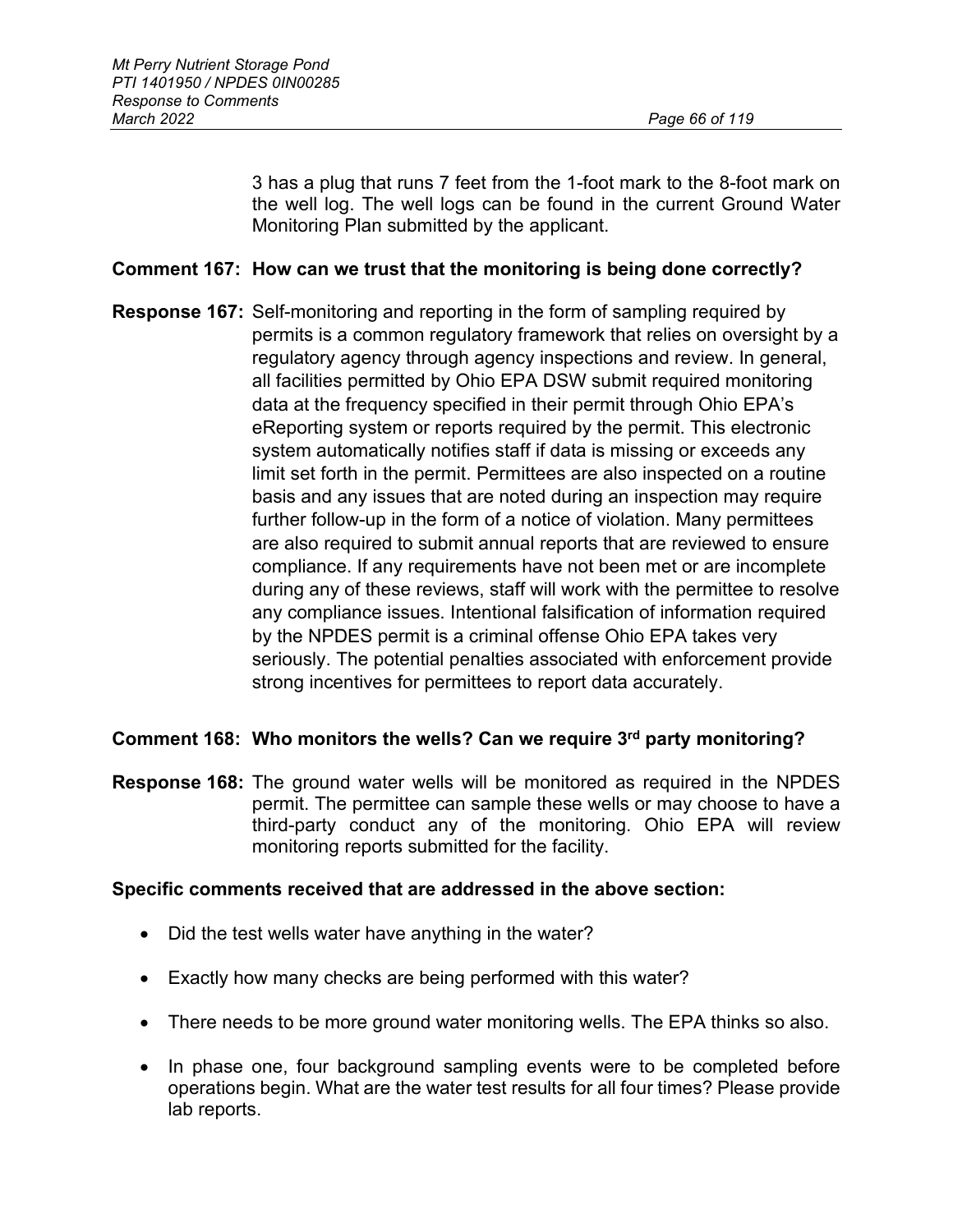### **Storage Pond Construction**

### **Comment 169: Are the engineer drawings available for review to public? Could you send them electronically?**

**Response 169:** The engineering drawings are available and can be sent electronically. Ohio EPA is subject to Ohio's public records laws. Documents can be made available upon request at: [https://epa.ohio.gov/about/media-center/access-public-records.](https://epa.ohio.gov/about/media-center/access-public-records)

## **Comment 170: How will the pond be constructed? What will be the liner material? How will the seepage be prevented through the sides of the lagoon?**

**Response 170:** The pond will be constructed as detailed in the Modified Permit-to-Install (PTI) approved Feb. 11, 2022. The applicant has been approved to upgrade the liner from recompacted clay to a more protective HDPE 60 mil synthetic geomembrane. This type of geomembrane has a permeability coefficient of 1.5 x 10<sup>-13</sup> cm/s and will be installed on the interior of the storage pond including the sides. The liner system will consist of a minimum six-inch sub-base, geomembrane liner, and geomembrane anchorage. A copy of the PTI can be made available upon request at:

[https://epa.ohio.gov/about/media-center/access-public-records.](https://epa.ohio.gov/about/media-center/access-public-records)

- **Comment 171: Why is the dike being constructed with no requirement to be "keyed" in to try to prevent the possibility of a slip layer and the failure of the dike?**
- **Response 171:** The typical berm section on Sheet C3.0 of the detailed engineering plans in the approved PTI 1401950 shows a center key trench is required to be constructed around the entire perimeter of the berm.
- **Comment 172: Regarding the construction of the retaining dike, is that the topsoil that was stripped? The removal of the field drainage tile was not seen. Was this step not required per the PTI?**
- **Response 172:** The detailed plan sheet referenced both the dike and removal of the field tile and, as such, is a requirement of the PTI. Detailed Site Plan sheet C2.0 coded note 4 states:

*Exploratory trench, following the installation of temporary sediment and erosion controls, the contractor shall excavate a 48" deep field tile exploratory trench 50 feet outside the storage basin as noted in the*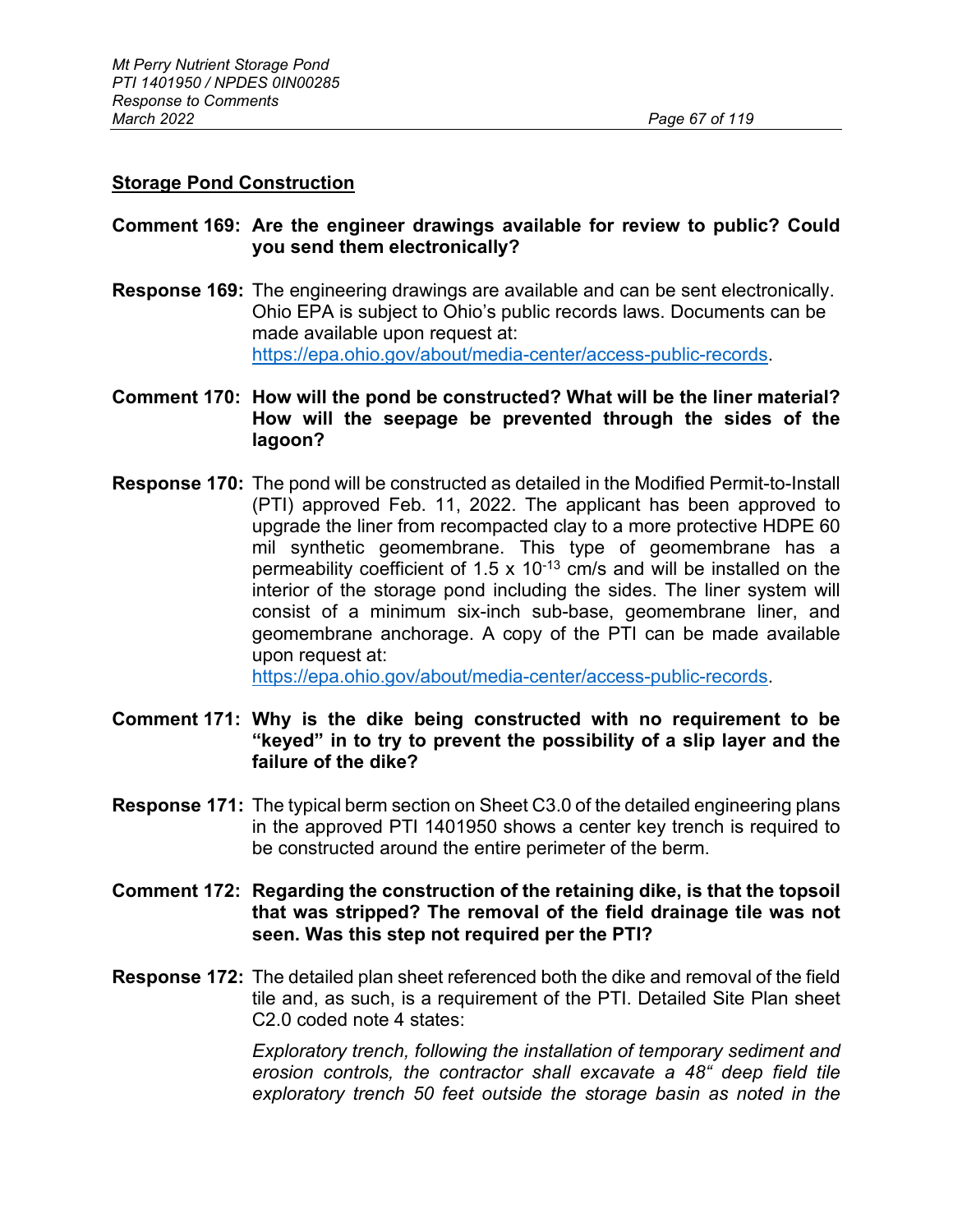*drawing. If the tile is draining away from the basin, the contractor shall permanently plug the tile by:*

- *A. Sealing with a plastic cap if the pipe is intact.*
- *B. Packing clayey soils or backfilling with concrete if the pipe is broken.*

*If the tile is draining toward the basin, the tile will be re-routed around the basin and reconnected using the type/size tile with fittings in a manner acceptable to the owner. All tiles inside of the 50' setback shall be completely removed. Documentation must be provided by contractor and included in the field document.*

- **Comment 173: Several commenters expressed concern about construction activities on Nov. 3, 2021, citing photos of the site that make it look like the water table was hit during construction since there was still water being pumped.**
- **Response 173:** It is not uncommon during construction that water is "produced" or released from the soil from an unconfined aquifer or perched water table. All construction being performed is above the confined water bearing aquifer.
- **Comment 174: They dewatered this lagoon again before they gave a plan to the EPA for dewatering after two violations had occurred previously and they were aware of the violations before they dewatered on Nov. 3, 2021.**
- **Response 174:** The Nov. 1, 2021, Notice of Violation (NOV) required the applicant to revise the Stormwater Pollution Prevention Plan (SWPPP) and respond within 14 days. Ohio EPA received the response on Nov. 5, 2021, along with an updated SWPPP. A second NOV was issued for the events on Nov. 3, 2021.
- **Comment 175: On Nov. 3, 2021, in photo, you can see a blue drain line near the dozer pumping water to this upper silt pond, which is overflowing, even after they put in extra silt screens in the silt sumps. They are now just pumping it into the cornfield, but the silt is still making it to Painter Run Creek further downstream. It is also going into the field tile in that field which happens to be in the floodplain. Photos sent in another email shows it flooding the cornfield.**
- **Response 175:** The applicant is allowed to dewater the construction site if they have adequate sediment containment structures. The discharge from the dewatering cannot introduce sediments into the Painters Creek. (NOVs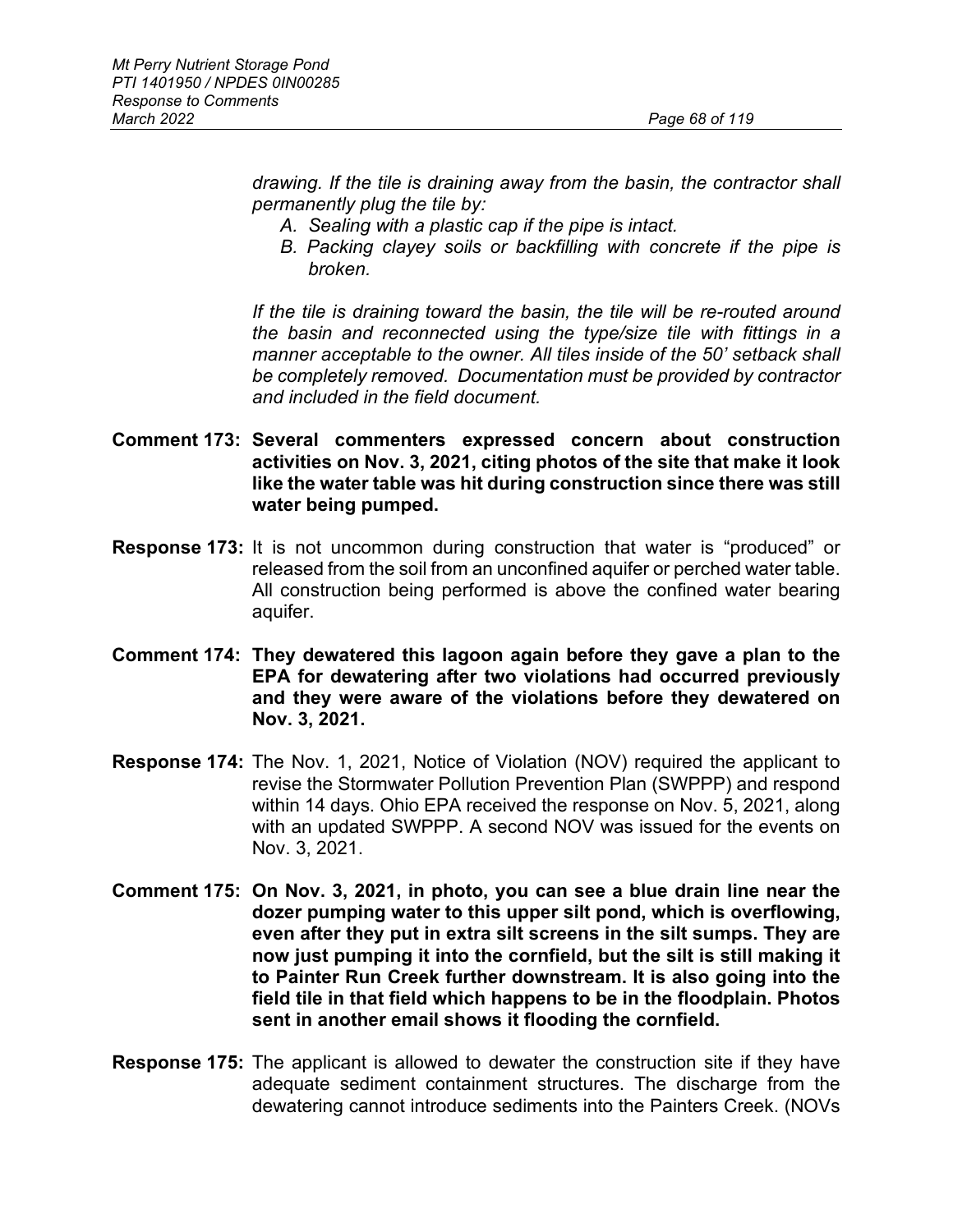have been sent to the applicant for the instances where they have violated the terms of their Construction Stormwater General Permit. Both of these issues have been resolved by the applicant.

- **Comment 176: I was informed that a second hose was pumping water out on the Oct. 18, 2021, on the other side of the lagoon where we could not see it. That is why video documentation, and an on-site inspector is so important. Did the permit holder document how much water was pumped out? This is not the first time it rained, and they were compacting soil.**
- **Response 176:** The Construction Stormwater Permit issued to the applicant for this project allows them to follow best management practices to dewater the site. This permit does not require the permit holder to document the volume of water discharged.
- **Comment 177: On Nov. 2, 2021, they were pushing and packing mud in the lagoon. You can also see where it is pumping up water where the fresh mud was moved around in the bottom of the lagoon floor. How is the density and moisture content test not conducted? Only one person was working that day and we are supposed to take their word that it was done. That's why on-site inspectors are needed when any work is being done.**
- **Response 177:** The PTI requires the applicant to provide notice to Ohio EPA when the work on the liner will begin. When the work on the liner begins, then testing will be required. The work will be overseen by the on-site engineer for the construction company. Ohio EPA staff will continue to visit the site during this phase of construction. Engineering plans that document how the lagoon was installed, certified by a professional engineer, are required to be submitted after the lagoon has been constructed. Note that a geomembrane, not clay, liner is now required to be installed.
- **Comment 178: All of the rain we have had in October 2021 will cause uneven settlement in the lagoon and lead to structural issues. Photos taken of lagoon construction will be kept on file, in case of seepage, or structural failure. Ohio EPA and Quasar are now on notice of this statement.**
- **Response 178:** The rain received at the site delayed the original schedule provided by the applicant. The original schedule had the liner work being done from Oct. 15, 2021, through Nov. 4, 2021. As of Jan. 17, 2022, liner construction had not been started.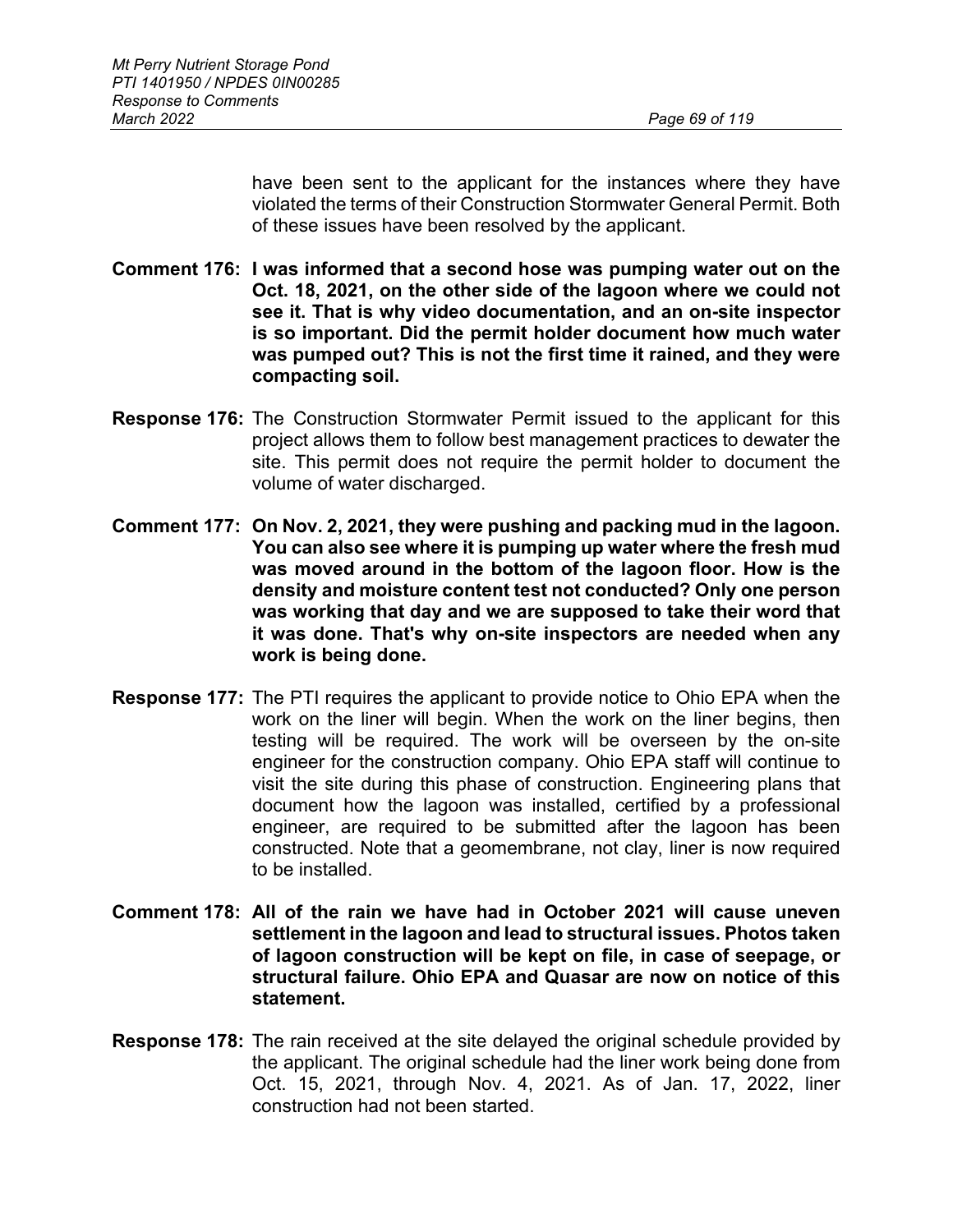- **Comment 179: We have pictures of the dirt being moved in the lagoon bottom liner. If the lagoon bottom allows any seepage or any water wells or streams in the area get contaminated, photo evidence for lawsuit will show that they were not in compliance with the approved engineering plans.**
- **Response 179:** The comment was received within the public comment period which ended Nov. 4, 2021. As of Jan. 17, 2022, liner construction had not been started. Excavation of the lagoon was being performed prior to November 4, but no liner work had commenced.
- **Comment 180: You can see erosion all around the wall of the lagoon inside and outside.**
- **Response 180:** The applicant was still constructing the embankments after the end of the public comment period the above comment was received in and erosion of the walls will be addressed at the end of wall construction. The applicant also has implemented best management practices to minimize the migration of sediment during construction.
- **Comment 181: How will freezing and thawing affect the lagoon settling the estimated 6 inches? This is bare dirt and clay. What is the depth frost will get into the ground and does frost not raise structure? This lagoon is built in the air not in a hole like a lake.**
- **Response 181:** The Feb. 11, 2022, approved Modification to PTI 1401950 requires a synthetic geomembrane liner be constructed. Several of the permit conditions address freezing and thawing as follows:
	- PTI condition 6: Monthly inspections of the storage facility must be conducted, including the synthetic geomembrane liner and anchorage. If any damage is found it must be repaired and records of the repairs maintained.
	- PTI condition 19.i.c: The synthetic liner shall be designed based on considerations for potential freeze and thaw damage and potential exposure to ultraviolet rays.
	- PTI Condition 19.ii: The synthetic liner system (subgrade, geomembrane liner and geomembrane anchorage) shall be constructed in accordance with the Geomembrane Specifications revised Jan. 18, 2022, and certified by an Ohio Professional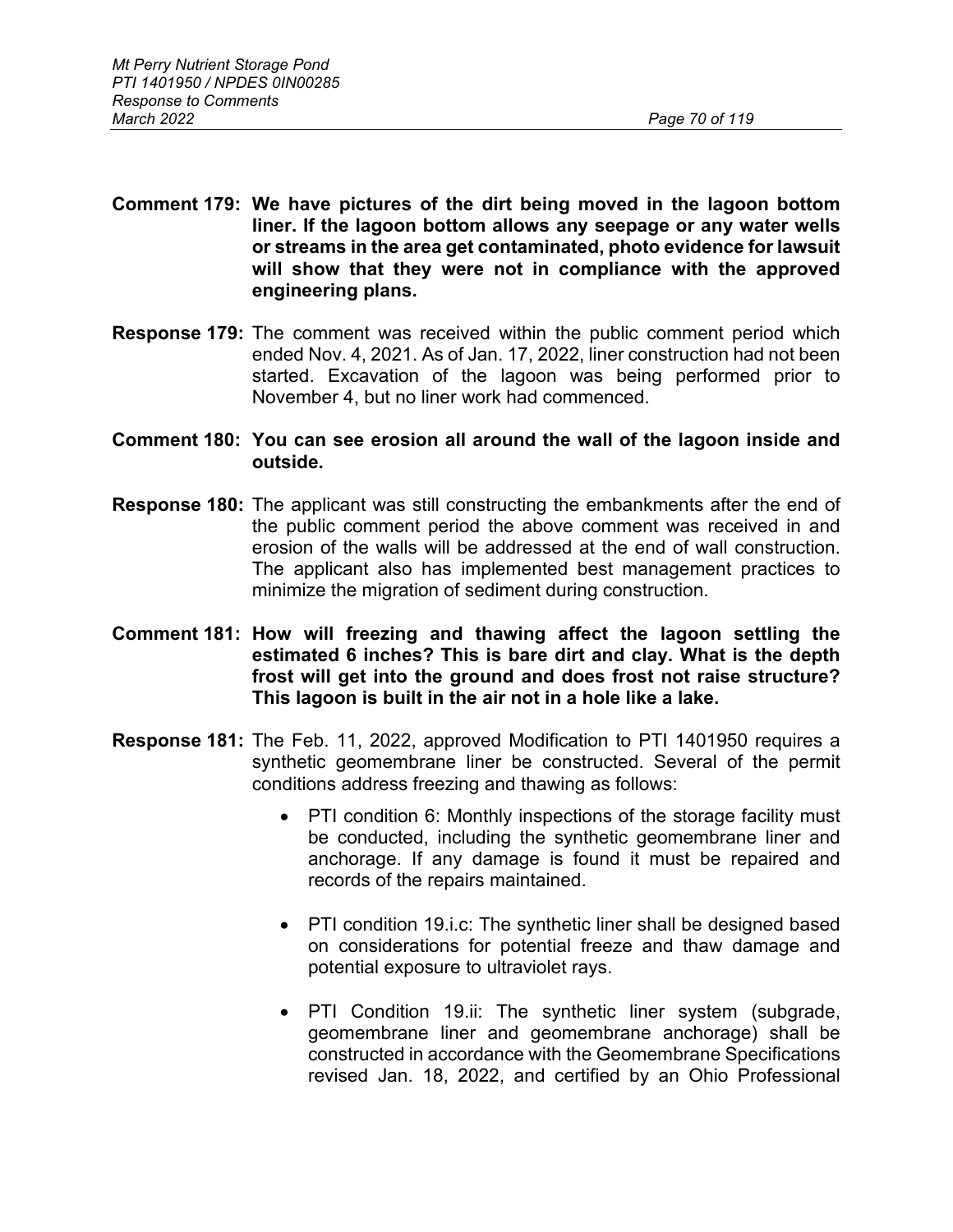Engineer on Jan. 18, 2022. These Geomembrane Specifications shall be considered conditions of this PTI and contain:

- a. Solmax Premium HDPE Specifications
- b. Specifications and Technical Requirements for the Manufacturing and Installation of Polyethylene Geomembranes
- c. Appendix A Solmax Technical Data Sheet HDPE 7000 60 mil Black Smooth
- d. Appendix B GRI GM9 "Cold Weather Seaming of Geomembranes"
- e. Appendix C Plan set for Mt. Perry Nutrient Storage

#### **Comment 182: Freeboard should be at minimum 2 feet or 24 inches.**

**Response 182:** The PTI requires that when freeboard is at 2.25 feet, the permittee must inform Ohio EPA and take action to ensure the Maximum Operating Level (MOL) is not exceeded.

### **Comment 183: Will EPA be present for final survey of lagoon? 4.8 acres is close to being a lake. Pins need to be set on top of the freeboard.**

**Response 183:** Ohio EPA is not required to perform construction inspections. The applicant must follow the approved plans and certify the construction upon completion. However, as with other impoundments, Ohio EPA performs site visits during key construction points such as liner construction. Ohio EPA has been generally inspecting the site weekly during active construction of the storage pond. The PTI requires a marker to indicate when there is 1.75 feet, 2.25 feet, and 2.75 feet of freeboard.

### **Comment 184: Several commenters asked if the natural flow of surface water or ground water will be impacted by the construction of the lagoon.**

**Response 184:** The storage pond does not intersect any surface waterways. PTI 1401950 approved the installation of drainage swales to direct surface water around the structure which will change the flow of that portion of the surface drainage. The ground water monitoring plan is still under review and once finalized will discuss the ground water on site and the plan to monitor it.

## **Comment 185: Describe how the site is designed to prohibit surface runoff from adjacent areas?**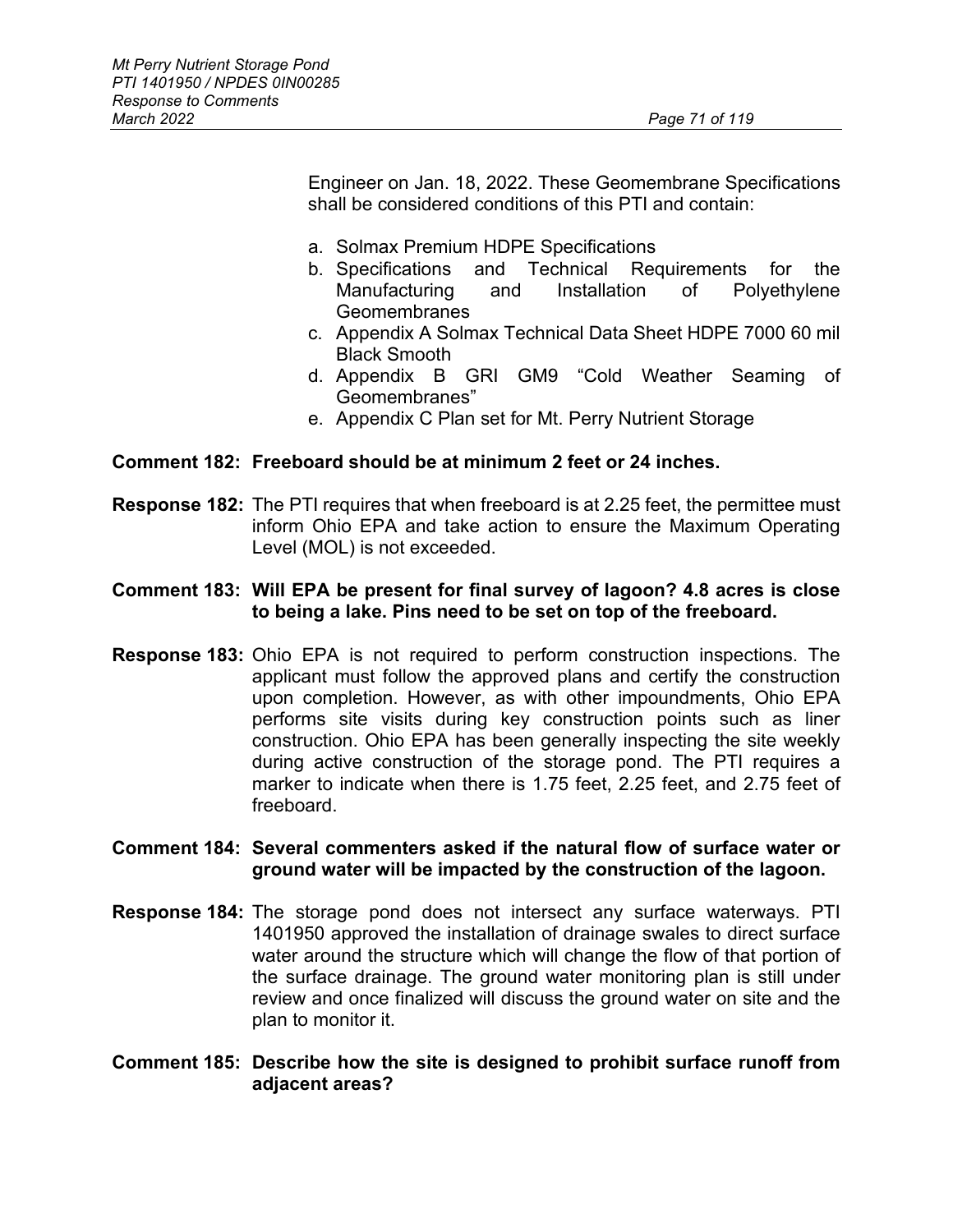- **Response 185:** The pond is a non-discharging system. The stormwater from upland areas at the storage pond will be intercepted by permanent drainage swales and the runoff directed around the pond. Other areas not outlined above, will be required to minimize the discharge of sediment laden runoff by implementing best management practices.
- **Comment 186: If they have already approved their water displacement plan, how much goes around those banks? Is that going to erode the banks of this lagoon?**
- **Response 186:** Ohio EPA does not require a water displacement plan. Permanent drainage swales are to be designed, constructed, and maintained to direct runoff around the storage pond and away from the embankments. This will prevent runoff from contributing to the liquid in the storage pond and prevents erosion of the embankment from that runoff.
- **Comment 187: The location and topography of the area also lends itself to a lot of runoff water. With the area being in the rolling hills and valleys of Perry County, how can this type of mass storage and mass spreading be allowed on such an area where the likelihood of contaminating streams into Jonathon Creek and on down to the Muskingum River be allowed? What is the process for monitoring such issues? Surely it will not be left to the farmer/plant operator to self-monitor.**
- **Response 187:** The stormwater from upland areas at the storage pond will be intercepted by permanent drainage swales and the runoff directed around the pond. Ohio EPA is required to authorize each area that will have Class B biosolids applied. Site restrictions and best management practices are required by OAC 3745-40-08 to prevent runoff to surface waters and include adhering to isolation distances, not applying on frozen or saturated ground, not applying when heavy rains are forecasted, and injected the biosolids when applied on slopes over 15 percent. Self-monitoring and reporting in the form of sampling required by permits and meeting biosolids site restrictions set forth in rule is a common regulatory framework that relies on oversight by a regulatory agency through agency inspections and review.

### **Comment 188: Boring B-6A pushed boulder at 6 feet, how many boulders were encountered during construction?**

**Response 188:** The applicant was not required to note such information per the permit issued. No evidence of boulders around the construction site has been noticed during the weekly visits to the site.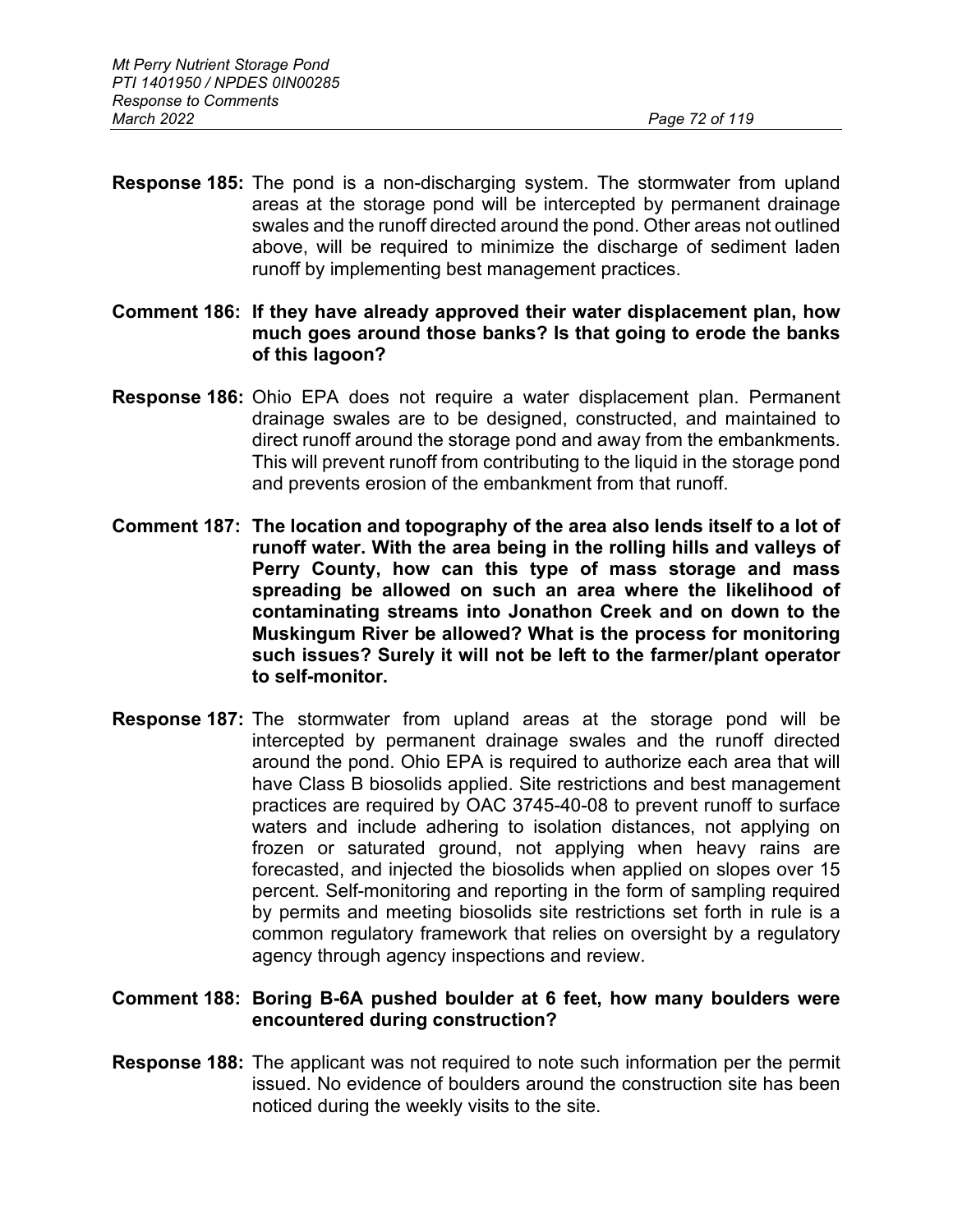### **Comment 189: Did ground water seepage occur during lagoon excavation? Was a gravity drainage system or other conventional dewatering procedure used?**

- **Response 189:** As of the Nov. 9, 2021, site visit, no ground water seepage has been observed. The only dewatering done on the site has been stormwater from the interior of the storage pond area.
- **Comment 190: So far during construction of the lagoon there were two violations of silt going into the creek in a one-week time frame. After the first time, Ohio EPA informed Quasar how to not get silt into the creek. The next day they were at it again. They called it self-regulated. So, if this company does not listen to the EPA during construction because they know no fines will be given for violations, they will just keep on doing it after they become operational. So now we know this lagoon will be self-regulated if it becomes operational. Why are no third-party inspectors on site to ensure this is being built correctly? It's funny gas lines have third party inspectors when being installed. But it looks like our water is not a priority.**
- **Response 190:** The applicant was instructed that sediment could not be discharged when they were dewatering the site and NOV's have been issued. The on-site construction engineer is responsible for following the requirements of both the Permit-To-Install and the Construction Stormwater Permit issued for the site.

This site is not self-regulated. The authority for the laws is from Ohio Revised Code (ORC) 6111 and the rules to regulate these sites are in OAC 3745-40 and OAC 3745-42. Ohio EPA has specific requirements for siting, permitting, construction, sampling, and reporting for regional biosolid storage facilities. Permits issued by Ohio EPA must meet minimum standards prior to issuance. Self-monitoring and reporting in the form of sampling required by permits is a common regulatory framework that relies on oversight by a regulatory agency through agency inspections and review. The facility is designed and will be permitted to prevent contamination of ground water and surface waters.

**Comment 191: Could the water leaching in at the front of the lagoon be from shallow ground water where bore holes were not drilled, and the front half of the lagoon area was not soil and water tested? Could there be a natural spring there and that is why all the field tile was needed in that area?**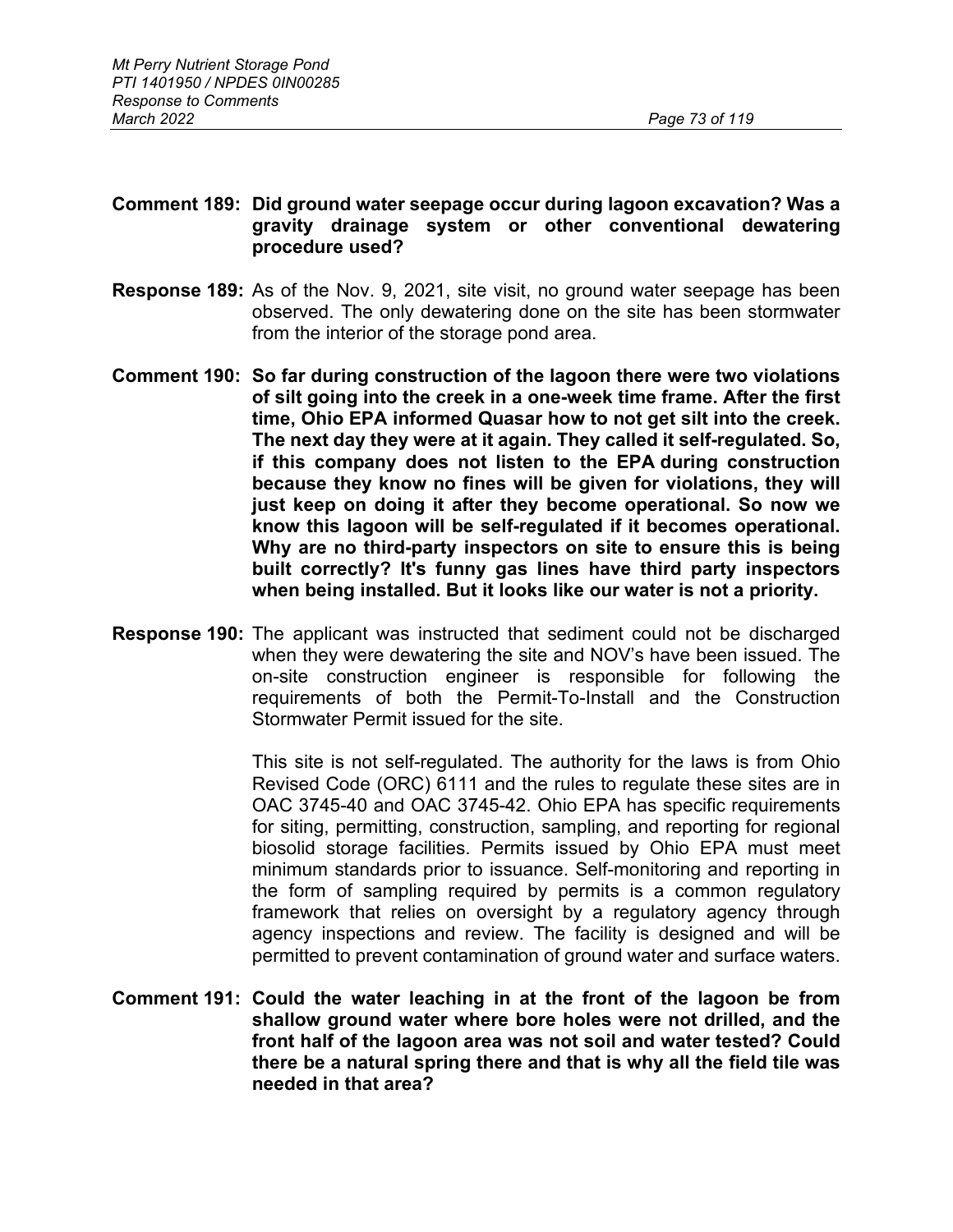- **Response 191:** Ohio EPA is not aware of any water leaching from the site. There are drainage tiles that serve the farmland north of the construction site that have been observed discharging stormwater into Painters Run Creek.
- **Comment 192: Why didn't they start at the beginning of the where the field tile is and dig till they get it all up because if field tile is under the dam of the lagoon that will create a void. No field tiles should be left in the ground. Video needs to be taken of the removal with an Ohio EPA inspector on site the whole time for this. The contractor did not report this or where the dam was where dirt was pushed and was not dug down there because that is the lowest area of the lagoon. This would be the area from the main entrance and the whole truck turn around pad and that part of the dam wall. They only cleared the topsoil off and then pushed dirt. Photos sent.**
- **Response 192:** According to the plans submitted by the applicant, an exploratory trench 48 inches deep and 50 feet from the inside of the storage basin would be dug to find field tile. If any field tile was found and it was draining away from the basin it would be plugged. In November 2021, the trench could still be seen on the east side of the storage basin, but on the west side it had been covered over by the berm constructed on that side. There is no further action required regarding field tiles. Ohio EPA does not require video to be taken of construction. The on-site construction engineer is responsible for following the requirements of the PTI. The PTI also requires a professional engineer registered in the state of Ohio to certify that construction of the pond was completed in accordance with the approved plans and specifications and provide as-built plans to Ohio EPA before the facility can be placed into service.
- **Comment 193: Were any animals harmed or killed during the construction of this lagoon? Ground hogs, coon, rabbits, squirrel etc.**
- **Response 193:** No animal carcasses have been observed during the weekly visits to the site.
- **Comment 194: Were any creeks or streams disturbed? Did foreign material or silt get in the water system and the natural flow of water? If so, was it reported by the permit holder?**
- **Response 194:** The permit holder has not reported any violations of either their Construction Stormwater Permit or their Permit-To-Install. They have been issued two Notice of Violation (NOV) letters for not providing adequate discharge controls during dewatering of the construction site. Both violations have been resolved.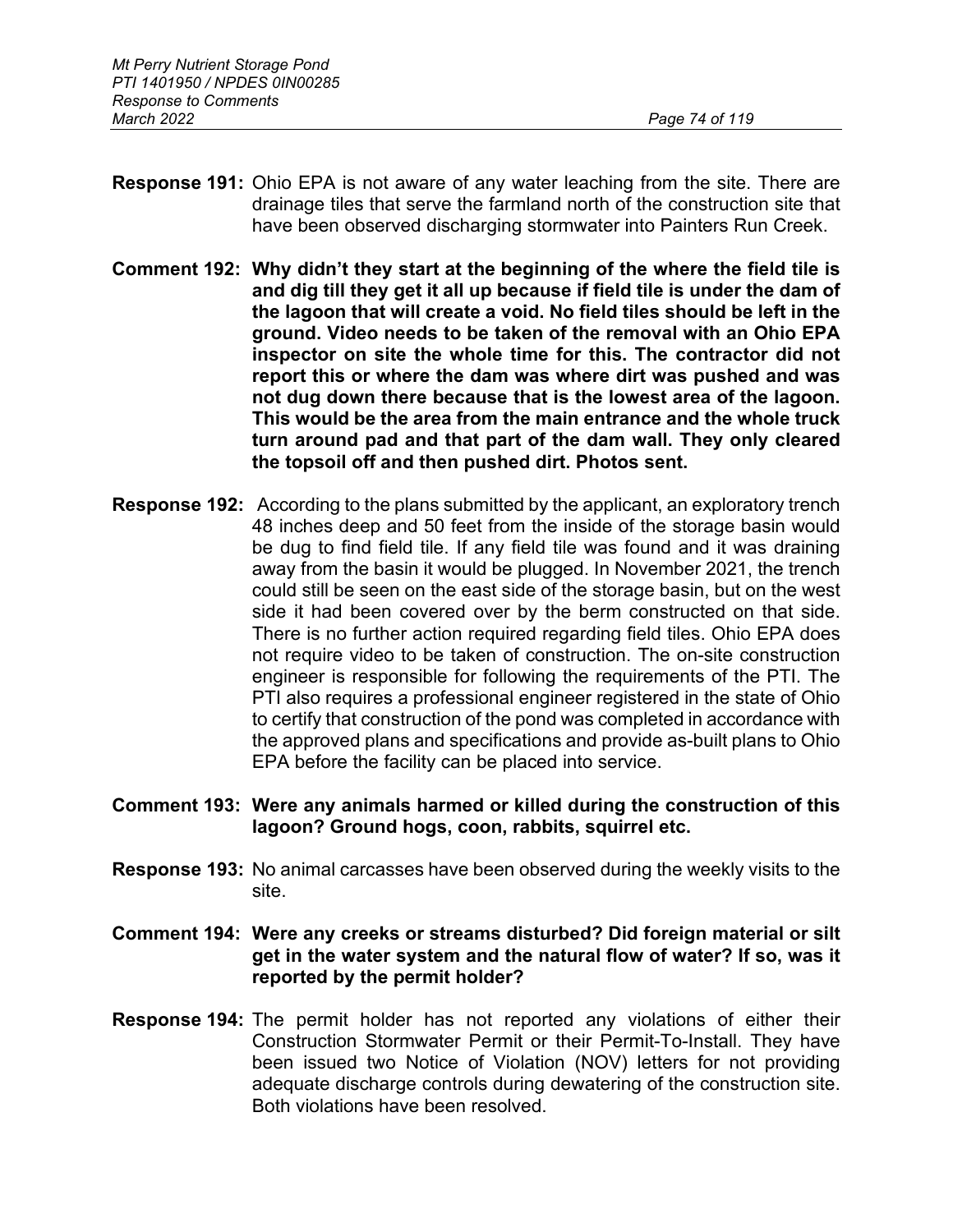# **Comment 195: Were any foreign materials used in construction of this lagoon?**

- **Response 195:** Material specifications can be found in the approved PTI available by following the instructions at [https://epa.ohio.gov/about/media](https://epa.ohio.gov/about/media-center/access-public-records)[center/access-public-records.](https://epa.ohio.gov/about/media-center/access-public-records)
- **Comment 196: Was any dirt hauled into this construction site?**
- **Response 196:** Ohio EPA is not aware of any soil being hauled onto the construction site.
- **Comment 197: Was any dirt or clay hauled away or removed from this 10-acre site during construction of lagoon?**
- **Response 197:** Ohio EPA was informed by the applicant that Mr. Krofft did remove some of the stockpiled soil from the site.
- **Comment 198: Is an all-weather access road provided to the lagoon?**
- **Response 198:** Yes. The plans submitted with the Permit-To-Install Application show the profile detail of the access drive and turnaround.

### **Comment 199: What are the required buffer zones from the driveways and lagoon?**

- **Response 199:** The applicable isolation distances for the construction of the storage pond can be found in OAC 3745-40-07 Table D-1. Driveways do not require an isolation distance.
- **Comment 200: Is there any subsurface encroachment of ground water?**
- **Response 200:** The modified PTI 1401950 approved Feb. 11, 2022, contains plans for a synthetic geomembrane liner, and the steps taken to minimize any ground water flow into the facility area.
- **Comment 201: There has been known ground slippage in this location where the nutrient pond is to be built. If there is more slippage of the ground, how will this impact the integrity of the nutrient pond and storage of the contents?**
- **Response 201:** Ohio EPA reviewed soil borings from the area of the storage pond. These soil parameters were utilized in the design and review of the facility. Ohio EPA believes the application addresses all site concerns.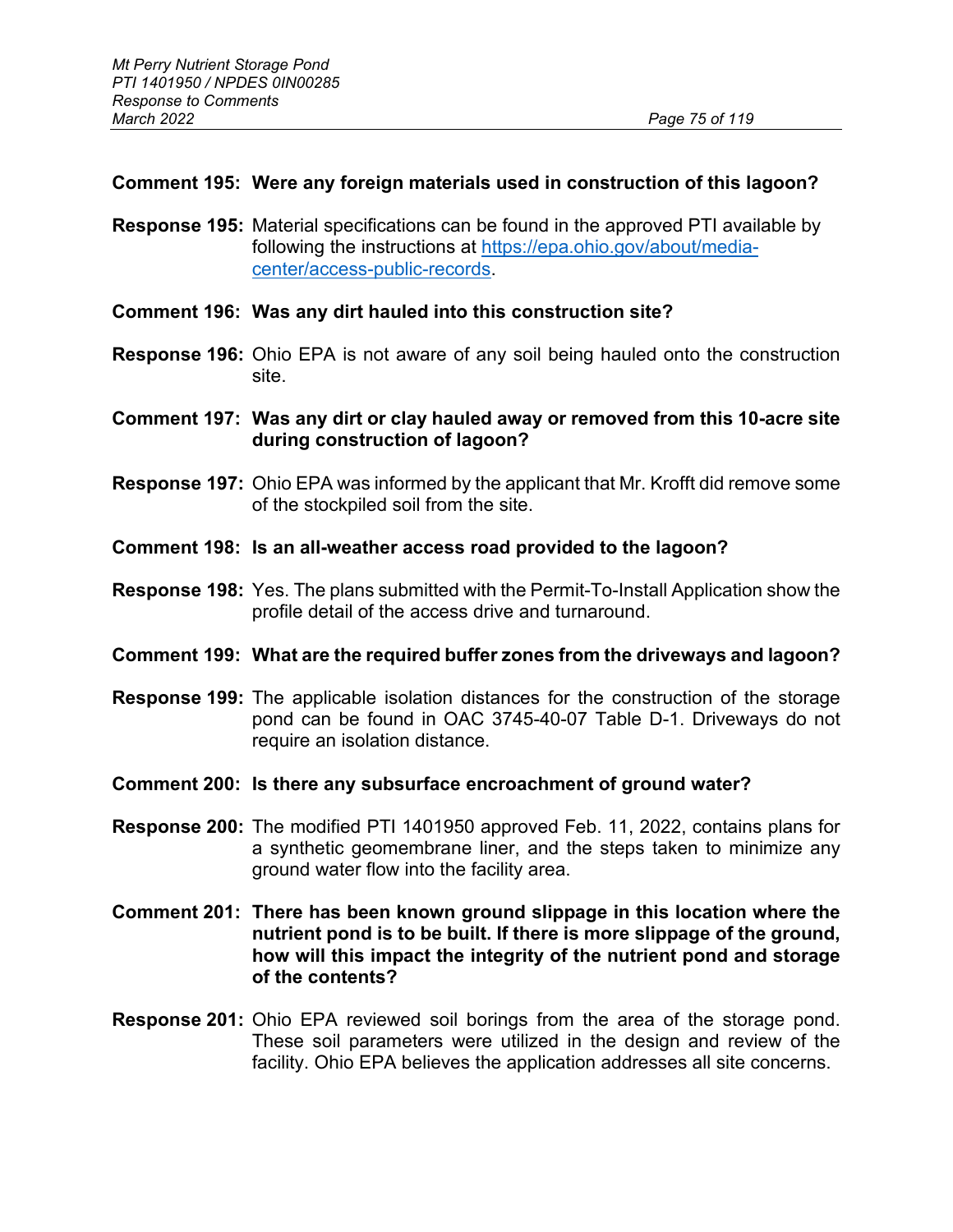# **Comment 202: What locations at the proposed lagoon were requested to supplement the original geology report?**

**Response 202:** The original geology report contained eight borings. Based on publicly available data and the eight site-specific soil borings the Division of Drinking and Ground Waters accepted these descriptions and identifications as accurate for the proposed site.

### **Comment 203: Can you describe any fencing and signage requirements?**

**Response 203:** The plans in the approved PTI state fencing will be installed immediately upon removal of temporary sediment and erosion control measures and will completely enclose the permanent facility. Gates shall be installed at each access road into the facility. A detail of the facility entrance signage is presented in the plans for the approved PTI and indicates that the sign will state that this is an Ohio EPA authorized Class B biosolids storage facility and include a contact phone number.

### **Soils**

#### **Comment 204: Is this an appropriate place for an open sewer lagoon, a place that the EPA has stated has problems with sandy subsoil areas?**

- **Response 204:** This is not an open sewer lagoon. This facility is for the storage of Class B biosolids. The storage pond meets the siting criteria established in OAC 3745-40 for a regional biosolids storage facility and will include a liner protective of ground water.
- **Comment 205: Have there been on-site soil studies conducted? If so, please provide the results of those studies, or any other studies used to indicate this suitability of the soil on site, particularly for the construction of the clay liner.**
- **Response 205:** The application for the PTI included soil borings to determine the characteristics of the soil in the project area. The soil information can be found in the PTI application. The PSI (Oct. 20, 2020, Revised Dec. 2, 2020) Subsurface Exploration Report for PSI Project No.01423-2199 was submitted with the PTI application. Laboratory test results are provided in section 3.1 of the PSI document.

 Pursuant to the modified PTI approved Feb. 11, 2022, a synthetic geomembrane liner will be used at this facility.

#### **Comment 206: What type of soil is predominant at the site?**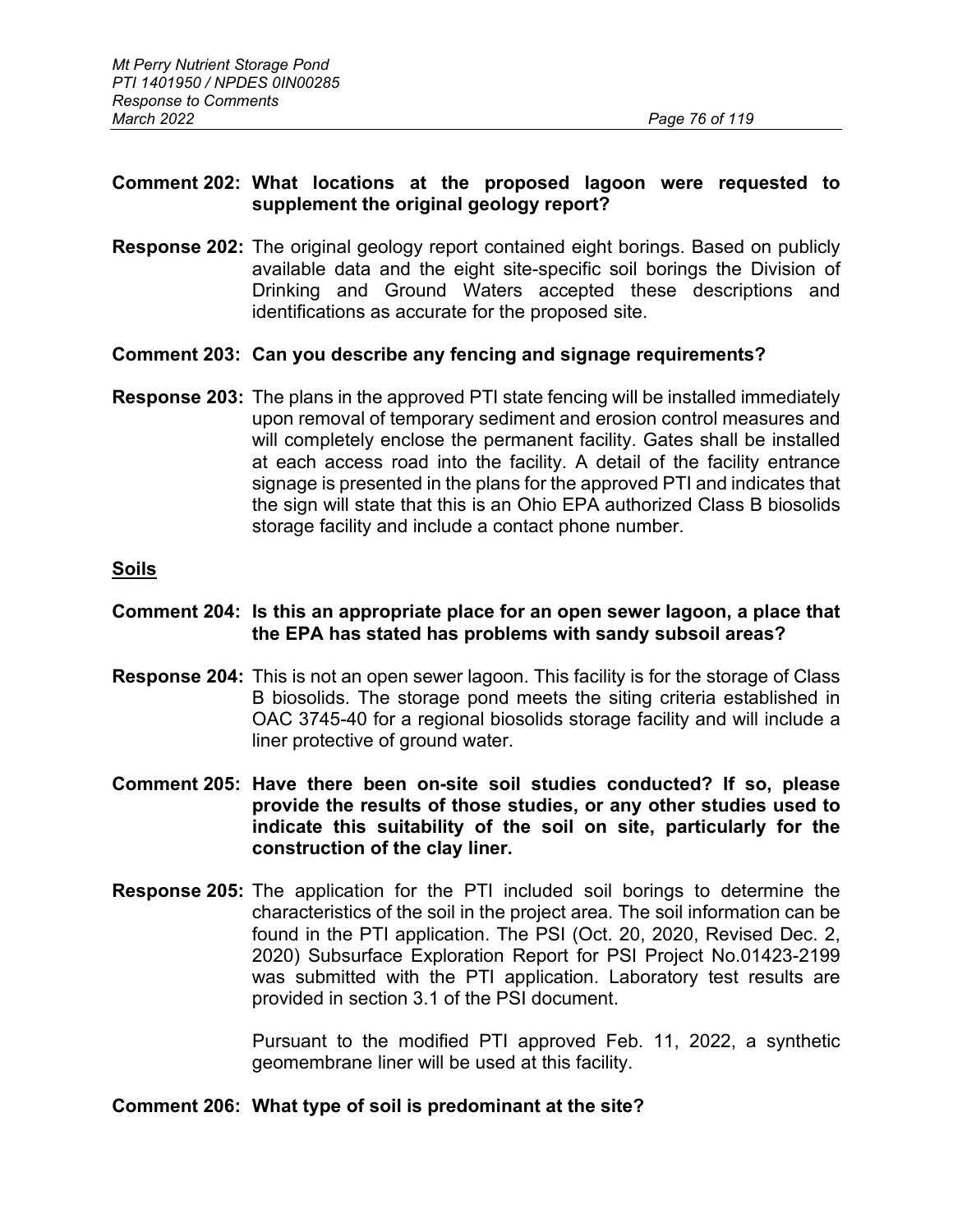**Response 206:** According to the Custom Soil Resources Report for Perry County, Ohio by the U.S. Department of Agriculture, Natural Resources Conservation Service submitted with the PTI application, the predominant soil type at the site is Glenford Silt loam. The report shows that the soil type at the eastern edge of the project site is Homewood-Westmoreland silt loams**.**

### **Comment 207: What is the depth of the bedrock?**

- **Response 207:** Borings B-4 and B-6A both had a bottommost formation of weathered siltstone at a depth of about 13 to 18.5 feet below the existing surface grades.
- **Comment 208: Many commenters questioned specifications and construction activities associated with the clay liner.**
- **Response 208:** On Feb. 11, 2022, PTI 141950 was modified to utilize a synthetic geomembrane liner in lieu of the recompacted soil liner. The PTI conditions applicable to the recompacted soil liner were removed and replaced with Geomembrane Specifications described in the Modified PTI condition 19.ii. The recompacted clay liner will no longer be constructed.
- **Comment 209: With the soil structures we have, and everything there, why can't we use that data? Why can't we use the appearances, everything that's been done?**
- **Response 209:** More detail is needed to provide a concise answer to this question. Publicly available data and data gathered by consultants has been utilized to develop these plans and permits.
- **Comment 210: Please consider stopping this project. It is being constructed in a floodplain and the contractors are using substandard materials and techniques. Poor compaction and non-clay sub grade material to name a few. There are plenty of alternate sites in both Perry and Muskingum Counties that are not located in flood prone areas and in less populated areas. Check with your own soils techs who have been to this site.**
- **Response 210:** The Geotechnical Subsurface Exploration Report did not list any findings that precluded the use of the soils on site in the construction of the storage pond. The actual material used for the liner will be tested at least once for each lift completed during a particular day to ensure the Moisture Content and Density are acceptable for use. The location of the facility was determined by the applicant. Ohio EPA was not involved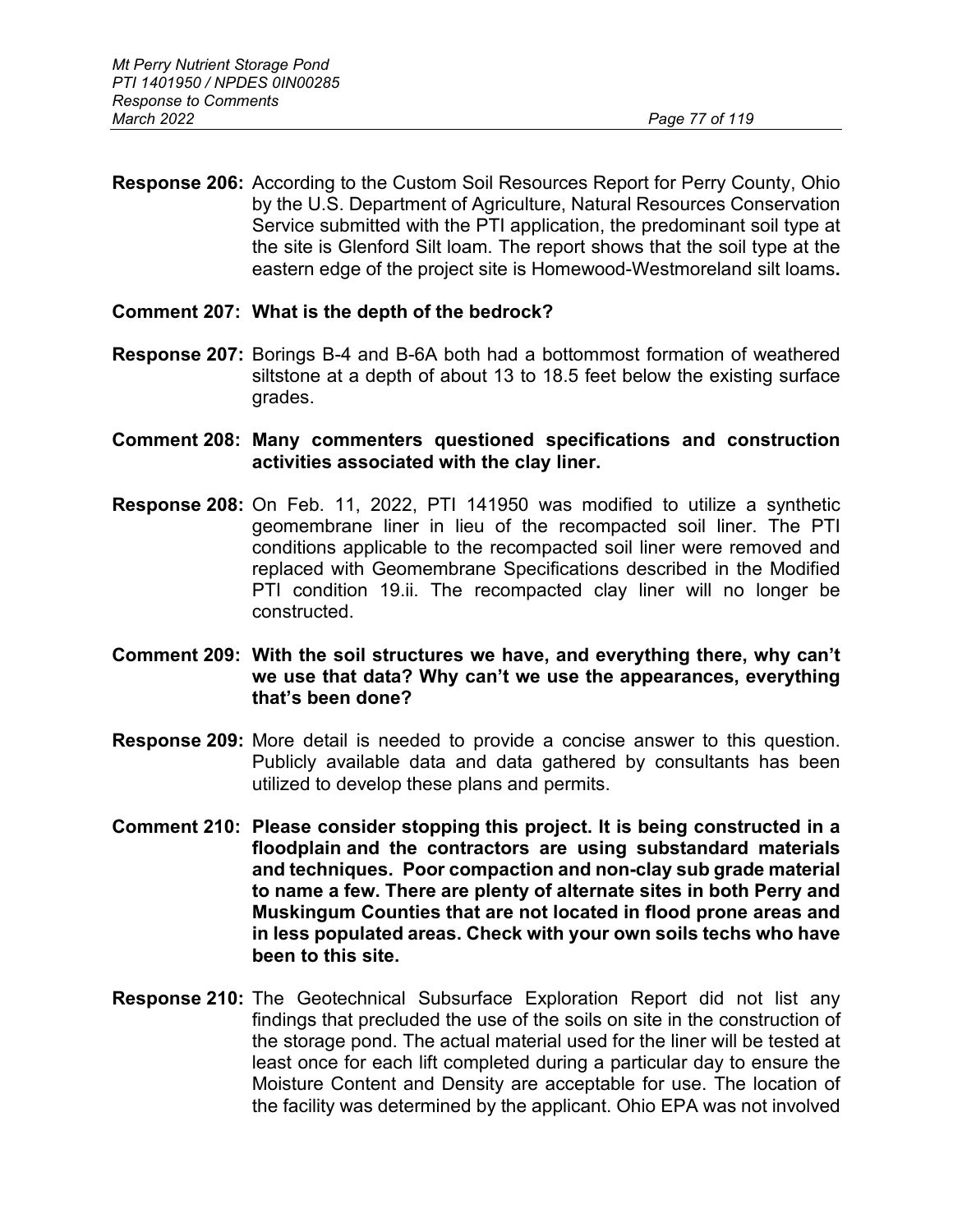in choosing the location for the facility. The location meets the siting criteria in OAC 3745-40-07 required for these types of facilities. Ohio Department of Natural Resources and local authorities regulate floodplain management.

### **Comment 211: On B-4A, how can you have stiff to very stiff, and moist to wet, sandy silt with little clay, gravel and rock fragments? If something is moist, it's not stiff.**

- **Response 211:** The consultant has provided general notes (two pages) that define terms used in the material descriptions of the borings. Please note at the bottom of the boring description sheet a note states transitions may be gradual. The general notes sheet (page 2) for consistency of fine grained soils indicates the Medium stiff (firm) and stiff consistencies describe fine grain soil consistency based on the Qu (unconfined compressive strength) in TSF and the N (number of blows/foot). Where N is the Standard "N" penetration of blows per foot of a 140-pound hammer falling 30 inches on a 2-inch O.D. split spoon. The Moisture Condition Description is defined by the given criteria in this table. Moist is damp but no visible moisture and Wet is visible free water and noted as usually below the water table. The additional columns on B-4A further define the standard penetration test data based on moisture and N. The moisture content is also noted and in this case the interval in question varies from 23 percent to 27 percent moisture with the higher moisture content displaying less unconfined compressive strength.
- **Comment 212: No assessment of the presence of moisture, mold, or other biological contaminants in or around any structure, or any service to prevent or lower the risk of amplification. Mold amplification will likely occur.**
- **Response 212:** This comment comes from the PSI Report on the Geotechnical Subsurface Exploration. This reports states PSI was not contracted to investigate the presence of moisture, mold, or other biological contaminants. There are no structures in the construction area to evaluate for the presence of mold. Ohio EPA regulations pertaining to regional biosolid storage facilities do not require assessment of mold or whether amplification will occur**.**
- **Comment 213: Per the PSI report, no environmental assessment for the presence of wetlands or hazardous or toxic materials in the soil, surface water, ground water, or air was conducted on this site of the lagoon.**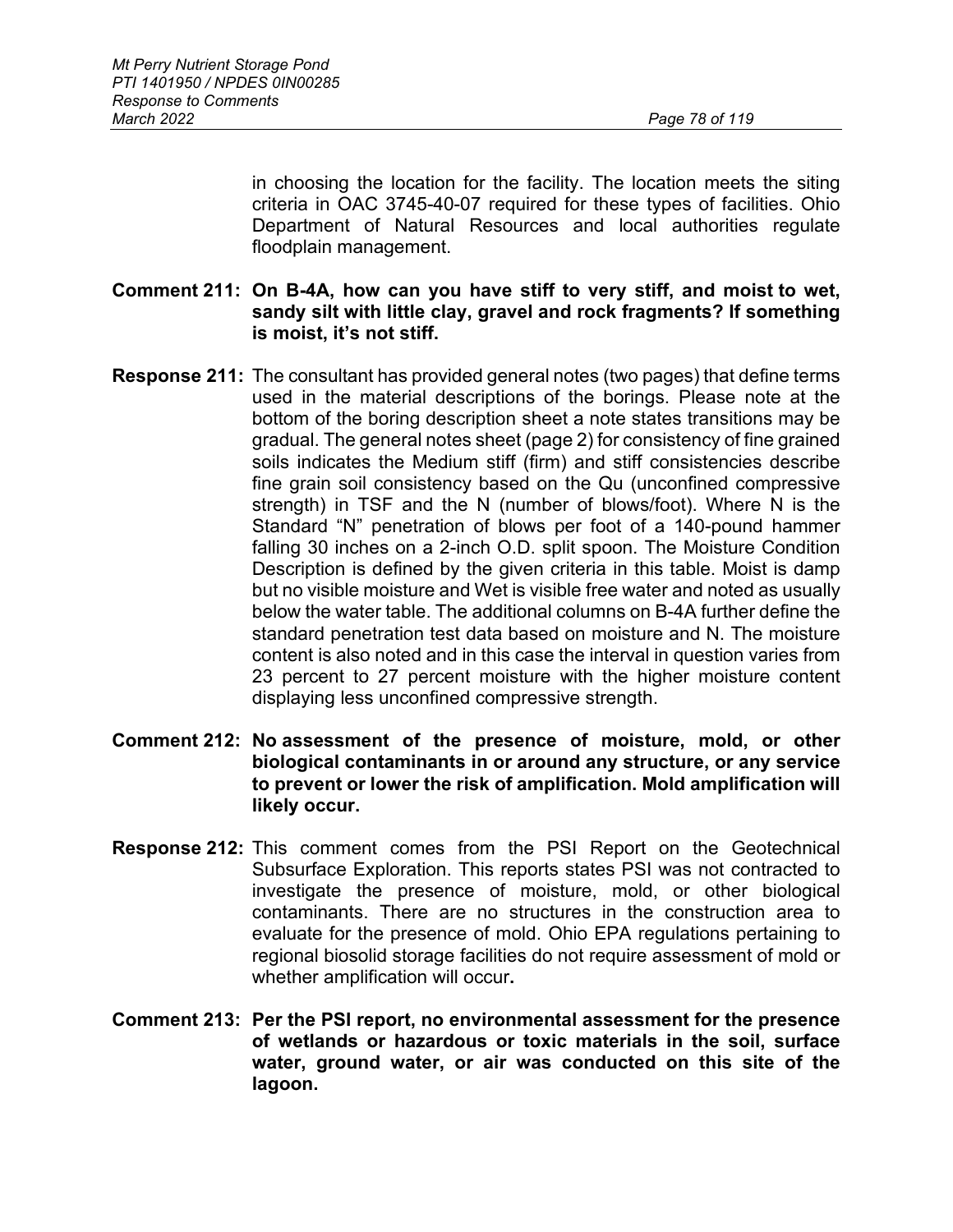- **Response 213:** The PSI report specifies that the stated items were not within their scope of services and are not included in their report. PSI was contracted to complete a Geotechnical Subsurface Exploration. Publicly available maps and listings were submitted with the permit application as follows: Titled National Flood Hazard Layer FIRMette by FEMA, National Wetlands Inventory – U.S. Fish & Wildlife Service, Ground Water Resources of Perry County by Spahr - ODNR's Division of Water Resources, Water Data from U.S. Geological Survey, water wells and well logs and drilling reports from ODNR's Division of Water Resources, Ground Water Pollution Potential of Perry County by Spahr & Straub, ODNR's Division of Water Resources, Drinking Water Source Protection Areas: Ohio EPA - Division of Drinking and Ground Waters, Karst Map, ODNR's oil & gas wells – ODNR's Division of Oil & Gas Resources, County Distribution of Federally-Listed Threatened, Endangered, Proposed, and Candidate Species Jan. 29, 2018.
- **Comment 214: Why were the boring hole locations moved and only half of the proposed site of the lagoon was bored? The upper half was where the only testing that was done. What is the soil sample of the lower half of the site near the flood plain and Painters Run Creek? In PSI report.**
- **Response 214:** Pursuant to the PSI Report, the boring locations were moved by the Client. No reason is given in the Report. According to the Custom Soil Resources Report for Perry County, Ohio by the U.S. Department of Agriculture, Natural Resources Conservation Service submitted with the PTI application the soil type of the area near Painters Run and the road is Glenford Silt loam. This is the same soil type as the majority of the construction area except the eastern edge of the project limits**.**

# **Comment 215: How has the EPA determined that this soil information is valid for this project?**

**Response 215:** During the review of the Permit-To-Install Application, no issues were found with the Geotechnical Subsurface Exploration Report. The soils showed no issues based on the borings taken. The liner for the pond will now be a 60-mil synthetic liner so the compaction questions surrounding the site clay soils is no longer a question to be answered.

### **Specific comments received that are summarized and addressed in the above section:**

• What impact has this lagoon had on the natural flow of drainage and has it impacted the natural flow of creeks or streams?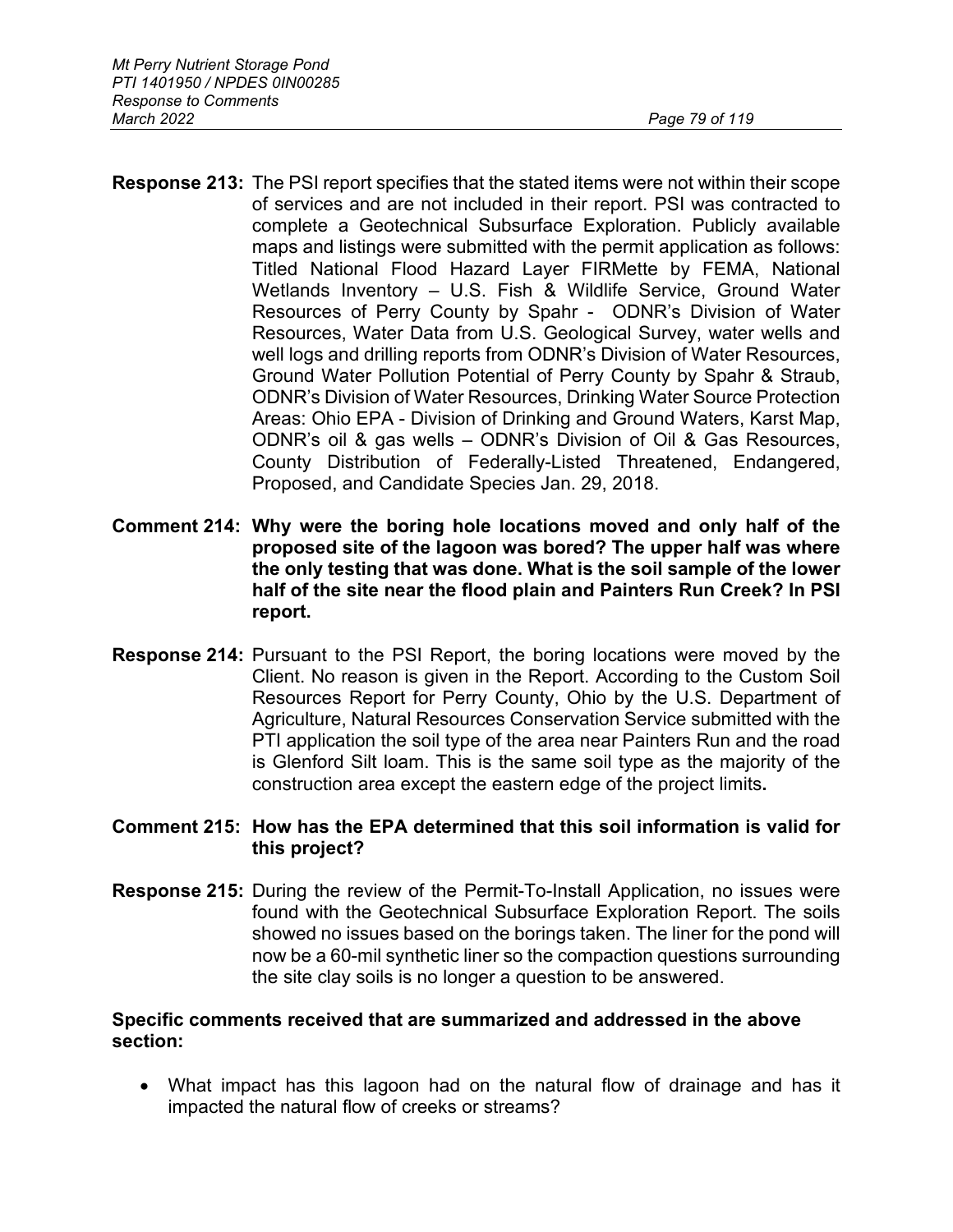- Does this lagoon change the natural flow of any water ways, above or below ground?
- This is after work was done for the day on 3 November 2021. You can see how deep they went and it is still pumping water. Look close at the dozer tracks. Now what does the rest of the lagoon bottom looks like. What depth are they at here? It looks like they might be in the water table.
- Don't know how deep they went in bottom of lagoon but it looks like they hit water table in photo where it's still pumping
- Soil material used in this lagoon liner was placed and compacted after rains and could not meet optimum moisture content. This lagoon needs an independent inspector to test each lift in the construction.
- On 21 October 2021, we had rain at the lagoon. On 22 October, they were sheep huffing in the so called clay liner for a couple hours in the morning. How are they meeting the moisture compaction rate? Are there photos or video of the test?
- The moisture content of this soil can cause significant reduction in soil strength and support capabilities. We have pictures of grading on wet pumping and a general deterioration of those soils in the presence of water.
- Was anyone from the EPA present for the soil compaction test of the liner of the lagoon to include the side walls? Or is this self-regulated?
- Why is a liner not required with sandy soil?
- What will be the engineered plan to protect the sides of excavated earth in lagoon? Sewage/water will seep in and out from the sides just as it would in the bottom.
- Is it possible to install ditches around the lagoon so natural occurring precipitation can flow around it?
- Were any large boulders or rocks dug up at this site? If so, how big and provide pictures?
- Is the storage facility going to be fenced off or what precautions are taken to keep wildlife from tracking through the biosolids?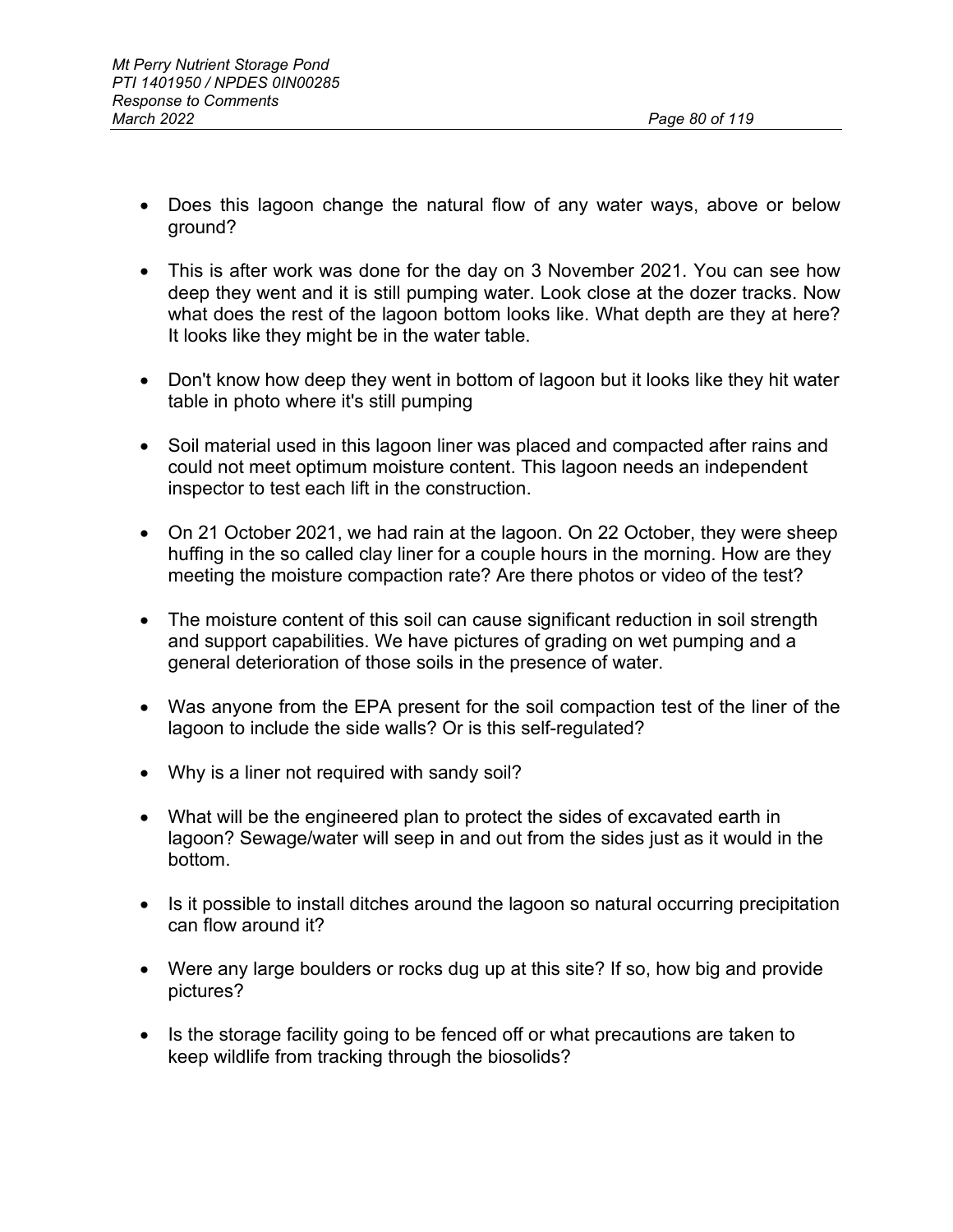- What is the soil makeup of the area near the road and Painters Run where the lower half of the site was not bore tested by the six bore sites on the blueprints? Is it sandy gravel and low water table?
- With the Glenford soil types being the majority of this excavation site; it is known for this soil type to be wet too extremely wet. How is this soil type conducive if the clay liner was to be compromised? Would it allow the contamination of a larger area than clay? Why not require a better soil type for a backstop material?
- Has the liquid or plastic limit and shrinkage limit been tested on this clay?
- How does compacting soil in colder temperatures effect the soil compaction test and moisture content of the soil?
- The blueprints for the lagoon say the lagoon can settle 6 inches. Could the settling put a crack in the clay liner and allow seepage into the disturb ground that replaced the clay that was dug out to build the lagoon elevation? If you compact the dirt to that equation, you gave us then the lagoon should not settle 6 inches? That is a prime example of why we need 5 inch monitoring wells, not 2 inch and more than just 2 wells downhill and 1 uphill.
- Does all the pumping weaken the clay properties or soil properties of the liner of the lagoon?
- The leaves blowing in from the woods and are being compaction into the liner what happens when the leaves dissolve and leave a void in the liner?
- Is there an engineer tech on site monitoring each lift of engineered liner? All dirt or clay needs to be removed and placed back under video recording with a recording of the moisture test.
- The PSI report says moisture contents ranging from 11 to 36 percent. The PTI does not state what the moisture needs to be.
- Was the clay, rock and sandy material screened to get the best clay at the lagoon? If not, then why?
- What is the life span of the clay at the lagoon?
- How is the clay already existing in Mount Perry soil good enough to line a 20 million-gallon lagoon? Referring to Bill Wilson from the meeting. It'll take 160 million pounds of clay to line it correctly. Why do they get to take short cuts?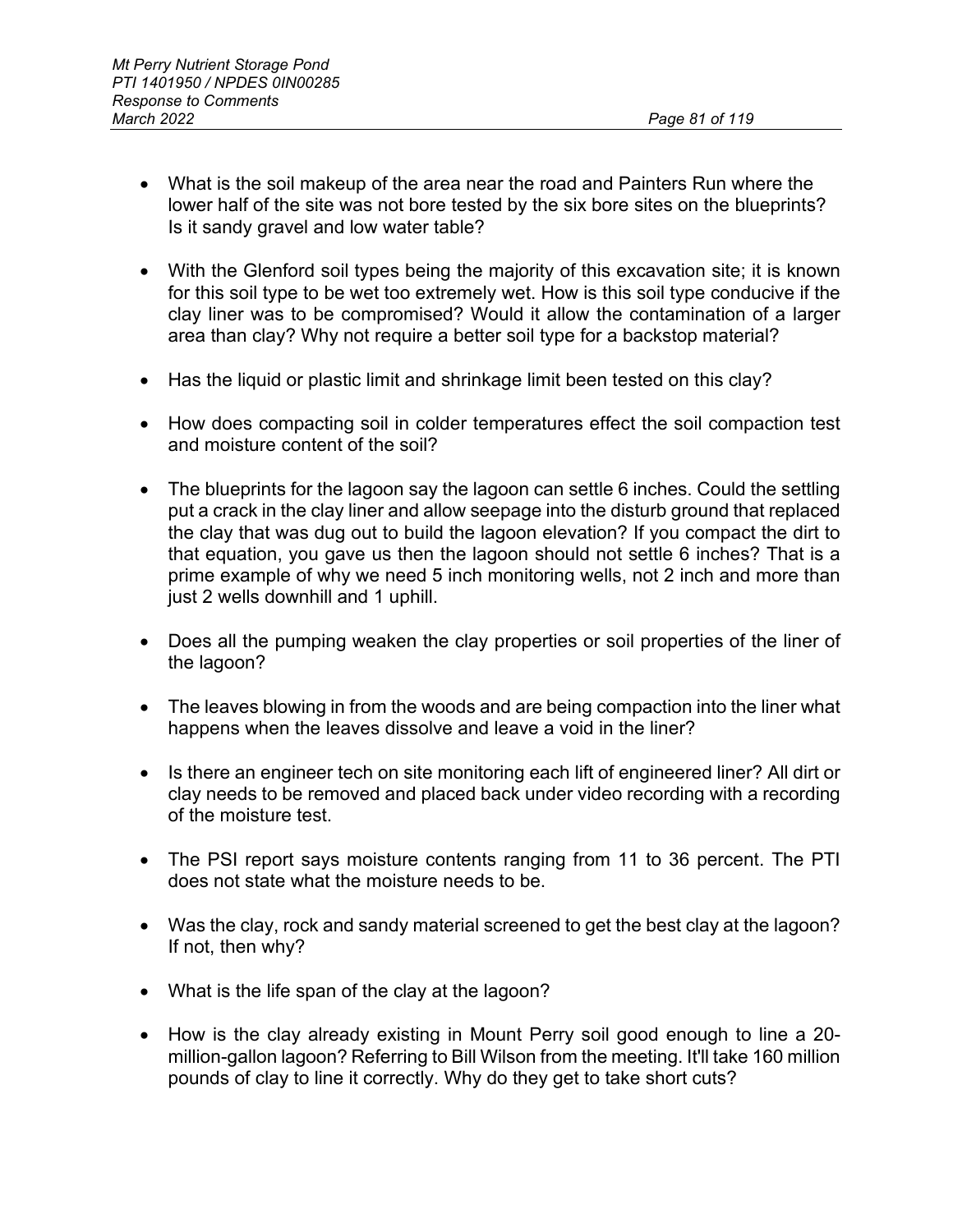- I do not believe the soil present at the site of the lagoon is acceptable for this construction. Please provide the information used to indicate that this soil can be used for this application as lagoon liner.
- How does the ion exchange CA and NA affect the lifespan of the clay?
- Has moisture and compaction testing been done and conducted with each lift, or each day of moving dirt? And are those test areas survey in for records to show the compaction of this soil? If liner seepage occurs, the EPA has been notified during construction that this is a self-regulated lagoon being built. No inspectors are on site to ensure the work is being done to permit standard.
- They were sheep hoofing in the so-called clay on the 18, 19, 20 of October when on the 18, 19 they were pumping all that water out, how did they meet the moisture content tent for compaction? This entire build needs to be video and saved, in this day age everything needs to be video documented.
- They have not shown that the material on site is suitable for use to construct the lagoon. The sandy gravel clay.
- Have there been on-site soil studies conducted? If so, please provide the results of those studies, or any other studies used to indicate this suitability of the soil on site, particularly for the construction of the clay liner.
- All the field tile in the fields for pond and deep roe storage.
- How has Ohio EPA determined that this soil information is valid for this project?
- How many violations has Quasar had on this construction site before it was completed?
- Why is the minimum freeboard not more than two feet?

#### **Property Value/Taxes**

### **Comment 216: Several commenters expressed concern about the possibility of decreasing value of property near the Mt. Perry Nutrient Storage Facility.**

**Response 216:** The potential impact on local property values is not a criterion that Ohio EPA has the legal authority to evaluate when reviewing the PTI and NPDES applications for this project. PTI and NPDES applications are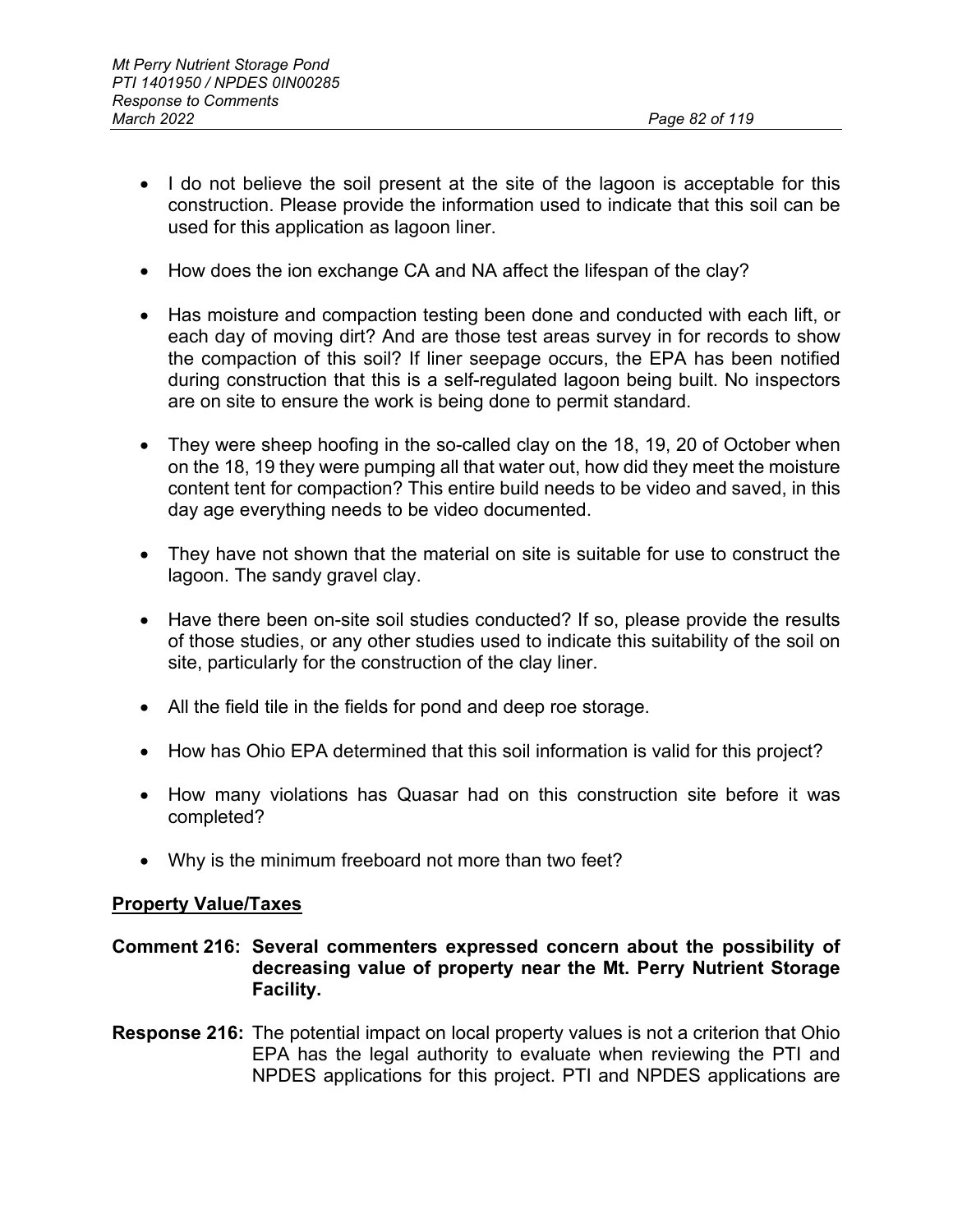evaluated for compliance with specific criteria established in Ohio's rules and regulations and can only be approved if those criteria are met.

# **Comment 217: How are property owners in proximity to the lagoon compensated for devalued property values? How is proximity determined?**

**Response 217:** By law, Ohio EPA has authority to consider specific issues related to protection of the environment and public health. Under Ohio law, Ohio EPA does not have the authority to consider property valuation.

# **Comment 218: Does the property where the lagoon is to be located become a commercial property with an appropriate commercial tax?**

**Response 218:** Ohio EPA does not regulate the tax rate. Local officials with jurisdiction over taxes should be consulted.

# **Specific comments received that are summarized and addressed in the above section:**

- What will this do to the property value if this is developed?
- These biosolids produce chemicals and those will cause the property values to lower.
- What will our property values drop to?
- The question/statement about the monetary investment for this lagoon being a consideration in the issuing the PTO. Was it ever given any thought or consideration to the significantly Large Monetary Value of the local population stands to lose due to depression of property values and use of their property? The County stands to lose even more Tax money due to the reduction of Property Taxes from the resulting Property Values being reduced.

# **NPDES Permit and Process**

# **Comment 219: Was an acute whole effluent toxicity test conducted or a wet test of the streams? Has that been conducted? If not, why not? If it was done, where is it?**

**Response 219:** Neither of these tests were conducted on the stream. The NPDES permit does not authorize discharges from the storage pond nor was one requested in the permit application. Toxicity testing is a requirement for discharging wastewater systems and this is non-discharging system.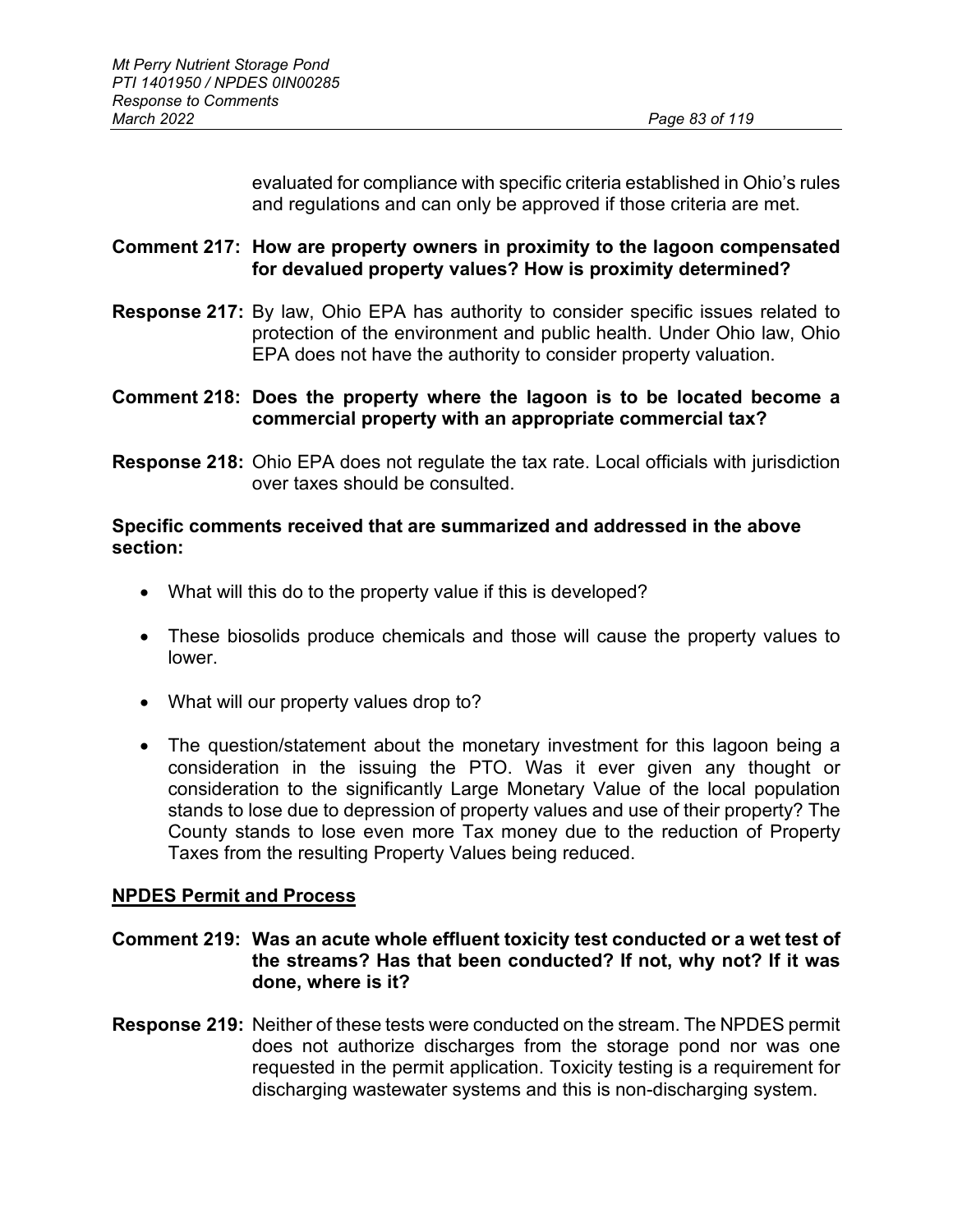### **Comment 220: Where is the SOP for composite samples?**

**Response 220:** The NPDES permit for this facility requires a standard operating procedure (SOP) for composite biosolid sampling to be submitted to Ohio EPA for acceptance within 30 days of the effective date of the NPDES permit. Composite samples of the biosolids are required to consist of six grab samples that are collected at times and locations to be representative of the facility's biosolids. The SOP will outline how, when, and where required samples will be taken to ensure they are representative of the entire pond. This plan will be available on Ohio EPA's eDocument system once it has been reviewed and accepted by Ohio EPA.

#### **Comment 221: Why weren't "heavy metals" testing included in the NPDES?**

- **Response 221:** Testing for heavy metals is included in the NPDES requirements. Facilities that generate biosolids must meet metal concentration limits in OAC 3745-40-4(D) prior to beneficial use. These metals include Arsenic, Cadmium, Copper, Lead, Mercury, Molybdenum, Nickel, Selenium, and Zinc. If metals limits are not met, the material must be landfilled or retreated. It will not be eligible to be taken to the Mt. Perry Nutrient Storage Facility. The permit for the storage facility requires sampling for the nine metals again prior to biosolids leaving the storage facility as outlined Part I.B. at station 0IN00285581.
- **Comment 222: There are the eight major heavy metals that the U.S. EPA mandates to test for in sludge and one of them that's not listed in the permit for Quasar to test for is chromium? Is this a typo or is it not required for this project?**
- **Response 222:** See Response 221. OAC 3745-40-04 and 40CFR503 do not require biosolids to be sampled for Chromium.

#### **Comment 223: Why was that site chosen? In the middle of farmland?**

**Response 223:** This is the site that was submitted to Ohio EPA in the application for the regional biosolid storage facility. No reasons were conveyed to Ohio EPA for picking this site. Based on information received, Ohio EPA determined that the site meets criteria for this type of structure.

#### **Comment 224: What stage of the process is this permit in?**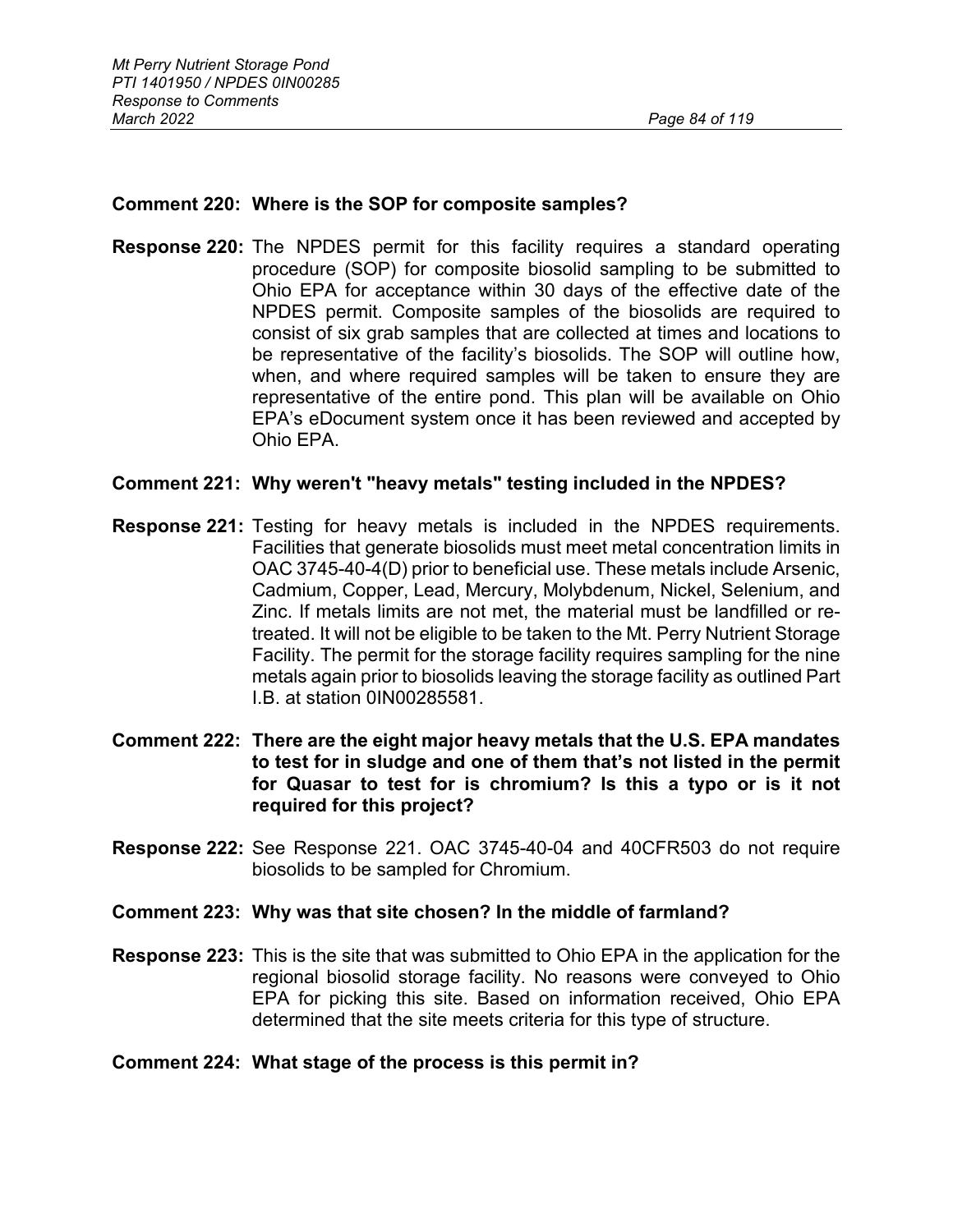**Response 224:** The permit-to-install for the project was issued on May 19, 2021. The final NPDES permit was effective on March 1, 2022.

#### **Comment 225: Who approved this?**

**Response 225:** If the question being asked is about PTI 1401950 and NPDES permit 0IN00285 the following answer applies. The director of Ohio EPA approved the Permit-to-Install 1401950 on May 19, 2021, and the final NPDES permit 0IN00285 on March 1, 2022.

#### **Comment 226: Who was this plan presented to?**

**Response 226:** If the comment is referring to the application for the NPDES permit, it was submitted, as required, to Ohio EPA Division of Surface Water.

#### **Comment 227: When is the deadline for the permit to be signed for usage?**

- **Response 227:** Generally, a permit decision is made within 180 days of receiving a complete application. In this case, consideration of, and response to, the extensive comments made by the public has resulted in a longer review time than is typical. A permit decision was made once Ohio EPA completed review of all requested information and comments.
- **Comment 228: Is there a deadline for Ohio EPA to respond to questions since there is a deadline to submit questions? Where will the responses be posted? Will all answers be available to the community or just to the person asking the question?**
- **Response 228:** There is no regulatory timeframe to respond to questions received during public comment periods. A response to all comments received was issued with the final version of the permit and is available as a public document.
- **Comment 229: Please let me know when the EPA meeting will be held regarding this project as it is my understanding that the permit to build has been approved; however, the permit for use has not been approved.**
- **Response 229:** No additional public meetings are scheduled for this project. Ohio EPA held a virtual hearing on Oct. 13, 2021, regarding this application for a NPDES Biosolids Storage Permit. Additionally, a public hearing was held on Oct. 20, 2021. This document summarizes the comments and questions received at the virtual and public hearings and/or during the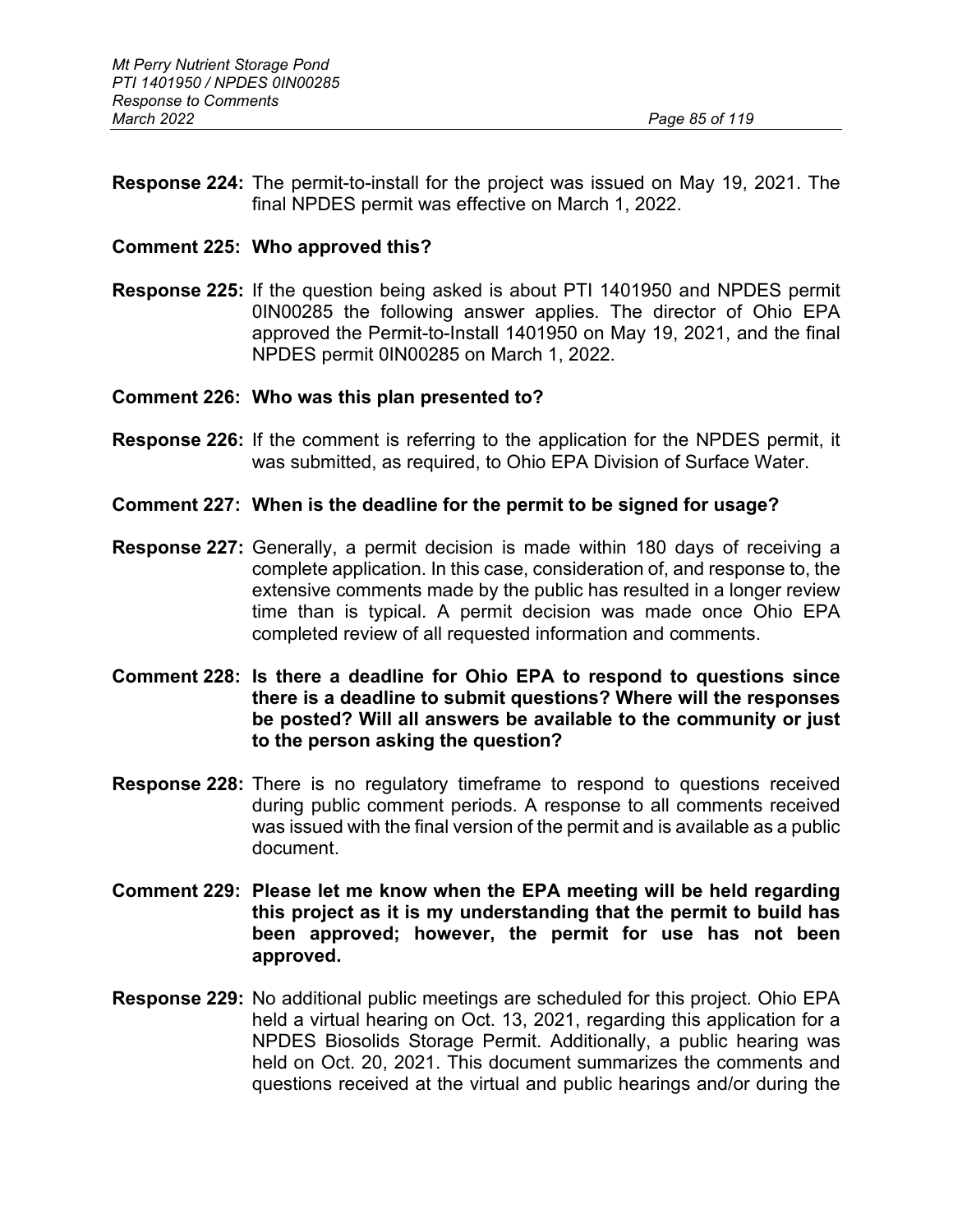associated comment period, which ended on Nov. 4, 2021. At this time no additional public meetings are scheduled.

#### **Comment 230: How did we not know about this?**

**Response 230:** Ohio EPA followed the required public notice requirements which included public noticing the final action of the permit-to-install as well as the draft NPDES permit in the local newspaper.

### **Comment 231: Was a stormwater permit issued?**

**Response 231:** Yes, Ohio EPA issued construction stormwater permit 0GC03664\*AG on Dec. 9, 2020, to regulate stormwater during facility construction.

### **Comment 232: One commenter questioned the reliability of self-regulation on the size and scope of this permit.**

**Response 232:** This facility will not be self-regulated but will perform self-monitoring and reporting. ORC 6111 provides authority for Ohio EPA to regulate wastewater treatment works, including storage of biosolids, and OAC Chapters 3745-40 and 42 contain the rules to regulate these facilities. Ohio EPA has specific requirements for siting, permitting, and construction regarding regional biosolids storage facilities per OAC 3745-40-07 and OAC 3745-42-13. All sampling, monitoring frequencies, record retention, and reporting requirements are found in OAC 3745-40- 09. The permits issued by Ohio EPA must meet minimum standards prior to issuance and provide a mechanism that requires permittees to be protective of human health and the environment. Self-monitoring and reporting in the form of sampling required by permits is a common regulatory framework that relies on oversight by a regulatory agency through agency inspections and review.

# **Comment 233: If biosolids get into Painters Run Creek then into Jonathan Creek and the Maysville watershed, how will everyone be notified of water contamination?**

**Response 233:** Biosolids removed from the facility will be land applied for agronomic benefit following the best site restrictions found in OAC 3745-40 which prevent runoff or discharge to surface and ground waters. If an accidental discharge of biosolids were to occur this would be treated as a spill that would be triaged by Ohio EPA emergency responders. The responders would notify anyone who may be directly impacted by the spill including public water systems.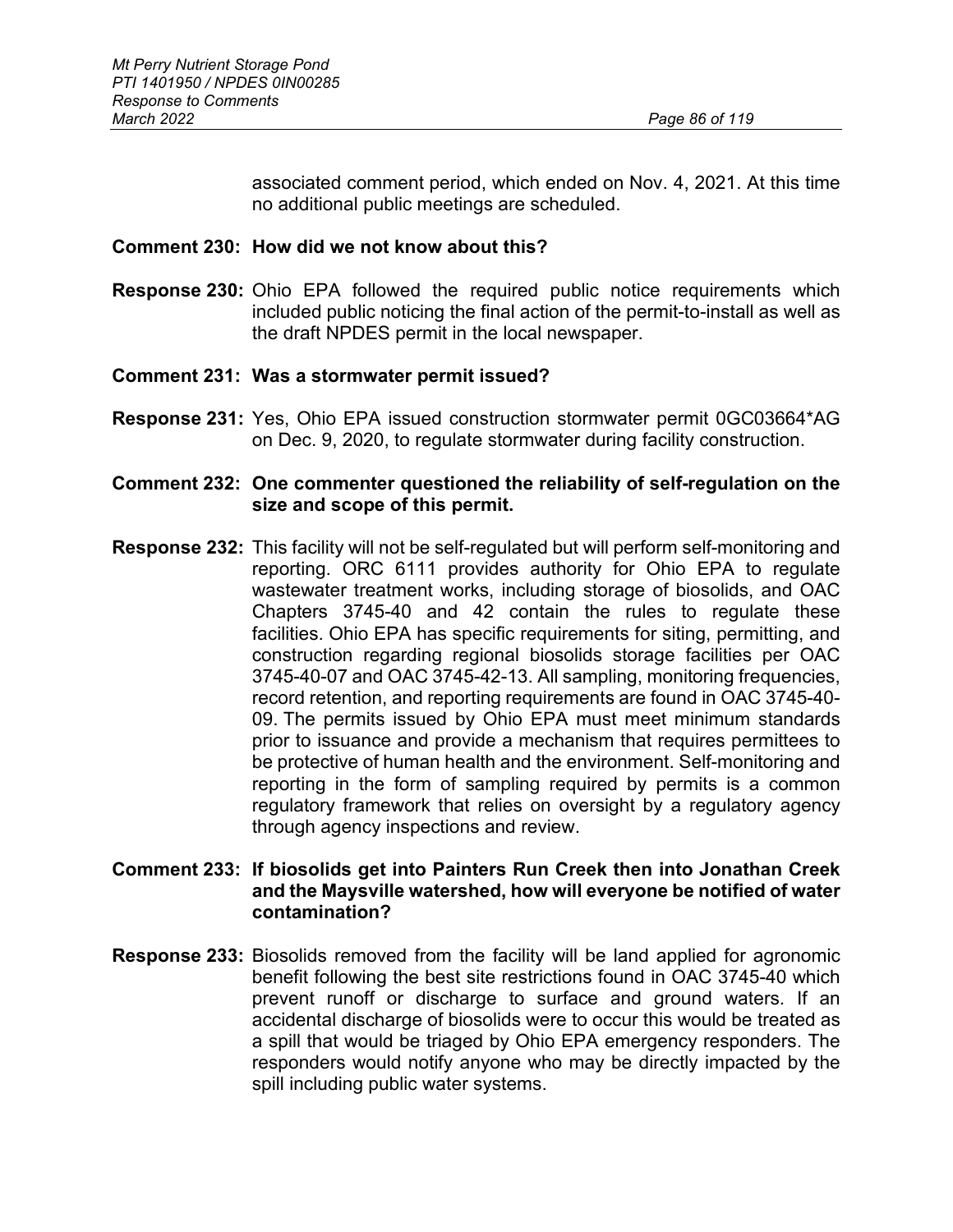# **Comment 234: The farmer only has 1021.796 acres of land. How can they process 20 million gallons of biosolids on that amount of land?**

**Response 234:** Class B biosolids from this facility will be eligible for land application on any field authorized for biosolids from any Quasar facility, not just fields owned by the farmer. Quasar's Zanesville Energy facility alone has over 5,100 acres authorized for land application of Class B biosolids.

# **Comment 235: What kind of enforcement can be done if there are violations of the permit conditions?**

- **Response 235:** Ohio EPA regulates thousands of permits. When a facility is in any type of non-compliance the goal of the Agency is for the offending facility to return to compliance. Ohio EPA can provide technical and non-technical assistance, issue violation letters, issue administrative orders (with and without penalty) and refer cases to the Ohio Attorney General's office for enforcement. More information regarding Ohio EPA's enforcement process can be found at: [https://epa.ohio.gov/divisions-and-offices/surface-water/dsw](https://epa.ohio.gov/divisions-and-offices/surface-water/dsw-programs/enforcement-program)[programs/enforcement-program.](https://epa.ohio.gov/divisions-and-offices/surface-water/dsw-programs/enforcement-program)
- **Comment 236: Has any email communication, phone communication, text messages of any citizens questions that have been submitted to Ohio EPA been sent to the permit holder or any of his legal team or representatives?**
- **Response 236:** Ohio EPA has not sent specific questions from citizens to the permit holder or any of their legal team or representatives.
- **Comment 237: Since the landowner is not a responsible party to test the water quality, who will and how often?**
- **Response 237:** The permittee is the responsible party to fulfill the monitoring requirements in the NPDES permit. The permittee is also required to perform any monitoring required by approved PTI 1401950, which includes the monitoring required by the ground water monitoring plan. The frequency of monitoring for each parameter and locations are outlined in the NPDES and the approved ground water monitoring plan.

# **Comment 238: How long will this lagoon be permitted?**

**Response 238:** NPDES permits are issued for a term not to exceed five years and are eligible for renewal after undergoing review and approval by Ohio EPA. When the facility is no longer actively being operated, all biosolids will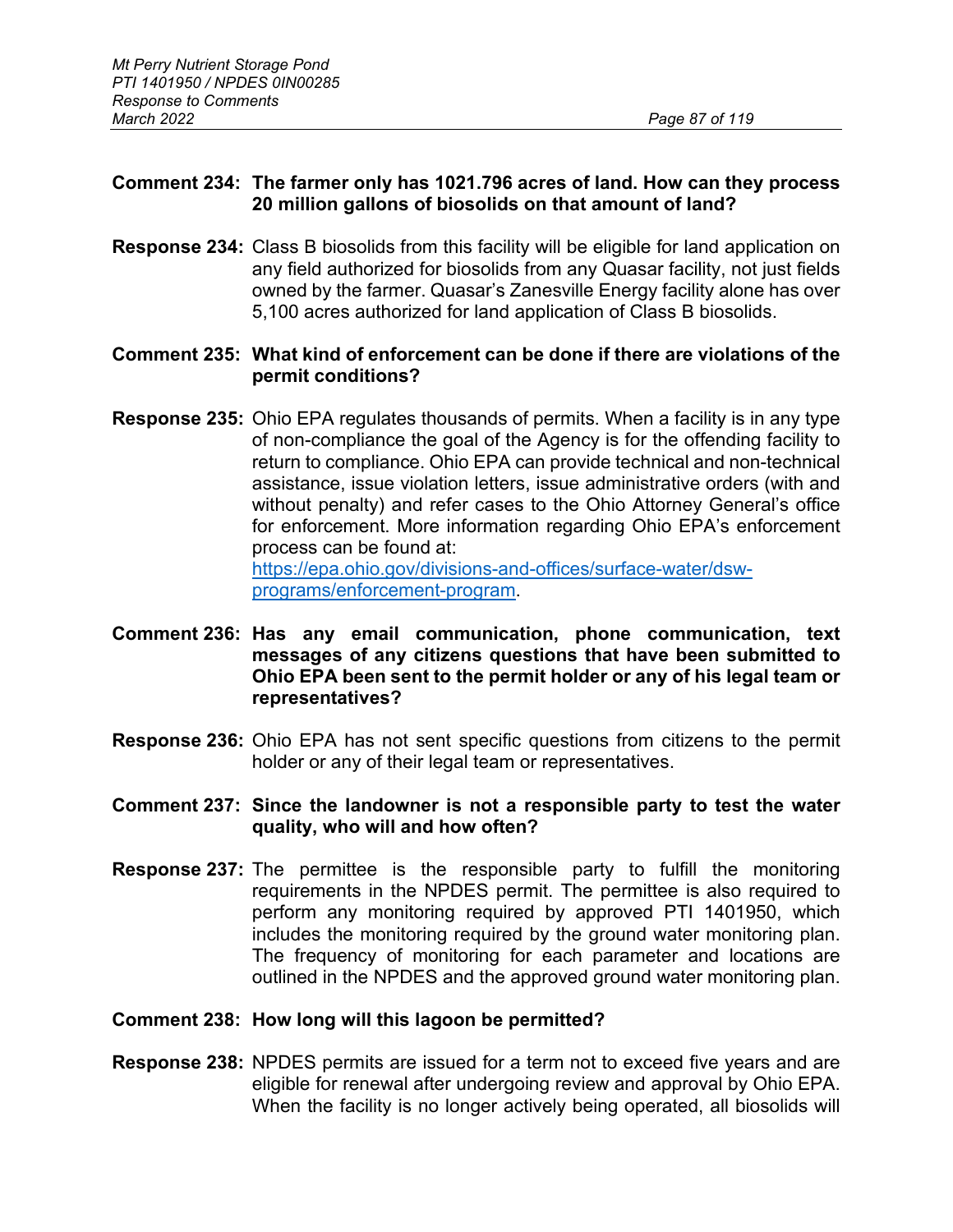have to be removed from the storage pond and the facility closed by an approved PTI.

# **Comment 239: What is the real effect this has on Ohio EPA to deny the project or deter the project?**

**Response 239:** It is unclear as to what this comment is referencing. The Ohio EPA's role is to review applications it receives for various permits as set forth in regulations and make decisions based on those regulations and information received in the permitting process. In the case of this project, ORC Chapter 6111 and OAC Chapters 3745-40 and 42 are the applicable chapters of Ohio law.

# **Comment 240: What can our governor do for us? What can the Ohio EPA director do for us?**

**Response 240:** The governor appoints the Ohio EPA director, who has specific duties and obligations that are set forth in Ohio law and regulation relative to permit applications and permitting decisions.

# **Comment 241: How many people make the decision to issue the permit? What is the number of people that must sign off on this and who are those people?**

- **Response 241** The director of Ohio EPA has the sole authority to approve or deny this permit. That decision is made based on all information gathered during the permit process including public comments and the recommendations of those reviewing the information submitted. The permit goes though technical review by environmental specialists and engineers, including in this case a hydrogeological expert and biosolids lead staff, further review by permitting supervisors and managers, as well as legal review before review by the director.
- **Comment 242: If this project will be approved, do the citizens get to ask for special conditions, for example to require eight test wells, a third party that reports weekly with verification of that third party, and PFAS testing of the biosolids?**
- **Response 242:** All available information from the permit applications, additional information required during the permitting process, as well as citizen comments and information gathered as a result of these comments were utilized to decide whether to issue this NPDES permit. The NPDES permit contains requirements and conditions necessary to ensure all regulations are met. Regarding the specific changes requested in these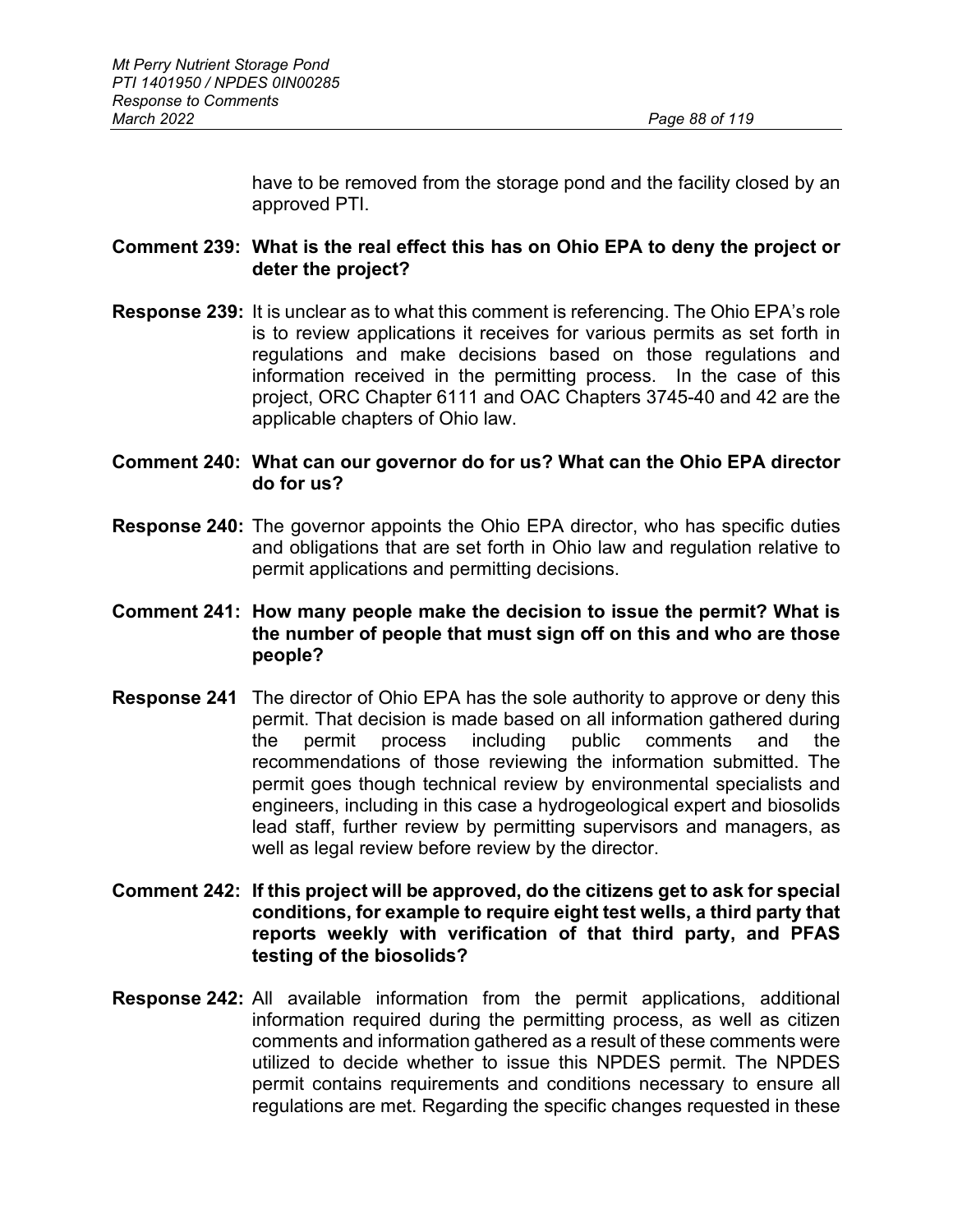comments, the number of monitoring wells required to be protective was determined based on Ohio EPA's Division of Drinking and Ground Waters' review of the hydrogeological study that was performed as part of the development of the Ground Water Monitoring Plan. Third party testing is not typically required as self-monitoring and reporting is a common regulatory framework that relies on oversight by a regulatory agency. Ohio EPA performs compliance sampling and laboratory audits as part of its oversight of the self-monitoring program. Currently, PFAS testing of biosolids is not required by 40CFR503. Ohio's biosolids regulations will be updated accordingly should U.S. EPA decide to add limits for additional parameters such as PFAS based on ongoing risk assessments.

### **Comment 243: Are they going to call the results monthly on the three well tests? How about can we get a third party?**

- **Response 243:** The NPDES permit requires a minimum of eight samples per well taken at least six weeks apart within two years of the effective date of the permit. A minimum of two samples per year thereafter, are required. The permittee is responsible to collect samples, have the samples analyzed, and report the results to Ohio EPA as specified in their permits. They may choose to conduct this work themselves or contract the work to a third party.
- **Comment 244: Upon request, all records will be given to the EPA within 48 hours, if they are maintaining records like they are supposed to be then this should not be a problem. Needs to be in the NPDES permit or the PTI permit.**
- **Response 244:** PTI 1401950 Condition 8 lists the records that must be maintained and made available to Ohio EPA for review upon request.

Condition 8. The following records shall be maintained and made available to Ohio EPA for review upon request:

- 1. Hauling manifests that document the generator, date, and volume in gallons of biosolids that were transported to the Mt. Perry Nutrient Storage Facility;
- 2. Hauling manifests that document the date, and volume in gallons of biosolids that were transported from the Mt. Perry Nutrient Storage Facility for beneficial use, transfer to another NPDES permitted facility, or disposal within a landfill;
- 3. The completed Mt. Perry Nutrient Storage Inspection Forms and the actions taken to address observed issues;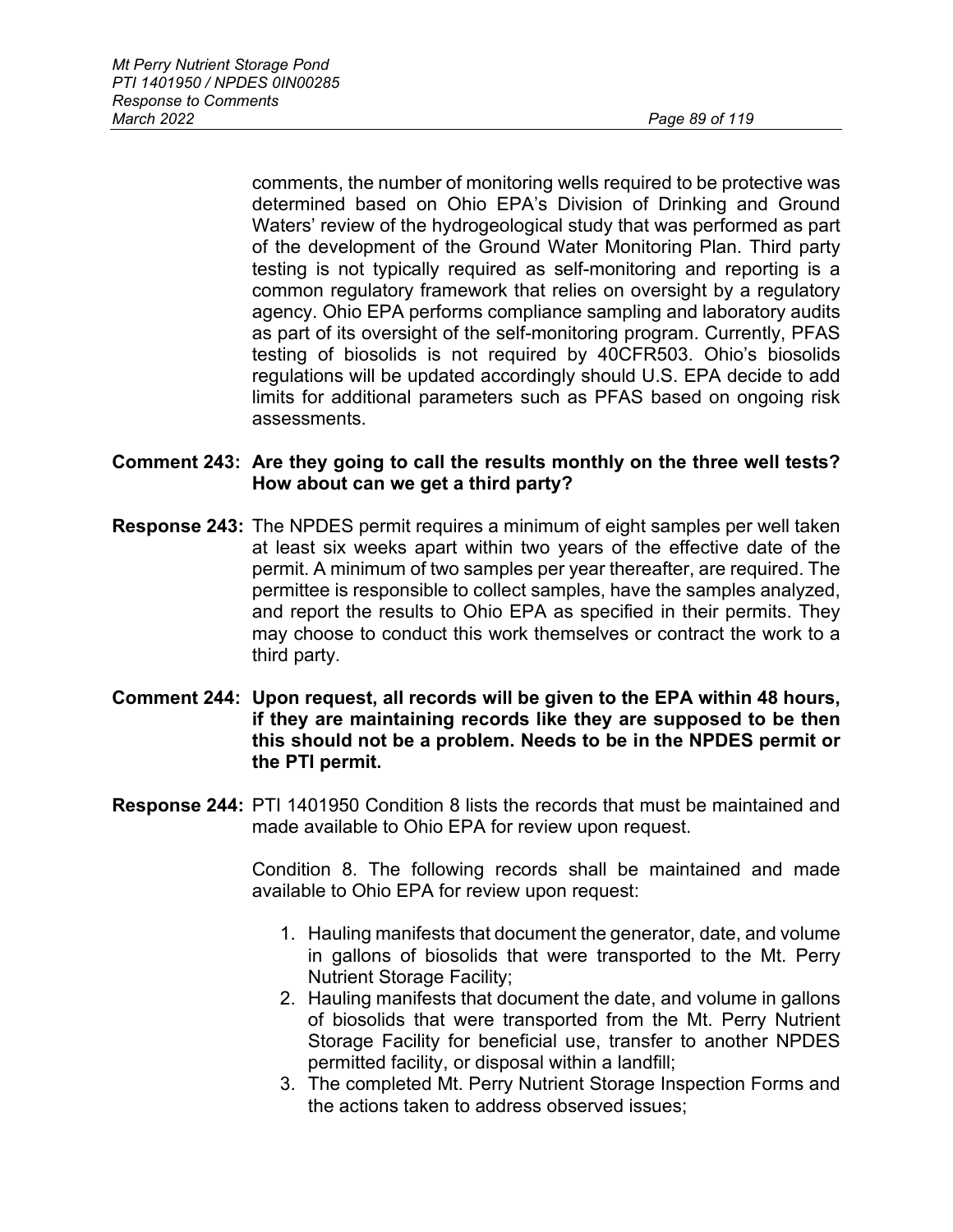- 4. Any complaints, and the actions taken to address them, related to the Mt. Perry Nutrient Storage Facility; and
- 5. The analytical results as required by the NPDES permit used to demonstrate the stability of Class B biosolids generated from each contributing anaerobic digester facility.

Additionally, the NPDES permit requires that the information required by PTI Condition 8 numbers 1, 2, and 3 be submitted monthly to Ohio EPA either in report form or in the monthly discharge monitoring reports.

# **Comment 245: In NPDES R. permit, they have 30 days to submit a correction action plan. Shouldn't that plan already be on file to address what will happen if pollutants are in the ground water? That 30 days gives more time to pollute our ground water.**

**Response 245:** Part II, Item R of the NPDES permit 0IN00285 requires a plan to be developed to respond to the specific conditions being presented. A plan of this type cannot be developed until there is an occurrence. A generalized plan developed in advance of a release may not be the best plan for the actual occurrence. If site specific information is not used, the plan may not be effective to correct the situation.

# **Comment 246: In the NPDES F. What other materials shall be authorized?**

**Response 246:** Part II, Item F of the NPDES permit 0IN00285 states that EQ or Class B biosolids may be stored in the facility. Any other materials would need to be authorized by Ohio EPA. If the permittee submits a request for other materials to be authorized, Ohio EPA will perform a thorough review of the material to ensure its addition to the biosolids for land application is protective of human health and the environment. Such materials may include other nutrient rich organics that do not contain pathogens or pollutants and that provide an agronomic benefit when applied at agronomic rates.

### **Comment 247: Where are all the 582 reporting stations located in the state that can dump here?**

**Response 247:** Only anaerobic digester facilities have permits with 582 reporting stations; these facilities are listed in the NPDES permit. Other facilities that generate liquid Class B biosolids may request to have their permits modified to add the 582 station to allow them to transfer Class B biosolids to the Mt Perry Storage Facility if Quasar is amenable to accepting their biosolids at the pond.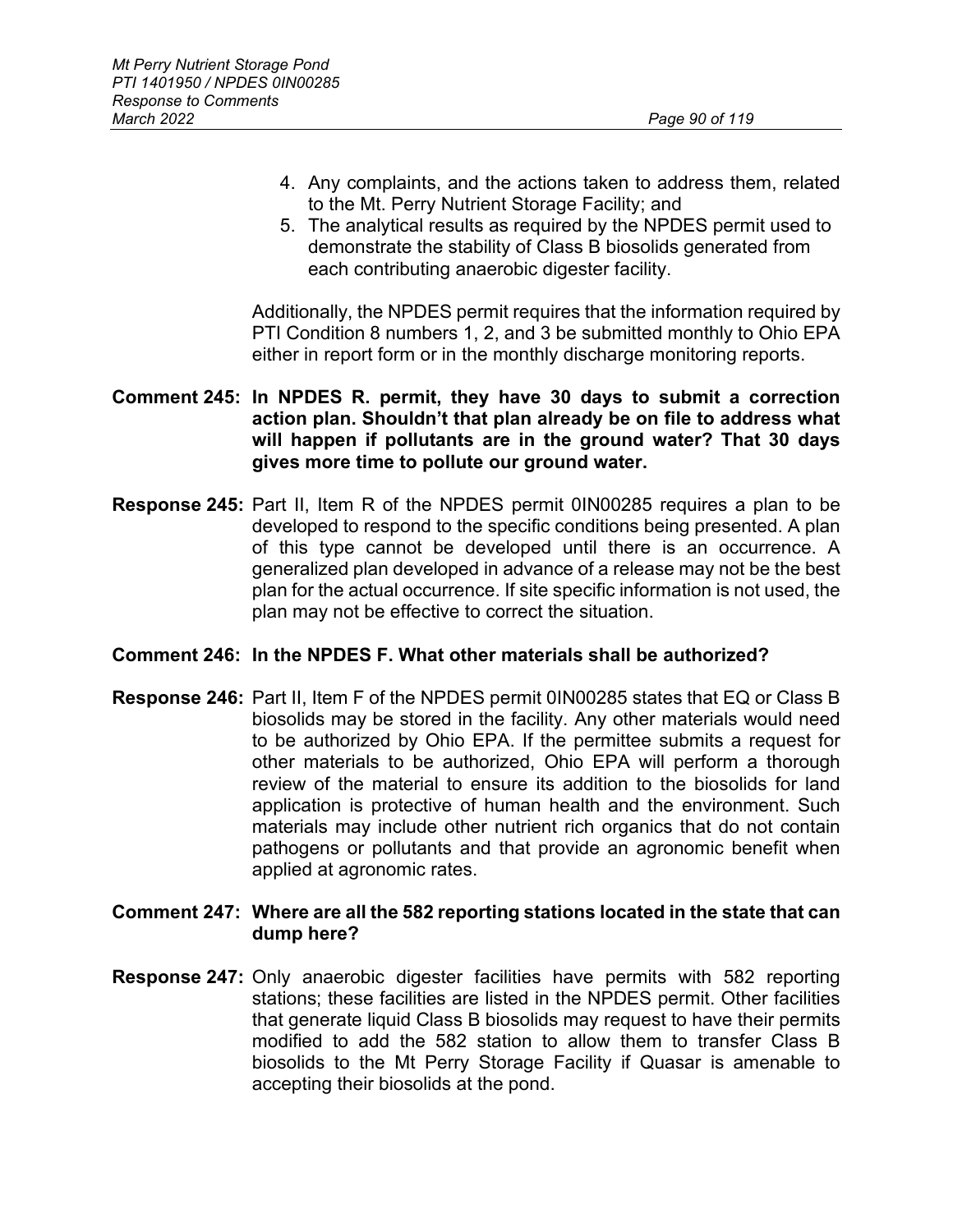### **Comment 248: The permit does not include minimum effluent limitations.**

**Response 248:** Class B biosolids that are land applied need to demonstrate an agronomic benefit and must not exceed the limitations as per the applicable permit. Minimum effluent limitations typically are used for effluents that discharge to a stream and for pollutants that need to be maintained at a certain level in the stream. For example, if dissolved oxygen or pH levels are too low in a stream it can negatively impact aquatic life. Generally speaking, effluent limits are for a maximum or average level rather than a minimum required level. The permit does not authorize a discharge of pollutants to any stream or water and therefore does not contain effluent limitations.

**Comment 249: What exemption notification for violations are not given to the public?**

**Response 249:** This question in this comment is not clear. The public can request any document be made available upon request. Ohio EPA is subject to Ohio's public records laws. The public can make a request at: [https://epa.ohio.gov/about/media-center/access-public-records/access](https://epa.ohio.gov/about/media-center/access-public-records/access-public-records)[public-records.](https://epa.ohio.gov/about/media-center/access-public-records/access-public-records) The Ohio EPA factsheet titled Public Records Requests and File Reviews can be found at this link: [https://epa.ohio.gov/static/Portals/47/facts/records.pdf.](https://epa.ohio.gov/static/Portals/47/facts/records.pdf) Exemptions are discussed in that document.

#### **Comment 250: What information is exempt from public record from Quasar?**

**Response 250:** The following information is from the Public Records Requests and File Reviews factsheet. "Some documents do not fall within the definition of a public record, and thus, are not available to the public. Other documents may fall within the definition of a public record but are exempt from release. These include trial preparation records; confidential law enforcement investigatory records; records whose release is prohibited by state or federal law; and homeland security records. (footnote 1 - Trial preparation records include information compiled in anticipation of, or in defense of, a civil or criminal action or proceeding. Confidential law enforcement investigatory records are certain records that pertain to criminal, quasi-criminal, civil or administrative law enforcement matters.) As stated above, certain records are prohibited from release by state or federal law. The largest example of this is attorney-client communications. Another example is information protected by tradesecret protection. (footnote 2 - Trade-secret information is material that is confidential with a company, has commercial value and gives its owner an advantage over its competitors. Trade-secret protection is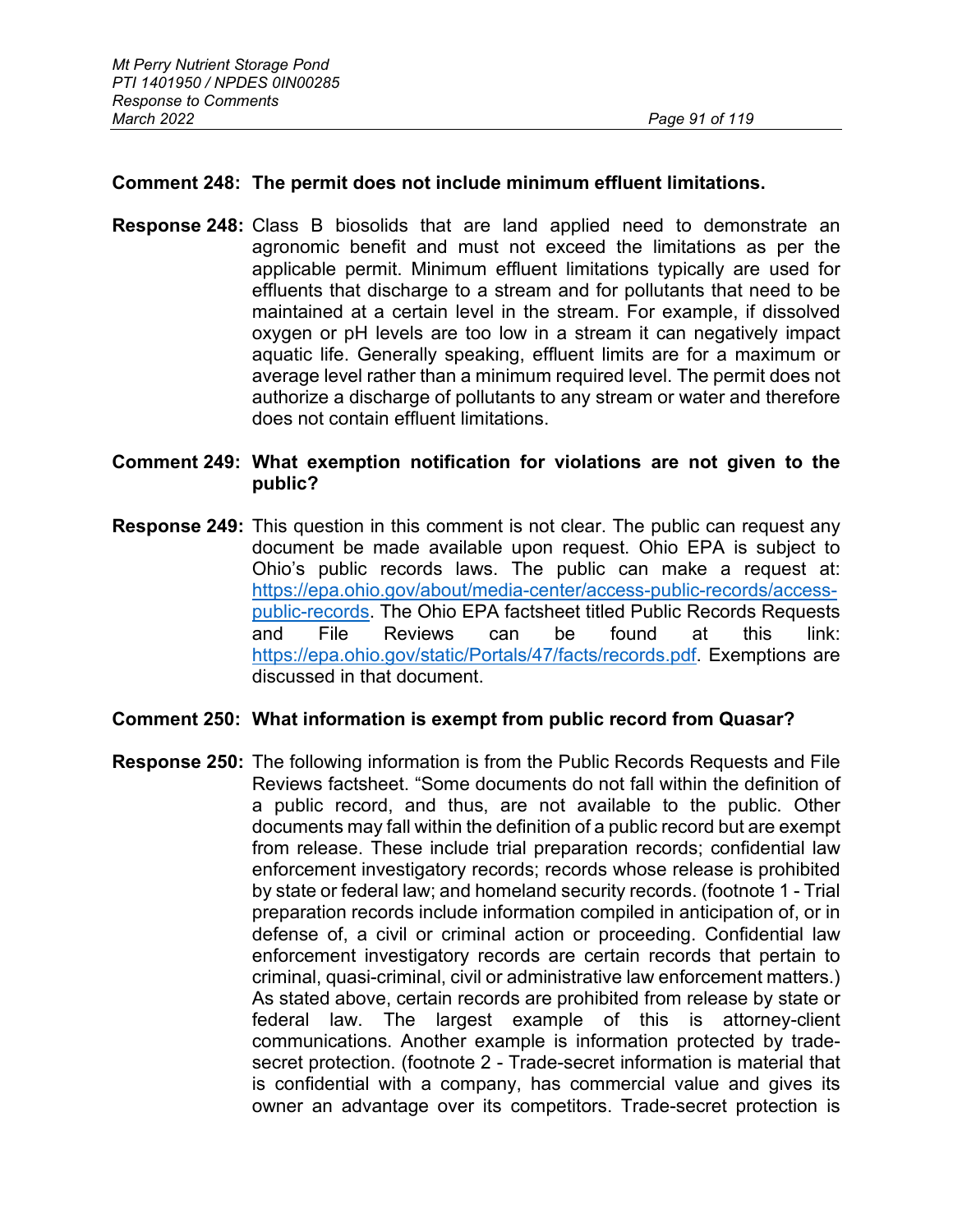requested by the company, although it is the Agency's responsibility to determine whether the information identified by the company is, in fact, a trade secret.)" The Ohio EPA factsheet titled Public Records Requests and File Reviews can be found at this link: [https://epa.ohio.gov/static/Portals/47/facts/records.pdf.](https://epa.ohio.gov/static/Portals/47/facts/records.pdf)

### **Comment 251: How do we make a formal complaint?**

**Response 251:** A complaint may be submitted by contacting Ohio EPA personnel or using the online form at the following link: [https://epa.ohio.gov/help](https://epa.ohio.gov/help-center/contact-us/submit-a-complaint)[center/contact-us/submit-a-complaint](https://epa.ohio.gov/help-center/contact-us/submit-a-complaint) Further information is available about complaints at the above link**.**

### **Comment 252: If this permit is allowed, who do we file an appeal with? How do we file an appeal?**

**Response 252:** The following is from the Environmental Appeals Commission [website:](https://erac.ohio.gov/)

"The Ohio Environmental Review Appeals Commission has exclusive original jurisdiction over any matter that may be brought before it from final actions of:

- The Director of the Ohio Environmental Protection Agency; or
- The Director of the Ohio Department of Agriculture; or
- The State Fire Marshal's Office; or
- The State Emergency Response Commission; or
- County and local boards of health.

Any person who was a party to a proceeding before any of the abovelisted entities may participate in an appeal to the Commission by filing a Notice of Appeal within thirty (30) days of notice of the final action. In addition, if the Director of the Ohio Environmental Protection Agency issues, denies, modifies, revokes, or renews a permit, license, or variance without issuing a proposed action, any person who would be aggrieved or adversely affected by the action may file an appeal with the Commission within thirty (30) days of the issuance, denial, modification, revocation, or renewal.

Notice of the filing of the appeal shall be filed with the Appellee within three days (3) after the appeal is filed with the Commission. A person appealing to the Commission shall be known as Appellant. The party supporting the finding from which the appeal is taken shall be known as Appellee.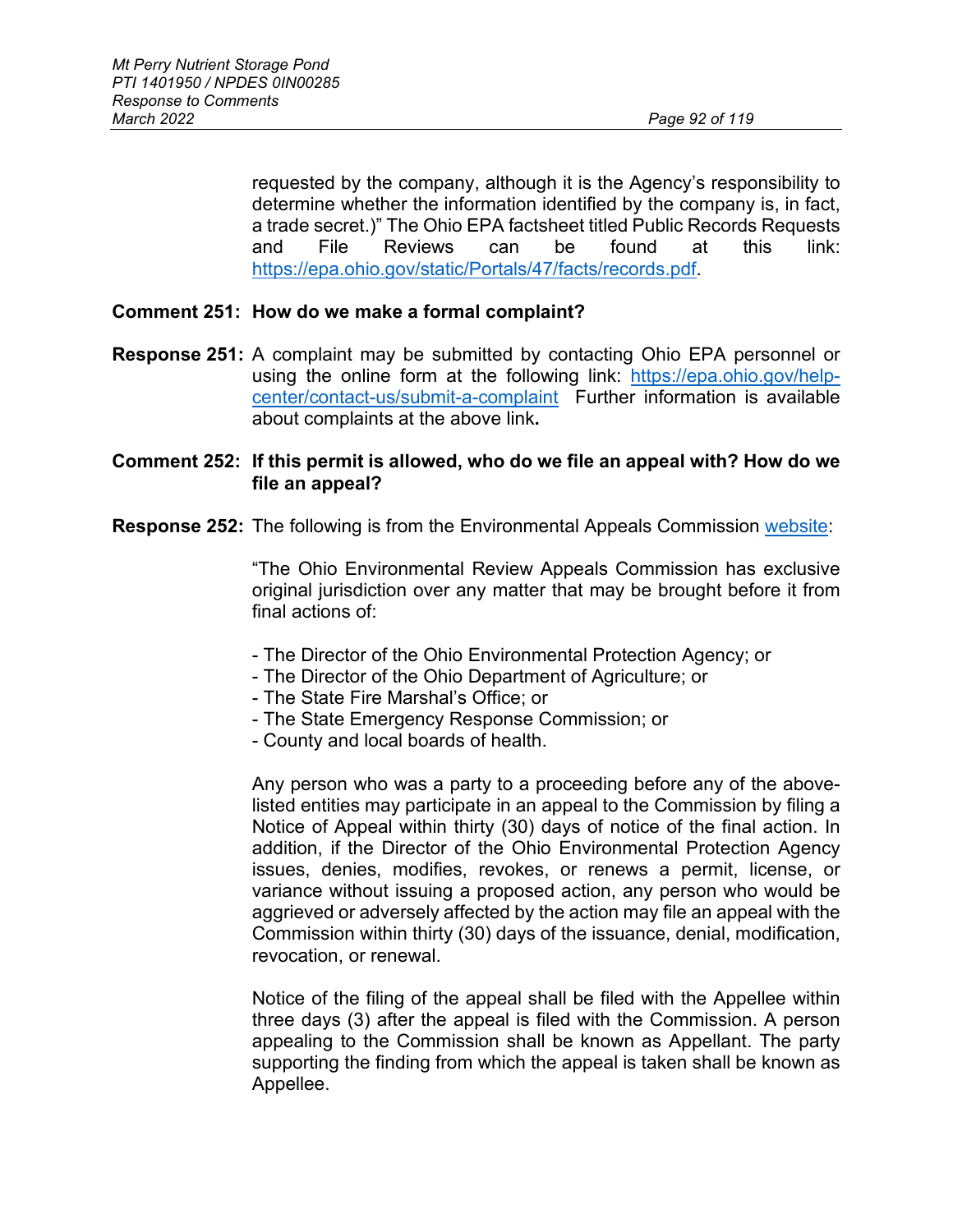The original appeal shall be accompanied by a filing fee of \$70. The Commission may waive the fee if the Appellant demonstrates that payment of the full amount of the fee would cause extreme hardship. (SEE: ORC 3745.04 and ORC 3745.07; OAC 3746-5-01, OAC 3746-5- 02, OAC 3746-5-03, and OAC 3746-5-04)."

### **Comment 253: Does an appeal stop the pit from being filled with anything until a decision is made?**

- **Response 253:** No, the filing of an appeal does not automatically suspend or stay the action being appealed. For information regarding the procedures relating to filing a motion for stay, see [OAC 3746-5-21](https://codes.ohio.gov/ohio-administrative-code/rule-3746-5-21) and [3746-5-22.](https://codes.ohio.gov/ohio-administrative-code/rule-3746-5-22)
- **Comment 254: In our appeal, can we say if you're going to approve it, well, these, these, and these things?**
- **Response 254:** An appeal would necessarily involve an action that has been finalized. Decisions about what relief to seek would be a question for the individual appellant and their legal counsel to decide

### **Comment 255: As a community/individual, what options do I have when only two or three people make the permit decision?**

**Response 255:** See Response 241 for the permit decision process. Any action of the director is subject to an appeal. Please see Response 252 on how to file an appeal.

#### **Specific comments received that are summarized and addressed in the above or the Biosolids section:**

- With the recent possibilities of landowners not being informed or unknowingly signing their land for application of Class B biosolids with these types of tactics seeming being used to the application of effluent, how can the EPA not amend the self-regulatory portion of the application?
- When is the next meeting regarding this facility?
- When will these questions be answered and posted? Do you have a timeline to get these comments and questions answered? Will all these answers be available for the whole community? Or will you be answering just the question that I ask you to me? Then they will answer their question to them, or will it be a public scenario? Where will they be found?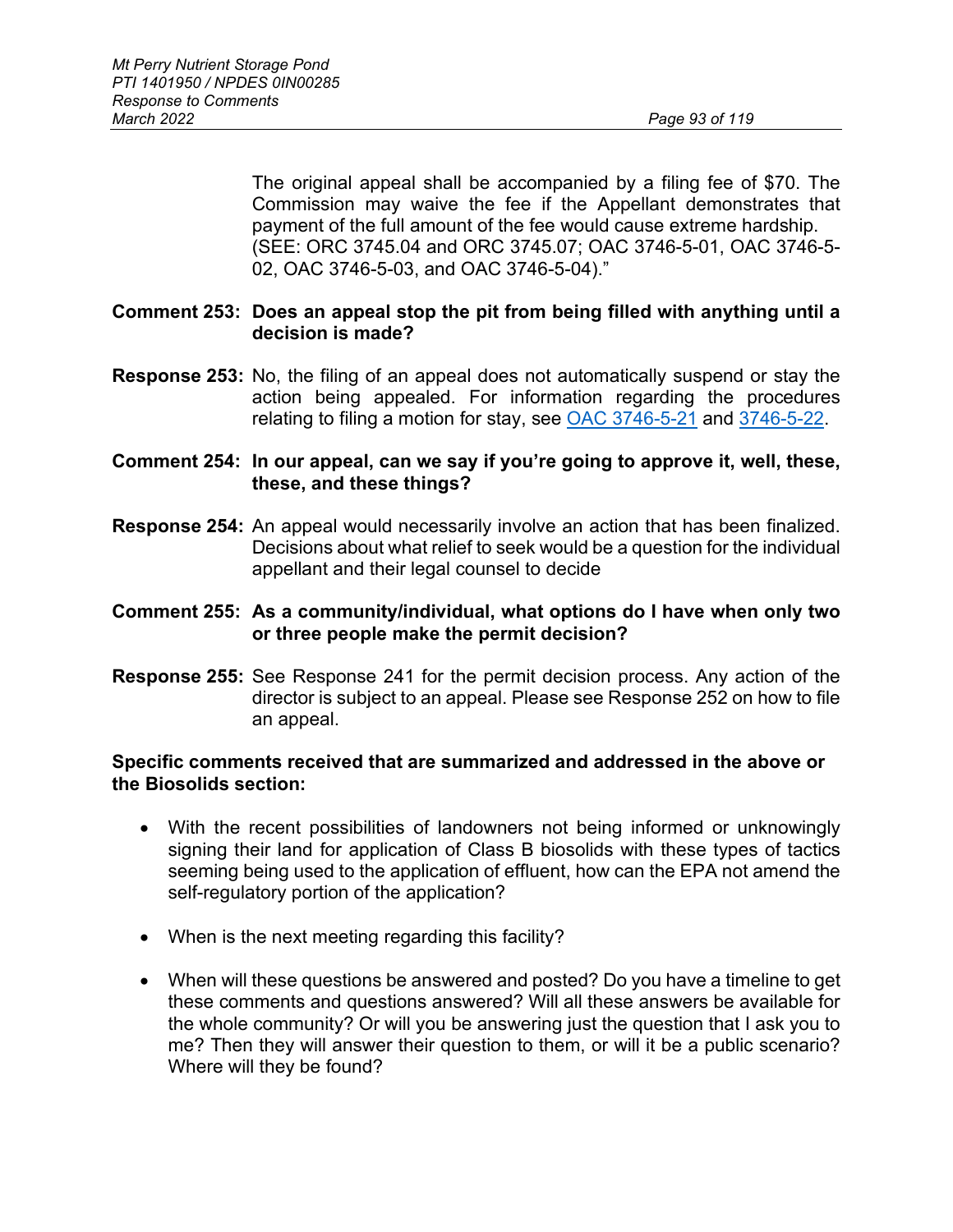- I understand the lifetime lagoon has a certain number of years it is permitted for? Will it be taken back out? What will it be used for ?
- Why are they not testing for heavy metal in the Class B biosolid being brought into this lagoon? From any of the facilities in this permit. It's not in the NPDES permit.

# **Applicant**

**Comment 256: Is this run by a private industry or government entity?**

- **Response 256:** The permit for the regional biosolids storage facility is issued to Mt. Perry Nutrient Storage, LLC which is privately owned.
- **Comment 257: How many plants does Quasar have that hold these biosolids?**
- **Response 257:** There are five permitted anerobic digestion facilities that generate biosolids that are currently owned and operated by Quasar Energy Group. They also own and operate a permitted biosolids storage pond.

#### **Comment 258: What options do we have to hold them responsible?**

- **Response 258:** If the facility is not being operated per their permit, you may file a complaint via the Ohio EPA Complaint Tracker Online Form at <https://epa.ohio.gov/help-center/contact-us/submit-a-complaint> If they have a spill, please use the Ohio EPA Spill Hotline (1-800-282-9378).
- **Comment 259: There have been complaints filed with Ohio EPA of violations related to the person/entity that is to have control of daily operations of the storage facility and land application of the biosolids from the facility. Why allow a person/entity with such a track record and distain for the area and population to be given such control?**
- **Response 259:** Ohio EPA regulations do not contain criteria that would allow past environmental compliance to be considered as a basis for denying a surface water permit for a new facility. Upon the permit's renewal, performance under the permit can be considered relative to whether the permit should be renewed.
- **Comment 260: Has Quasar paid any fines? What amount were they for? Due to any violations?**
- **Response 260:** Ohio EPA has not issued penalties to Quasar for any of its current permits.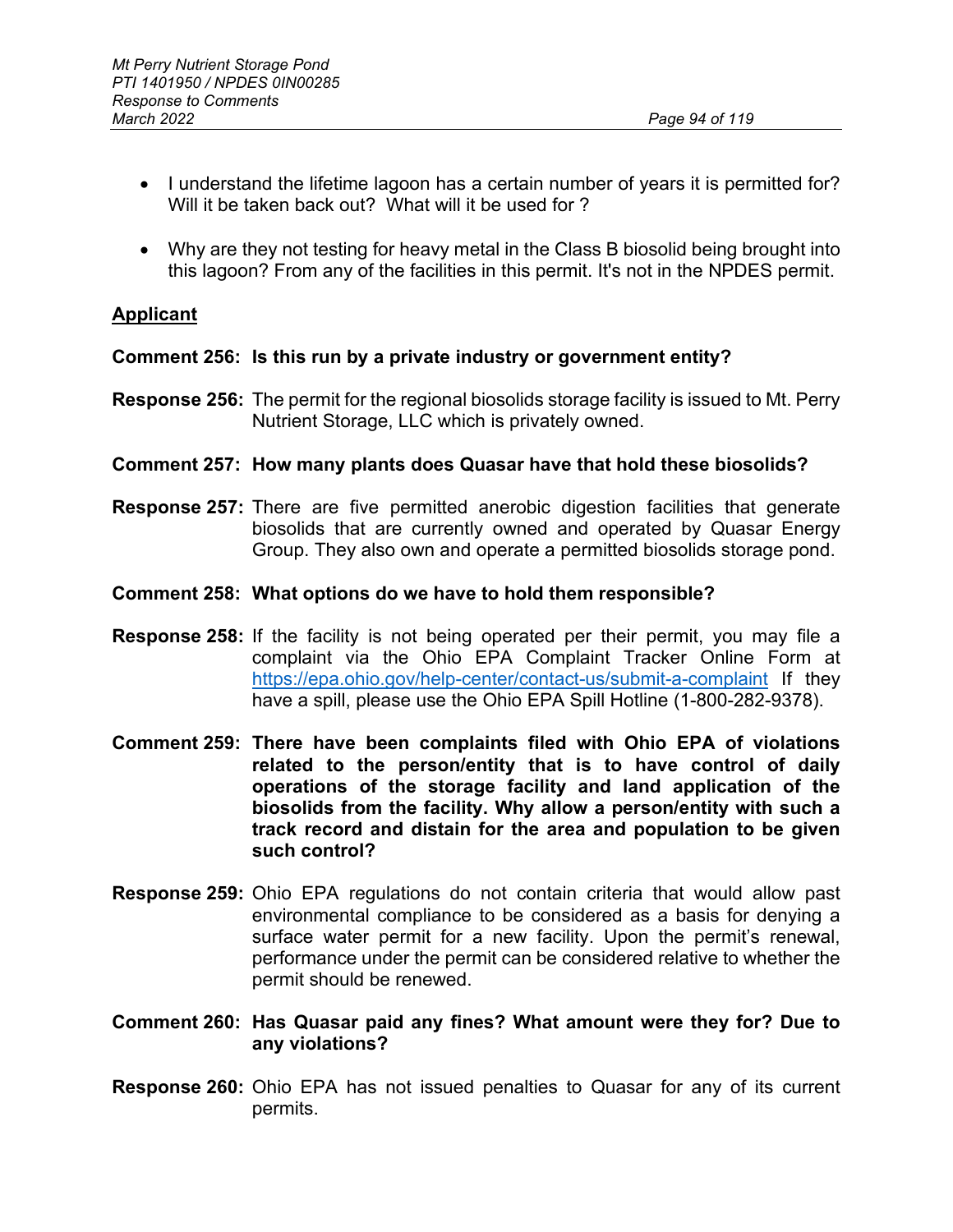# **U.S. EPA/Ohio EPA Regulation**

- **Comment 261: Why are lagoons self-regulated, when building them to selfreporting and self-testing water monitoring wells, self-odor control, self-spill control, self-biosolids testing? Is this what you call industrial standards? This self-regulated facility has a great potential of contaminating drinking water and Ohio waterways. Inspectors are at gas pipelines and road construction projects full time. This company has had several violations and none of them was self-reported.**
- **Response 261:** These sites are not self-regulated. The authority for the laws is from ORC 6111 and the rules to regulate these sites are in OAC 3745-40 and OAC 3745-42. Ohio EPA has specific requirements for siting, permitting, construction, sampling, and reporting for regional biosolid storage facilities. Permits issued by Ohio EPA must meet these standards prior to issuance. Self-monitoring and reporting in the form of sampling required by permits and meeting biosolids site restrictions set forth in rule is a common regulatory framework that relies on oversight by a regulatory agency through agency inspections and review. The facility is designed and will be permitted to prevent contamination of ground water and surface waters. While some violations at other facilities operated by the permittee have been discovered by Ohio EPA staff, it is not an accurate statement to say they have never self-reported violations.

# **Comment 262: What else can be done with sewage sludge if it is not land applied?**

**Response 262:** In Ohio, about 40 percent of sewage sludge is further treated for land application as Class B or EQ biosolids. About 34 percent of the sludge generated is sent to landfills, but landfills only have a certain amount of capacity for sewage sludge, so more facilities are seeking beneficial use (land application) options. About 25 percent of the sludge in Ohio is incinerated. This percentage has dropped in recent years due to aging incineration equipment, new air regulations, and the desire to beneficially use biosolids. There are only two wastewater treatment facilities in Ohio that have the equipment to incinerate sludge. U.S. EPA allows the surface disposal of biosolids, but Ohio EPA prohibits this option. There are other emerging sludge treatment technologies such as pyrolysis, but they all create products for which outlets such as land application are required**.** 

### **Comment 263: The last time U.S. EPA's biosolids regulations were updated was in 1993. When will they be updated?**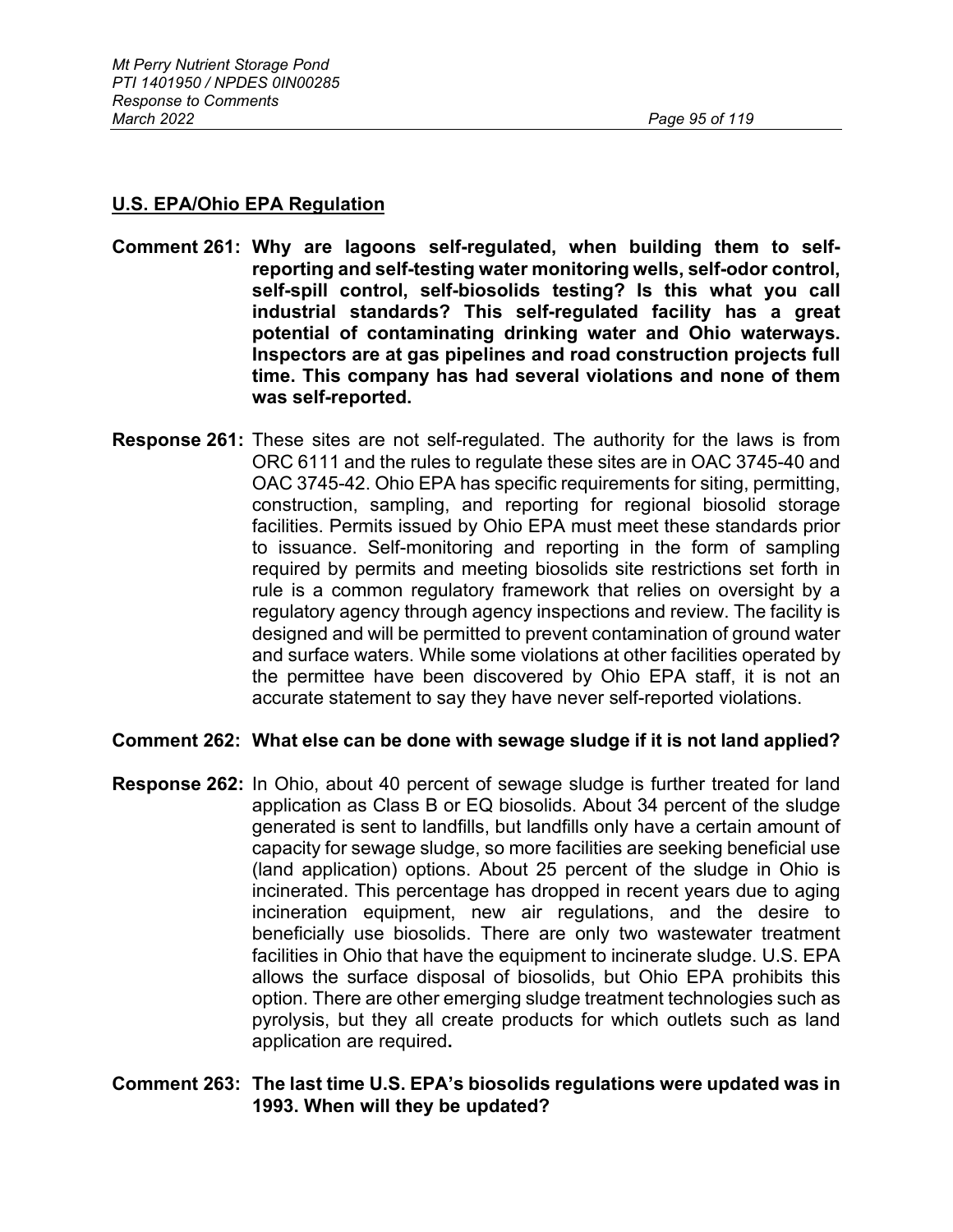- **Response 263:** The Clean Water Act (CWA) required U.S. EPA to develop regulations for the beneficial use of biosolids. These regulations, 40CFR503, were issued in 1993. The CWA also requires that U.S. EPA review the regulations every two years to identify emerging pollutants that may be found in biosolids, determine whether pollutants found present risks, and to regulate those pollutants that pose unacceptable risks. If risk is determined, then U.S. EPA regulates the pollutant of concern per the CWA. More information about U.S. EPA's biosolids risk assessments can be found at [www.epa.gov/biosolids.](http://www.epa.gov/biosolids) Ohio EPA is not certain when U.S. EPA will update the federal biosolids regulations; however, U.S. EPA's strategy and commitment to action to address PFAS is available at [https://www.epa.gov/pfas/pfas-strategic-roadmap-epas](https://www.epa.gov/pfas/pfas-strategic-roadmap-epas-commitments-action-2021-2024)[commitments-action-2021-2024.](https://www.epa.gov/pfas/pfas-strategic-roadmap-epas-commitments-action-2021-2024)
- **Comment 264: OAC 3745-40-07 says that a regional storage facility may not be located where there is potential for an unpermitted discharge to waters of the state. Painters Run Creek is right there.**
- **Response 264:** The storage pond is designed and will be regulated to prevent unpermitted discharges. The location meets the required siting criteria, including an isolation distance of 100 feet from surface waters. The NPDES permit requires a storage evaluation to be submitted each year that verifies there is enough capacity to store biosolids generated during the winter months when land application is not possible. The permit also requires submittal of the level of the pond each month as well as the amount of biosolids received at the pond and the amount removed. These reports will allow Ohio EPA and Quasar to closely monitor the levels to prevent a breach.
- **Comment 265: Do they have permission to have a wastewater facility in an area surrounded by working farms?**
- **Response 265:** The storage pond meets the siting criteria established in OAC Chapter 3745-40 for a regional biosolids storage facility.
- **Comment 266: OAC 3745-40-07 says that a regional storage facility cannot be located within a drinking water source protection area using ground water. There is a spring house across the road.**
- **Response266:** The citation referenced in this comment is for drinking water source protection areas of community public water systems using ground water. There are no community water systems in the vicinity of this storage facility. The required isolation distance between a private potable water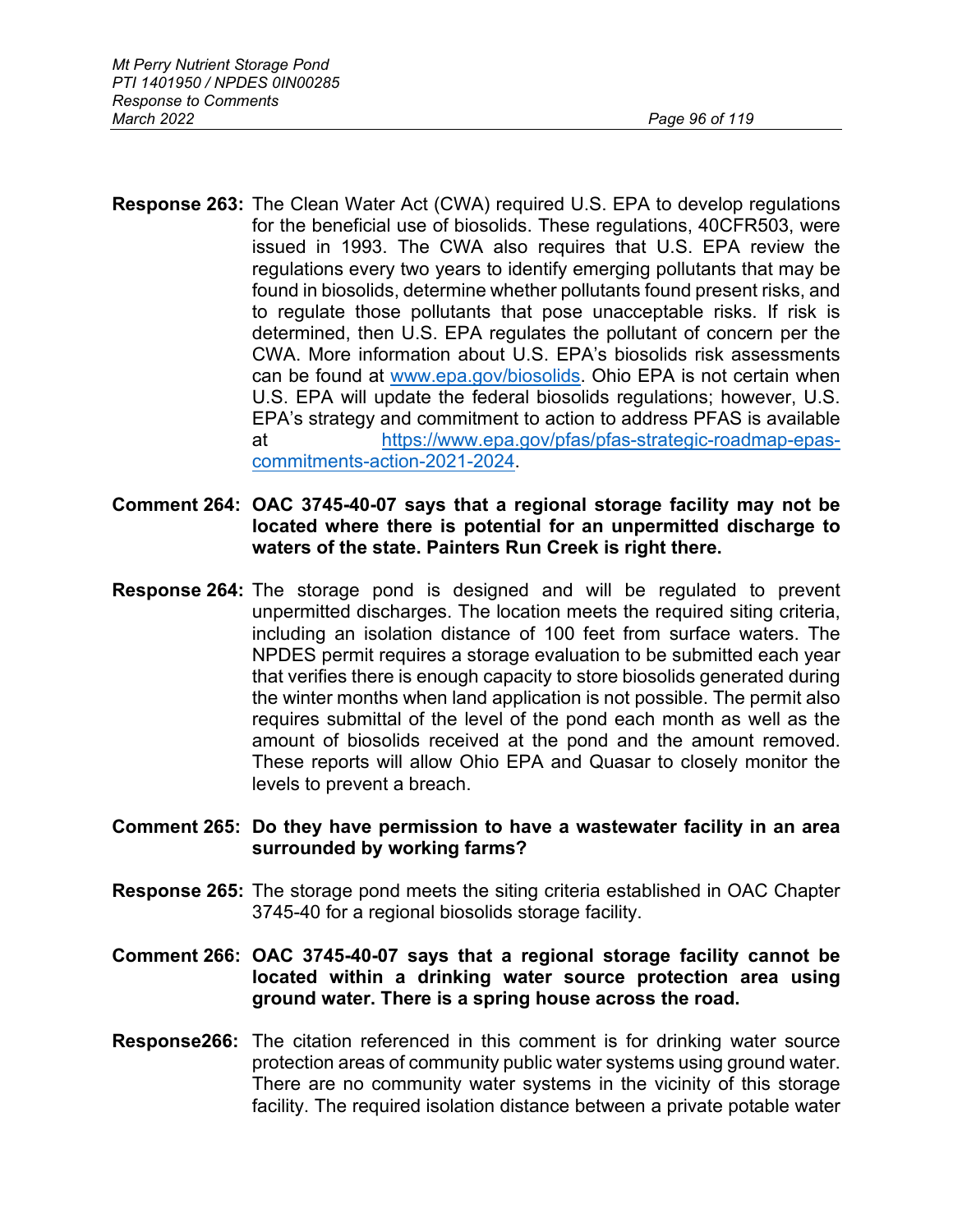source such as a spring or well and a regional storage facility is 300 feet. The closest point of the storage pond to the spring house is over 800 feet (using Google Maps).

# **Comment 267: Based on OAC 3745-40-07(G)(3)(B), all are separate LLCs and are their own companies and should not be allowed to dump at this lagoon.**

- **Response 267:** The cited regulation states: "Unless in accordance with an NPDES permit, no person shall mix Class B biosolids from two or more different treatment works not owned by the same permittee at a regional storage facility." Since an NPDES permit is being issued, mixing of biosolids from multiple facilities is allowed. The NPDES permit specifies the facilities that the applicant requested to be authorized to store Class B biosolids in the storage pond.
- **Comment 268: Does the EPA regulate what clothing the workers should be wearing when handling or applying biosolids?**
- **Response 268:** Ohio EPA has no regulations concerning the clothing that workers handling Class B biosolids must wear.
- **Comment 269: Is the EPA going to say when odor violations are called in that its coming for the manure lagoon 500 yards away that Ohio EPA does not regulate?**
- **Response 269:** Ohio EPA will investigate all complaints filed with the Agency.
- **Comment 270: Why, if the U.S. EPA has the GMI (Global Methane Initiative) are you allowing the installation of another open-air lagoon that will produce methane, a known contributor to greenhouse gases?**
- **Response 270:** Greenhouse gas emissions are regulated by Ohio EPA's Division of Air Pollution Control (DAPC). Emissions from the lagoon do not reach permitting thresholds. Additionally, the anerobic digester facilities that generate biosolids that will be stored at the facility, produce methane gas that is collected and used to heat the facilities. The biosolids have been processed to the point that methane emissions from the storage pond are considered de minimis.

#### **Comment 271: How is this lagoon regulated for the Clean Air Act?**

**Response 271:** Ohio EPA DAPC regulates air emission sources. Emissions from the lagoon do not reach permitting thresholds.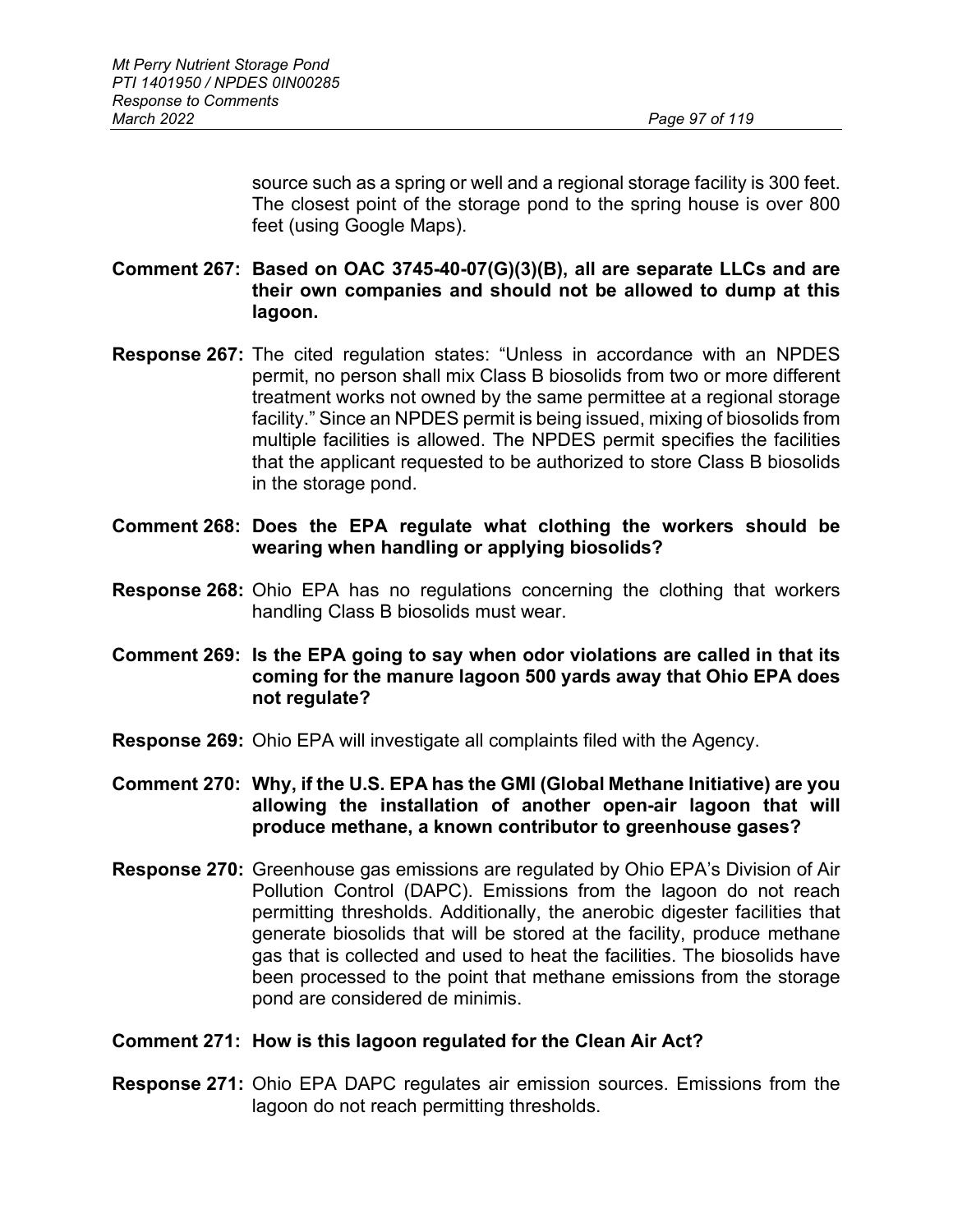### **Comment 272: Is an air pollution permit not required on a lagoon this size? When is one required?**

**Response 272:** An air permit is not required for this facility. An air permit is required when emissions from a source reach or exceed a regulated threshold. A Multi-Media Letter was distributed to each Ohio EPA division on Dec. 9, 2020, notifying the divisions of the project and asking them to respond by Dec. 22, 2020, if their participation was needed. No response was received indicating an air permit was necessary from Ohio EPA DAPC.

### **Comment 273: Is the RCRA/Land Disposal Restrictions Program being considered in the current plans?**

**Response 273:** The Resource Conservation and Recovery Act (RCRA) regulates nonhazardous solid waste and hazardous waste; it does not regulate biosolids. U.S. EPA developed separate regulations for the beneficial use of biosolids in 40CFR503 and Ohio's biosolids regulations (OAC 3745-40) mirror the federal requirements.

### **Comment 274: How does the NPDES permit program and Clean Water Act (CWA) Section 404 program being applied into EPA's plans?**

**Response 274:** OAC 3745-40-03 requires a NPDES permit for the beneficial use of Class B biosolids. Section 404 of the CWA is administered by the U.S. Army Corps of Engineers (COE). A Section 404 permit is for placing fill in a wetland or stream which is not applicable in this situation.

# **Comment 275: Coal miners are required to put up bonds for sites to eventually reclaim. Why does this project not have to?**

- **Response 275:** Ohio EPA Division of Surface Water regulations do not require bonds to be put up for permit-to-install projects.
- **Comment 276: What is the penalty if violations occur? We get the fact they must come back into compliance, but no fines are assessed so they will do it again and again. These companies have been doing this for a long time and they should be having no issues with reporting paperwork, records not filled out or missing records. There needs to be fines now for any violations.**
- **Response 276:** Ohio EPA's permit compliance methodology is to work with the permittee to achieve compliance and that may or may not involve civil penalties. Ohio EPA utilizes a penalty calculation matrix that will account for a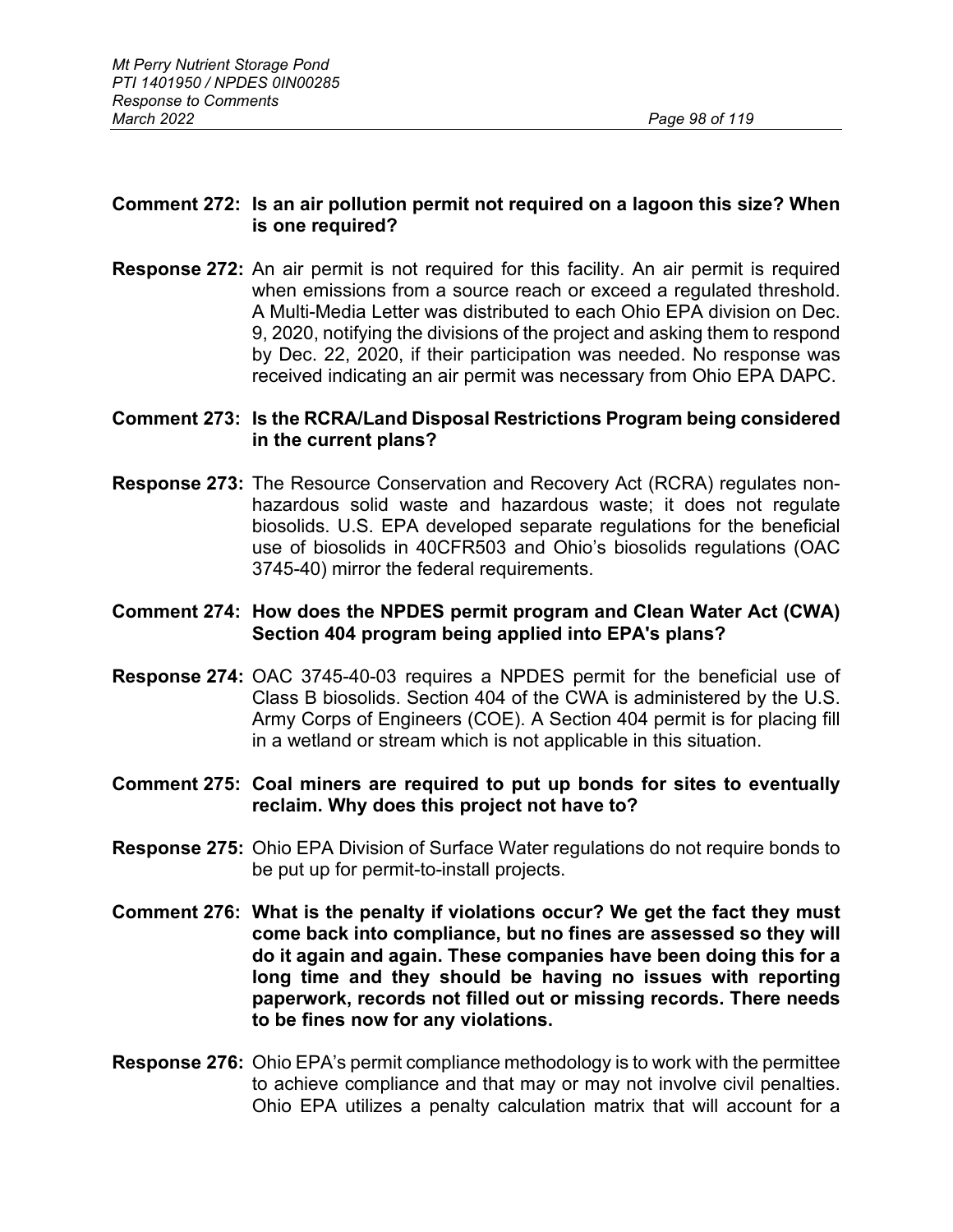number of factors such as penalty allowance in code, recalcitrance, cost savings for non-compliance, and environmental harm when deciding the amount of a penalty.

### **Comment 277: Why do we need to get a lawyer if the EPA is supposed to protect us (human/wildlife)? That's why I pay my taxes.**

- **Response 277:** The decision to enlist the services of a lawyer is within the discretion of an individual if they choose to appeal a permit. The Environmental Review Appeals Commission (ERAC) will require counsel to be retained if the appeal is on behalf of an organization or company. Ohio EPA is following all applicable regulations it is allowed to under the law. Human health and the environment are being protected under the established regulations within this permit.
- **Comment 278: I have attached U.S. EPA's public information and highlighted pages 11-13. My understanding is that standards were issued to prohibit any waste treatment, storage, and disposal facilities, and ocean dumping. The information states a decrease of waste being dumped into landfills. Of course, it would when you are dumping and storing waste on farmers' fields. (39-page report was attached)**
- **Response 278:** The information referenced in the comment is for the Resource Conservation and Recovery Act (RCRA). RCRA regulates nonhazardous solid waste and hazardous waste. RCRA sets standards for waste treatment, storage, and disposal facilities that handle nonhazardous solids waste and hazardous wastes and prohibits ocean dumping of these wastes. RCRA does not regulate biosolids. U.S. EPA developed separate regulations for the beneficial use of biosolids in 40CFR503 and Ohio's biosolids regulations (OAC 3745-40) mirror the federal requirements. Ocean dumping of sewage sludge was banned by the Ocean Dumping Ban Act of 1988.
- **Comment 279: U.S. EPA enacted the "Ocean Dumping Ban Act of 1988" to stop the killing of marine life. Why, now, is it okay to dump it in our front yard and kill humans?**
- **Response 279:** The Ocean Dumping Act, regulates the open dumping of sewage sludge and industrial waste in the ocean. In 1993, U.S. EPA issued 40CFR503 to regulate biosolids which is sewage sludge that has been treated for beneficial use. Ohio EPA regulates the beneficial use of biosolids through OAC 3745-40 which mirrors the federal regulations. The goals of the biosolids program are to protect public health and the environment, encourage the beneficial reuse of biosolids, and minimize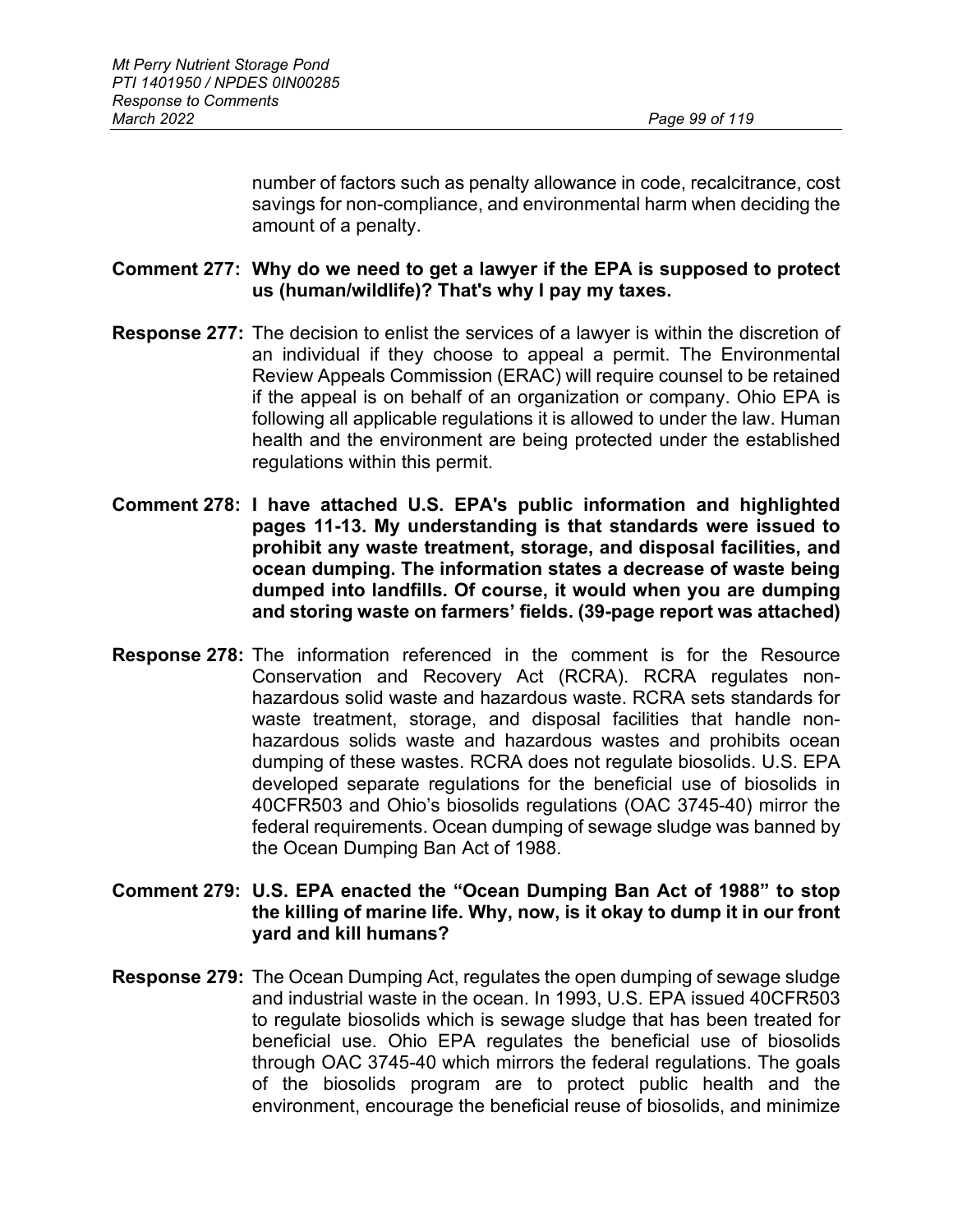the creation of nuisance odors. Class B biosolids are only applied at authorized locations. Over decades of use, biosolids have not been linked to any fatalities. When biosolids are applied in accordance with the regulations, there is negligible risk of negative impacts to human health or the environment.

- **Comment 280: Does the actual site get inspected after weather events?**
- **Response 280:** The permit requires the permittee to inspect the pond at least once a month.
- **Comment 281: Will results from inspections be public information? Will there be an inspection log somewhere to be reviewed by public and where may this be located?**
- **Response 281:** The inspection letters for any inspection conducted by Ohio EPA will be available on Ohio EPA's eDocument system at: [http://edocpub.epa.ohio.gov/publicportal/edochome.aspx.](http://edocpub.epa.ohio.gov/publicportal/edochome.aspx)
- **Comment 282: Can the Army Corps of Engineers be involved?**
- **Response 282:** The Army Corps of Engineers regulates the placement or discharge of dredge or fill in a wetland or stream. The Army Corps of Engineers does not have the regulatory authority to get involved at this time since no dredge material or fill is being placed in a stream or wetland.
- **Comment 283: Did the Perry County Health Department approve this permitting?**
- **Response 283:** Ohio EPA is charged with administering the beneficial use of Class B biosolids through the Division of Surface Water; therefore, the local health department is not required to be involved in the permitting of biosolids storage facility. Ohio EPA recommends contacting the local health department for any of their jurisdictional permitting requirements.

#### **Comment 284: Can the two different manures that are being spread be mixed?**

**Response 284:** It is not entirely clear what this question is in referencing. Application of manure is regulated by the Ohio Department of Agriculture. Information on manure application is discussed on their website at [https://agri.ohio.gov/divisions/soil-and-water](https://agri.ohio.gov/divisions/soil-and-water-conservation/resources/manure_application)[conservation/resources/manure\\_application.](https://agri.ohio.gov/divisions/soil-and-water-conservation/resources/manure_application)

**Opposition to the Project**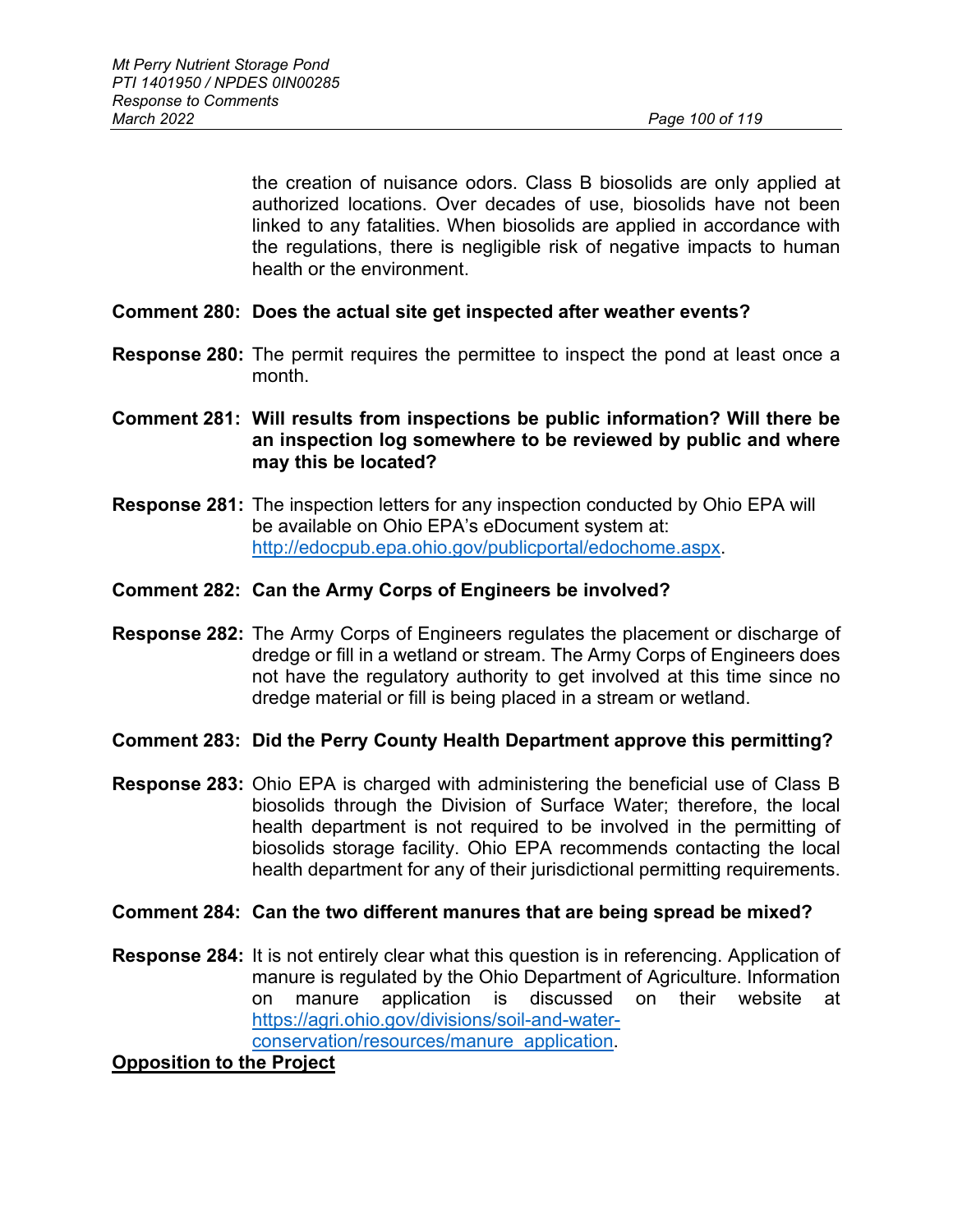### **Comment 285: One commenter stated that calling the project a nutrient storage facility is a misrepresentation of the facility which is a Class B biosolids lagoon.**

- **Response 285:** Ohio EPA does not regulate how a facility is named. The project name on the applications submitted for the construction and operation of the pond is "Mount Perry Nutrient Storage".
- **Comment 286: Several commenters expressed opposition to the nutrient storage facility stating that it is not protective of human health, the environment, and wildlife, that it lacks adequate studies and thirdparty monitoring, and that the material stored in the pond is hazardous.**
- **Response 286:** Ohio EPA's mission is to protect the environment and public health by ensuring compliance with Ohio's environmental laws. The storage facility has been designed by engineers and geologists to be protective of the environment. The biosolids stored in the pond will be required to be treated to the standards required for beneficial use. The facility will also be required to self-monitor and report in the form of sampling, which is a common regulatory framework that relies on oversight by a regulatory agency through agency inspections and review.

Approval or denial of PTI and NPDES applications can only be based on specific criteria established in Ohio's regulations. These applications cannot be legally denied if all the required criteria are met.

### **Comment 287: Several commenters indicated concerns about the potential for negative economic and social impacts to the community.**

**Response 287:** By law, Ohio EPA has authority to consider specific issues related to protection of the environment and public health. Under Ohio law, Ohio EPA does not have the authority to consider economic issues such as property valuation in the context of the permits associated with this project.

### **Comment 288: Several commenters expressed concerns that this project is unethical and should be denied by Ohio EPA.**

**Response 288:** These permits are issued pursuant to ORC 6111 and regulations adopted thereunder - OAC 3745-40 and OAC 3745-42. These regulations include specific requirements for siting, permitting, construction, sampling, and reporting for regional biosolid storage facilities. Permits issued by Ohio EPA must meet minimum standards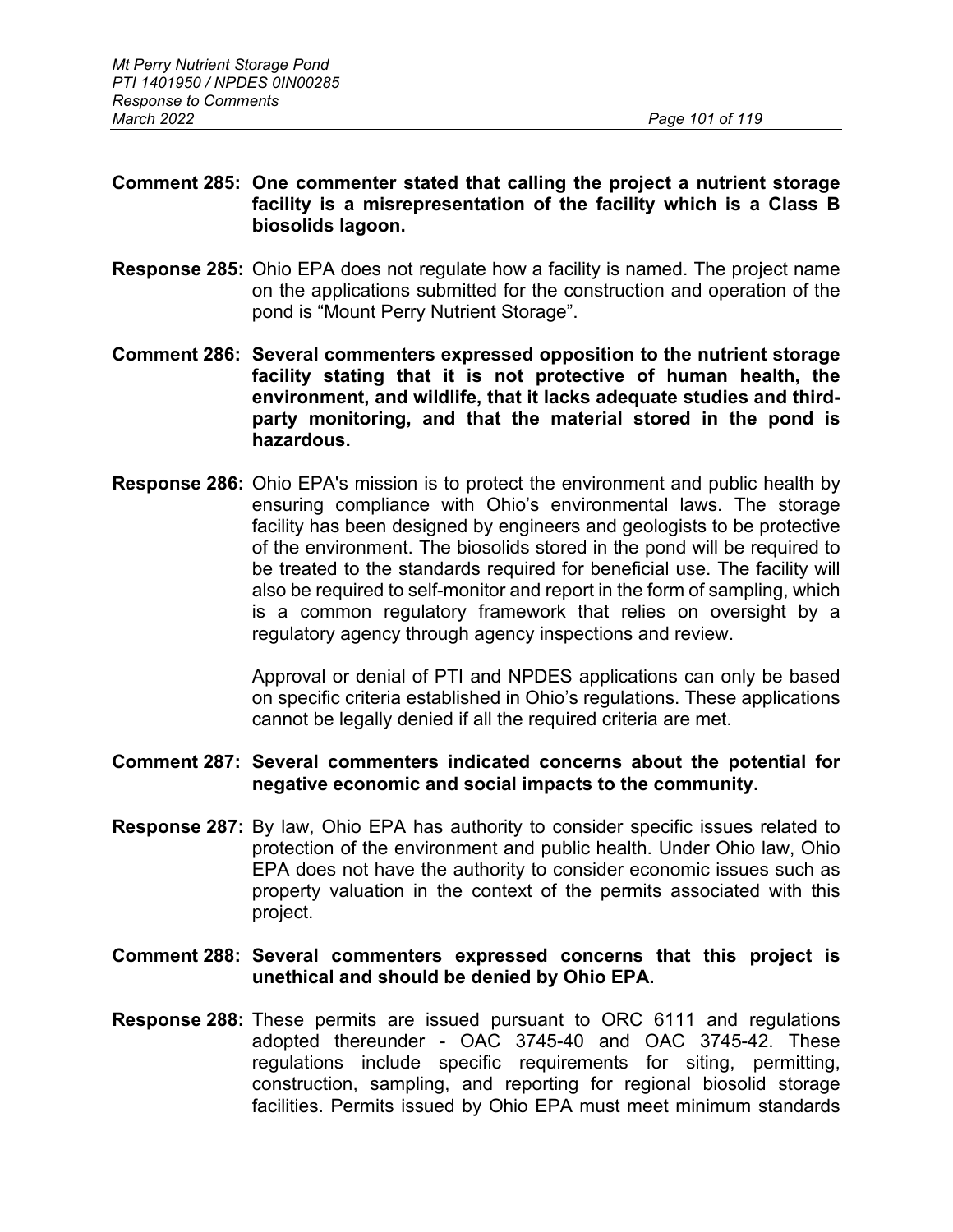prior to issuance. Approval or denial of these permits can only be based on specific criteria established in Ohio's regulations. These applications cannot be legally denied if all the required criteria are met.

Ohio EPA is neither aware of, nor authorized to investigate ethics violations. Anyone who believes Ohio's ethics laws have been violated are encouraged to contact the Ohio Ethics Commission at (614) 466- 7090 [\(www.ethics.ohio.gov\)](http://www.ethics.ohio.gov/).

### **Comment 289: One commenter expressed concern about the potential for mosquitos to breed at the pond and their potential to carry diseases from the pond.**

**Response 289:** The storage facility will store biosolids that have been specifically treated to reduce pathogens and to reduce the attractiveness of the biosolids to vectors such as mosquitos. The PTI and the permit include conditions to maintain the facility to further discourage nuisance vectors. This includes controlling vegetation around the perimeter to prevent mosquitoes. Approved corrective actions are required should nuisance vectors associated with the pond occur. Ohio EPA is not aware of any studies that indicate such facilities provide disease to the vector itself.

### **Comment 290: One commenter expressed concern about the location of the facility in relation to nearby homes and farms.**

**Response 290:** The location of the facility was determined by the applicant. Ohio EPA was not involved in choosing the location for the facility. The location meets the siting criteria in OAC 3745-40-07 required for these types of facilities.

### **Comment 291: Do projects such as these get stopped due to citizen concern about the impact to our environment and community? What can increase our chance to persuade the EPA director to deny the permit?**

**Response 291:** Approval or denial of PTI and NPDES applications can only be based on specific criteria established in Ohio's regulations. These applications cannot be legally denied if all the required criteria are met. General public opposition to a project is not specific criteria that Ohio EPA has the legal authority to evaluate when reviewing these applications.

> Ohio EPA holds public comment periods to allow the public a chance to comment on draft permits. Ohio EPA staff reviews and considers all comments made during the public comment period as a part of the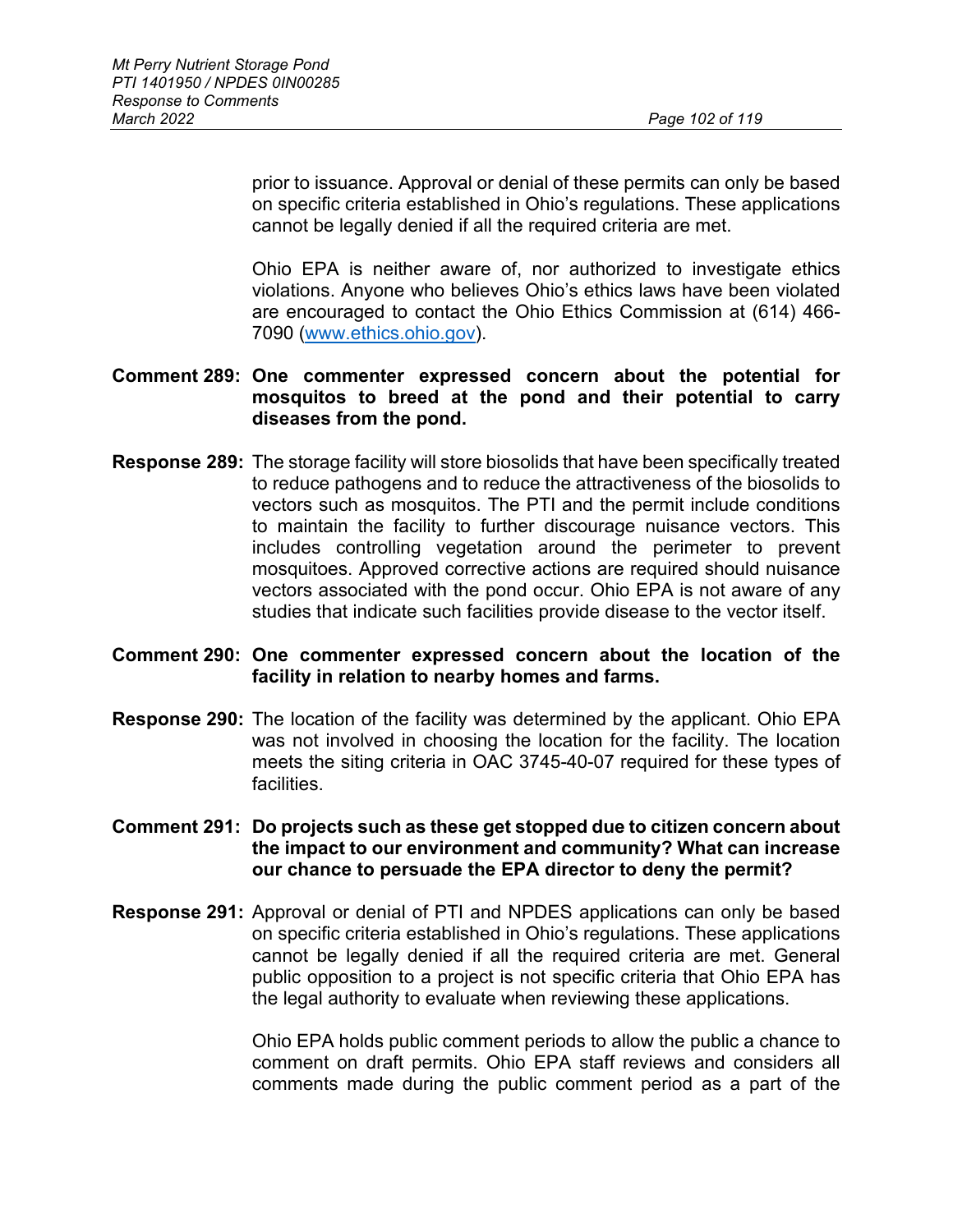permit process before making a final recommendation to the director about whether to issue or not issue the permit.

### **Comment 292: One commenter suggested this project was only about money.**

**Response 292**: The only money Ohio EPA receives from applicants is the application fee required by statute.

### **Specific comments received that are summarized and addressed in the above section:**

- This agency was put in place to protect the environment, and nothing about what is going on with these biosolids is accomplishing that. I would argue that based on ethics alone, this permit should be denied. Based on science, it should also be denied. And based on a basic sense of decency to those of us that live here, denial is also the only reasonable outcome.
- I have attended all of the EPA sponsored meetings regarding this site, as well as read data provided by the EPA itself, and would like to be on record stating that I went to the meetings with a rather vague thought that the site would be generally "safe" because it was being overseen by the EPA; however, after attending the meetings, watching the presentations, listening to the presenters from the EPA, and reading the material directly from the EPA, my household and I are strongly AGAINST the installation of this site. I was very surprised by the very low standards the EPA is requiring for something that the agency itself admits contains pathogens, parasites, and PFLs — and in fact has not even conducted adequate studies on the effect on the environment from these "nutrient storage" ponds. That is outrageous. A "clay liner" of less than a foot to contain millions of gallons of disease-containing material is absurd, and a self-regulation system of well monitoring doesn't even make sense. No third-party monitoring? This is our water quality we're talking about.
- This is all about money! What about our humanity? What about common human decency? If this goes through the health of this community will suffer and I'm sure everyone who reads this already knows that. I hope it sinks into your conscience and eats at you at night. This is not okay to do to anyone. If you guys allow this to happen it's a safe bet to say you've been paid off too. Remember what you put out is what you get back, and I wouldn't want the entirety of a community's health weighing on my soul.
- Do we have to wait till an entire ecosystem is destroyed? Do we have to wait until an entire community is riddled with health complications...respiratory issues, intestinal problems, cancer? No one wants any of this.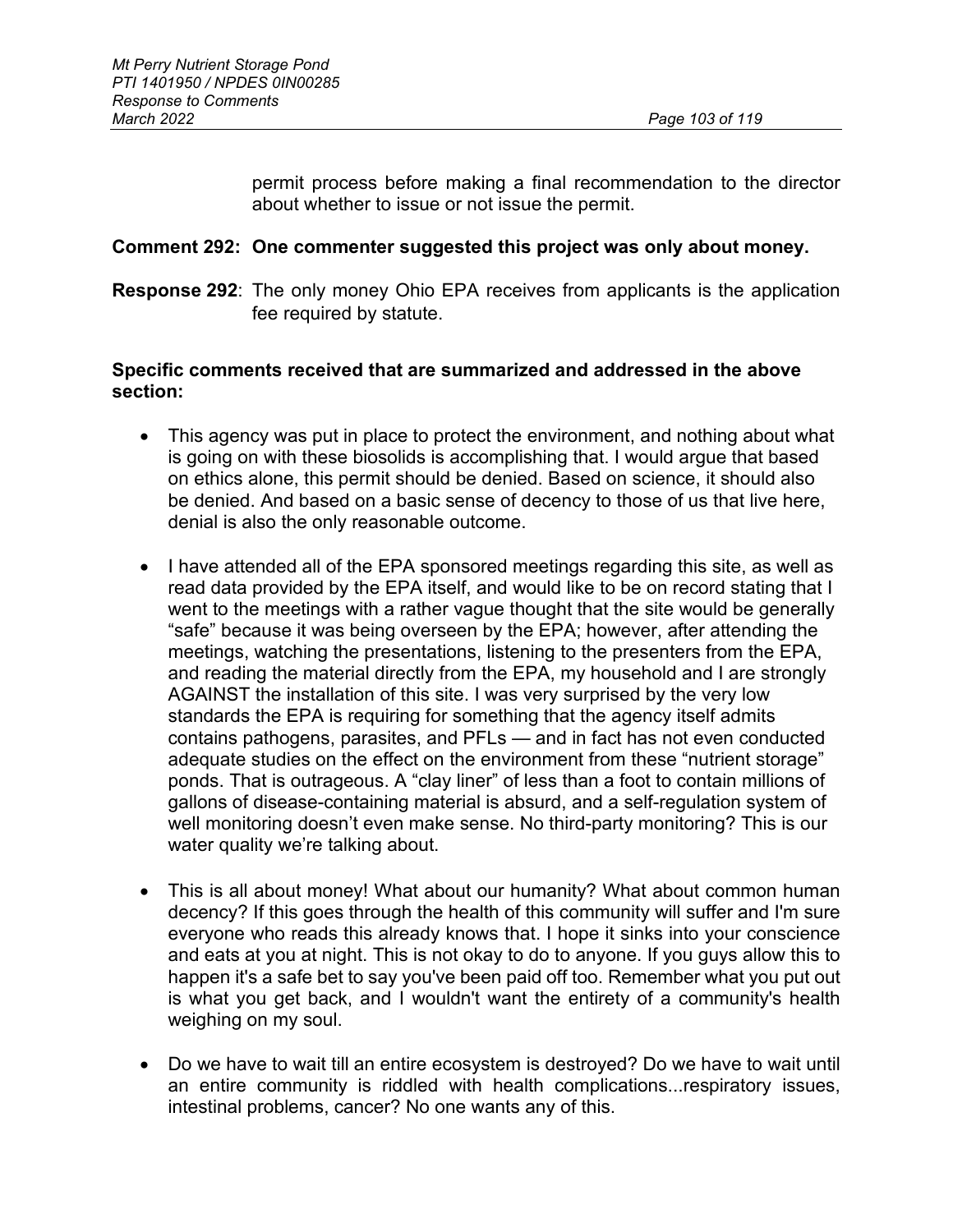- I moved my family to Mount Perry to live a country life with fresh air, clean water, and the joy of wildlife. Now, all of our dreams are going up in smoke if this permit goes through. Instead of providing a healthy life for my family my main concern will be the health effects from this shit storage facility. And as the EPA has stated in previous documents they don't know the long-term effects on humans and wildlife...why was my community elected to become a science experiment???? Because we are in poor old perry county? A small community no one will know about. People live here because they want to, this is the life we all love. There's nowhere else in my 32 years that I have been able to take my drive home from a long day at work and have the blessing to see eagles flying along the tree lines, fox crossing the road, and deer playing in the field.
- I have very deep and grave concerns regarding the approval of a Class B biosolids treatment facility in my backyard. This will have a negative economic, environmental and social impact on the community.
- My name is Jennifer Brison. I live at 13480 State Route 668 Mount Perry, OH. I am writing to state that I am deeply opposed to the Mt. Perry Nutrient Storage Pond. I am opposed to this because of the hazard material contained in the biosolids and the location of the potential pond.
- Please do not approve this permit. This project has the potential to cause harm to our families, farm animals and water. The citizens of Perry County deserve to have clean water without the risk of hazardous waste.
- Will it be the abundant number of citizens that object to the project has an impact on stopping the project? Will studies by Environmental Scientist on the area and the safety of other sewer ponds have an impact? Or will it just take a large team of lawyers?
- Quasar needs to stop poisoning and find another process to get rid of toxic waste. The farmers who grow grain and livestock for themselves, for our state and our country cannot sell poison. No one should have to eat poisoned food. Consider the food you buy at the store. You guys organic? Do you research where and how it's grown? The public has been kept in the dark long enough. The permit for Mt Perry must be denied.
- Would you want to live near this cesspool?
- Would you like to live in a community one mile from such a horrendous open septic lagoon? Would you want to live there if it was built where you live?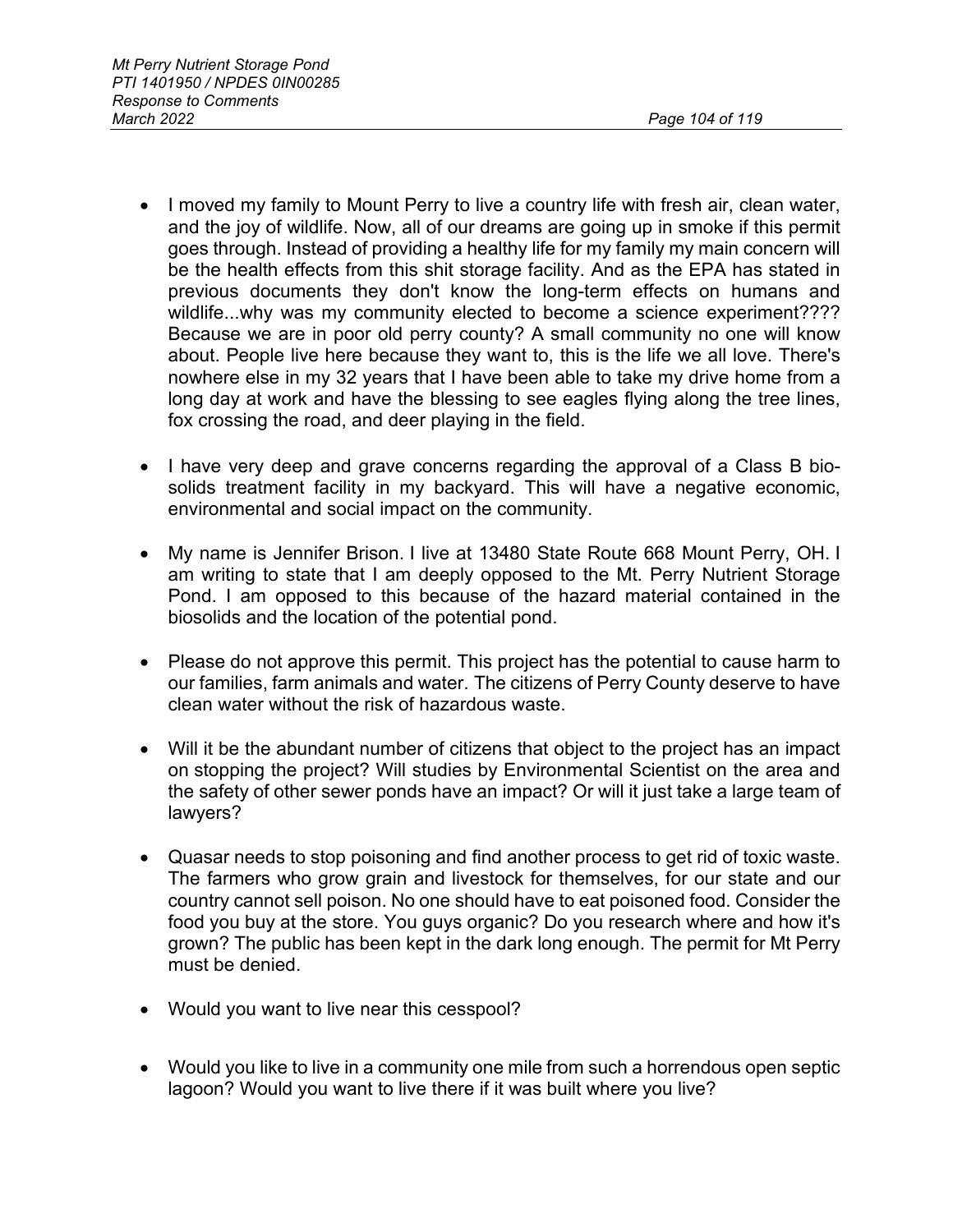- With the ethical, all these questions that's been brought up, How can the EPA at all think this is ethical to let happen in our community to take all this away?
- Just from the name of things Nutrient Storage Facility? It is wordplay.
- If you decide to sign off on this, you are deciding all these people's fate for potential water quality issues.
- How can you sit here and tell me you're all environmental protectionists when you're the one that are allowing him (Kroft) to dump this crap without our permission to do it?
- Environmental Protection Agency so why don't you protect the natural environment?
- EPA and many other government agencies deceive people by evil and destructive procedures/programs/acts, example is Mount Perry Nutrient Storage Facility.
- The EPA was created to protect our environment, water, soil, air. As a taxpayer, I would have expected the EPA to step up for us to protect us and the endangered and protected wildlife. A 6 million dollar grant to study the bio effects on humans and animals. I don't like being a lab rat. How about cleaning up Dillon Dam talk about an environmental disaster.... Newark Ohio's other septic tank.

# **Miscellaneous**

# **Comment 293: How many gallons of water equal one inch of rainfall on this size of lagoon?**

- **Response 293:** One cubic foot = 7.48 gallons, 1 acre =  $43,560$  square feet, and 12 inches = 1 foot. The maximum operating level is at elevation 846.25 feet and has a surface area of 4.88 acres as shown on Sheet C2.0 of the detailed plans. At this elevation, 1 inch of rainfall would equal approximately 132,500 gallons.
- **Comment 294: 1 inch per acre = 27,154.3 gallons of water and there are 4.8 acres when the lagoon is 75 percent full. Now add 130,340.64 gallons of water. How will this hold just for one inch of rain?**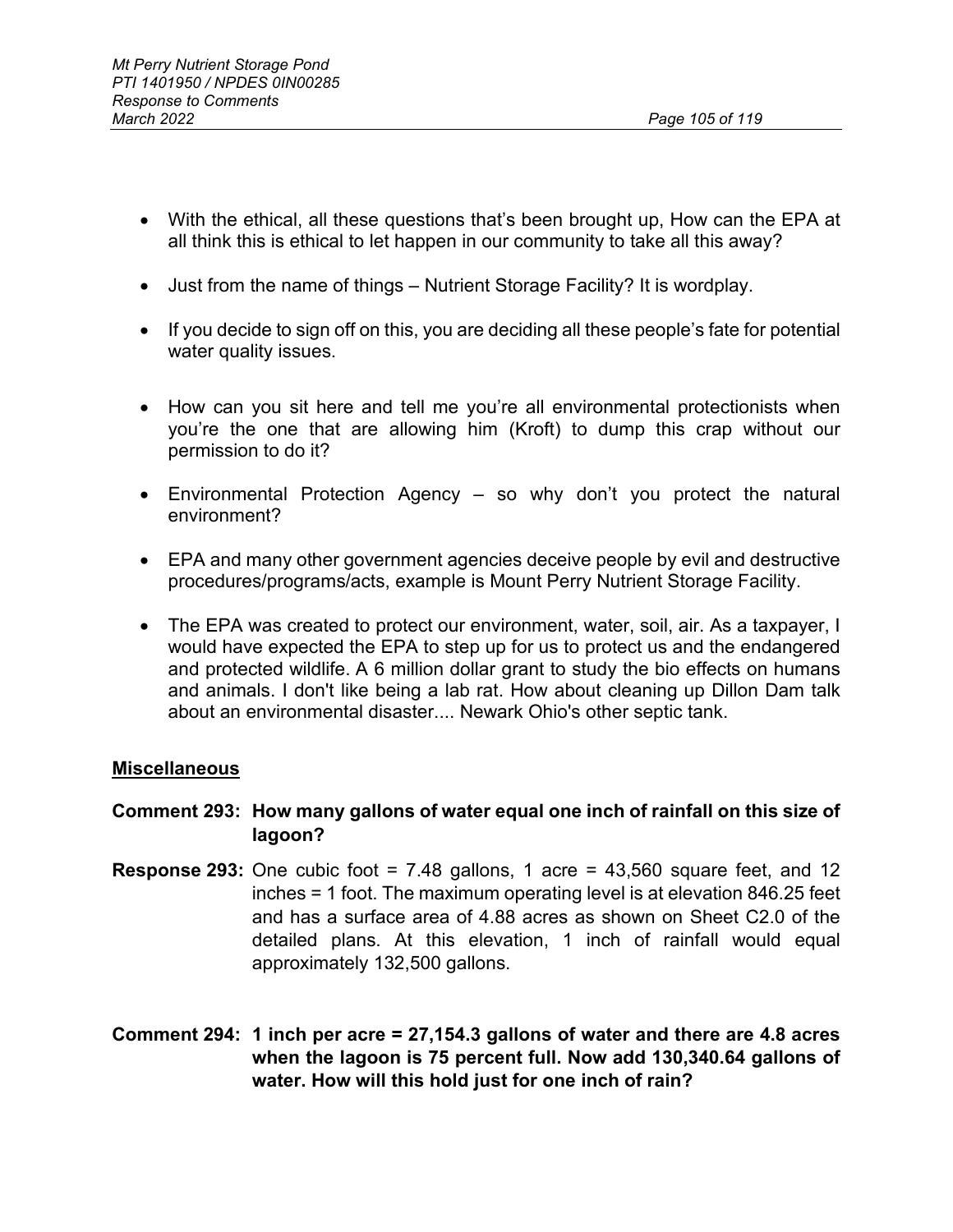**Response 294:** The storage volume report on sheet C 2.0 of the Detailed Plans in PTI 1401950 shows the maximum operating level at elevation 846.25 ft. This elevation has an area of 4.880 acres and up to that elevation is designed to hold 20,595,992 gallons. The top of the dam is at elevation 848.00 ft. with an area of 4.890 acres and is designed to hold 23,145,546.2 gallons. As the storage pond is currently designed, it will hold  $23,145,546.2 - 20,595,992 = 2,549,554.2$  gallons between the elevation of the maximum operating level and the top of the dam.

# **Comment 295: How can Krofft alter his manure lagoon without a permit?**

- **Response 295:** Ohio EPA does not regulate the agricultural lagoon. Please contact Ohio Department of Agriculture with questions regarding that site.
- **Comment 296: What has the money been used for if these companies are getting rid of the biosolids at no cost. Why was this money not used for processing it to class A biosolids?**
- **Response 296:** Ohio EPA does not regulate the costs associated with biosolids treatment or processing.
- **Comment 297: Prions is this the protein that affects the neurological aspects and since this is airborne has this been considered and searched for?**
- **Response 297:** The survival of prion diseases in wastewater and biosolids has been the subject of many research studies including one from the University of Arizona that found "…results suggest that infectious prions are reduced significantly by either anaerobic digestion and/or lime treatment, and subsequent land application of biosolids is not a viable route of human exposure to prions." A Water Environment Federation (WEF) Prion Factsheet states, "Because of their strong affinity with solid particulates and, therefore, very low concentrations in the aqueous phase, prions are not expected to threaten human-consumed or animal feed crops through root uptake in biosolids land application. For the same reason, transport of prions to groundwater or surface waters from biosolids land application is not anticipated. Prions have no volatility so ambient air transport can be ruled out. The only potential significant environmental transport mechanism available for prions with subsequent exposure and potential infectivity to animals and humans is biosolids/soil ingestion by grazing ruminants and, theoretically, biosolids/soil ingestion by toddlers in a home garden scenario. However, for these potential pathways of exposure, it is highly unlikely that prion concentration in the biosolids could ever approach an infectious dose for either animals or humans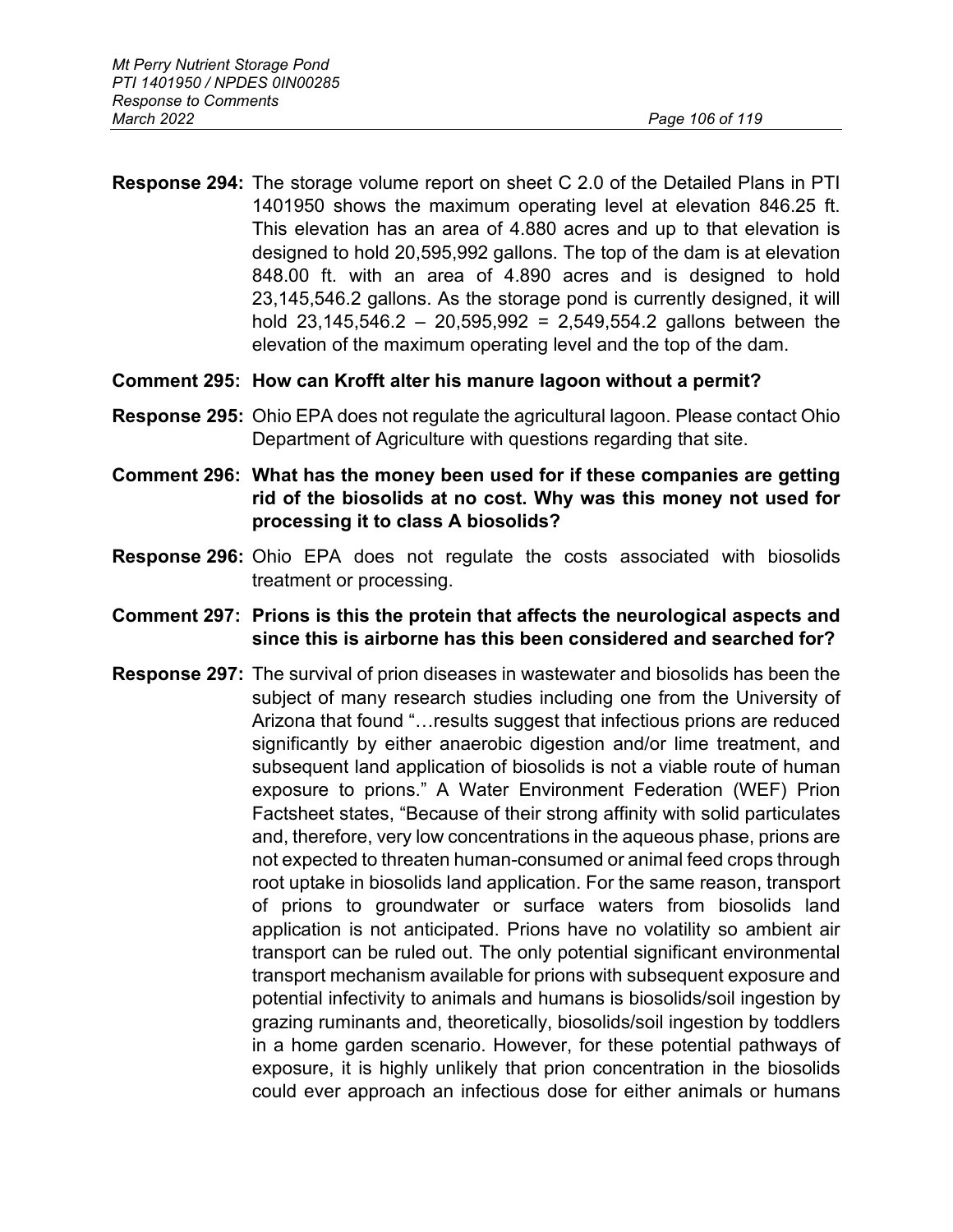based on the extremely high dilution that occurs in wastewater treatment plants if prion-contaminated tissue were discharged to these plants and the prions subsequently partitioned to the biosolids."

(Miles, S., Sun, W., Field, J., & Pepper, Ian. (2013). Survival of Infectious Prions During Anaerobic Digestion of Municipal Sewage Sludge and Lime Stabilization of Class B Biosolids. *Journal of Residuals Science and Technology. 10*. 69-75.)

Water Environ Research. 2006 Apr;78(4):339

- **Comment 298: Does chronic wasting disease in the deer in Wyandot County, Hardin County, Marion County have any link to Class B biosolids that have been applied to crop fields in that area. Have any studies been done on the effects of wildlife with class B biosolids?**
- **Response 298:** Chronic Wasting Disease (CWD) is identified by the CDC as an animal prion disease. See Response 297 that provides studies of prion diseases and biosolids.
- **Comment 299: Is the recent brain study being done on deer linked with the large amount of biosolids that have recently been spread on the fields?**
- **Response 299:** No study document or citation was provided. If the commenter is referring to [Chronic Wasting Disease in Wyandot, Hardin,](https://ohiodnr.gov/discover-and-learn/safety-conservation/about-ODNR/news/Increased-CWD-Surveillance) and Marion [counties,](https://ohiodnr.gov/discover-and-learn/safety-conservation/about-ODNR/news/Increased-CWD-Surveillance) Ohio EPA is not aware of any link of biosolids and the incidences of CWD in these counties.
- **Comment 300: When EPA people came to our meeting, they wore their masks because they are scared of COVID but are okay with bringing Class B biosolids to our backyard?**
- **Response 300:** The Ohio EPA COVID-19 policy at the time of the public hearing was for staff to wear face masks at any public meeting.
- **Comment 301: Was any federal or state money used to build this lagoon?**
- **Response 301:** NPDES applications are evaluated for compliance with specific criteria established in Ohio's rules and regulations and can only be approved if those criteria are met. Funding source is not a criterion that Ohio EPA has the legal authority to evaluate when reviewing an NPDES application. However, it is Ohio EPA's understanding that the funding for the project was entirely privately funded.
- **Comment 302: How much do farmers make by spreading these biosolids on their lands?**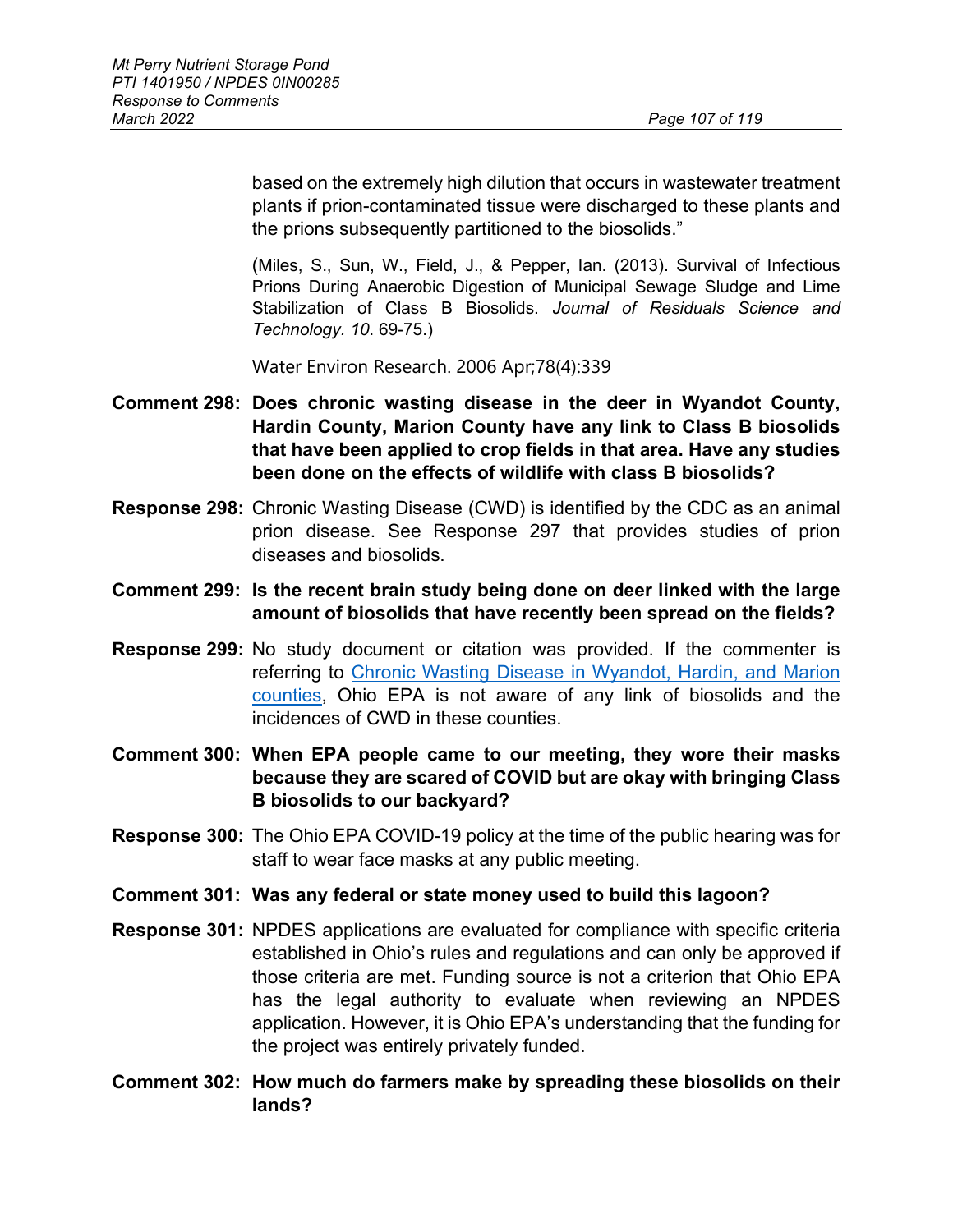- **Response 302:** Ohio EPA does not control the cost or set rates for biosolids management. Ohio EPA has no information regarding farmers income. Many municipalities do not charge for farmers to take their biosolids which may help offset the cost of synthetic fertilizers. Other biosolids generators may charge farmers for their biosolids because it is such a rich source of nutrients and considered a valuable product.
- **Comment 303: Is the cost to dispose of biosolids in the landfill more than land application?**
- **Response 303:** Ohio EPA is not involved with the monetary costs related to biosolids land application or disposal in a landfill. However, it is our understanding that landfilling biosolids has a higher monetary cost than beneficially using it as fertilizer.
- **Comment 304: Painters Run Creek should now be in the water quality standards study for all the silt being placed in it based on the Clean Water Act.**
- **Response 304:** Ohio EPA systematically evaluates streams to determine the appropriate use designations and the attainment of those uses. Siltation is one criterion that can impact the overall health of a stream. When Ohio EPA next reviews Painters Run Creek, all impacts will be evaluated. Ohio EPA typically does not conduct a stream survey based on the installation of a new facility.

# **Comment 305: What does a full tanker truck of sludge weigh?**

- **Response 305:** Tanker trucks have various sizes, and the weight of a tanker truck depends on the volume of the tank. Ohio EPA's understanding is that typically 6,000-gallon tanker trucks will be used to haul biosolids to and from the storage facility. The weight of each load may differ based on the total percent solids of the biosolids which generally range from five percent to seven percent. Ohio EPA does not regulate the weight of the trucks.
- **Comment 306: Was the water tested on the property owners farm buildings or houses? If so, what are the water results?**
- **Response 306:** Testing of private water systems on nearby residences is not under the authority of Ohio EPA. The local health department is the regulatory authority for private wells.
- **Comment 307: The stacking of forever metals, how is this being allowed without metals being removed before metals are added?**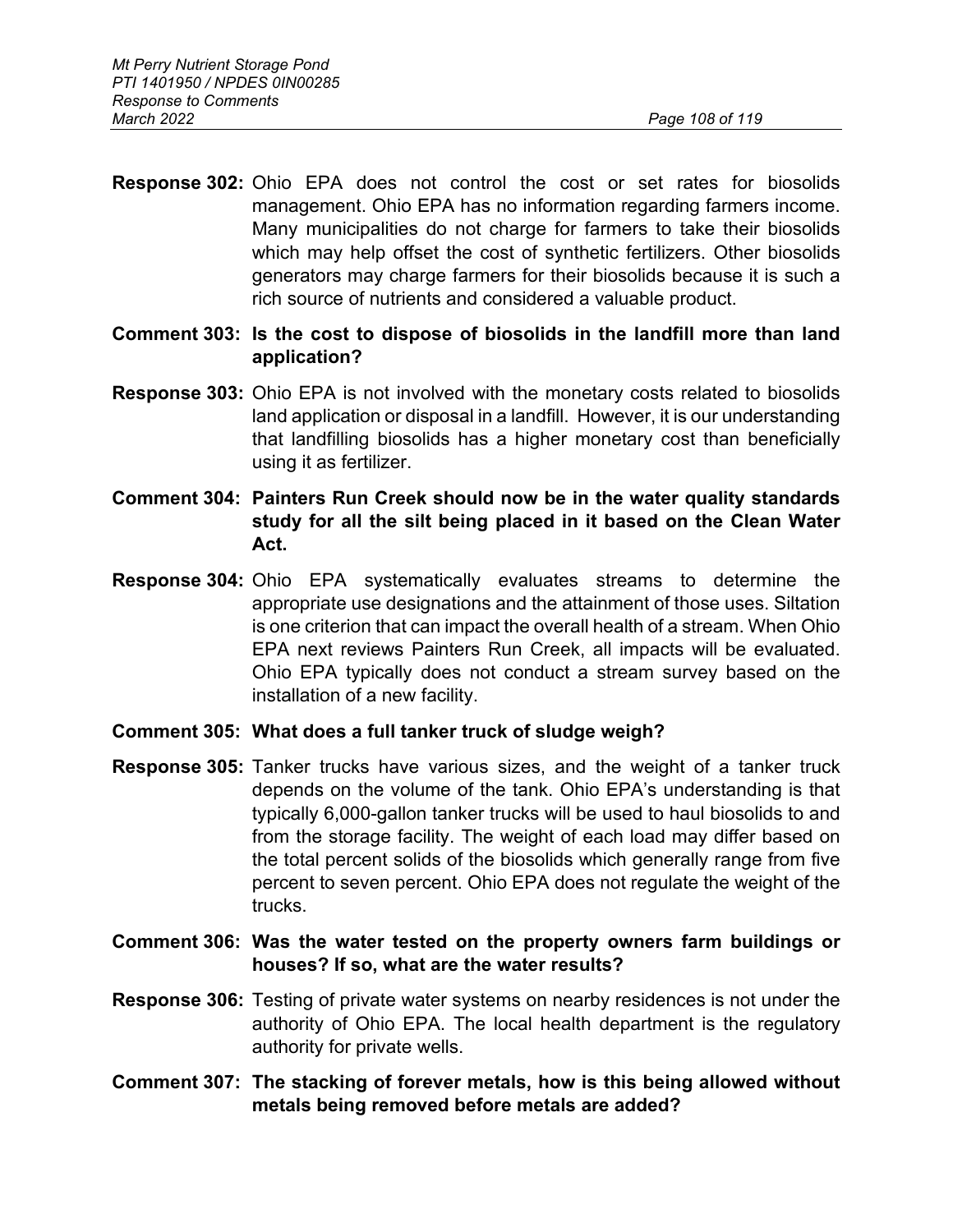- **Response 307:** Biosolids that are taken to the pond must first meet the required metals limits found in OAC 3745-40-04. Biosolids will be removed and added to the pond. Metals will not concentrate in the pond**.**
- **Comment 308: Why don't you buy an incinerator instead of building a lagoon?**
- **Response 308:** Ohio EPA was not involved in selecting the business model of the applicant and has no information regarding why a pond was selected instead of an incinerator.
- **Comment 309: Reducing methane gas is a goal of the EPA. Now the EPA seems to support this natural methane producer. How much greenhouse emissions will this lagoon produce?**
- **Response 309:** Permit applications are evaluated for compliance with specific criteria established in Ohio's rules and regulations and can only be approved if those criteria are met. Greenhouse gas emissions are regulated by the Division of Air Pollution Control (DAPC). No rule requires air pollution controls or site-specific evaluations for biosolids storage ponds because of the expected low emissions of air-regulated pollutants. The anerobic digester facilities that generate biosolids by treating sewage sludge, food wastes, manure, and other organic materials capture the methane gas. The methane gas can be used to heat the treatment facilities or used for other forms of energy. This process reduces the amount of organics that are taken to the landfill which decreases methane emissions from landfills. The biosolids that will be stored at the facility have been processed to a point that methane emissions from the storage pond are expected to be low.

#### **Comment 310: How will the methane effect the ozone layer in the area?**

- **Response 310:** In general, methane released into the atmosphere from any source has a destructive effect on the ozone layer. Methane is a greenhouse gas that is regulated by Ohio EPA's DAPC. Emissions of methane from the lagoon are expected to be low.
- **Comment 311: Since this lagoon will be installed in a low lying, populated valley, will the methane concentrations become a danger to the area?**
- **Response 311:** Methane emissions from the lagoon are expected to be low and should not pose a danger to the area.
- **Comment 312: It takes 100 years for Earth to make 1" of ground. How can you replace this process and not cost us our livelihood?**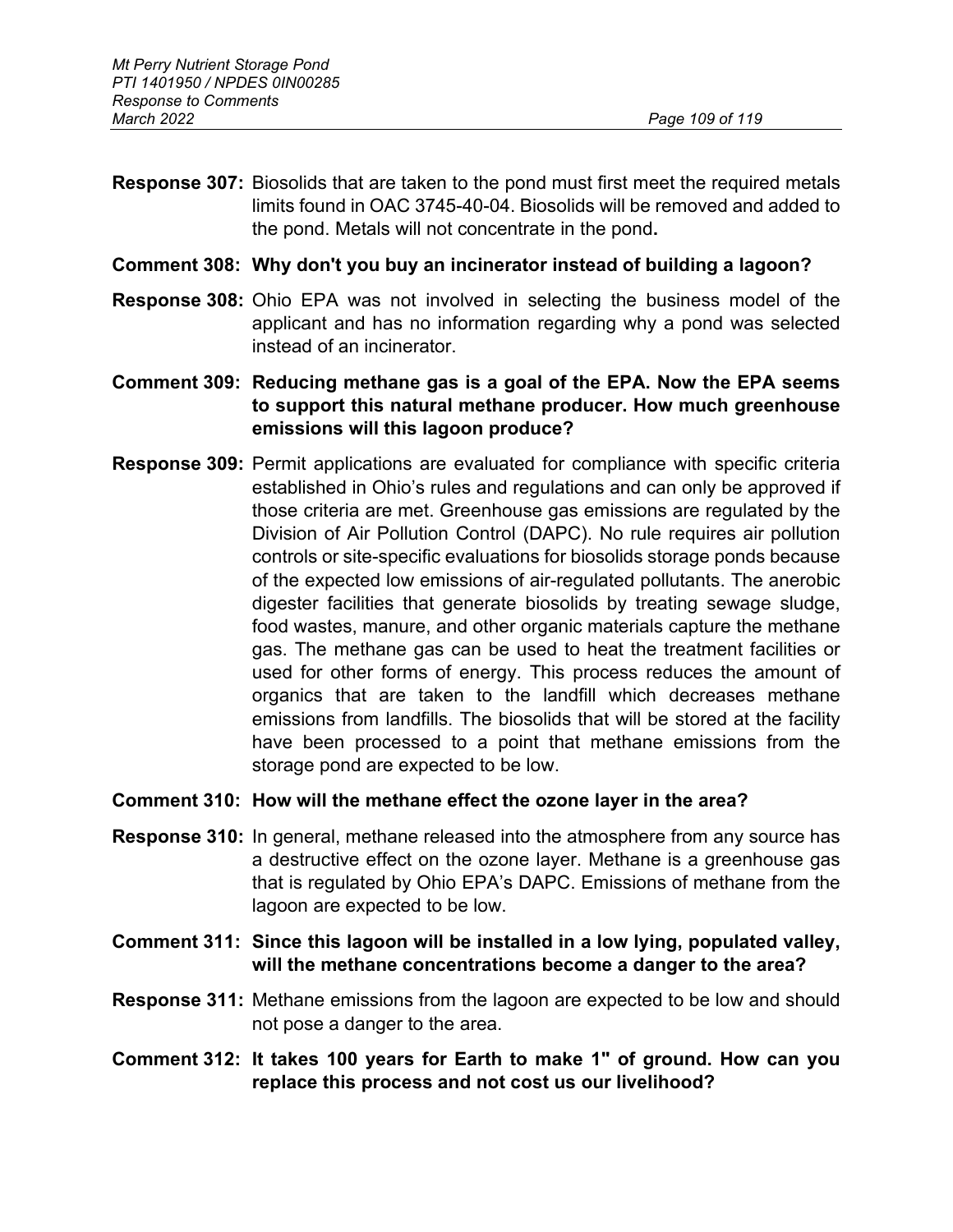**Response 312:** Ohio EPA assumes this comment addresses the value of soil and the potential impact biosolids may have on soil. Land application of biosolids returns carbon, nitrogen, and organic matter back to the soil which improves soil health which in turn reduces the need for synthetic fertilizers.

#### **Comment 313: Is there a precedent set by this company?**

- **Response 313:** The construction of this biosolids pond is not precedent setting. Ponds have been utilized for the storage and management of biosolids, wastewater, and manure as an industry standard.
- **Comment 314: Has the Muskingum County Water department been notified of this lagoon being put in?**
- **Response 314:** Ohio EPA has followed the public notification process as outlined in the Ohio Administrative Code.
- **Comment 315: Was the "Moxahala Drainage Study" even looked at or considered before issuance of the PTI? At the time of the Moxahala Drainage Report, there were aquatic specimens found in Jonathan Creek in the area of the bridge that crosses Jonathan Creek at Coopermill Road. This aquatic life (fish and crustaceans) were labeled Threatened and/or Pollution Sensitive in nature. OSU has done a study and I believe the EPA did a study dated 2008. Painters Run Creek, which runs within mere feet of the lagoon, drains this entire valley and drains into Jonathan Creek. There already have been complaints filed with the EPA about silt laden run off from the lagoon area and it's not even complete.**
- **Response 315:** The 2008 Biological and Water Quality Study of the Moxahala Creek Watershed would not have been referenced for the issuance of the PTI or NPDES permit since the project is not designed to discharge to a water of the state. Ohio EPA staff are well versed with the document and utilize it as necessary. Violations of the project's construction stormwater general permit conditions did occur, and upon notification, contractors corrected the violations.
- **Comment 316: Who is responsible if people start to become sick?**
- **Response 316:** The beneficial use of the biosolids has been found to be protective of human health and the environment when biosolids are treated and managed in accordance with regulations. Ohio EPA recommends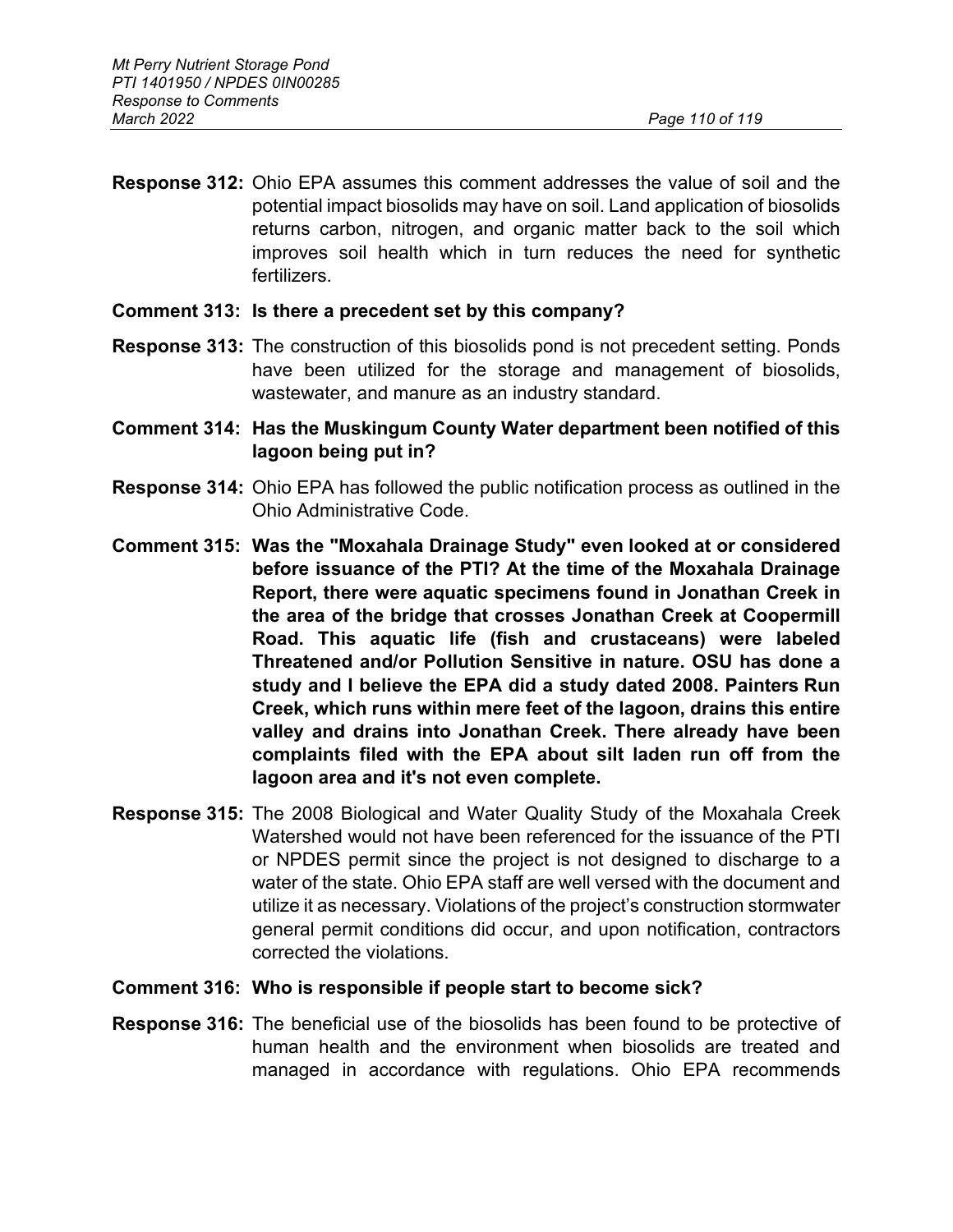anyone who has health concerns should discuss them with a medical physician or contact a legal professional for any type of legal advice.

**Comment 317: California has a nutrition plant like this one and some generations are still suffering from infertility, cancer, neurological issues, and many other health issues. Are we going to suffer the same or worse?**

> **Response 317:** It is unclear what California nutrition plant the commentor is referencing. Class B biosolids are strictly regulated in accordance with Ohio's sewage sludge rules. The facility is required to monitor pollutants at least monthly. The facility also is required to operate within pollutant limits and to adhere to operational standards. Beneficial use site restrictions include isolation distances from homes and wells that must be maintained when biosolids are applied to fields authorized by Ohio EPA. More information about what the facility must adhere to can be found at the following locations: OAC 3740-40 and A Guide to the Biosolids Risk Assessment for the EPA Part 503 Rule (U.S. EPA): [https://www.epa.gov/sites/default/files/2018-](https://www.epa.gov/sites/default/files/2018-11/documents/guide-biosolids-risk-assessments-part503.pdf) [11/documents/guide-biosolids-risk-assessments-part503.pdf.](https://www.epa.gov/sites/default/files/2018-11/documents/guide-biosolids-risk-assessments-part503.pdf) Ohio's sewage sludge rules are more stringent than the federal standards for the use or disposal of sewage sludge. These rules were developed using a comprehensive risk assessment process to ensure human health and the environment are protected when biosolids are beneficially used. Research on contaminants not included in the federal biosolids regulations does not suggest risk levels of concern in land-applied biosolids such as: [https://www.wef.org/globalassets/assets-wef/3--](https://www.wef.org/globalassets/assets-wef/3---resources/topics/a-n/biosolids/technical-resources/wef-fact-sheet-microconstituents-v25-aug-2017.pdf) [resources/topics/a-n/biosolids/technical-resources/wef-fact-sheet](https://www.wef.org/globalassets/assets-wef/3---resources/topics/a-n/biosolids/technical-resources/wef-fact-sheet-microconstituents-v25-aug-2017.pdf)[microconstituents-v25-aug-2017.pdf.](https://www.wef.org/globalassets/assets-wef/3---resources/topics/a-n/biosolids/technical-resources/wef-fact-sheet-microconstituents-v25-aug-2017.pdf)

> Ohio EPA recommends anyone who feels ill or sick to contact a physician.

- **Comment 318: A recent spill resulted in sludge being dumped into a neighbor's pond near the cemetery on County Road 34. Has that water been tested and what has been the remediation? If it has not been tested, we request that the analysis be done by a third party not associated with Quasar or the facility operator.**
- **Response 318:** Ohio EPA does not have record of a biosolids spill being reported at the location described and requests that more information be provided. Ohio EPA does not regulate private water systems. Private wells fall under the jurisdiction of the local health department. Ohio EPA does work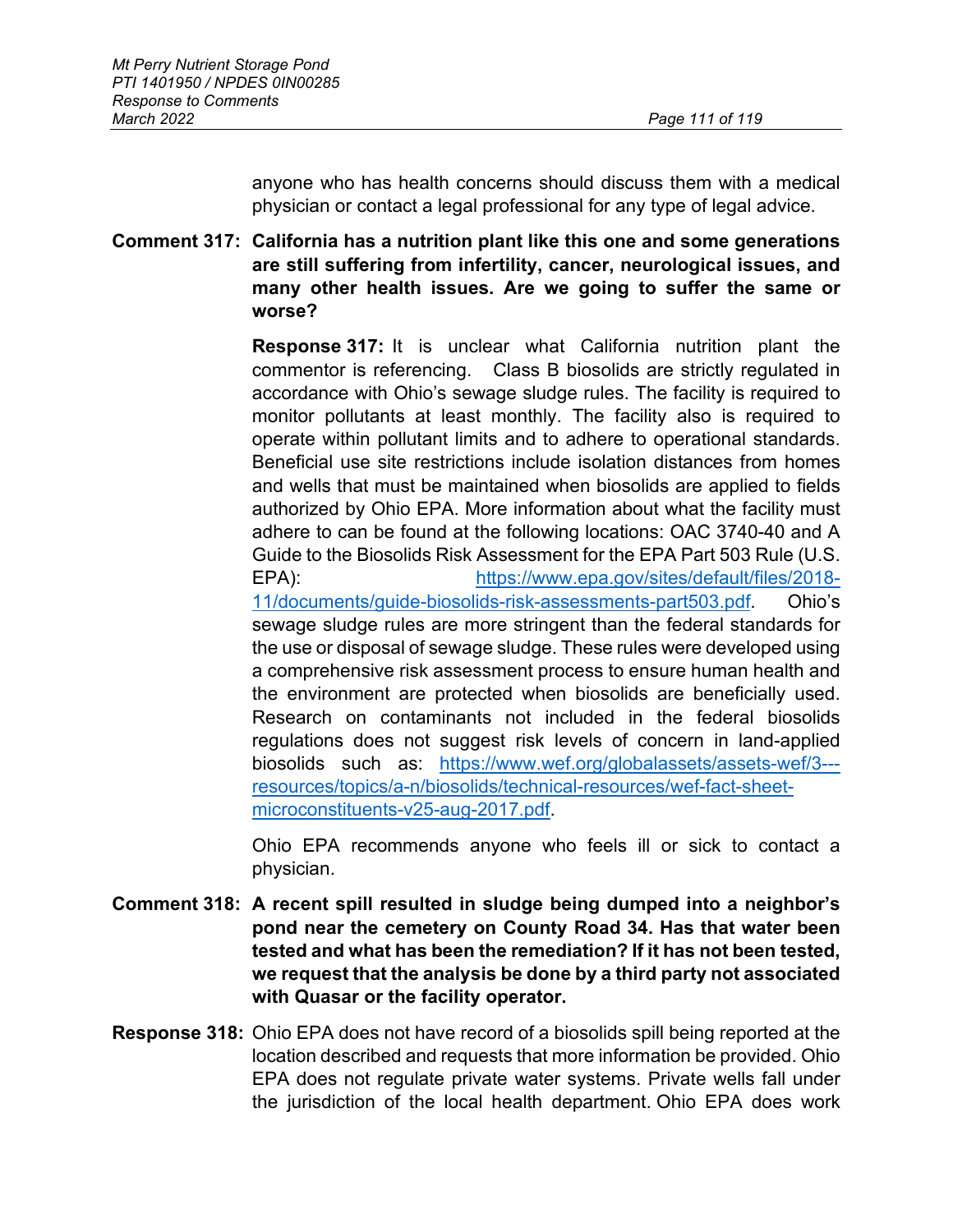collaboratively with local health departments to investigate pollution sources if a local health department were to determine that private wells in an area were experiencing unexpected contaminants in their drinking water wells. Please refer to the response to comment 52 in the Biosolids section for additional information related to this comment.

- **Comment 319: Is natural gas or oil in the area?**
- **Response 319:** According to Ohio Department of Natural Resources, Perry County does have active natural gas and oil wells.
- **Comment 320: So far all we've gotten are non-answers from the EPA. When are they going to give us real answers? When are they going to tell us what they are responsible for instead of what they're not?**
- **Response 320:** Ohio EPA is responsible to act on all complete applications submitted to the Agency. Ohio EPA is responsible for ensuring compliance with any issued permits or authorizations. Ohio EPA is responsible for complying with the Clean Water Act and state regulations**.**
- **Comment 321: There's insufficient facts and insufficient research. So how on earth is this being allowed to continue?**
- **Response 321:** Ohio EPA assumes this comment is asking why biosolids can be land applied based on the research on biosolids to date. The scientific community has been researching trace contaminants in biosolids for decades and their behaviors in biosolids and soil are very well understood. The [USDA National Institute of Food and Agriculture \(NIFA\)](https://www.nimss.org/system/ProjectAttachment/files/000/000/502/original/W4170%20Response%20to%20OIG%20Report%20July%2023%202020%20final.pdf)  [Research Committee W4170](https://www.nimss.org/system/ProjectAttachment/files/000/000/502/original/W4170%20Response%20to%20OIG%20Report%20July%2023%202020%20final.pdf) which includes researchers from the Ohio State University issued a report in June 2020 stating, "sufficient data and research are available to conclude that current biosolids regulations are protective of human health and the environment. Of course, as with any regulation intended to protect public health and the environment, they must always be dynamic and evolve with updated science. That fact does not imply that they are not protective while research is ongoing".
- **Comment 322: How will the chemicals in the lagoon affect our fire department, their equipment and is special equipment needed and how do they know what chemicals are in there if a fire does happen at the lagoon? Does this affect fire contracts with these departments?**
- **Response 322:** This is outside Ohio EPA's authority and scope. Ohio EPA recommends contacting the Perry County Local Emergency Planning Committee (LEPC) for further information.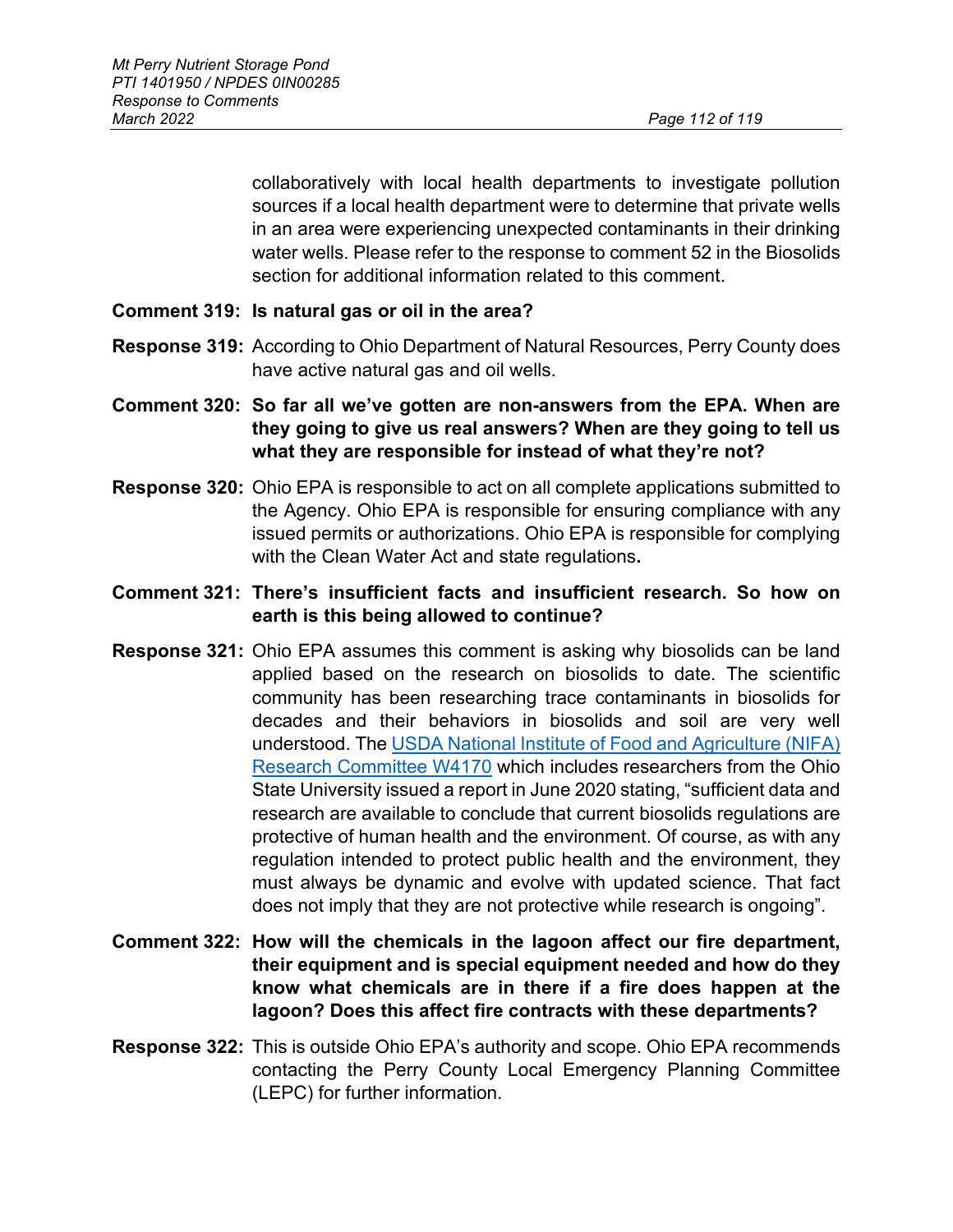# **Comment 323: Have current facilities or projects with violations been enforced by appropriate authorities? Where can documents that proof so be found for public review?**

**Response 323:** Mt. Perry Nutrient Storage Pond has been issued violations for impacting local water ways with excessive silt during construction. All notice of violation and resolution of violation letters can be found on Ohio EPA eDocument system: [https://epa.ohio.gov/wps/portal/gov/epa/help](https://epa.ohio.gov/wps/portal/gov/epa/help-center/edocument-search)[center/edocument-search.](https://epa.ohio.gov/wps/portal/gov/epa/help-center/edocument-search) See also Response 39 that details notices of violations issued to other Quasar Energy Group facilities.

# **Comment 324: What are the chemicals used to treat sewage? Can you send where this information could be reviewed? And is there a video or information explaining treatment process and timelines?**

- **Response 324:** A good overview of the municipal wastewater treatment process can be found on U.S. EPA's website: [https://www.epa.gov/npdes/municipal](https://www.epa.gov/npdes/municipal-wastewater)[wastewater.](https://www.epa.gov/npdes/municipal-wastewater) There are also various videos on the topic of wastewater treatment found on the world wide web that will explain the different chemicals that may be used in wastewater treatment. Anaerobic digestion facilities like those operated by Quasar Energy Group generally do not add chemicals for treatment. The natural bacteria in the digester break down the organic feedstocks. Digester facilities that dewater the biosolids add a polymer after treatment to aid in the dewatering process. Another recognized treatment to reduce pathogens in sewage sludge is alkali addition, i.e., the addition of lime to raise the pH high enough to kill pathogens.
- **Comment 325: From a neighbor, Is it going to be all right for me to put up a camera that maybe I already got to see what's going on down there with you people? Am I going to be sued for it?**
- **Response 325:** Ohio EPA is not authorized to provide you with legal advice. Ohio EPA recommends seeking legal advice from an attorney.
- **Comment 326: Is there data that shows the bioaccumulation of toxins in livestock? If so, how is that affecting the rest of the United States and not just Madison Township.**
- **Response 326:** Ohio EPA assumes this comment is asking about livestock that may have been raised on biosolids-amended fields. Biosolids are domestic wastewater sludge that meet standards for beneficial use as fertilizer or soil conditioner. U.S. EPA and Ohio EPA developed standards to regulate safe use or disposal of biosolids. The standards were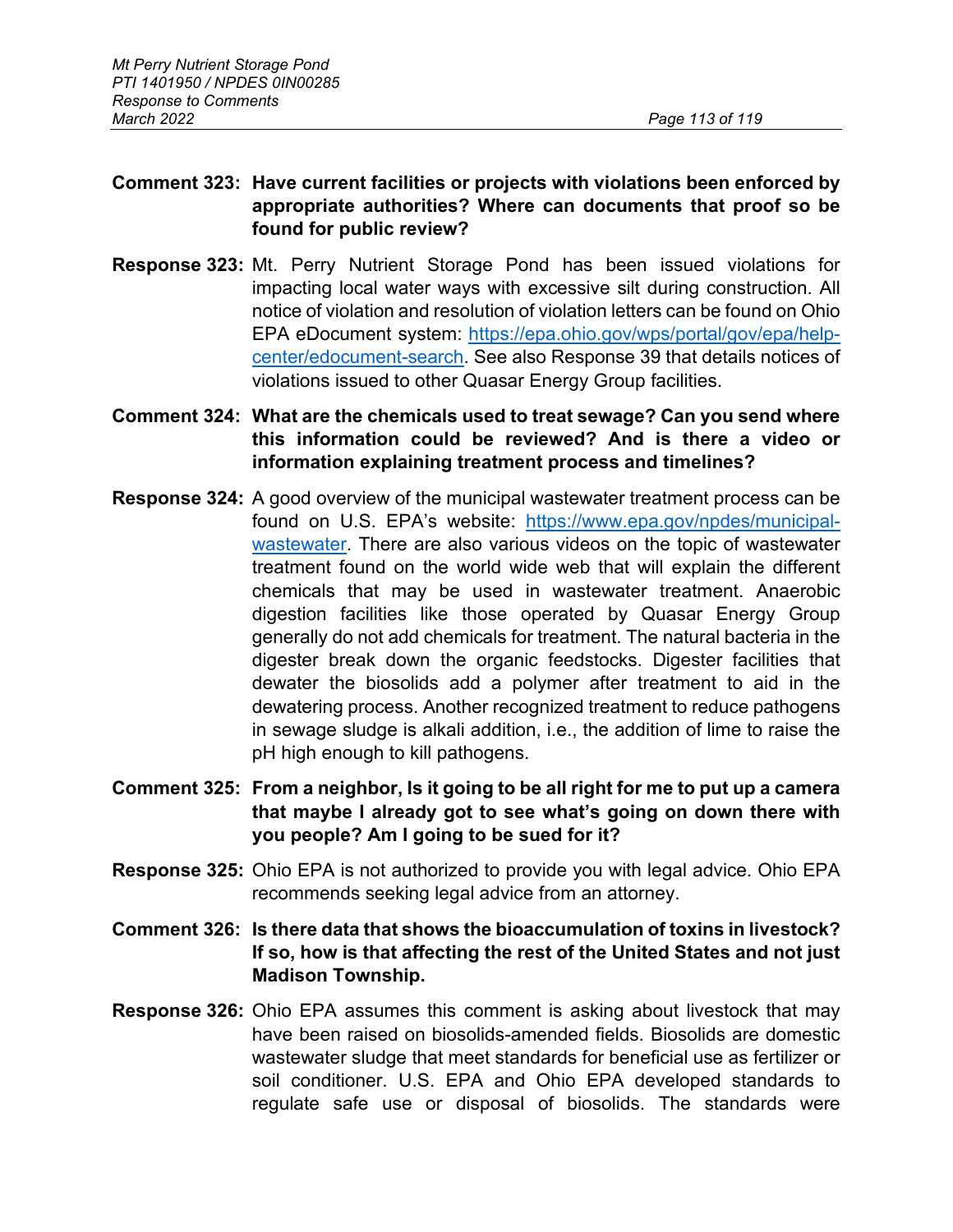specifically developed to protect human health and the environment, including the health of animals, crops, soils, wildlife, and aquatic life. To date, research and risk assessments have shown that the low concentrations of contaminants that may be present in biosolids have not caused adverse effects to human health or the environment. U.S. EPA continues to assess emerging contaminants, including those that may be present in biosolids, and is updating regulations and guidance as needed. Overall, the beneficial use of biosolids is protective of human health and the environment when biosolids are treated and managed in accordance with regulations.

# **Comment 327: I want to know how it is possible for someone to say that they can't contaminate the water?**

**Response 327:** Ohio EPA has never said that contamination cannot happen. The Agency must follow the regulations as they are currently written and process the applications submitted to ensure all requirements are met. When storage facilities are designed in accordance with the regulations that are considered to be protective of the environment.

# **Comment 328: Can you do a human health hazard analysis? A failure modes and effects analysis?**

**Response 328:** Ohio EPA assumes this comment is meant specifically for this facility rather than for biosolids in general. These process optimization tools are not the type of tools that the Division of Surface Water uses in the evaluation of either PTI or NPDES application reviews.

# **Comment 329: What about the spill in Fultonham? Anybody remember that? It wasn't on the news. Nobody got fined. What creek got polluted from that one?**

- **Response 329:** On Nov. 16, 2017, a valve at Quasar's Zanesville Energy facility in East Fultonham broke causing a biosolids spill on the property. The biosolids did not leave the property and did not enter waters of the state. The incident was reported to Ohio EPA by Quasar. Ohio EPA Emergency Response staff and district staff investigated the spill and monitored the cleanup of the incident. A notice of violation was issued for the incident.
- **Comment 330: Everybody knows about the dinosaur thing at Legend Valley. All those people laying in those fields, all these people parked in those fields, walking in it. That might have been where they dumped it earlier or later. I don't know. So, how could they lay in this stuff and do this stuff?**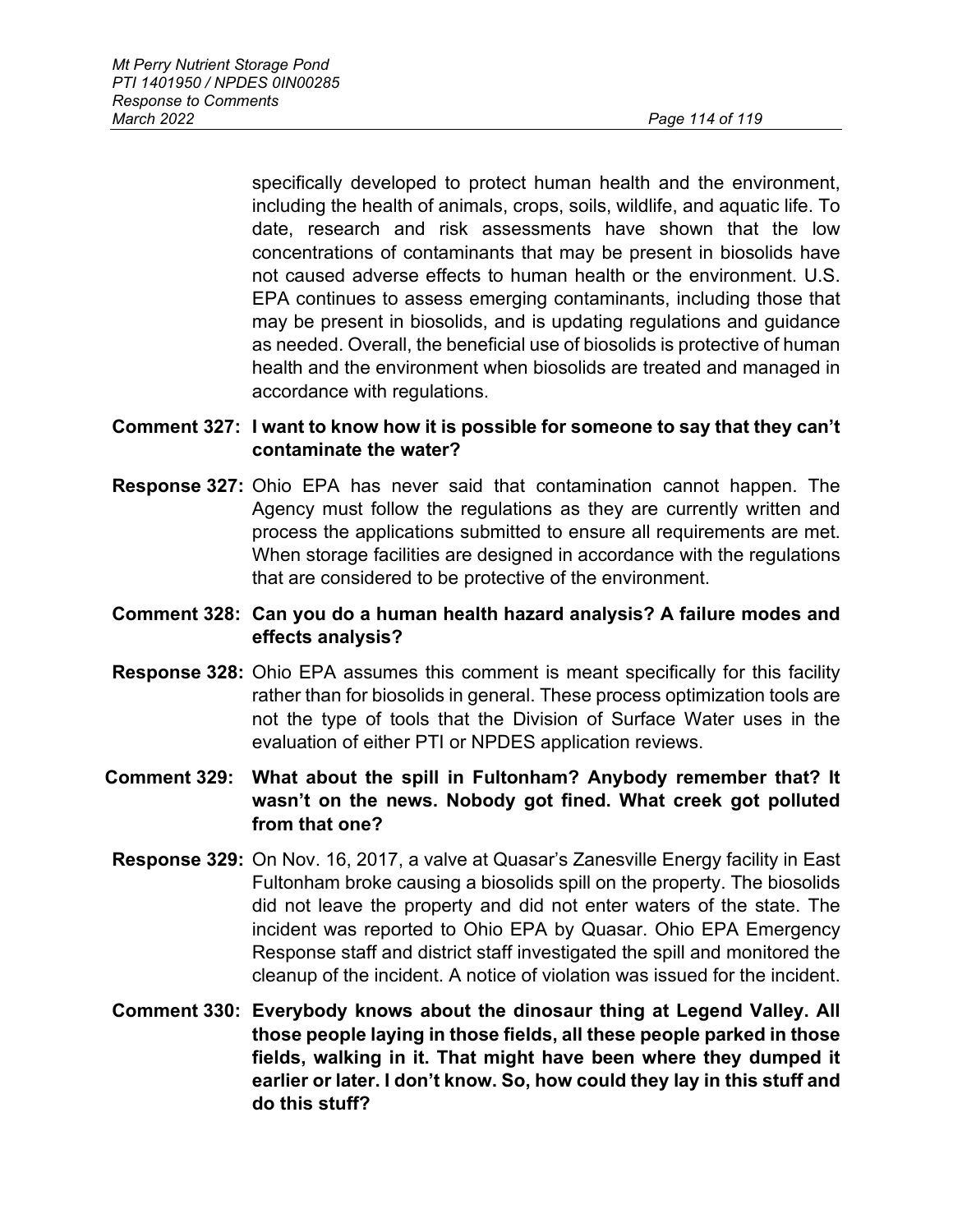- **Response 330:** Ohio EPA has not approved any fields at the Legend Valley property for the beneficial use of Class B biosolids. Ohio EPA is not aware of land application of biosolids having occurred at Legend Valley.
- **Comment 331: Logic would say if municipalities can no longer put waste in the ocean, why are they going to put it in my backyard?**
- **Response 331:** Municipalities continue to discharge treated effluent into the oceans regulated by an NPDES permit. The Ocean Dumping Act, regulates the open dumping of sewage sludge and industrial waste in the ocean. In 1993, U.S. EPA issued 40CFR503 to regulate biosolids which is sewage sludge that has been treated for beneficial use. Ohio EPA regulates the beneficial use of biosolids through OAC 3745-40 which mirrors the federal regulations. The goals of the biosolids program are to protect public health and the environment, encourage the beneficial reuse of biosolids, and minimize the creation of nuisance odors. Class B biosolids are only applied at authorized locations. Over decades of use, biosolids have not been attributed to any fatalities. When biosolids are applied in accordance with the regulations, there is negligible risk of negative impacts to human health or the environment.

## **Comment 332: If they have to put biomaterial signs up, that should be a wake-up call that the people that work around this stuff have to wear special clothing and respirators. So why should we have to breathe it?**

**Response 332:** The comment may be referring to biohazard or hazardous material regulations that require workers to wear special protective gear. Biosolids are not hazardous materials and do not require special protective gear to work around it. Biosolids have been treated according to federal and state regulations to be protective of human health and the environment. There are no regulations concerning the clothing that workers handling Class B biosolids must wear. OAC 3745-40-11 requires that signs be placed at fields at least one week prior to the delivery of Class B biosolids to an authorized field and remain in place for at least 30 days after the completion of land application. Signs are in place to notify the public of the use of biosolids. Site restrictions, such as limiting public access to fields and not allowing animals to graze for 30 days after land application, are in place to prevent contact with the small volume of pathogens that may remain in Class B biosolids. Any pathogens remaining will be destroyed by heat, sunlight, drying, and other microorganisms present in the soil. 30 days ensures enough time to allow this further destruction of pathogens to occur. Fields where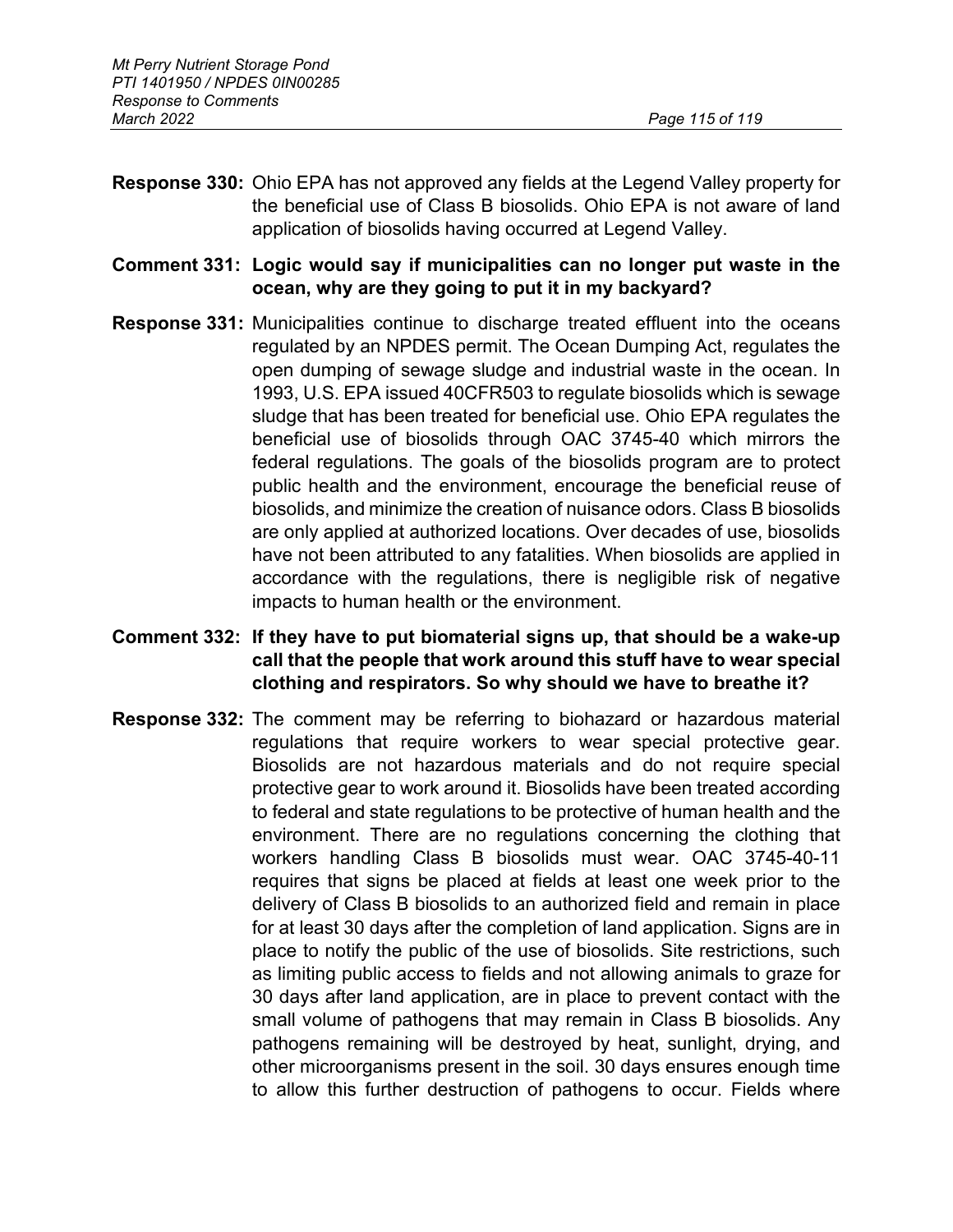biosolids have been beneficially used are not classified as hazardous areas.

## **Comment 333: I have children, grandchildren, and great-grandchildren. Why would I want them around this poison stuff?**

**Response 333:** Regulation-compliant biosolids application as a soil amendment and fertilizer has been practiced for decades with no documented harm to human health or the environment. Biosolids are not considered to be poisonous or hazardous. The USDA National Institute of Food and Agriculture (NIFA) Research Committee W4170 which includes researchers from the Ohio State University issued a report in June 2020 stating, "sufficient data and research are available to conclude that current biosolids regulations are protective of human health and the environment." Continued research and risk assessments have shown that the low concentrations of contaminants that may be present in biosolids have not caused adverse effects to human health or the environment. U.S. EPA continues to assess the beneficial use of biosolids and is updating regulations and guidance as needed.

# **Comment 334: How will this lagoon affect the visibility and haze in this low lying area? We have heavy fog all the time in this area.**

**Response 334:** NPDES applications are evaluated for compliance with specific criteria established in Ohio's rules and regulations and can only be approved if those criteria are met. Visibility and haze are not a criterion that Ohio EPA has the legal authority to evaluate when reviewing an NPDES application. However, Ohio EPA would not expect visibility and haze to be affected.

## **Comment 335: Will evaporated water from this lagoon produce acid rain?**

**Response 335:** Acid rain results when sulfur dioxide (SO2) and nitrogen oxides (NOx) are emitted into the atmosphere and transported by wind and air currents. The  $SO<sub>2</sub>$  and NO<sub>x</sub> react with water, oxygen, and other chemicals to form sulfuric and nitric acids. These then mix with water and other materials before falling to the ground. While a small portion of the SO2 and NOx that cause acid rain can be emitted from the impoundment, most of it comes from the burning of fossil fuels.

## **Comment 336: Who benefits from the lagoon at the expense of the community?**

**Response 336:** Anerobic digestion provides societal benefits by ensuring adequate treatment of waste material while also producing a product that can be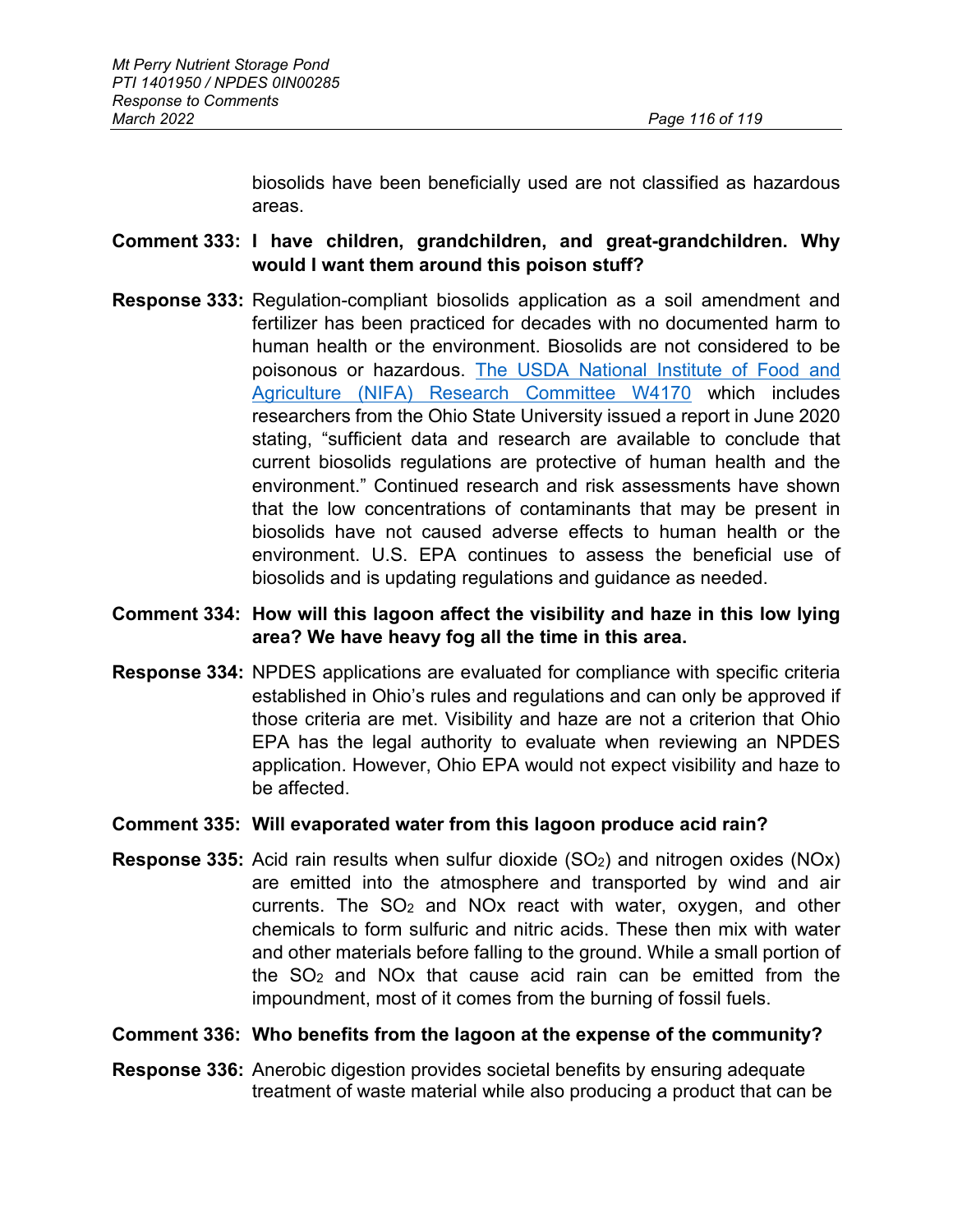beneficially used. The storage lagoon plays a role in the management of this process to ensure that material can be appropriately held so that the biosolids can be applied consistent with regulatory requirements.

# **Comment 337: What is your culpability in the long run if you make a mistake and in five years all these people suddenly have health issues?**

- **Response 337:** Ohio EPA's goal is to protect the environment and public health by ensuring compliance with environmental laws and demonstrating leadership in environmental stewardship. Questions of liability of the State of Ohio are within the jurisdiction of the Ohio Court of Claims.
- **Comment 338: Where is the accountability in providing and protecting the people as your title and scope or work states?**
- **Response 338:** Ohio EPA's mission statement is "protect human health and monitor the environment to ensure a high quality of life in Ohio by analyzing samples, producing quality data, and providing technical assistance". Ohio EPA is required to follow all state and federal regulations. Ohio has been delegated to administer the Clean Water Act. Ohio EPA is held accountable in several ways. Ohio EPA issues protective permits that follow all state and federal regulations. U.S. EPA monitors the delegated actions of Ohio. The public can also ensure Ohio EPA is adhering to the state and federal requirements.

## **Comment 339: What does the EPA get? Why do they get days to respond?**

- **Response 339:** Ohio EPA does not receive any compensation other than the application and review fees for the NPDES and PTI permits. Ohio EPA carefully reviews and responds to each component of an application and its associated processes to ensure all state and federal regulations are followed. Additional time is needed to address the comments presented at the hearing so that they all may be evaluated, and changes made to permit as needed.
- **Comment 340: What is the Township getting out of this? What are the County Commissioners getting out of this?**
- **Response 340:** Ohio EPA is unaware of any agreements the applicant has with local authorities for the installation and operation of the Mount Perry Nutrient Storage Pond.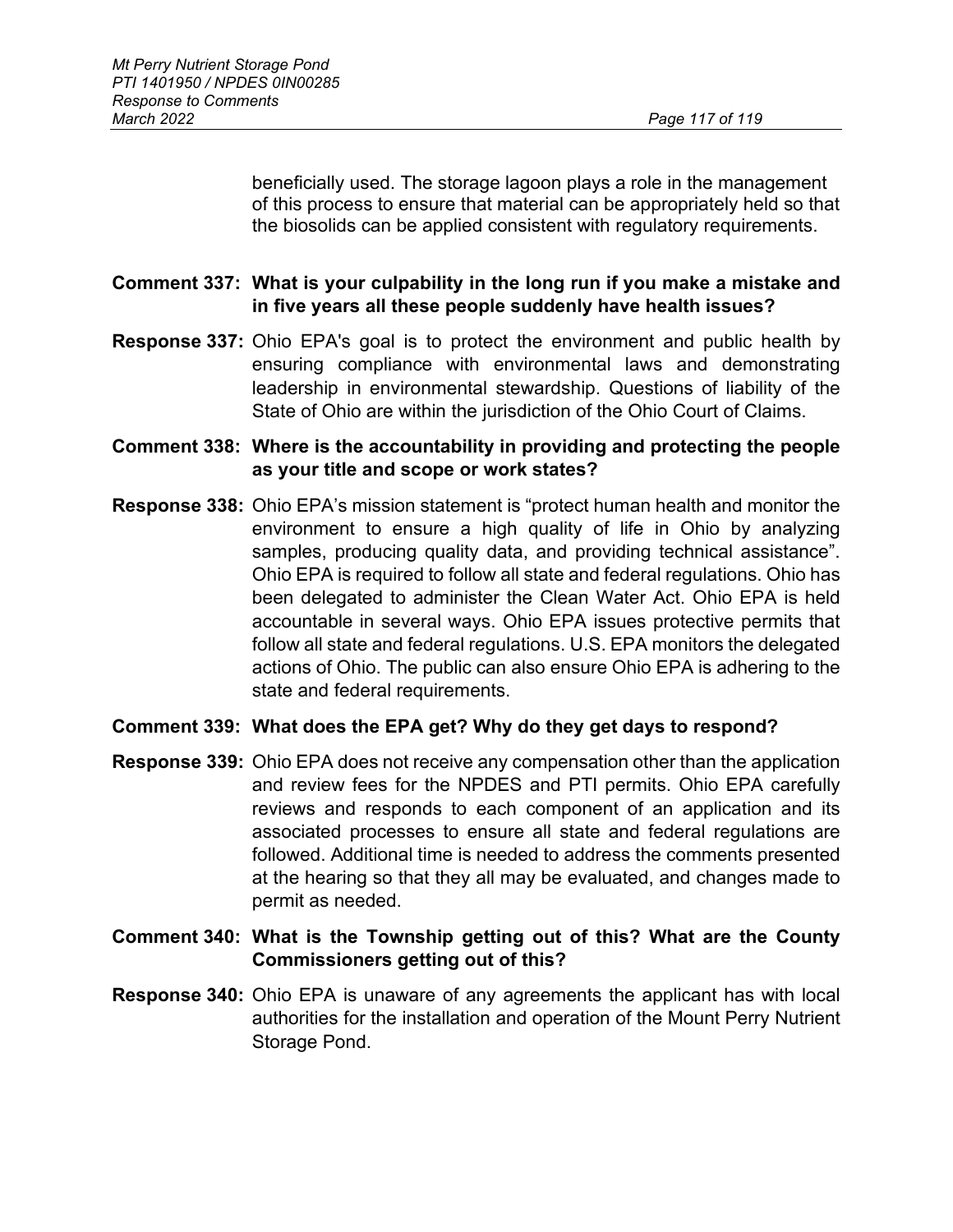## **Comment 341: Are you getting paid overtime to sit up there?**

- **Response 341:** Ohio EPA staff are governed by a labor contract and Ohio Department of Administrative policy which outlines the pay structure and overtime/comp time pay. Depending on the operational need of Agency and position of the employees, they would be eligible for overtime for any time worked over the normal 40-hour work week.
- **Comment 342: Your information is twisted and false. Why must you lie to the people?**
- **Response 342:** Ohio EPA disagrees with the commenter statement.
- **Comment 343: Could you pass out your cards to us so we can email you? Do you have a couple of cards to hand to everyone?**
- **Response 343:** Ohio EPA did pass out cards to anyone who wanted any. Several stacks were passed out at the hearing. Staff contact information can be made available as needed.

#### **Specific comments received that are summarized and addressed in the above section or other sections:**

- How many gallons of water will one inch of rain put in a 4.8-acre lagoon?
- Did the EPA award a grant to pay for any of this?
- I have COPD and asthma, if I die from this who is to be sued for this? Jeff Kroft, Quasar, EPA, or the state of Ohio?
- How is that going to affect my asthma on a hot day when it's 90, 100 degrees? Who is going to pay for my inhaler? Is Kroft going to buy my inhaler?
- Saw a news banner roll across my TV yesterday that a U.N. study has said that Global Warming is accelerating faster than previously thought. Wonder what their reaction would be the installation of this large open-air lagoon that will release more Methane Gas into the atmosphere?
- Why do you guys get the time to respond?
- Why are we doing this? Why are we putting this pond in that's going to affect our health? It's just going to make us sick.